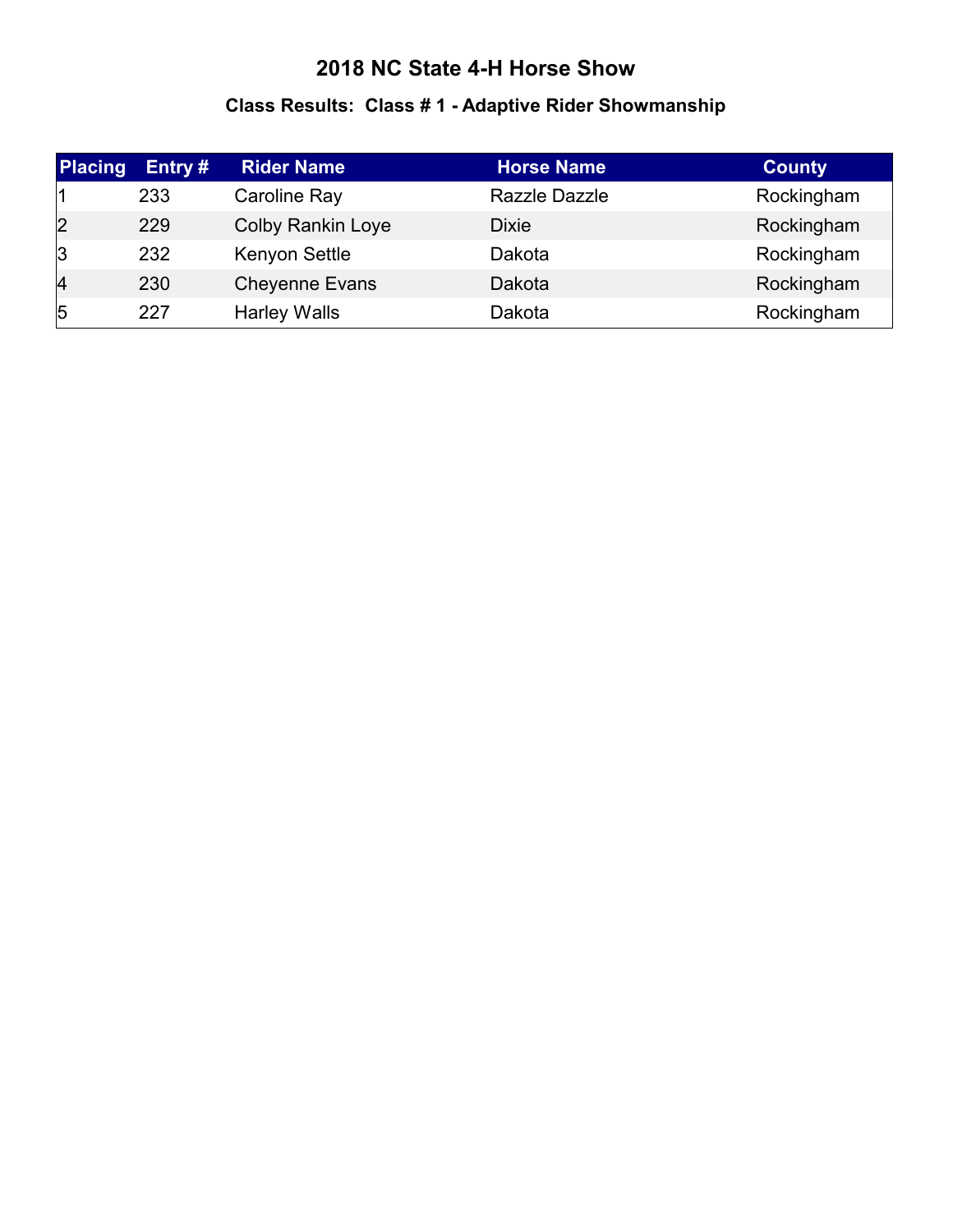# **Class Results: Class # 2 - Adaptive Rider Walk Only - Level 1**

| <b>Placing</b> | Entry # | <b>Rider Name</b>        | <b>Horse Name</b> | <b>County</b> |
|----------------|---------|--------------------------|-------------------|---------------|
|                | 229     | <b>Colby Rankin Loye</b> | <b>Dixie</b>      | Rockingham    |
| 2              | 227     | <b>Harley Walls</b>      | Dakota            | Rockingham    |
| 3              | 226     | Julie Anna Joyce         | Razzle Dazzle     | Rockingham    |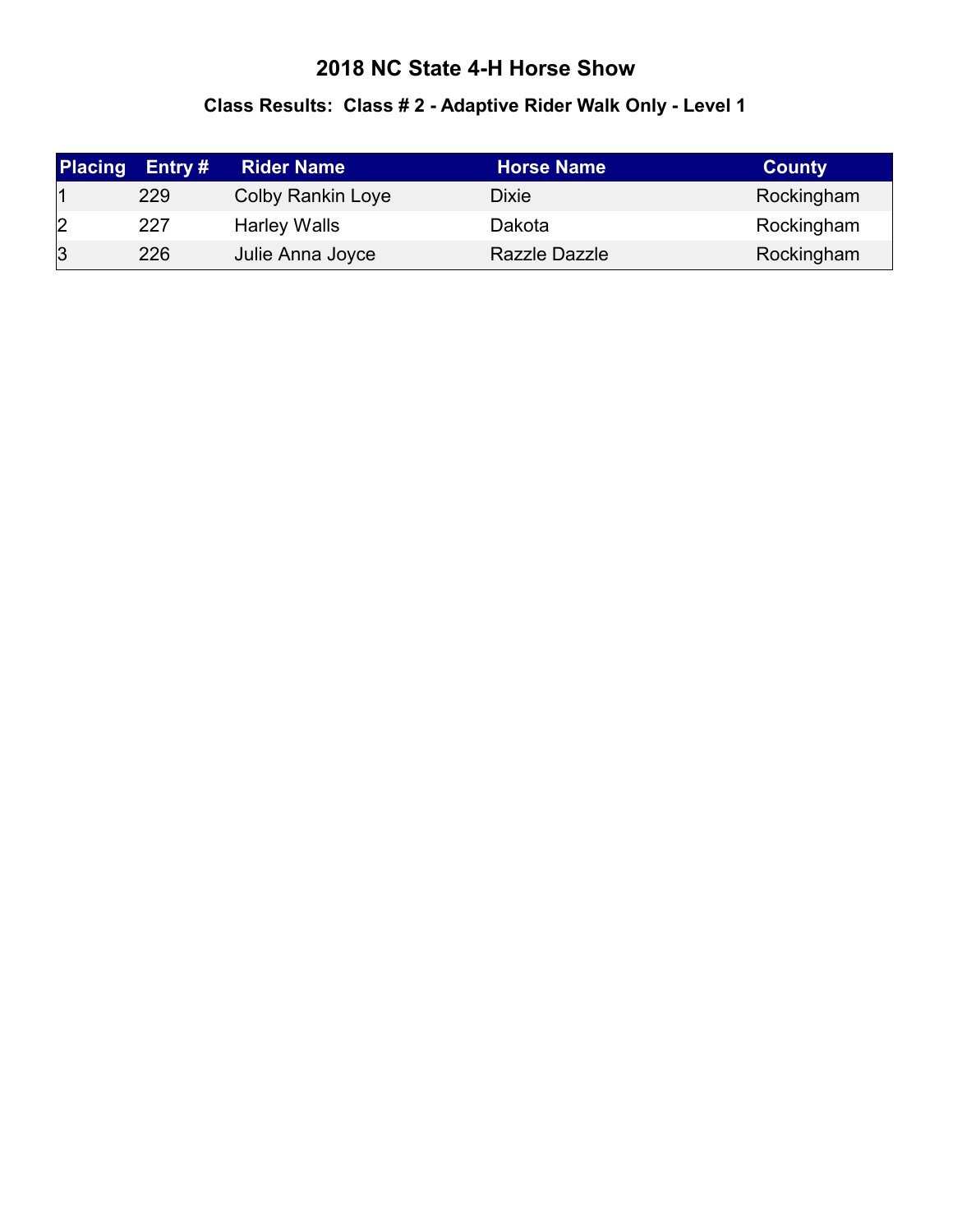#### **Class Results: Class # 3 - Adaptive Rider Walk/Trot Equitation - Level 1**

| <b>Placing</b> | Entry $#$ | <b>Rider Name</b>        | <b>Horse Name</b> | <b>County</b> |
|----------------|-----------|--------------------------|-------------------|---------------|
|                | 226       | Julie Anna Joyce         | Razzle Dazzle     | Rockingham    |
| 2              | 229       | <b>Colby Rankin Loye</b> | <b>Dixie</b>      | Rockingham    |
| 3              | 227       | <b>Harley Walls</b>      | Dakota            | Rockingham    |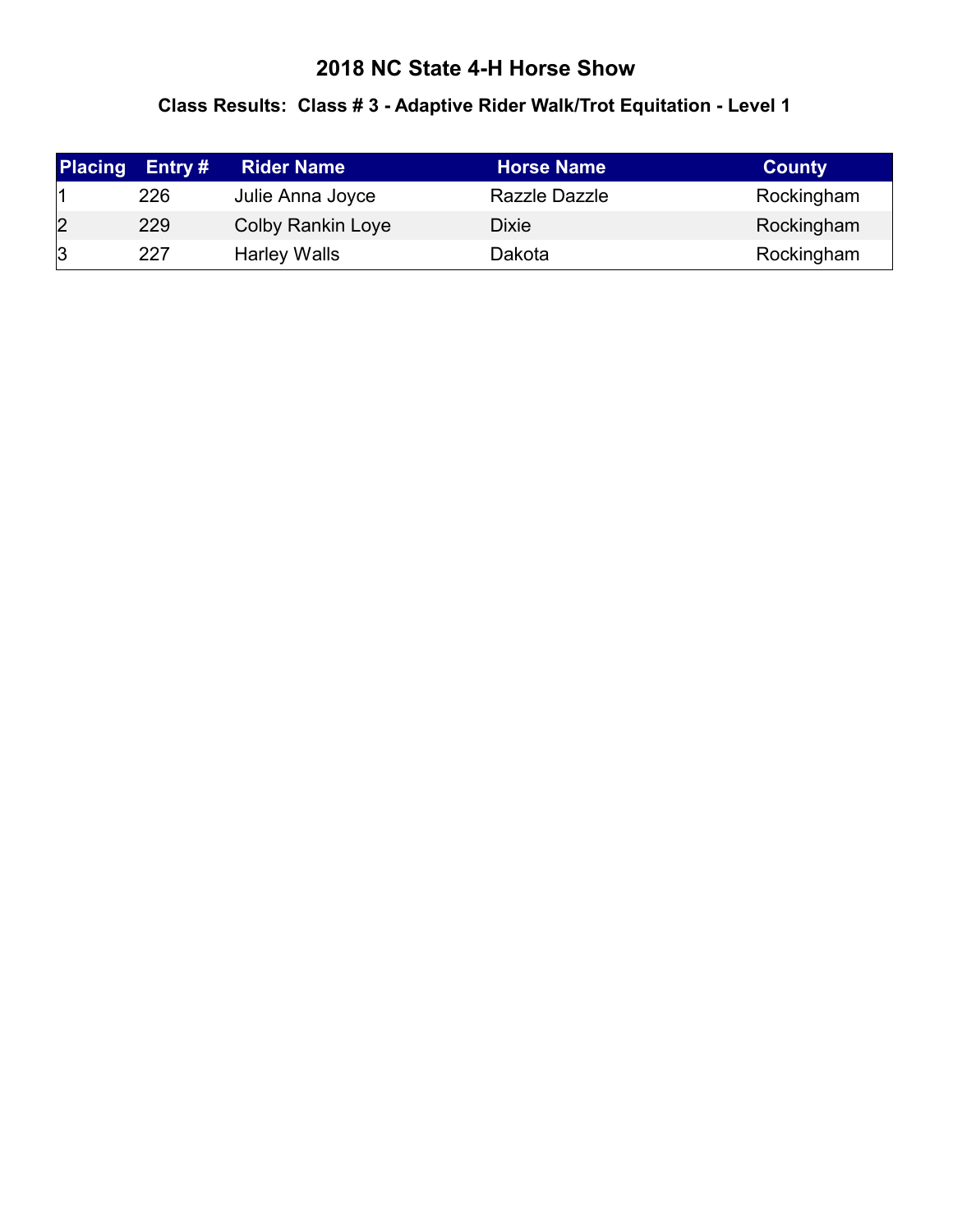# **Class Results: Class # 4 - Adaptive Rider Walk Only - Level 2**

|   | <b>Placing Entry#</b> | <b>Rider Name</b>     | <b>Horse Name</b> | <b>County</b> |
|---|-----------------------|-----------------------|-------------------|---------------|
|   | 233                   | Caroline Ray          | Razzle Dazzle     | Rockingham    |
| 2 | 230                   | <b>Cheyenne Evans</b> | Dakota            | Rockingham    |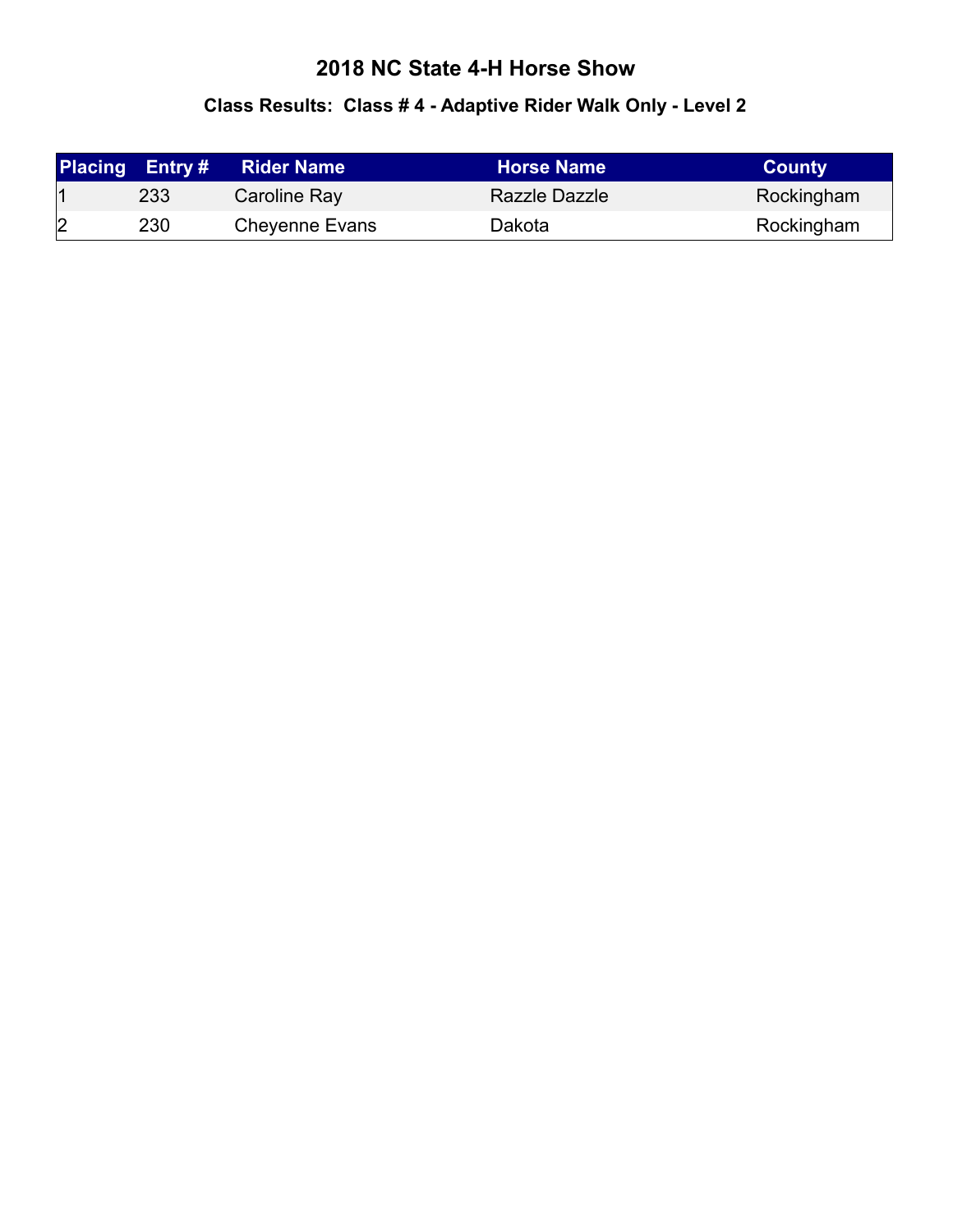#### **Class Results: Class # 5 - Adaptive Rider Walk/Trot Equitation - Level 2**

|                | <b>Placing Entry#</b> | <b>Rider Name</b>     | <b>Horse Name</b> | <b>County</b> |
|----------------|-----------------------|-----------------------|-------------------|---------------|
|                | 230                   | <b>Cheyenne Evans</b> | Dakota            | Rockingham    |
| $\overline{2}$ | 233                   | Caroline Ray          | Razzle Dazzle     | Rockingham    |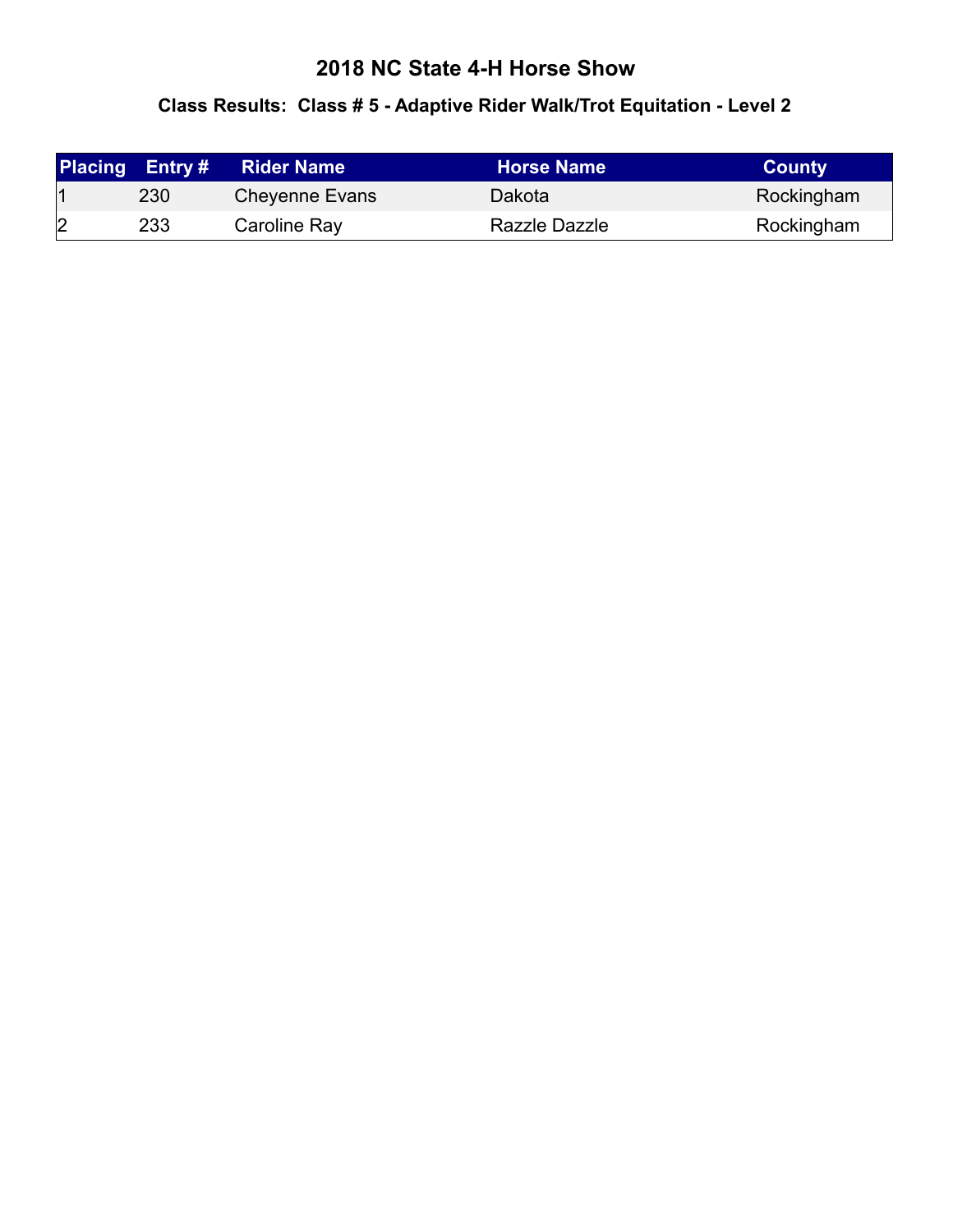#### **Class Results: Class # 6 - Adaptive Rider Walk Only - Level 3**

|     | <b>Placing Entry # Rider Name</b> |        | <b>County</b> |
|-----|-----------------------------------|--------|---------------|
| 232 | Kenyon Settle                     | Dakota | Rockingham    |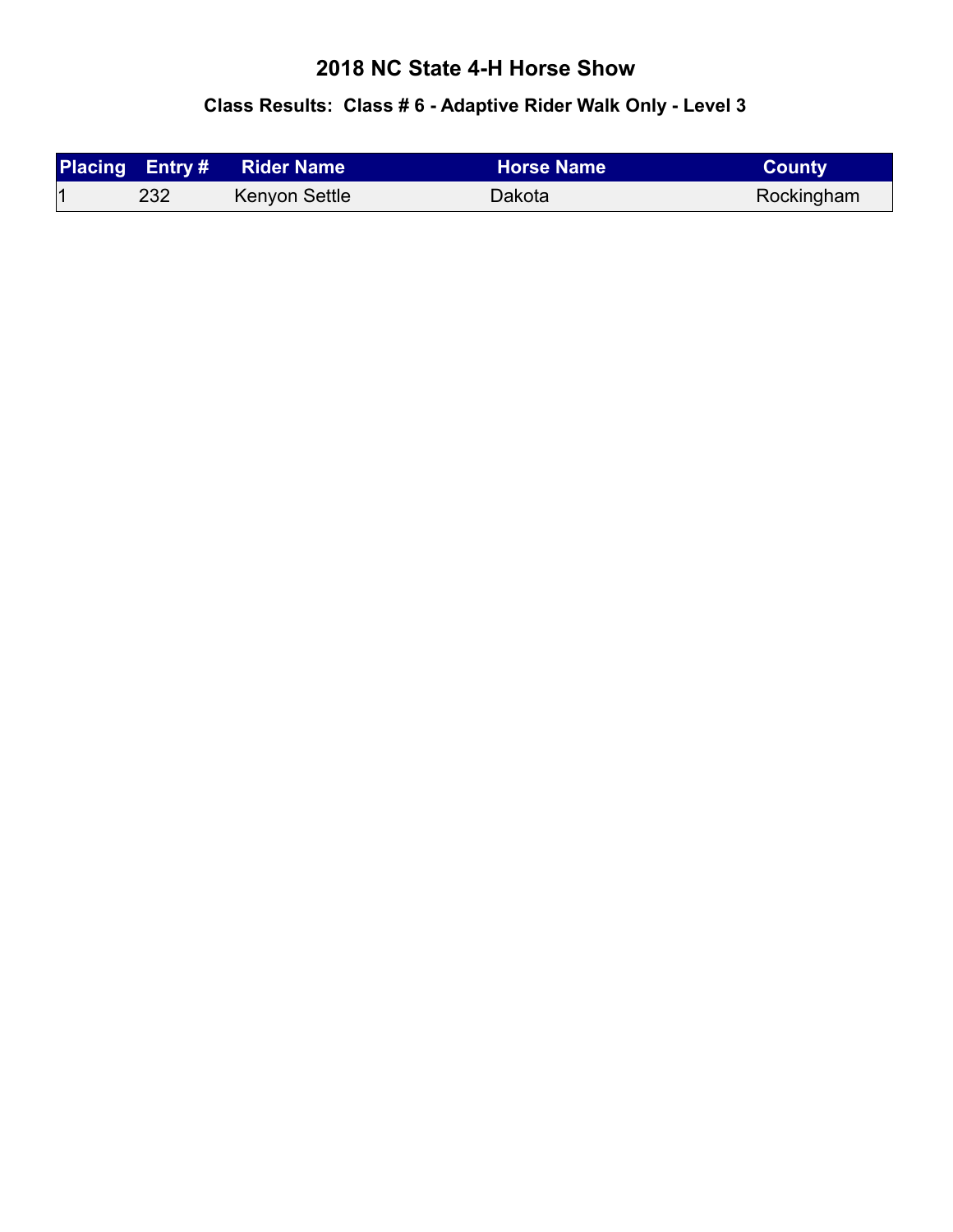#### **Class Results: Class # 7 - Adaptive Rider Walk/Trot Equitation - Level 3**

|     | <b>Placing Entry# Rider Name</b> | <b>LHorse Name</b> \ | <b>County</b> |
|-----|----------------------------------|----------------------|---------------|
| 232 | Kenyon Settle                    | Dakota               | Rockingham    |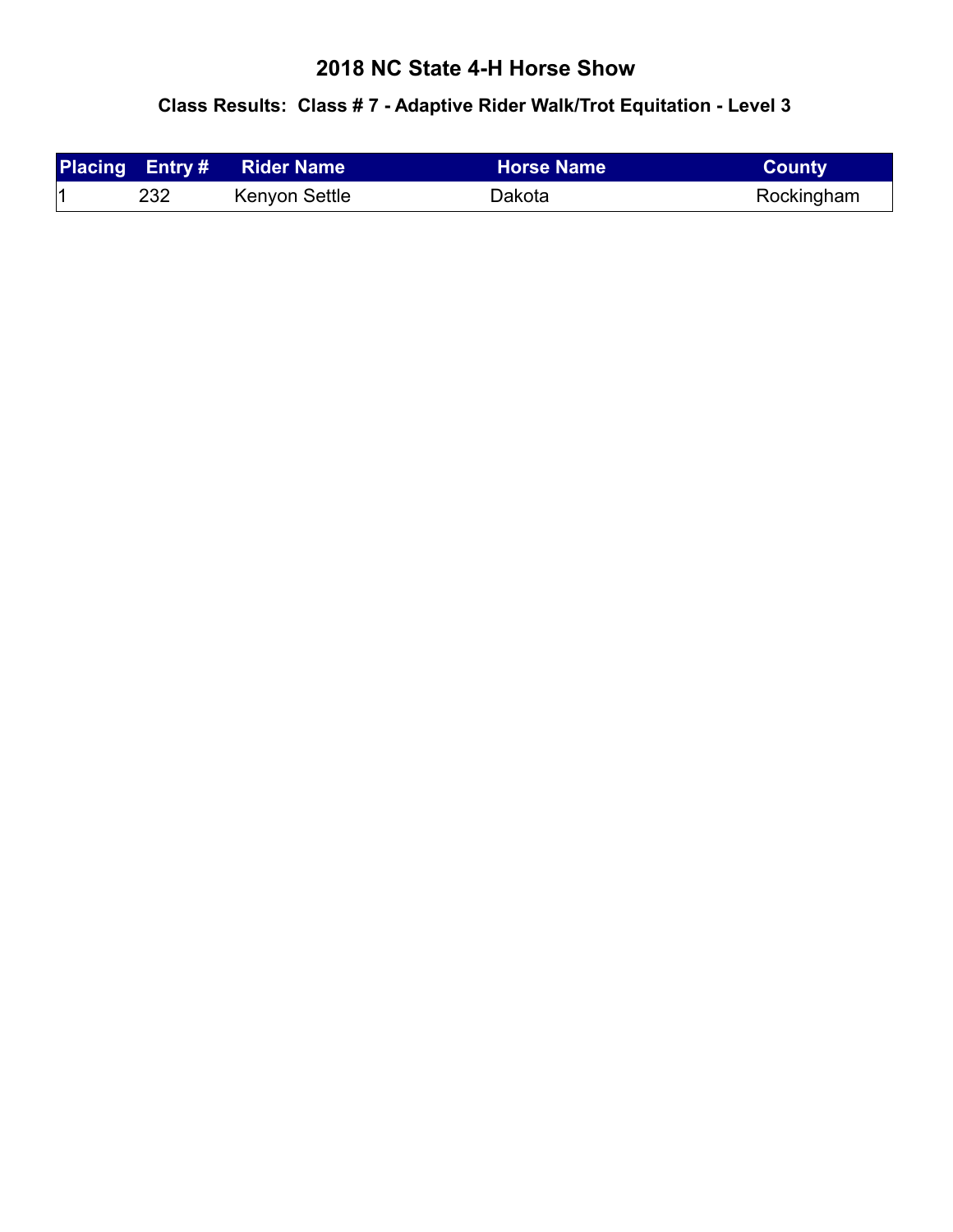# **Class Results: Class # 8 - Adaptive Rider Trail - Level 1**

|   | <b>Placing Entry#</b> | <b>Rider Name</b>   | <b>Horse Name</b> | <b>County</b> |
|---|-----------------------|---------------------|-------------------|---------------|
|   | 227                   | <b>Harley Walls</b> | Dakota            | Rockingham    |
| 2 | 229                   | Colby Rankin Loye   | Dixie             | Rockingham    |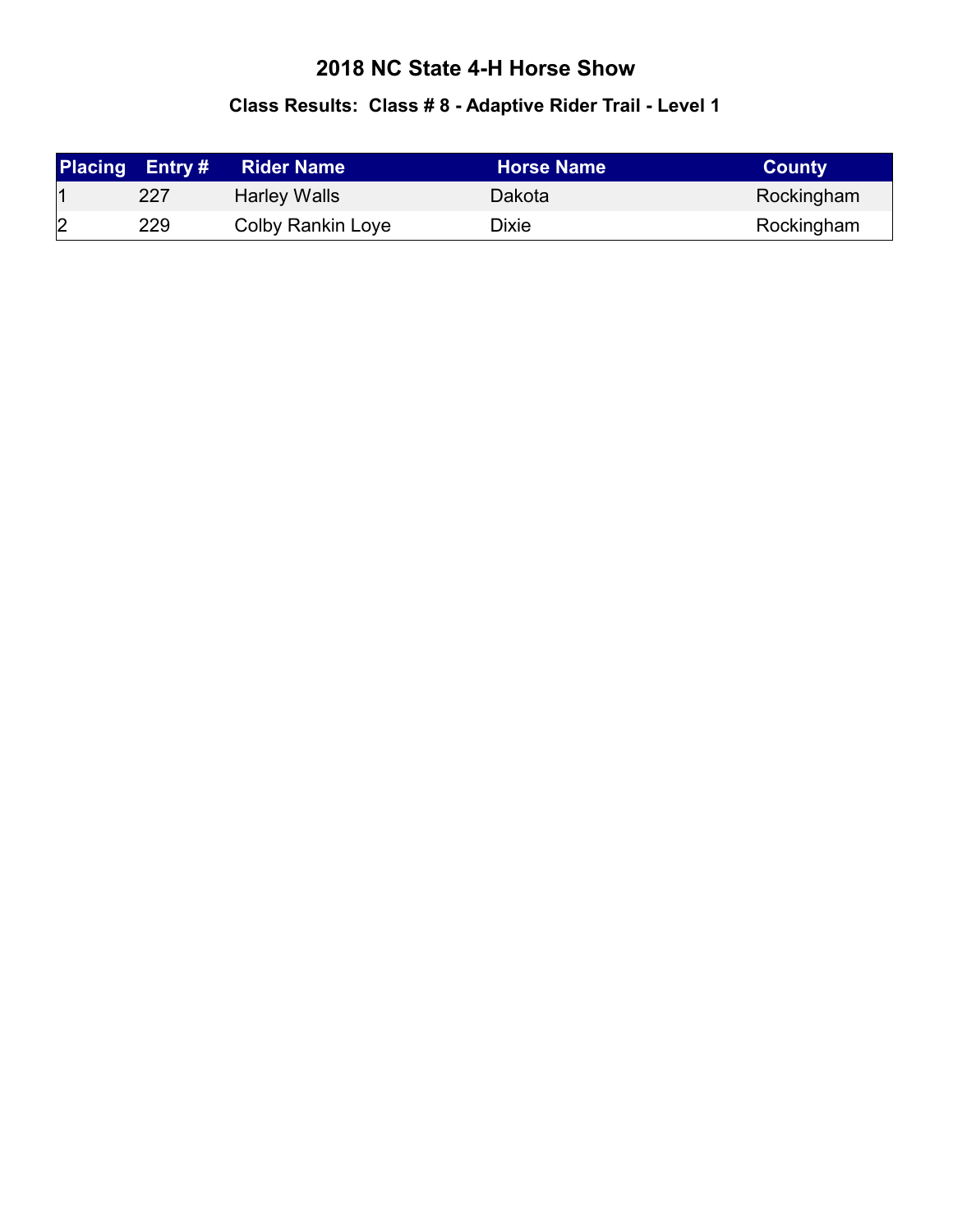# **Class Results: Class # 9 - Adaptive Rider Trail - Level 2**

|   | <b>Placing Entry#</b> | <b>Rider Name</b>     | <b>Horse Name</b> | <b>County</b> |
|---|-----------------------|-----------------------|-------------------|---------------|
|   | 233                   | Caroline Ray          | Razzle Dazzle     | Rockingham    |
| 2 | 230                   | <b>Cheyenne Evans</b> | Dakota            | Rockingham    |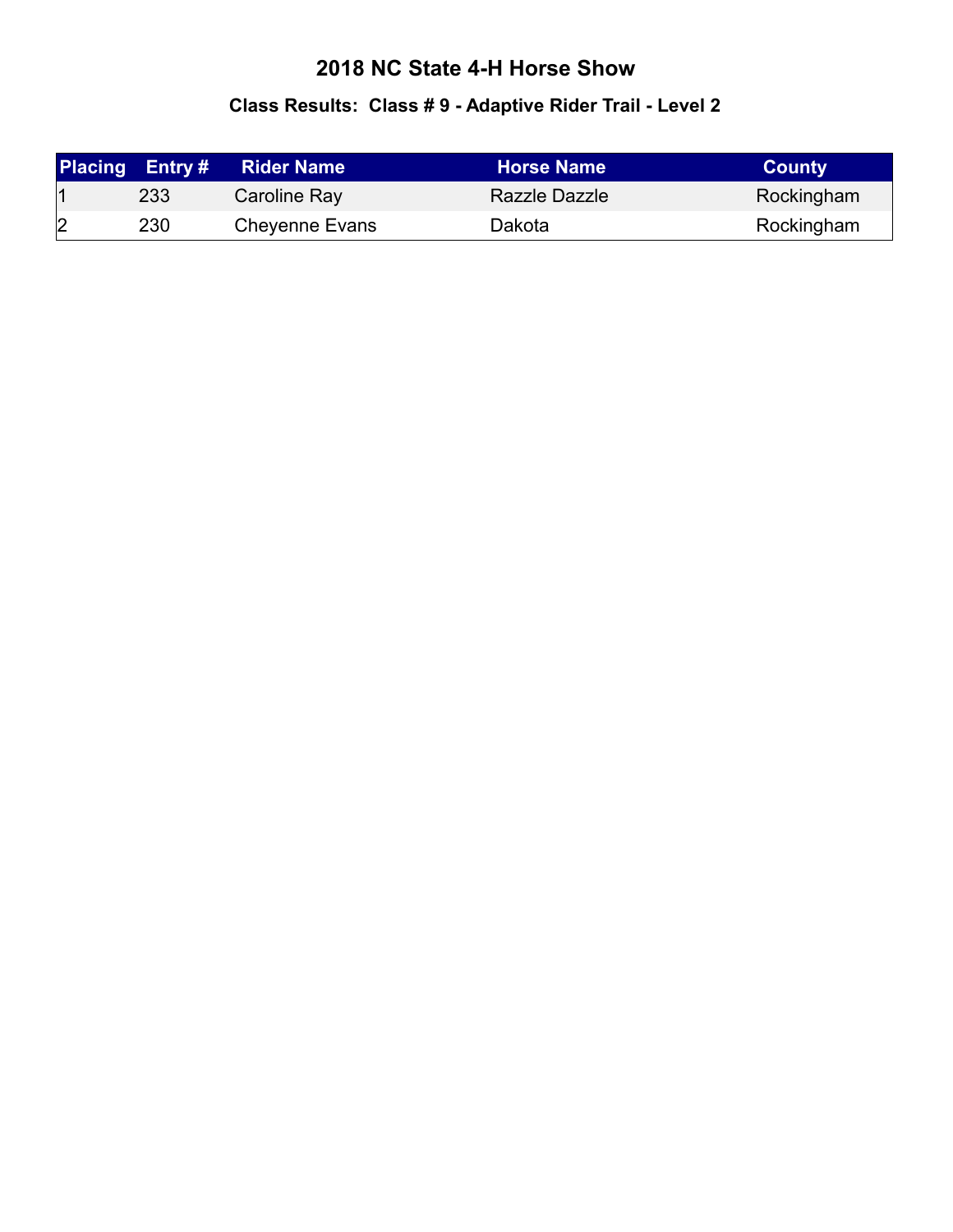# **Class Results: Class # 10 - Adaptive Rider Trail - Level 3**

|     | <b>Placing Entry # Rider Name</b> | <b>Horse Name</b> | <b>County</b> |
|-----|-----------------------------------|-------------------|---------------|
| 232 | Kenyon Settle                     | Dakota            | Rockingham    |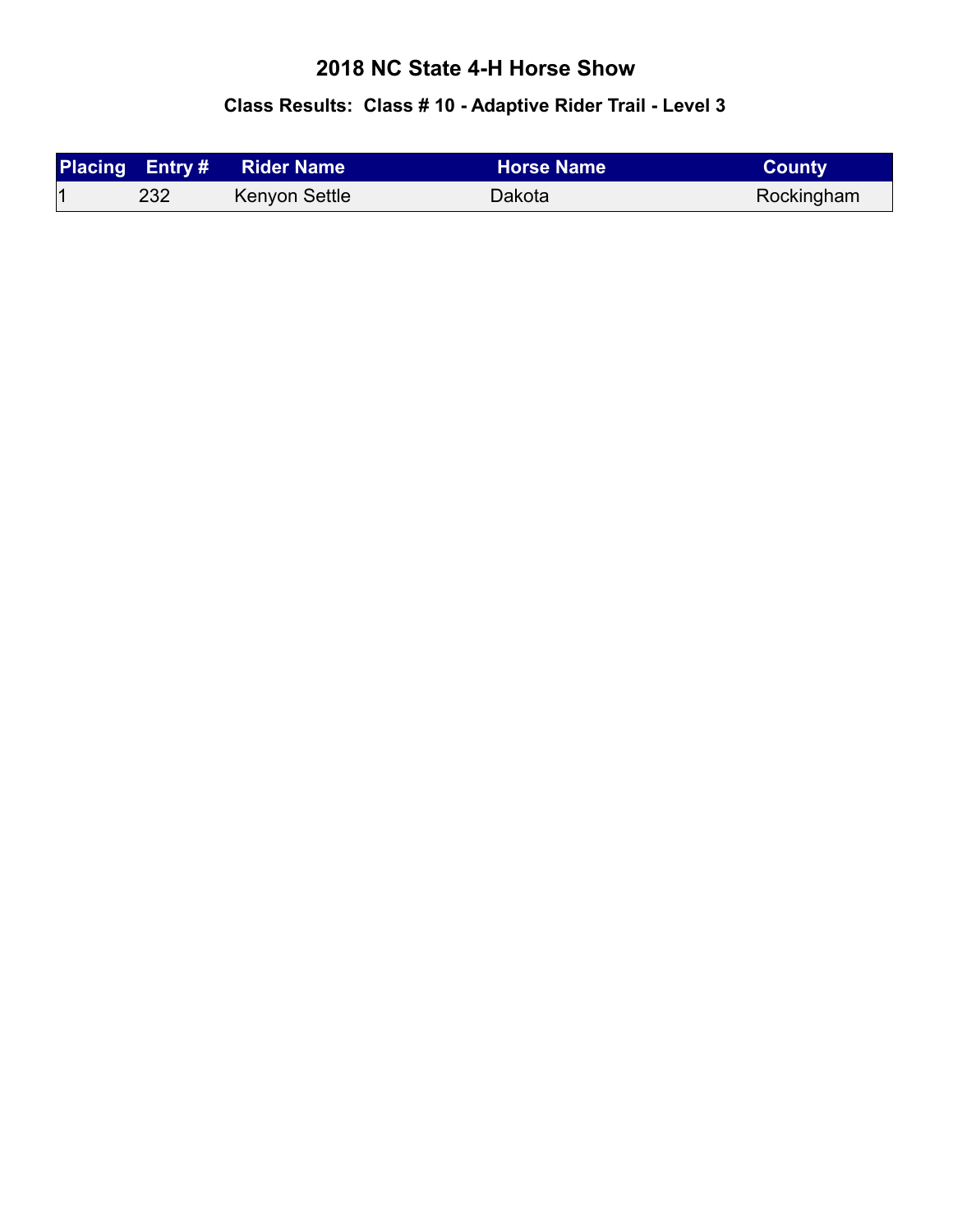# **Class Results: Class # 11 - Barrel Race (Junior)**

| <b>Placing</b> | Entry# | <b>Rider Name</b>         | <b>Horse Name</b>              | <b>County</b> |
|----------------|--------|---------------------------|--------------------------------|---------------|
|                | 285    | Emagin Johnson            | Ritzy                          | Pasquotank    |
| 2              | 85     | Hannah Meads              | <b>Star</b>                    | Pasquotank    |
| 3              | 150    | <b>Tiffin Jacobs</b>      | Hope                           | Rowan         |
| $\vert 4$      | 284    | <b>Isabella Ruiz</b>      | Smart Lil Spur                 | Pasquotank    |
| 5              | 88     | <b>Cody Christenberry</b> | <b>Frecks Preppie Girls</b>    | Washington    |
| 6              | 329    | <b>Anna Talley</b>        | <b>Izzy</b>                    | Pasquotank    |
| 7              | 99     | Ginny Grace Pugh          | Rain                           | Hyde          |
| 8              | 315    | Samantha Steer            | Fritzy                         | Gaston        |
| 9              | 160    | <b>Angel Purcell</b>      | <b>Brandy</b>                  | Robeson       |
| 10             | 5      | <b>Harlee Davis</b>       | <b>Aladdin's Hot Chocolate</b> | Hyde          |
| 11             | 276    | Kyra Worth                | Konas Tuff Bar                 | Johnston      |
| 12             | 98     | <b>Ginny Grace Pugh</b>   | Roxanne                        | Hyde          |
| 13             | 254    | Katelyn Dowell            | Firebolt                       | <b>Stokes</b> |
| 14             | 322    | <b>Melanie Miller</b>     | Cherokee                       | <b>Burke</b>  |
| 15             | 311    | <b>Nadia Grace Scull</b>  | Tari                           | Pasquotank    |
| 16             | 87     | <b>Riely Taylor</b>       | Lexi                           | Washington    |
| 17             | 309    | Livvie Hill               | Colby                          | Rowan         |
| 18             | 35     | Alydia Mitchell           | <b>Fairplay Annie</b>          | Franklin      |
| 19             | 86     | Sarah Equils              | <b>Twilights Bella</b>         | Washington    |
| 20             | 95     | Elli Wagner               | <b>One Smooth Ride</b>         | Franklin      |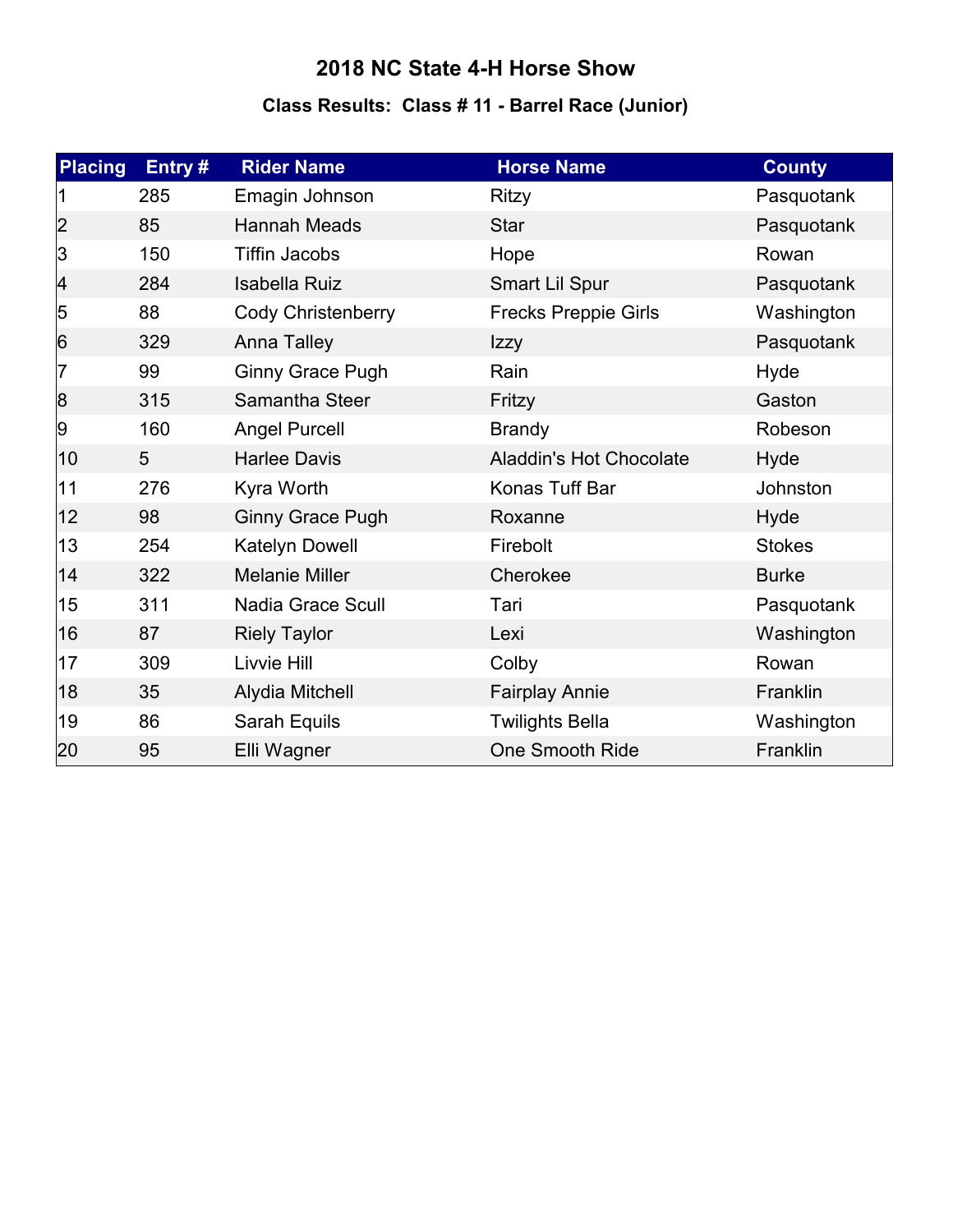# **Class Results: Class # 12 - Barrel Race (Senior)**

| <b>Placing</b> | Entry# | <b>Rider Name</b>      | <b>Horse Name</b>          | <b>County</b> |
|----------------|--------|------------------------|----------------------------|---------------|
|                | 161    | Megan Butler           | She's A Brat               | Robeson       |
| 2              | 137    | Kayla Boyd             | Dream Catcher              | Currituck     |
| 3              | 171    | <b>Bryan Stallings</b> | <b>Docs Smart Freckles</b> | Pasquotank    |
| 4              | 330    | Hannah Herring         | <b>Sweet Pea</b>           | <b>Burke</b>  |
| 5              | 281    | Sophia Williford       | Comet                      | Granville     |
| 6              | 112    | Dakota Miller          | <b>Crosswinds Cinnamon</b> | Pasquotank    |
| 7              | 157    | Ashlyn Johnson         | Foxs Taran Cat             | Cumberland    |
| 8              | 198    | <b>Sydney Smith</b>    | <b>Trinity</b>             | Pasquotank    |
| 9              | 68     | Alona Harris           | Corona                     | Franklin      |
| 10             | 113    | Samantha King          | Carolina Whiskey           | Pasquotank    |
| 11             | 96     | <b>Bailey Privette</b> | <b>Buster</b>              | Franklin      |
| 12             | 132    | <b>Kyndalyn Powell</b> | <b>Sweatheart's Gold</b>   | Pitt          |
| 13             | 164    | Savannah Lindsey       | <b>Kings Diamond</b>       | Cumberland    |
| 14             | 116    | <b>Jared Droze</b>     | Rio                        | Pasquotank    |
| 15             | 326    | Cashlyn Lovell         | Spider                     | Forsyth       |
| 16             | 131    | Kayla Roumpf           | Get Over It                | <b>Pitt</b>   |
| 17             | 90     | Abbigale Callahan      | More Grace Than The Others | Carteret      |
| 18             | 77     | <b>Josie Correll</b>   | Captain                    | Rowan         |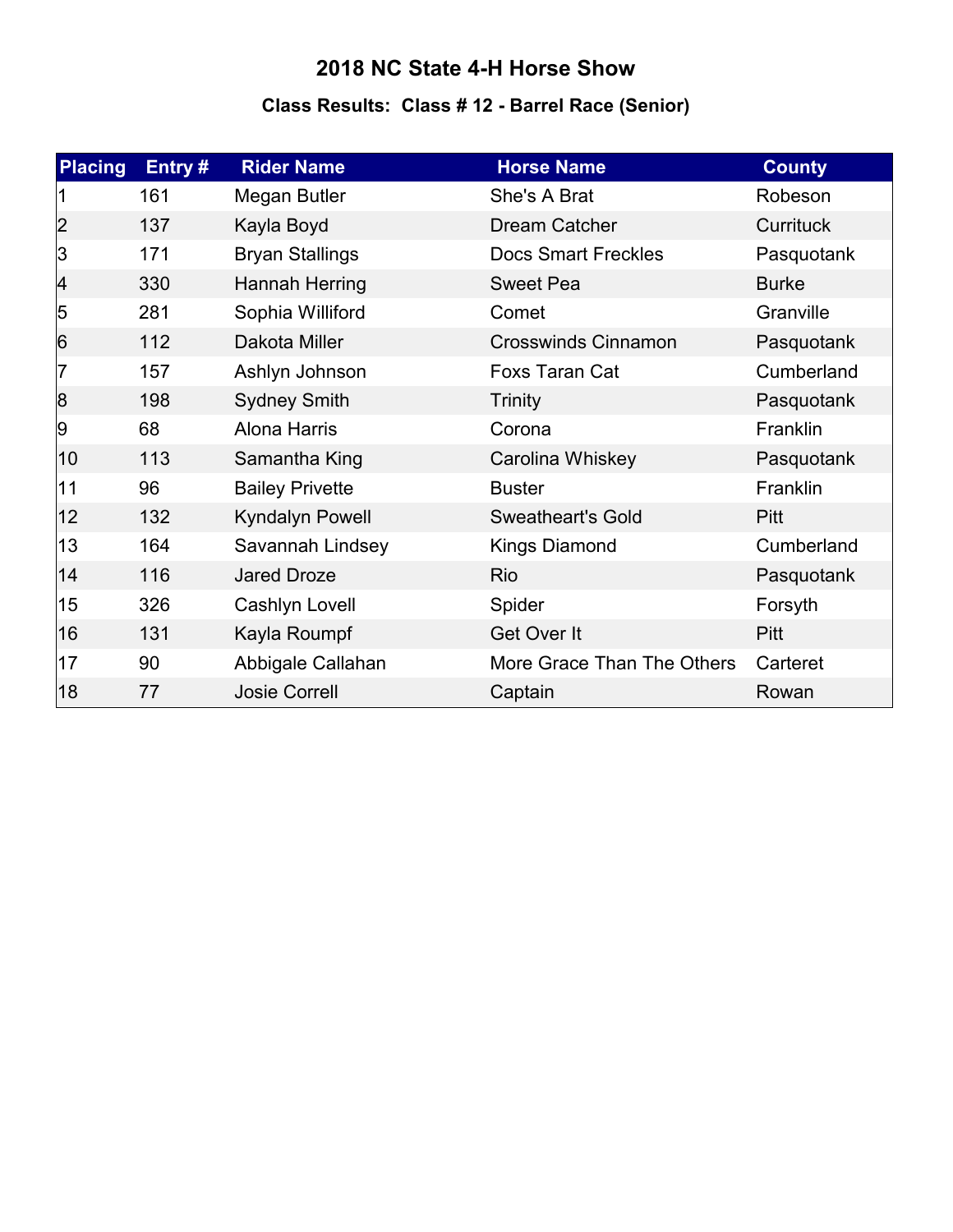# **Class Results: Class # 13 - Texas Barrels (Junior)**

| <b>Placing</b>  | Entry# | <b>Rider Name</b>        | <b>Horse Name</b>           | <b>County</b> |
|-----------------|--------|--------------------------|-----------------------------|---------------|
|                 | 285    | Emagin Johnson           | Ritzy                       | Pasquotank    |
| 2               | 85     | <b>Hannah Meads</b>      | <b>Star</b>                 | Pasquotank    |
| 3               | 284    | <b>Isabella Ruiz</b>     | Smart Lil Spur              | Pasquotank    |
| $\vert 4$       | 150    | <b>Tiffin Jacobs</b>     | Hope                        | Rowan         |
| 5               | 329    | Anna Talley              | Izzy                        | Pasquotank    |
| $6\overline{6}$ | 98     | <b>Ginny Grace Pugh</b>  | Roxanne                     | Hyde          |
| 7               | 315    | Samantha Steer           | Fritzy                      | Gaston        |
| 8               | 35     | Alydia Mitchell          | <b>Fairplay Annie</b>       | Franklin      |
| 9               | 88     | Cody Christenberry       | <b>Frecks Preppie Girls</b> | Washington    |
| 10              | 99     | <b>Ginny Grace Pugh</b>  | Rain                        | Hyde          |
| 11              | 160    | <b>Angel Purcell</b>     | <b>Brandy</b>               | Robeson       |
| 12              | 305    | <b>Haley Biese</b>       | Macy                        | Pasquotank    |
| 13              | 276    | Kyra Worth               | Konas Tuff Bar              | Johnston      |
| 14              | 87     | <b>Riely Taylor</b>      | Lexi                        | Washington    |
| 15              | 310    | Darcy Dean               | <b>Skybound Skittles</b>    | Johnston      |
| 16              | 309    | Livvie Hill              | Colby                       | Rowan         |
| 17              | 143    | <b>Charlene Holt</b>     | Roscoe                      | Rowan         |
| 18              | 311    | <b>Nadia Grace Scull</b> | Tari                        | Pasquotank    |
| 19              | 163    | Jessa Steele             | Xena                        | Cumberland    |
| 20              | 322    | <b>Melanie Miller</b>    | Cherokee                    | <b>Burke</b>  |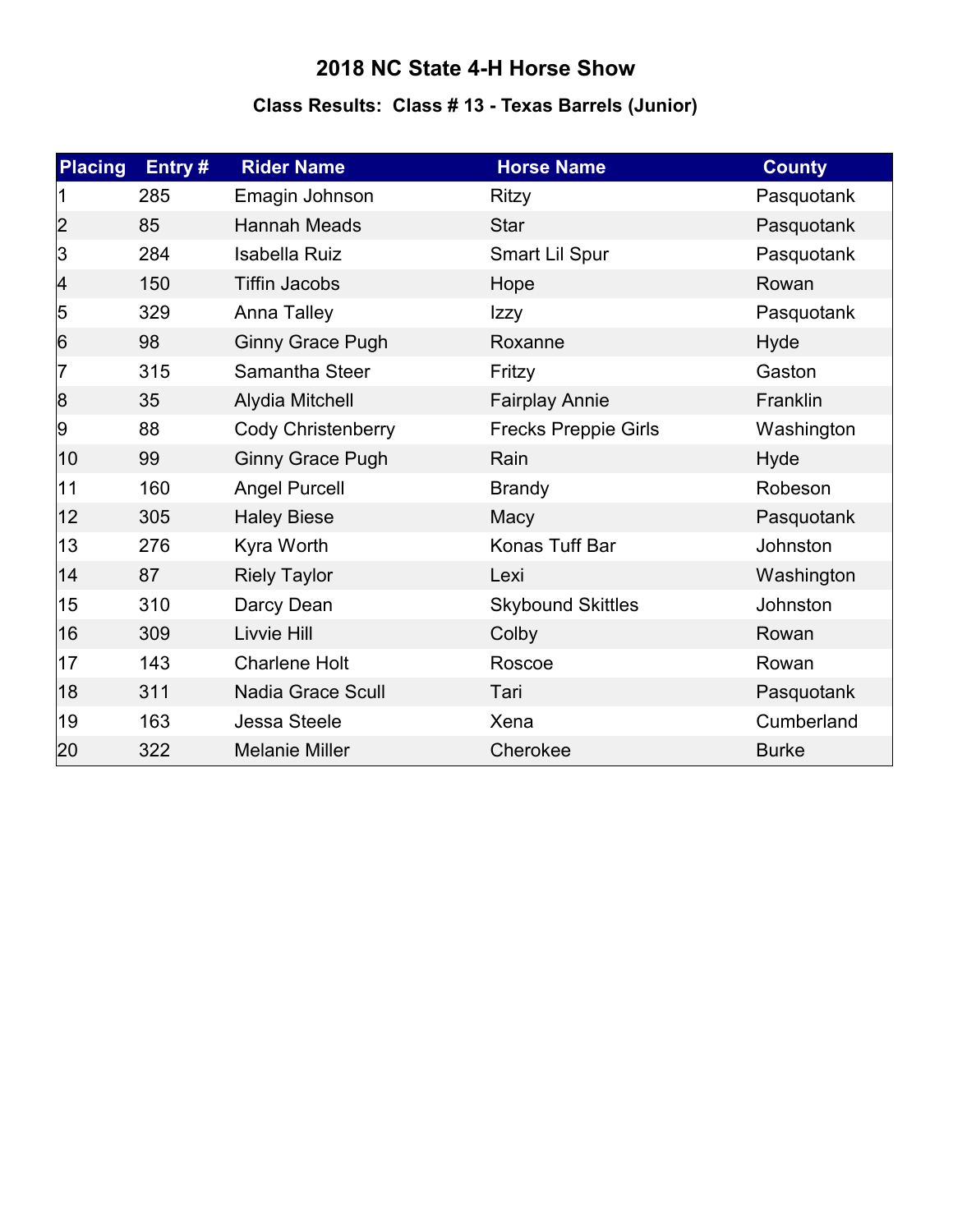# **Class Results: Class # 14 - Texas Barrels (Senior)**

| <b>Placing</b>  | Entry# | <b>Rider Name</b>       | <b>Horse Name</b>          | <b>County</b>    |
|-----------------|--------|-------------------------|----------------------------|------------------|
|                 | 171    | <b>Bryan Stallings</b>  | <b>Docs Smart Freckles</b> | Pasquotank       |
| 2               | 157    | Ashlyn Johnson          | <b>Foxs Taran Cat</b>      | Cumberland       |
| 3               | 137    | Kayla Boyd              | Dream Catcher              | <b>Currituck</b> |
| $\overline{4}$  | 116    | Jared Droze             | Rio                        | Pasquotank       |
| 5               | 161    | Megan Butler            | She's A Brat               | Robeson          |
| $6\overline{6}$ | 198    | <b>Sydney Smith</b>     | <b>Trinity</b>             | Pasquotank       |
| 17              | 330    | Hannah Herring          | <b>Sweet Pea</b>           | <b>Burke</b>     |
| 8               | 164    | Savannah Lindsey        | <b>Kings Diamond</b>       | Cumberland       |
| 9               | 145    | <b>Santina Hutchens</b> | Dakota Gold Rush           | Johnston         |
| 10              | 90     | Abbigale Callahan       | More Grace Than The Others | Carteret         |
| 11              | 131    | Kayla Roumpf            | Get Over It                | <b>Pitt</b>      |
| $ 12\rangle$    | 68     | <b>Alona Harris</b>     | Corona                     | Franklin         |
| 13              | 61     | Shyanne McLeod          | <b>Bose</b>                | Currituck        |
| 14              | 77     | <b>Josie Correll</b>    | Captain                    | Rowan            |
| 15              | 132    | Kyndalyn Powell         | <b>Sweatheart's Gold</b>   | <b>Pitt</b>      |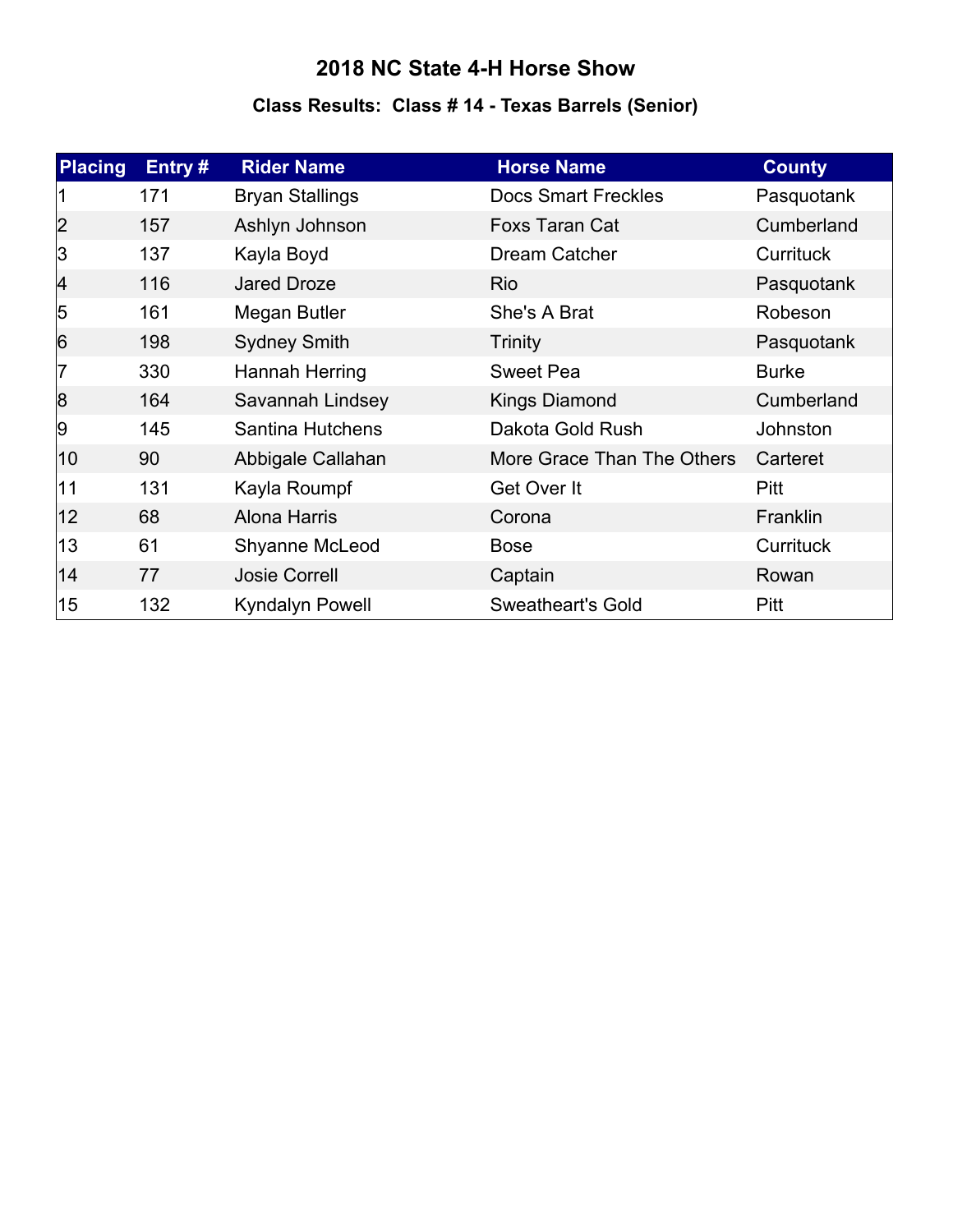# **Class Results: Class # 15 - Flag Race (Junior)**

| <b>Placing</b> | Entry# | <b>Rider Name</b>       | <b>Horse Name</b>              | <b>County</b> |
|----------------|--------|-------------------------|--------------------------------|---------------|
|                | 315    | Samantha Steer          | Fritzy                         | Gaston        |
| 2              | 85     | Hannah Meads            | Star                           | Pasquotank    |
| 3              | 150    | <b>Tiffin Jacobs</b>    | Hope                           | Rowan         |
| 4              | 276    | Kyra Worth              | Konas Tuff Bar                 | Johnston      |
| $\overline{5}$ | 35     | Alydia Mitchell         | <b>Fairplay Annie</b>          | Franklin      |
| 6              | 311    | Nadia Grace Scull       | Tari                           | Pasquotank    |
| 7              | 99     | <b>Ginny Grace Pugh</b> | Rain                           | Hyde          |
| 8              | 257    | Jordan Wagaman          | Rio                            | Pasquotank    |
| 9              | 280    | Novina Williford        | Lucky                          | Granville     |
| 10             | 254    | Katelyn Dowell          | Firebolt                       | <b>Stokes</b> |
| 11             | 143    | <b>Charlene Holt</b>    | Roscoe                         | Rowan         |
| 12             | 44     | <b>Madison Hampton</b>  | <b>Dreamer</b>                 | Rowan         |
| 13             | 86     | Sarah Equils            | <b>Twilights Bella</b>         | Washington    |
| 14             | 163    | <b>Jessa Steele</b>     | Xena                           | Cumberland    |
| 15             | 309    | Livvie Hill             | Colby                          | Rowan         |
| 16             | 310    | Darcy Dean              | <b>Skybound Skittles</b>       | Johnston      |
| 17             | 98     | <b>Ginny Grace Pugh</b> | Roxanne                        | Hyde          |
| 18             | 5      | <b>Harlee Davis</b>     | <b>Aladdin's Hot Chocolate</b> | Hyde          |
| 19             | 322    | <b>Melanie Miller</b>   | Cherokee                       | <b>Burke</b>  |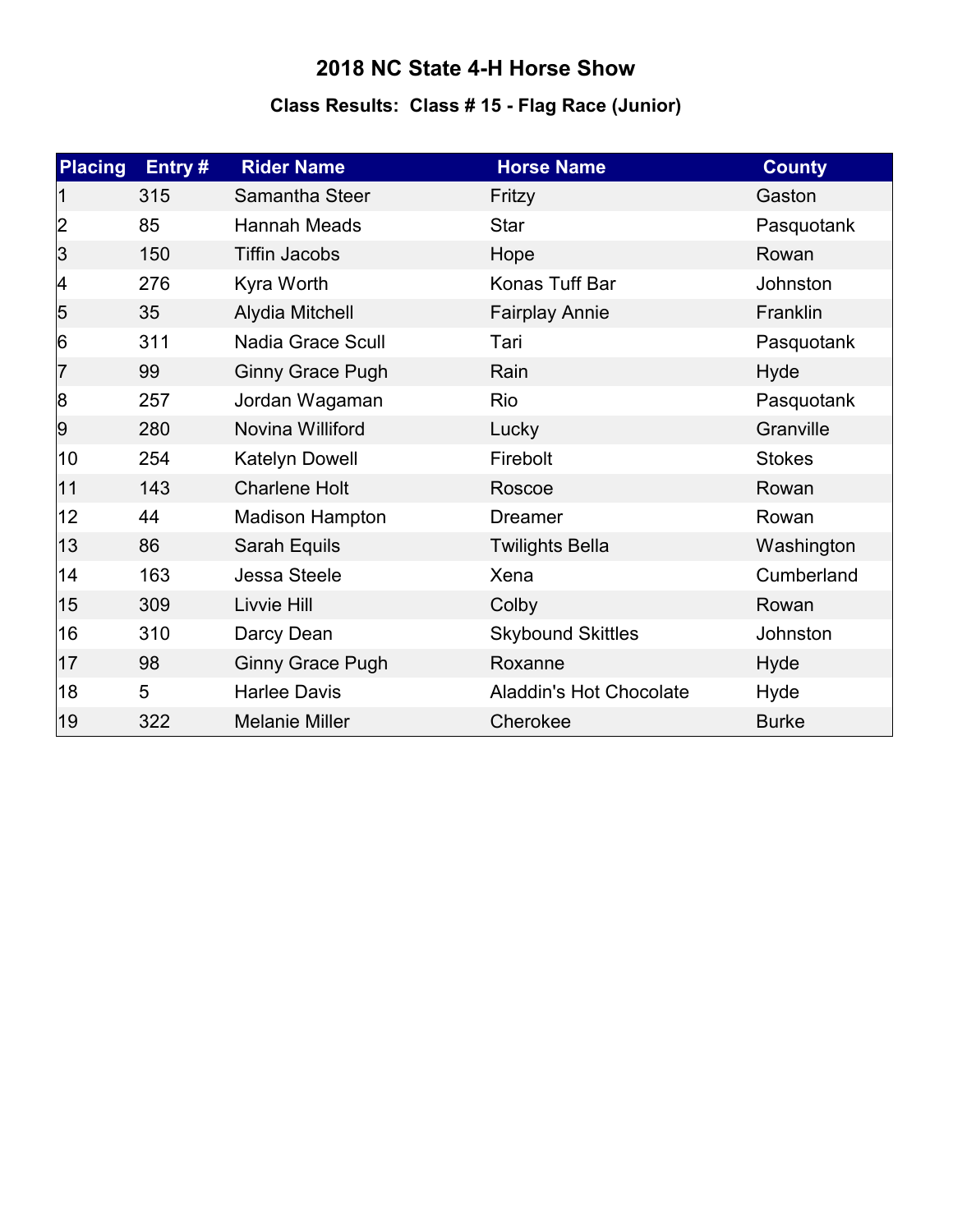# **Class Results: Class # 16 - Flag Race (Senior)**

| <b>Placing</b> | Entry# | <b>Rider Name</b>      | <b>Horse Name</b>          | <b>County</b>   |
|----------------|--------|------------------------|----------------------------|-----------------|
|                | 171    | <b>Bryan Stallings</b> | <b>Docs Smart Freckles</b> | Pasquotank      |
| 2              | 281    | Sophia Williford       | Comet                      | Granville       |
| 3              | 116    | <b>Jared Droze</b>     | Rio                        | Pasquotank      |
| $\overline{4}$ | 157    | Ashlyn Johnson         | <b>Foxs Taran Cat</b>      | Cumberland      |
| $\overline{5}$ | 68     | Alona Harris           | Corona                     | <b>Franklin</b> |
| 6              | 113    | Samantha King          | Carolina Whiskey           | Pasquotank      |
| 17             | 61     | Shyanne McLeod         | <b>Bose</b>                | Currituck       |
| 8              | 164    | Savannah Lindsey       | <b>Kings Diamond</b>       | Cumberland      |
| 9              | 132    | <b>Kyndalyn Powell</b> | Sweatheart's Gold          | Pitt            |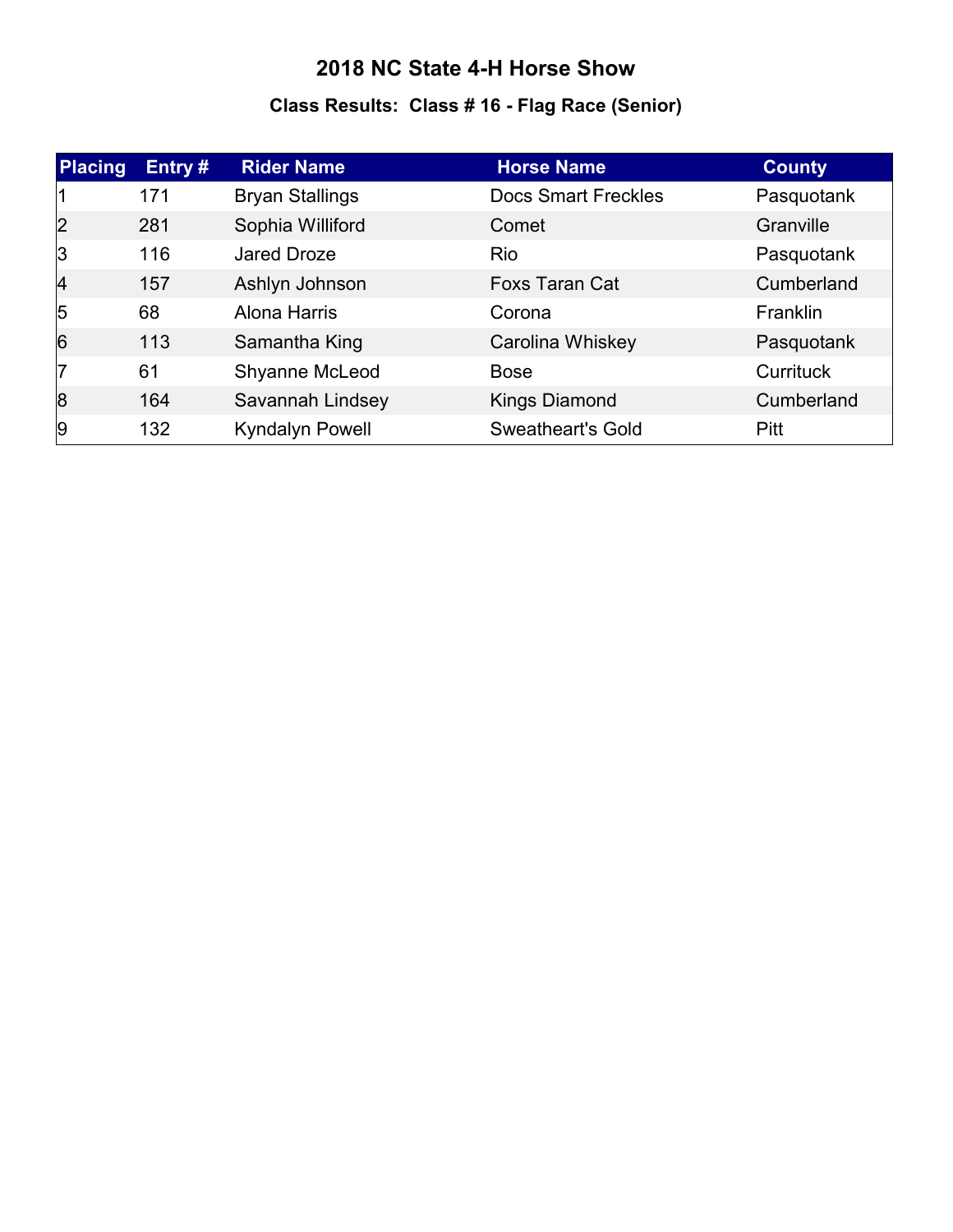# **Class Results: Class # 17 - Pole Bending (Junior)**

| <b>Placing</b> | Entry# | <b>Rider Name</b>         | <b>Horse Name</b>              | <b>County</b> |
|----------------|--------|---------------------------|--------------------------------|---------------|
|                | 284    | <b>Isabella Ruiz</b>      | Smart Lil Spur                 | Pasquotank    |
| 2              | 276    | Kyra Worth                | Konas Tuff Bar                 | Johnston      |
| 3              | 315    | Samantha Steer            | Fritzy                         | Gaston        |
| 4              | 88     | <b>Cody Christenberry</b> | <b>Frecks Preppie Girls</b>    | Washington    |
| $\overline{5}$ | 160    | <b>Angel Purcell</b>      | <b>Brandy</b>                  | Robeson       |
| 6              | 254    | Katelyn Dowell            | Firebolt                       | <b>Stokes</b> |
| 17             | 85     | <b>Hannah Meads</b>       | <b>Star</b>                    | Pasquotank    |
| 8              | 35     | Alydia Mitchell           | <b>Fairplay Annie</b>          | Franklin      |
| $ 9\rangle$    | 98     | <b>Ginny Grace Pugh</b>   | Roxanne                        | Hyde          |
| 10             | 322    | <b>Melanie Miller</b>     | Cherokee                       | <b>Burke</b>  |
| 11             | 144    | <b>Baydn Sweatt</b>       | <b>Belle</b>                   | Rowan         |
| 12             | 5      | <b>Harlee Davis</b>       | <b>Aladdin's Hot Chocolate</b> | Hyde          |
| 13             | 163    | <b>Jessa Steele</b>       | Xena                           | Cumberland    |
| 14             | 99     | <b>Ginny Grace Pugh</b>   | Rain                           | Hyde          |
| 15             | 311    | <b>Nadia Grace Scull</b>  | Tari                           | Pasquotank    |
| 16             | 280    | Novina Williford          | Lucky                          | Granville     |
| 17             | 87     | <b>Riely Taylor</b>       | Lexi                           | Washington    |
| 18             | 285    | Emagin Johnson            | <b>Ritzy</b>                   | Pasquotank    |
| 19             | 329    | <b>Anna Talley</b>        | Izzy                           | Pasquotank    |
| 20             | 309    | Livvie Hill               | Colby                          | Rowan         |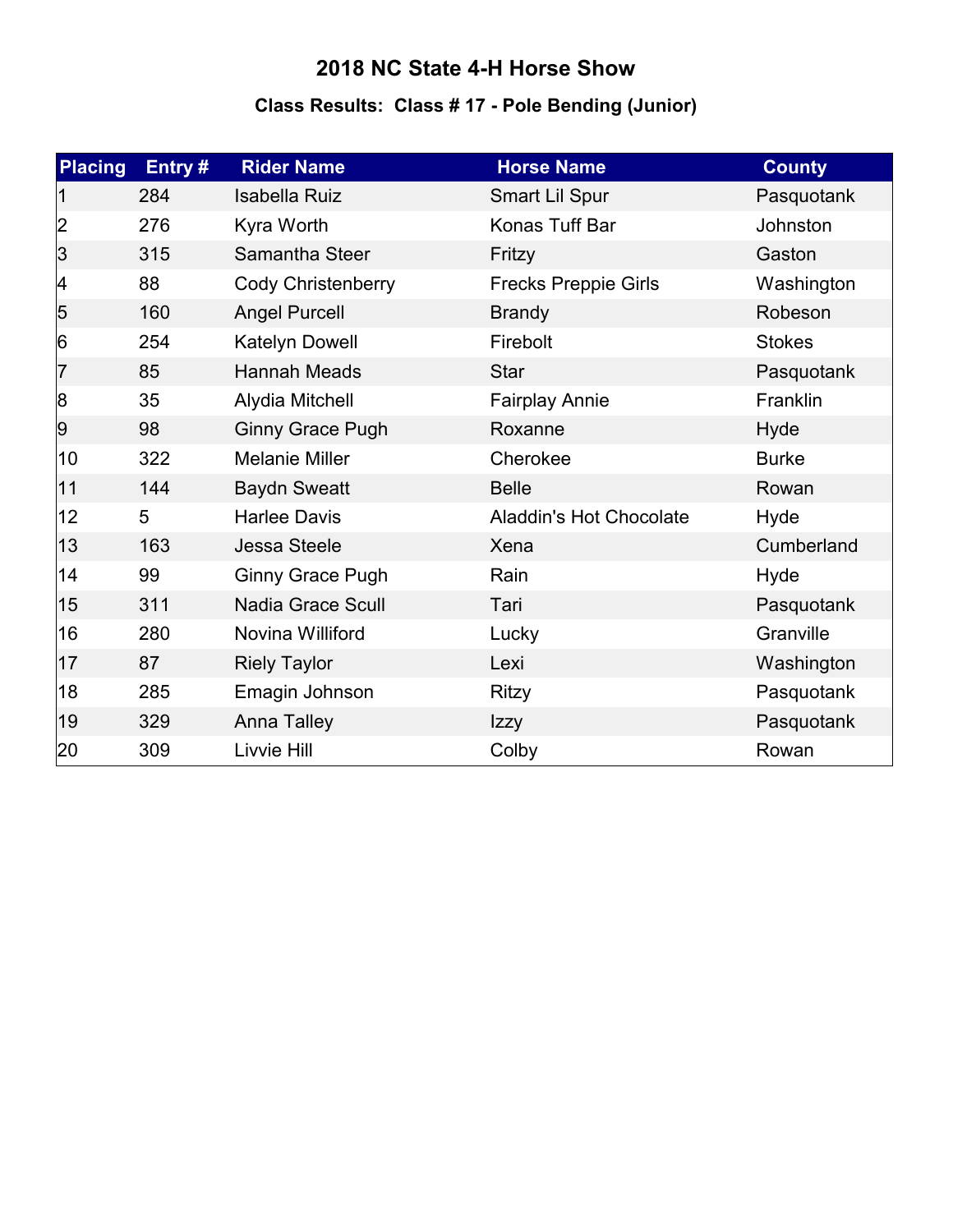# **Class Results: Class # 18 - Pole Bending (Senior)**

| <b>Placing</b>  | Entry# | <b>Rider Name</b>       | <b>Horse Name</b>          | <b>County</b>    |
|-----------------|--------|-------------------------|----------------------------|------------------|
|                 | 171    | <b>Bryan Stallings</b>  | <b>Docs Smart Freckles</b> | Pasquotank       |
| 2               | 145    | <b>Santina Hutchens</b> | Dakota Gold Rush           | <b>Johnston</b>  |
| 3               | 161    | Megan Butler            | She's A Brat               | Robeson          |
| 4               | 330    | Hannah Herring          | <b>Sweet Pea</b>           | <b>Burke</b>     |
| $\overline{5}$  | 137    | Kayla Boyd              | Dream Catcher              | <b>Currituck</b> |
| $6\overline{6}$ | 157    | Ashlyn Johnson          | <b>Foxs Taran Cat</b>      | Cumberland       |
| 7               | 164    | Savannah Lindsey        | <b>Kings Diamond</b>       | Cumberland       |
| 8               | 198    | <b>Sydney Smith</b>     | Trinity                    | Pasquotank       |
| 9               | 116    | <b>Jared Droze</b>      | <b>Rio</b>                 | Pasquotank       |
| 10              | 68     | Alona Harris            | Corona                     | <b>Franklin</b>  |
| 11              | 131    | Kayla Roumpf            | Get Over It                | Pitt             |
| $ 12\rangle$    | 113    | Samantha King           | Carolina Whiskey           | Pasquotank       |
| 13              | 132    | <b>Kyndalyn Powell</b>  | <b>Sweatheart's Gold</b>   | Pitt             |
| 14              | 281    | Sophia Williford        | Comet                      | Granville        |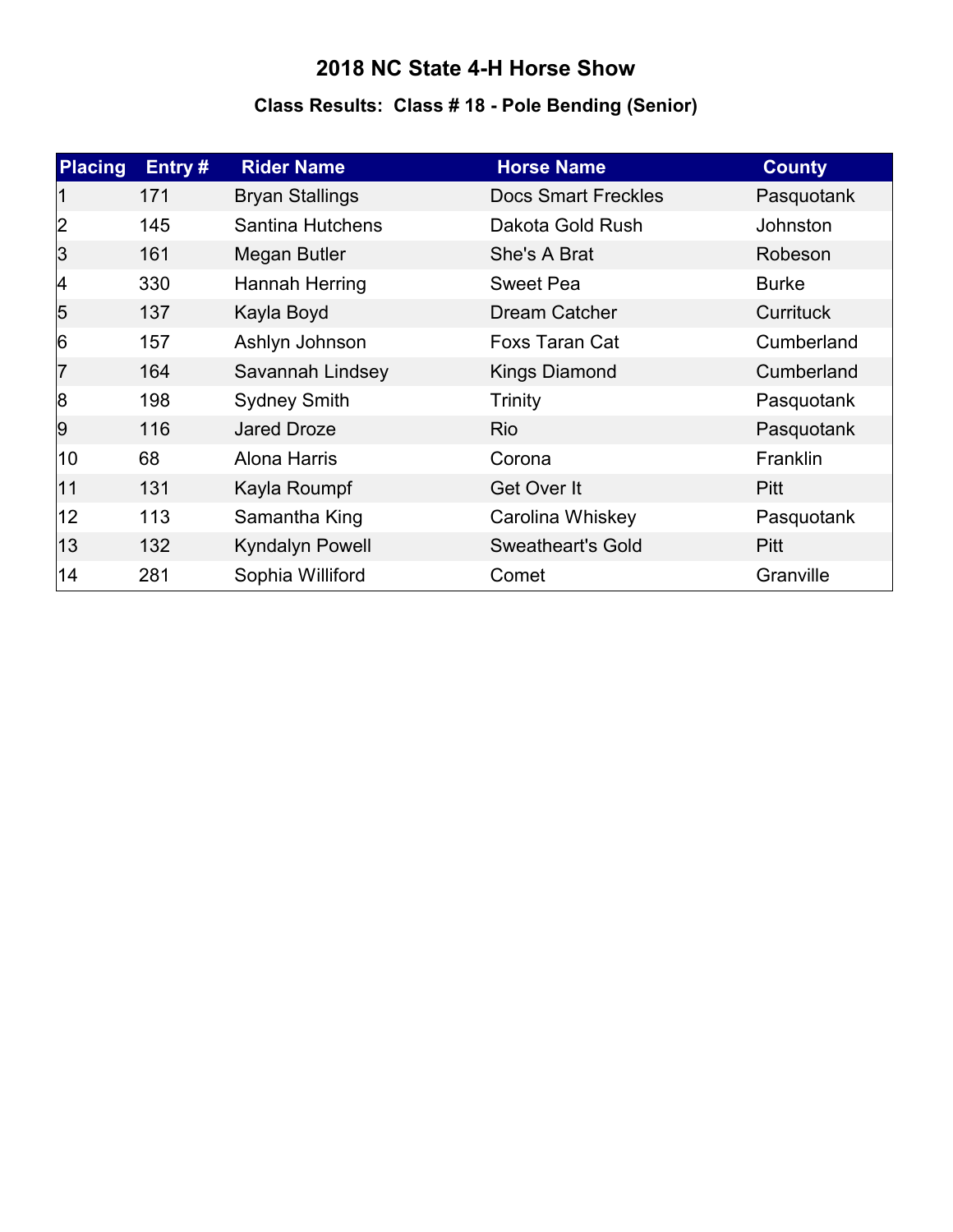# **Class Results: Class # 19 - Stake Race (Junior)**

| <b>Placing</b> | Entry# | <b>Rider Name</b>         | <b>Horse Name</b>              | <b>County</b> |
|----------------|--------|---------------------------|--------------------------------|---------------|
|                | 285    | Emagin Johnson            | <b>Ritzy</b>                   | Pasquotank    |
| 2              | 85     | Hannah Meads              | <b>Star</b>                    | Pasquotank    |
| 3              | 276    | Kyra Worth                | Konas Tuff Bar                 | Johnston      |
| 4              | 315    | Samantha Steer            | Fritzy                         | Gaston        |
| $\overline{5}$ | 99     | <b>Ginny Grace Pugh</b>   | Rain                           | Hyde          |
| 6              | 150    | <b>Tiffin Jacobs</b>      | Hope                           | Rowan         |
| 17             | 160    | <b>Angel Purcell</b>      | <b>Brandy</b>                  | Robeson       |
| 8              | 88     | <b>Cody Christenberry</b> | <b>Frecks Preppie Girls</b>    | Washington    |
| $ 9\rangle$    | 284    | <b>Isabella Ruiz</b>      | Smart Lil Spur                 | Pasquotank    |
| 10             | 309    | Livvie Hill               | Colby                          | Rowan         |
| 11             | 98     | <b>Ginny Grace Pugh</b>   | Roxanne                        | Hyde          |
| 12             | 87     | <b>Riely Taylor</b>       | Lexi                           | Washington    |
| 13             | 86     | Sarah Equils              | <b>Twilights Bella</b>         | Washington    |
| 14             | 322    | <b>Melanie Miller</b>     | Cherokee                       | <b>Burke</b>  |
| 15             | 5      | <b>Harlee Davis</b>       | <b>Aladdin's Hot Chocolate</b> | Hyde          |
| 16             | 311    | <b>Nadia Grace Scull</b>  | Tari                           | Pasquotank    |
| 17             | 329    | <b>Anna Talley</b>        | Izzy                           | Pasquotank    |
| 18             | 35     | Alydia Mitchell           | <b>Fairplay Annie</b>          | Franklin      |
| 19             | 312    | <b>Marlie Simmons</b>     | Rocky                          | Pasquotank    |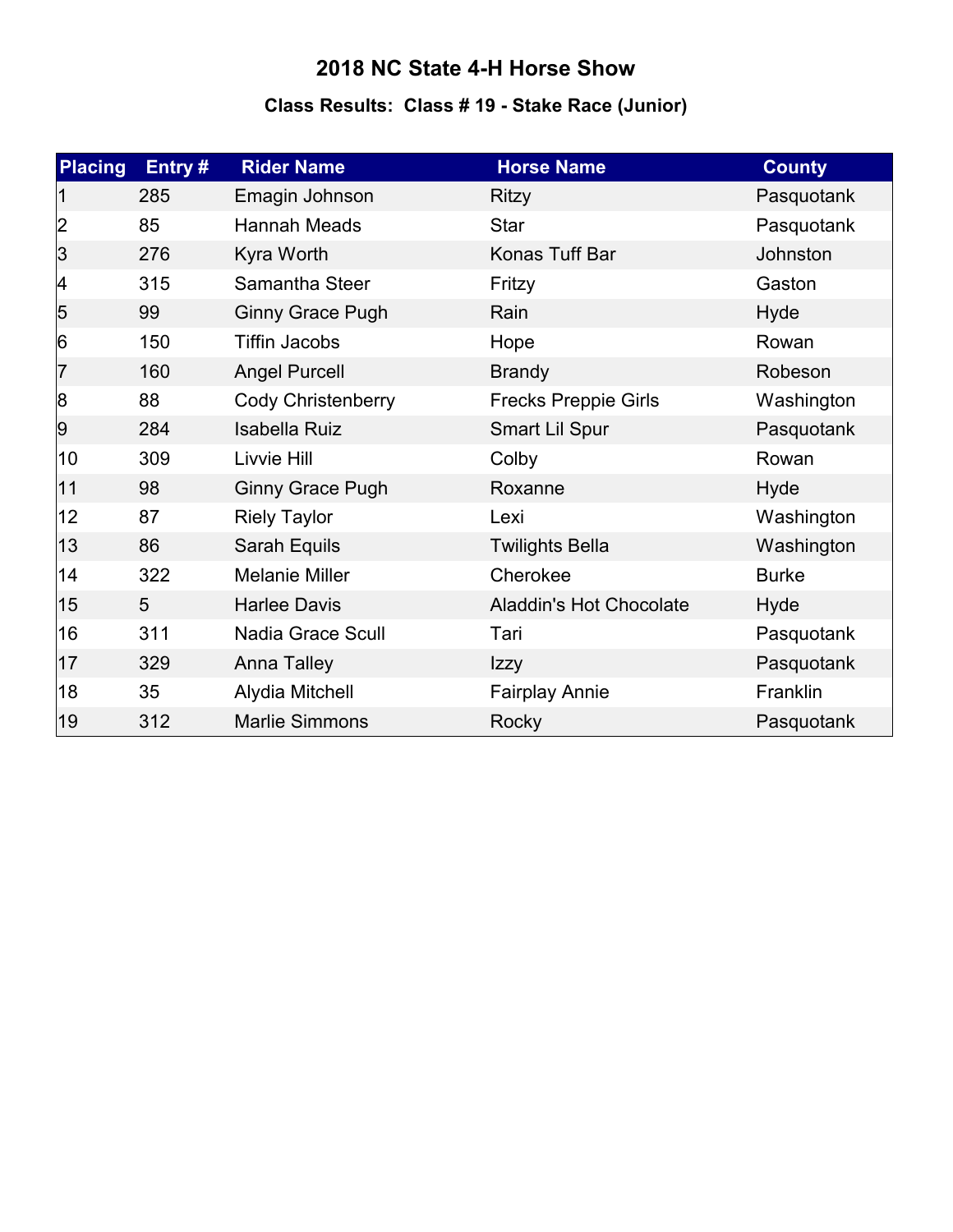# **Class Results: Class # 20 - Stake Race (Senior)**

| <b>Placing</b> | Entry# | <b>Rider Name</b>      | <b>Horse Name</b>          | <b>County</b> |
|----------------|--------|------------------------|----------------------------|---------------|
|                | 171    | <b>Bryan Stallings</b> | <b>Docs Smart Freckles</b> | Pasquotank    |
| 2              | 137    | Kayla Boyd             | <b>Dream Catcher</b>       | Currituck     |
| 3              | 157    | Ashlyn Johnson         | <b>Foxs Taran Cat</b>      | Cumberland    |
| $\overline{4}$ | 330    | <b>Hannah Herring</b>  | <b>Sweet Pea</b>           | <b>Burke</b>  |
| $\overline{5}$ | 161    | Megan Butler           | She's A Brat               | Robeson       |
| $\overline{6}$ | 132    | <b>Kyndalyn Powell</b> | <b>Sweatheart's Gold</b>   | Pitt          |
| 17             | 113    | Samantha King          | Carolina Whiskey           | Pasquotank    |
| 8              | 198    | <b>Sydney Smith</b>    | Trinity                    | Pasquotank    |
| 9              | 116    | Jared Droze            | Rio                        | Pasquotank    |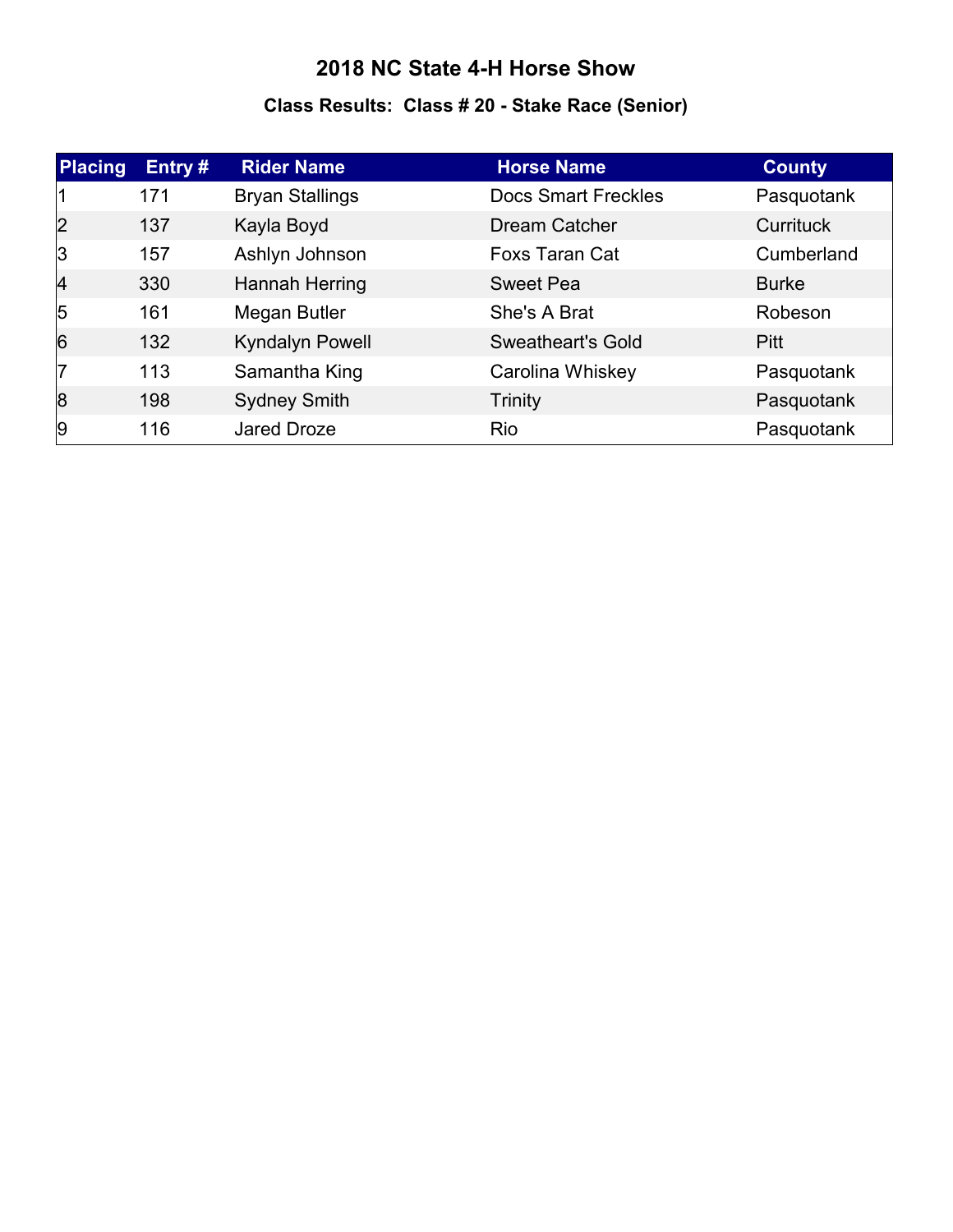#### **Class Results: Class # 21 - Short Stirrup Showmanship In Hand**

| <b>Placing</b> | Entry# | <b>Rider Name</b>   | <b>Horse Name</b>       | <b>County</b> |
|----------------|--------|---------------------|-------------------------|---------------|
| 11             | 295    | <b>Addie Dillon</b> | Impress Colonel Falcon  | Lincoln       |
| 2              | 343    | Harper Vance        | <b>Park Place</b>       | Orange        |
| 3              | 57     | Morgan Temple       | Smoke N Playboy         | Perquimans    |
| $\vert$ 4      | 108    | Hyla Mullen         | <b>Stormy River</b>     | Perquimans    |
| $\overline{5}$ | 291    | <b>Faith Waelz</b>  | Do You Need A Therapist | Gaston        |
| 6              | 270    | Adam Matejko        | Cold Jewel              | Rockingham    |
| 17             | 265    | Delia Moulton       | Escape Man              | Rockingham    |
| 8              | 200    | Ellie O'Connell     | <b>Hear No Evil</b>     | Union         |
| 9              | 248    | <b>Maddie Lower</b> | <b>Coast To Coast</b>   | Cabarrus      |
| 10             | 335    | Emily Arriaga       | Happy Medium            | Orange        |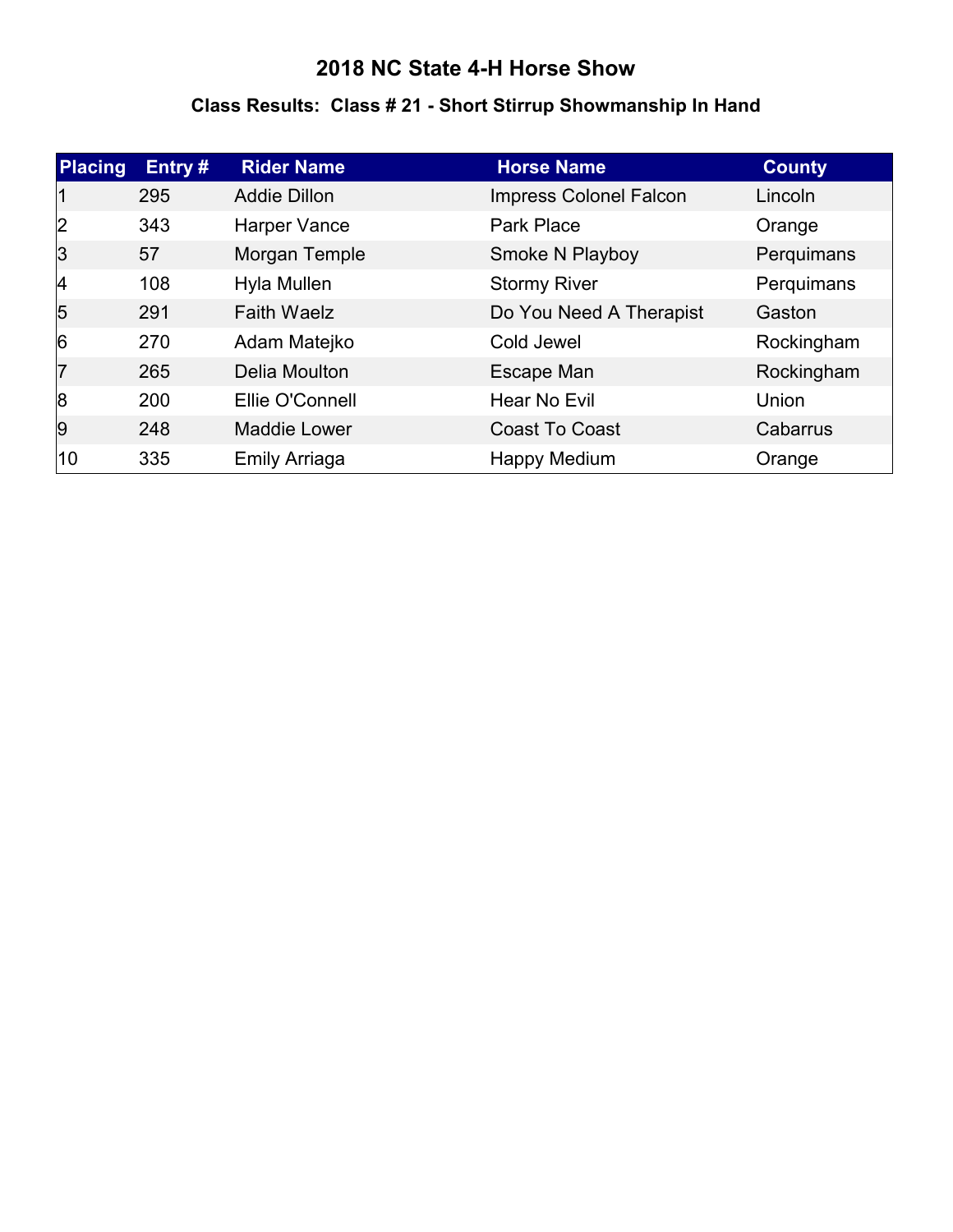#### **Class Results: Class # 22 - Hunter-Type Geldings In Hand**

| Placing        | Entry# | <b>Rider Name</b>         | <b>Horse Name</b>       | <b>County</b> |
|----------------|--------|---------------------------|-------------------------|---------------|
|                | 299    | <b>JW Lynch</b>           | <b>Monkey Boy</b>       | Wayne         |
| 2              | 196    | <b>Madeline McWhorter</b> | Artistry                | Rockingham    |
| 3              | 293    | Izzy Cruz-Cobb            | Storm Warning           | Wayne         |
| 4              | 192    | Emily Ann Wright          | Truthfully              | Rockingham    |
| $\overline{5}$ | 345    | Emma Weinfurt             | Northwind Maradona      | Orange        |
| 6              | 72     | Kaitlyn Johnson           | Iron I Stellar          | Duplin        |
| 17             | 183    | Jamie Garner              | I'm Hot Ur Not          | Rockingham    |
| 8              | 219    | <b>Hannah Ford</b>        | <b>Huckleberry Finn</b> | Union         |
| 9              | 190    | Anna Ceelen               | Picasso                 | Rockingham    |
| 10             | 220    | Sarah Isley               | Larks Wrangler Dash     | Union         |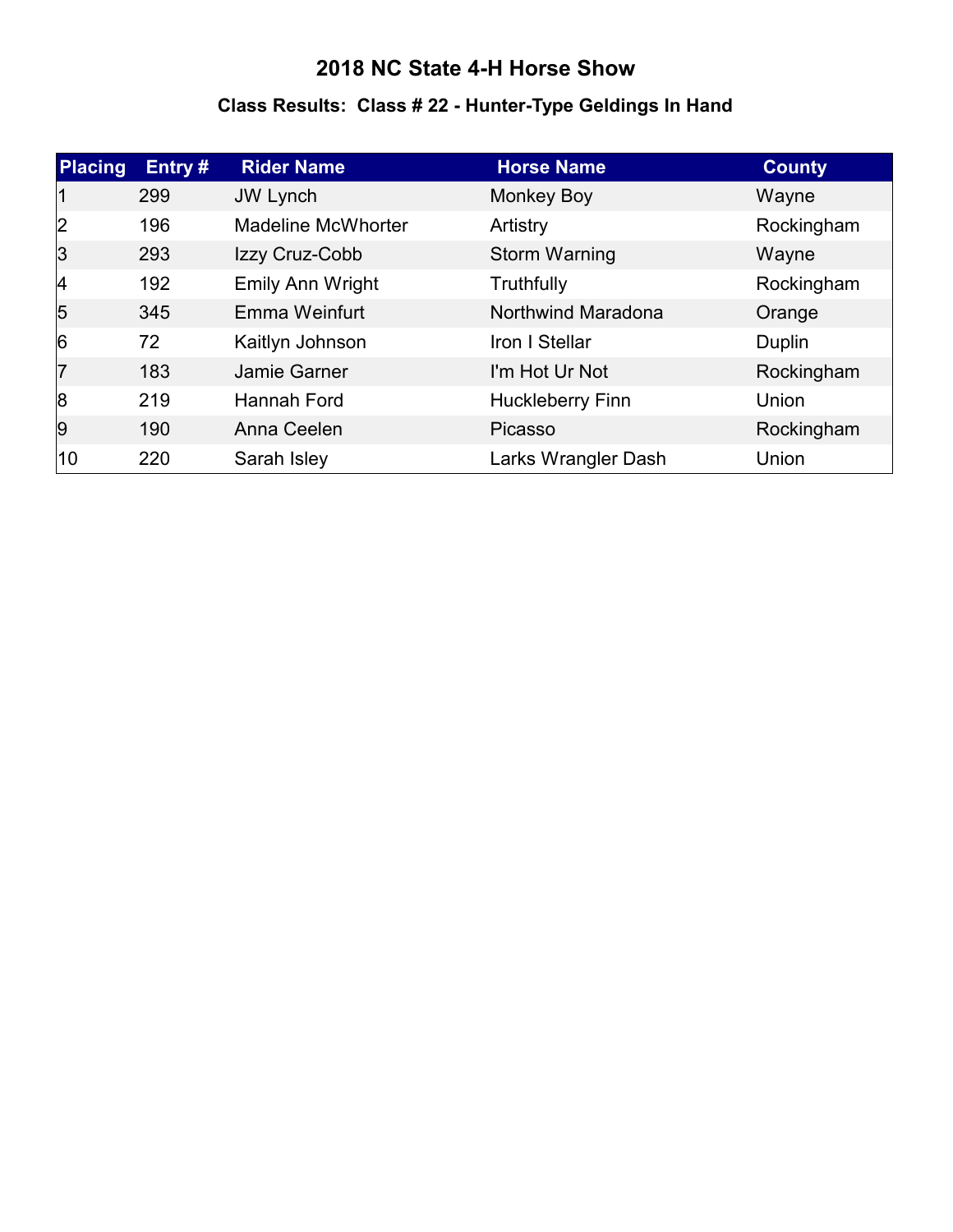# **Class Results: Class # 23 - Hunter-Type Mares In Hand**

| Placing        | Entry $#$ | <b>Rider Name</b>      | <b>Horse Name</b>                 | <b>County</b> |
|----------------|-----------|------------------------|-----------------------------------|---------------|
| 11             | 216       | <b>Hannah Williams</b> | Play It Loud                      | Union         |
| 2              | 193       | Katie Mac Wright       | Lois' Treasure                    | Rockingham    |
| 3              | 74        | Avery Johnson          | <b>Wynnbrook Pocket Of Pearls</b> | Duplin        |
| 4              | 53        | Jenna Menetrier        | Shez Got Hot Leggs                | Gaston        |
| $\overline{5}$ | 271       | Erika Padron           | <b>Best Kept Secret</b>           | Rockingham    |
| 6              | 339       | Skylar Oldham          | <b>Wish Come True</b>             | Orange        |
| 17             | 206       | Annabelle Overcash     | Ever So Clever                    | Union         |
| 8              | 333       | <b>Avery Anthony</b>   | Little Surfer Girl                | Orange        |
| <u>g</u>       | 194       | <b>Madison Mays</b>    | <b>Strawberry Wine</b>            | Rockingham    |
| 10             | 48        | <b>Sydney Sparrow</b>  | Dakota                            | Martin        |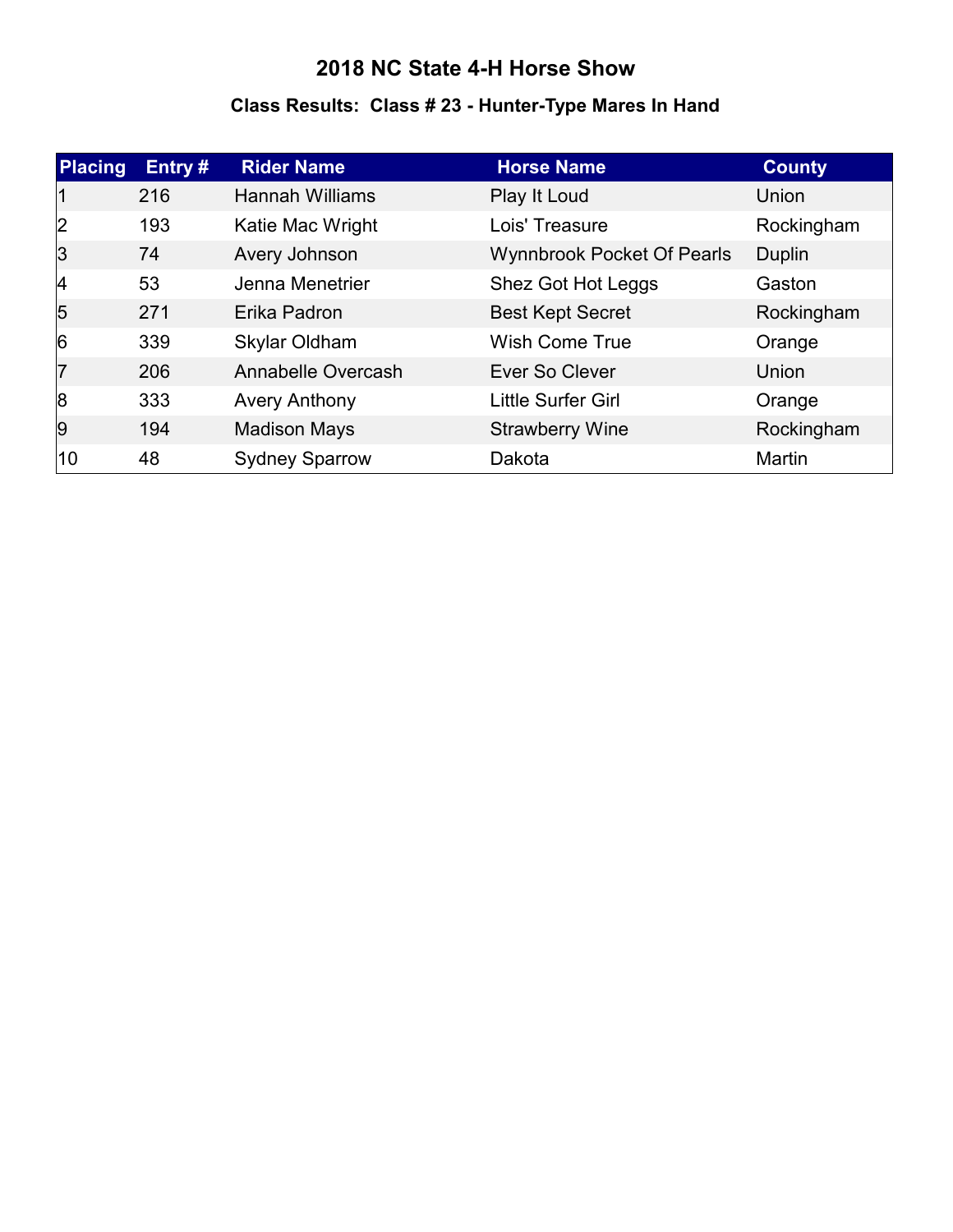#### **Class Results: Class # 24 - Hunter Pony Showmanship In Hand (Junior)**

| <b>Placing</b> | Entry # | <b>Rider Name</b>        | <b>Horse Name</b>                 | <b>County</b> |
|----------------|---------|--------------------------|-----------------------------------|---------------|
|                | 336     | <b>Rachel Boat</b>       | <b>Prince Charming</b>            | Orange        |
| 2              | 48      | <b>Sydney Sparrow</b>    | Dakota                            | Martin        |
| 3              | 208     | <b>Addison Taylor</b>    | <b>Reesie Pieces</b>              | Union         |
| 14             | 74      | Avery Johnson            | <b>Wynnbrook Pocket Of Pearls</b> | Duplin        |
| 5              | 65      | Ava Crow                 | Little Do You Know                | Currituck     |
| $\overline{6}$ | 63      | Avery Freeman            | Nobelena Spratt Pine              | Mcdowell      |
| 7              | 249     | <b>Jasmine Hendricks</b> | I Believe I Can Fly               | <b>Union</b>  |
| 8              | 301     | Abby Ragan               | <b>Black Pearl</b>                | Cabarrus      |
| 9              | 110     | <b>Emily Meads</b>       | Ripley's Believe It Or Not        | Perquimans    |
| 10             | 23      | <b>Elle Nutting</b>      | <b>Picturesque Gossip Girl</b>    | Catawba       |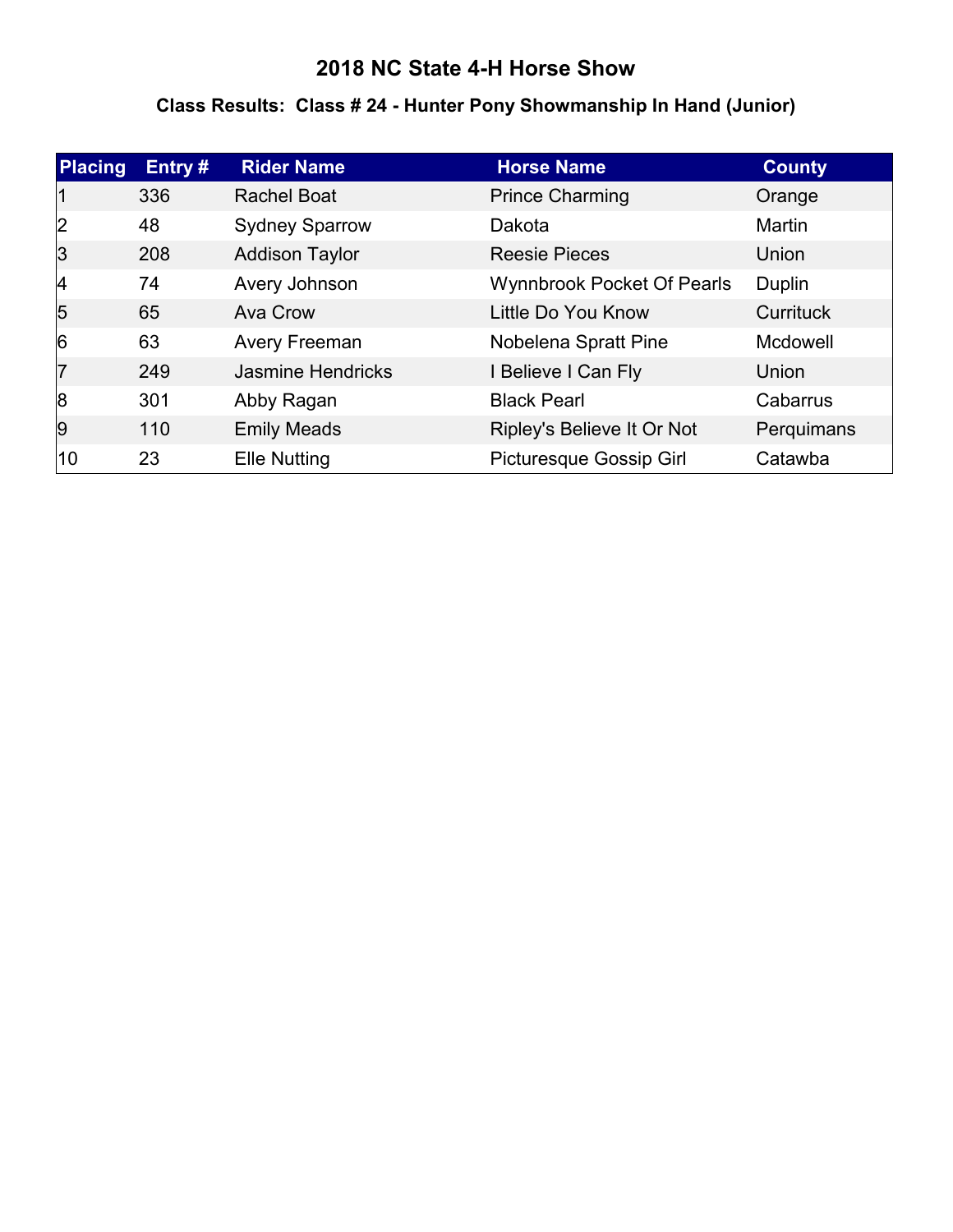# **Class Results: Class # 25 - Hunter Showmanship In Hand (Junior)**

| Placing        | Entry# | <b>Rider Name</b>        | <b>Horse Name</b>            | <b>County</b>    |
|----------------|--------|--------------------------|------------------------------|------------------|
|                | 104    | Jasmine Johnson          | Out Of Justice               | Perquimans       |
| 2              | 344    | <b>Tehya Weaver</b>      | Class Act                    | Orange           |
| 3              | 79     | <b>Elizabeth Daniels</b> | Reckless In Rio              | <b>Currituck</b> |
| 4              | 107    | Olivia Mullen            | Rescue Me                    | Perquimans       |
| $\overline{5}$ | 166    | Casandra White           | <b>EZ Two NV</b>             | Cabarrus         |
| 6              | 70     | Savannah Adkins          | Work Of Art                  | Mcdowell         |
| 17             | 210    | Elena Hamilton           | Rare Mandate                 | Union            |
| 8              | 36     | Elayna Samson            | He's Sophisticated           | Duplin           |
| 9              | 76     | <b>Fontana Westall</b>   | <b>Prime Time Fantasy</b>    | Mcdowell         |
| 10             | 122    | <b>Traci Powell</b>      | <b>Dakota's Great Escape</b> | Pitt             |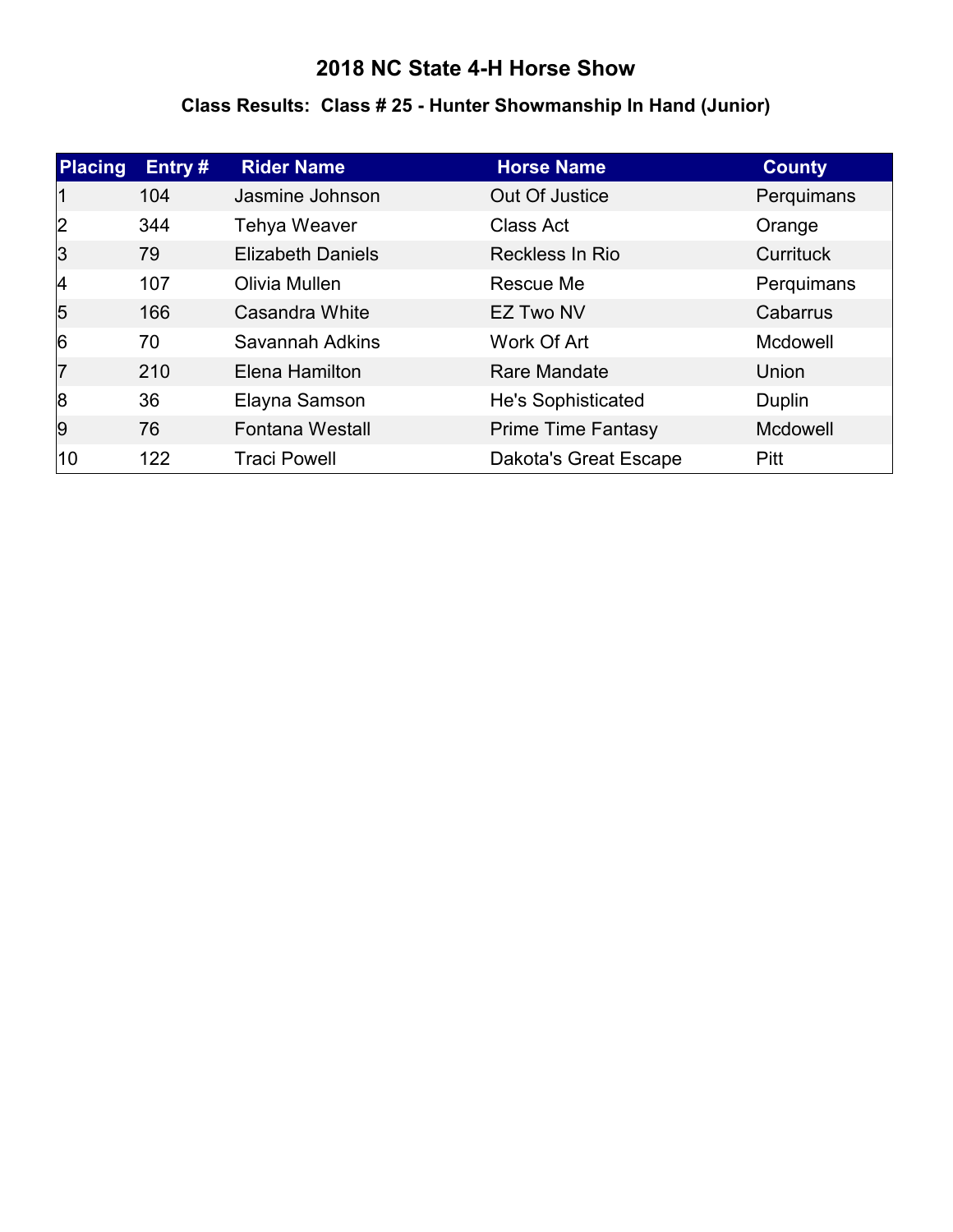#### **Class Results: Class # 26 - Hunter Pony Showmanship In Hand (Senior)**

| Placing        | Entry# | <b>Rider Name</b>      | <b>Horse Name</b>          | <b>County</b>    |
|----------------|--------|------------------------|----------------------------|------------------|
|                | 102    | Kaylin Russell         | <b>Hidden Treasure</b>     | Perquimans       |
| 2              | 214    | <b>Madison Evans</b>   | Another One Bites The Dust | Union            |
| 3              | 146    | <b>Dalton Hauser</b>   | All That Jazz              | <b>Currituck</b> |
| 4              | 345    | Emma Weinfurt          | Northwind Maradona         | Orange           |
| $\overline{5}$ | 1      | <b>Tess Breiholz</b>   | Nobody's Fool              | Wayne            |
| 6              | 216    | <b>Hannah Williams</b> | Play It Loud               | Union            |
| 17             | 271    | Erika Padron           | <b>Best Kept Secret</b>    | Rockingham       |
| 8              | 217    | <b>Reva Dandrow</b>    | Free N Easy                | Union            |
| 9              | 131    | Kayla Roumpf           | Get Over It                | Pitt             |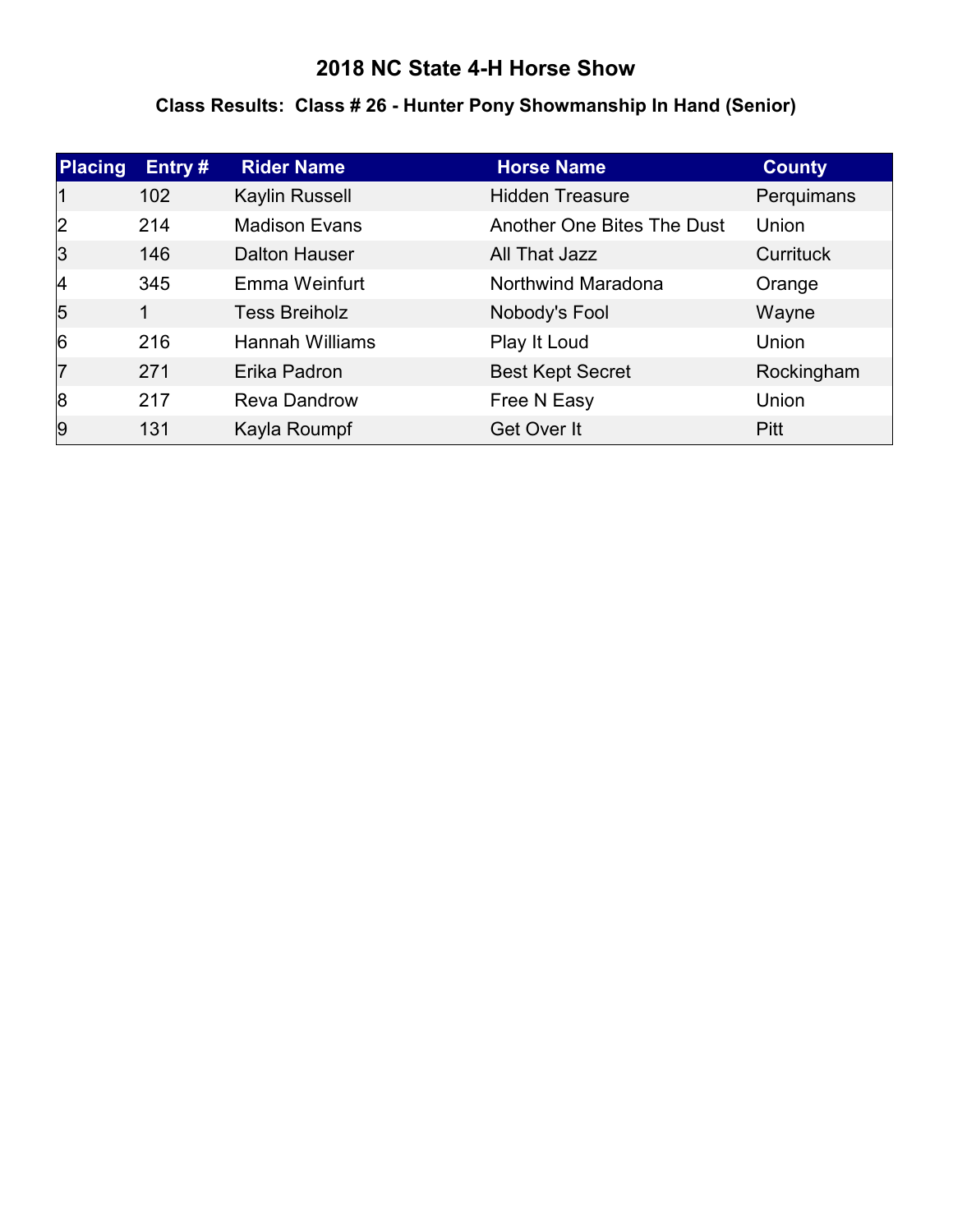# **Class Results: Class # 27 - Hunter Showmanship In Hand (Senior)**

| <b>Placing</b> | Entry # | <b>Rider Name</b>     | <b>Horse Name</b>             | <b>County</b> |
|----------------|---------|-----------------------|-------------------------------|---------------|
|                | 158     | <b>Gracie Haynes</b>  | <b>Dynamic Story Kid</b>      | Cabarrus      |
| 2              | 54      | Jenna Menetrier       | Daisys Revenge                | Gaston        |
| 3              | 183     | Jamie Garner          | I'm Hot Ur Not                | Rockingham    |
| 4              | 218     | <b>Kaylyn Gise</b>    | Its A Matter Of Fact          | Union         |
| 5              | 34      | <b>Natalie Owens</b>  | Jack Be Swift                 | Macon         |
| 6              | 238     | <b>Grace Conerly</b>  | LB Lena Royal                 | Chatham       |
| 17             | 16      | Elaina Shea Amy       | <b>Max's Mister Reid</b>      | Wayne         |
| 8              | 278     | <b>Emily Atkinson</b> | <b>Impress Colonel Falcon</b> | Lincoln       |
| 9              | 49      | Kayla Flynn           | Three Stockings Zan           | <b>Nash</b>   |
| 10             | 313     | <b>Marley Palo</b>    | The Zippos Asset              | Cabarrus      |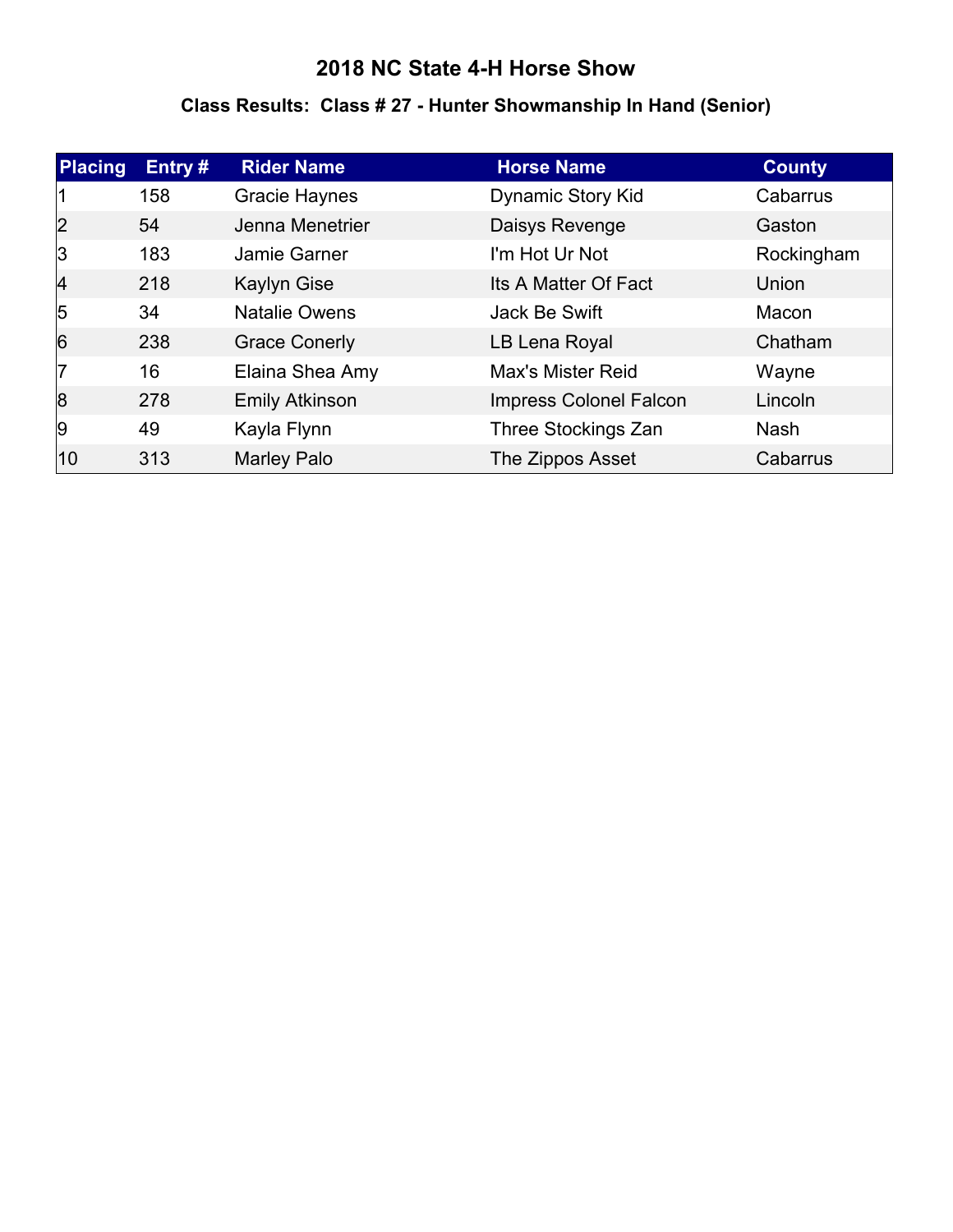# **Class Results: Class # 28 - Stock-Type Halter Geldings**

| Placing        | Entry# | <b>Rider Name</b>       | <b>Horse Name</b>          | <b>County</b> |
|----------------|--------|-------------------------|----------------------------|---------------|
|                | 183    | Jamie Garner            | I'm Hot Ur Not             | Rockingham    |
| 2              | 57     | Morgan Temple           | Smoke N Playboy            | Perquimans    |
| 3              | 158    | <b>Gracie Haynes</b>    | <b>Dynamic Story Kid</b>   | Cabarrus      |
| 4              | 181    | <b>Carrie Kirby</b>     | My Turn To Rock            | Rockingham    |
| $\sqrt{5}$     | 287    | <b>Colton Mize</b>      | <b>Heza Strait Zipper</b>  | Forsyth       |
| $\overline{6}$ | 145    | <b>Santina Hutchens</b> | Dakota Gold Rush           | Johnston      |
| 17             | 313    | Marley Palo             | The Zippos Asset           | Cabarrus      |
| 8              | 32     | <b>Abigail Gant</b>     | <b>The Smooth Criminal</b> | Transylvania  |
| 9              | 289    | Lexi Edsall             | The Nimble Rebel (LB)      | Forsyth       |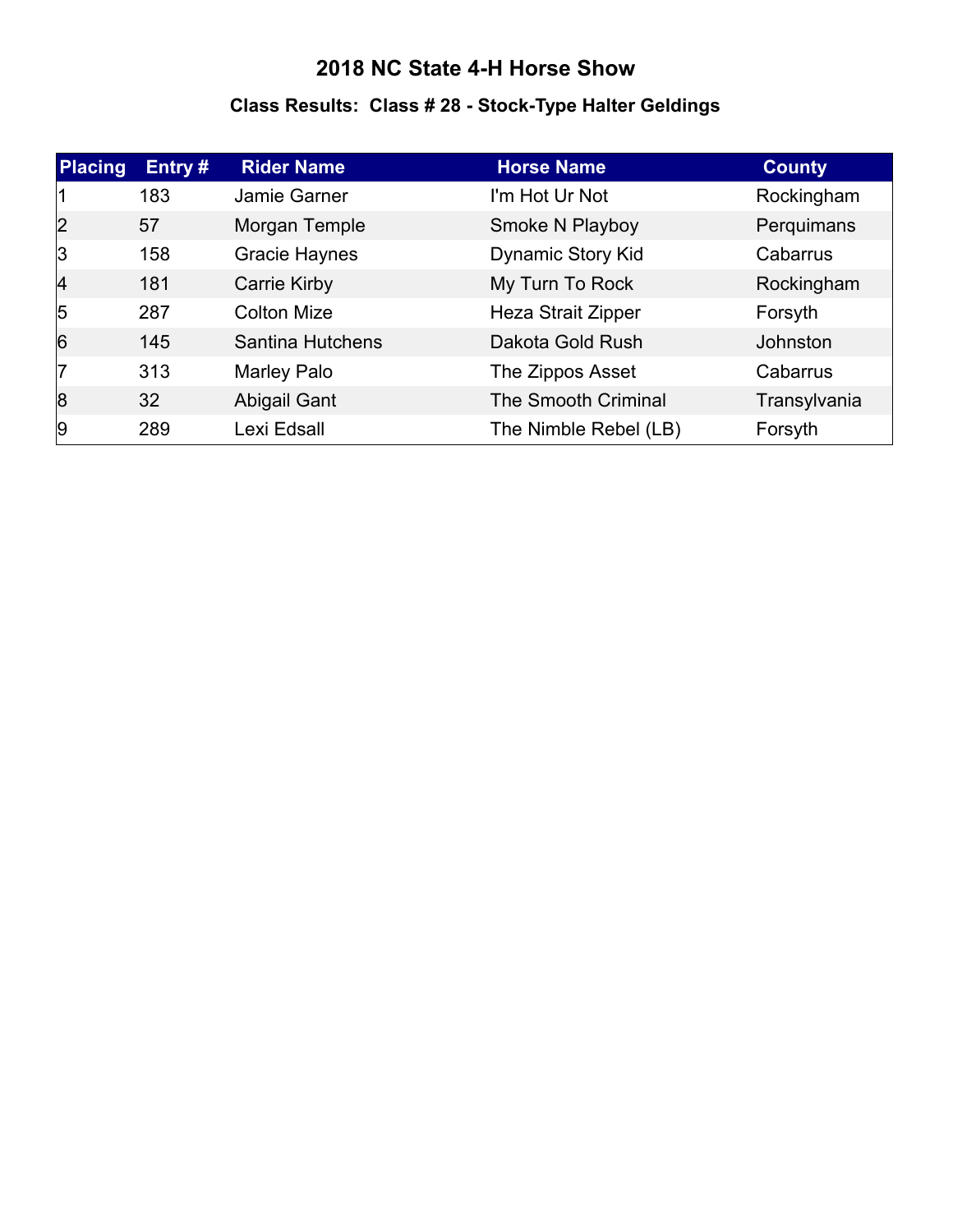# **Class Results: Class # 29 - Stock-Type Halter Mares**

| <b>Placing</b> | Entry $#$ | <b>Rider Name</b>     | <b>Horse Name</b>         | <b>County</b>   |
|----------------|-----------|-----------------------|---------------------------|-----------------|
|                | 182       | <b>Carrie Kirby</b>   | <b>Old Gold Moonshine</b> | Rockingham      |
| 2              | 317       | Keri Smith            | <b>Little Streak</b>      | Lincoln         |
| 3              | 103       | Payton Burnham        | She's Too Sophisticated   | Perquimans      |
| 4              | 188       | Logan Baldwin         | <b>After Dark Mystery</b> | Rockingham      |
| $\overline{5}$ | 13        | <b>Rachel Garnow</b>  | <b>JRs Spotted Daisy</b>  | <b>Franklin</b> |
| $\overline{6}$ | 264       | Georgie Mackovic      | Allie Mae                 | Rockingham      |
| 7              | 242       | Lola Knight           | <b>KM Smooth N Fancy</b>  | Rockingham      |
| 8              | 186       | <b>Bailee Perkins</b> | <b>Zippin Come Lately</b> | Rockingham      |
| <u>g</u>       | 48        | <b>Sydney Sparrow</b> | Dakota                    | <b>Martin</b>   |
| 10             | 54        | Jenna Menetrier       | Daisys Revenge            | Gaston          |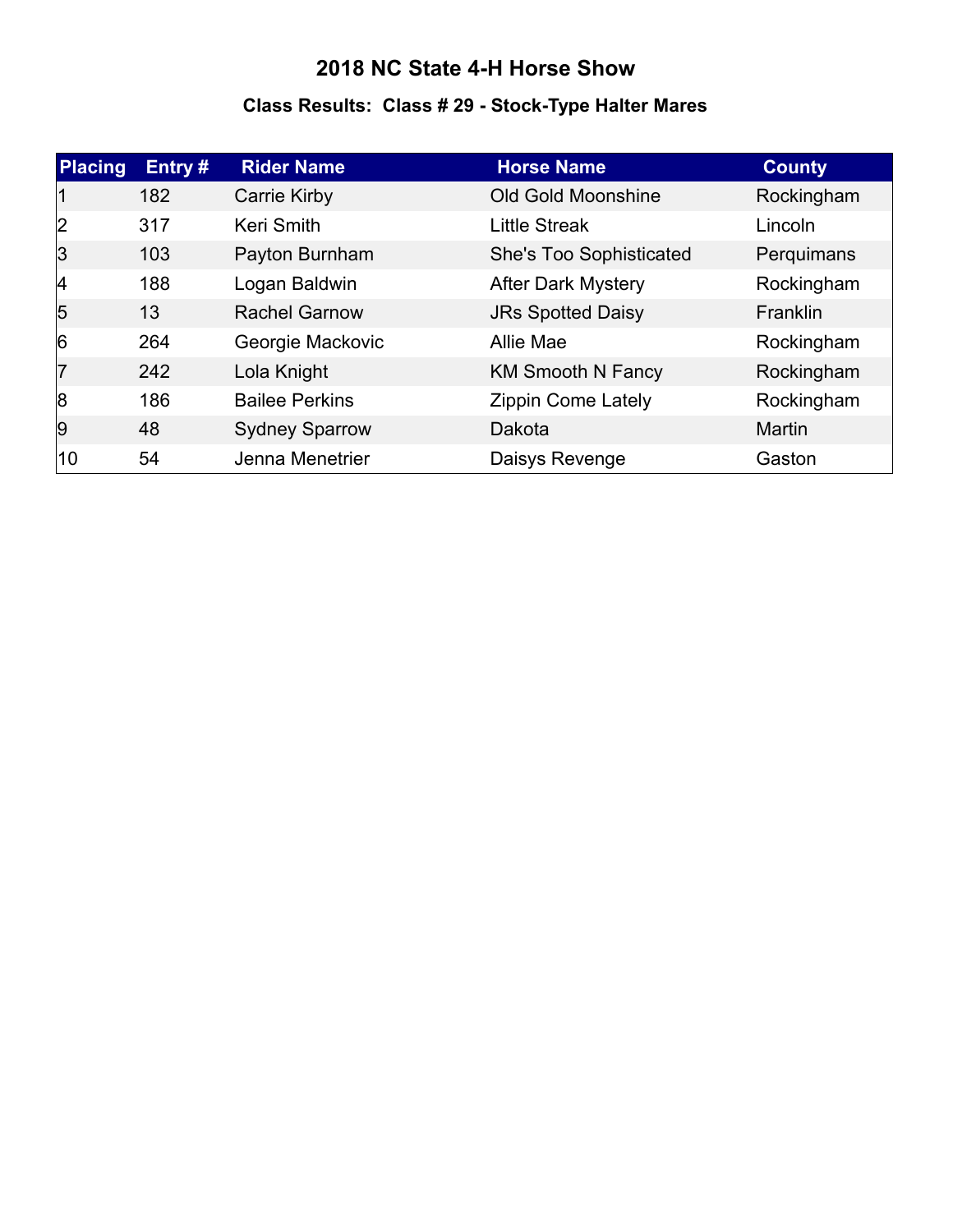#### **Class Results: Class # 30 - Western Showmanship At Halter (Senior)**

| <b>Placing</b> | Entry # | <b>Rider Name</b>      | <b>Horse Name</b>        | <b>County</b> |
|----------------|---------|------------------------|--------------------------|---------------|
|                | 158     | <b>Gracie Haynes</b>   | <b>Dynamic Story Kid</b> | Cabarrus      |
| 2              | 181     | Carrie Kirby           | My Turn To Rock          | Rockingham    |
| 3              | 170     | <b>Bryan Stallings</b> | <b>RR Hold Your Bet</b>  | Pasquotank    |
| 4              | 218     | <b>Kaylyn Gise</b>     | Its A Matter Of Fact     | Union         |
| 5              | 54      | Jenna Menetrier        | Daisys Revenge           | Gaston        |
| $\overline{6}$ | 47      | Autumn Lance           | Don't Bee Wimpy          | Macon         |
| 17             | 317     | <b>Keri Smith</b>      | <b>Little Streak</b>     | Lincoln       |
| 8              | 183     | Jamie Garner           | I'm Hot Ur Not           | Rockingham    |
| 9              | 303     | <b>Samantha Russ</b>   | Ima Poco Doc Dude        | Cabarrus      |
| 10             | 34      | <b>Natalie Owens</b>   | Jack Be Swift            | Macon         |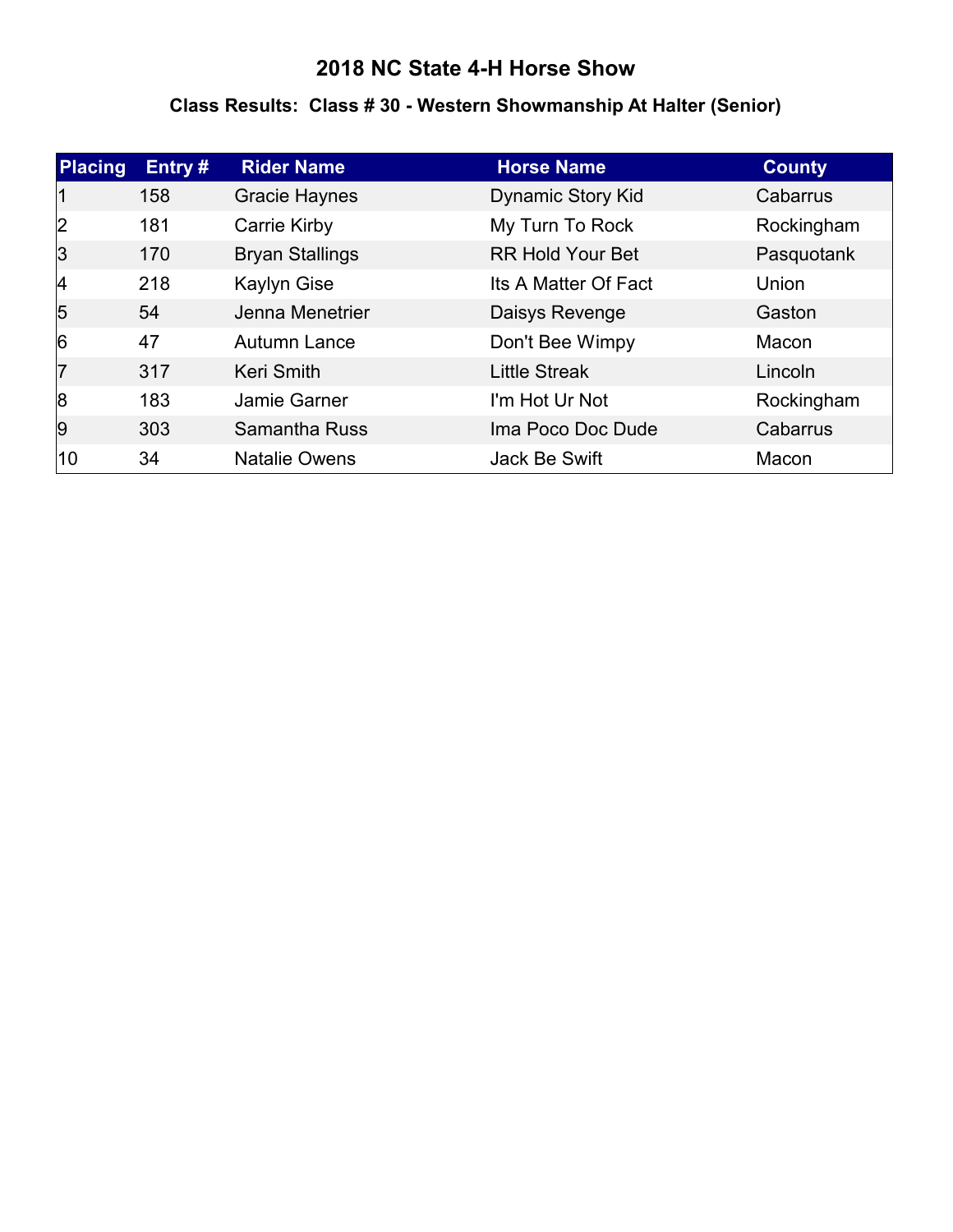# **Class Results: Class # 31 - Western Pony Showmanship At Halter**

| <b>Placing</b> | Entry $#$ | <b>Rider Name</b>     | <b>Horse Name</b>     | <b>County</b> |
|----------------|-----------|-----------------------|-----------------------|---------------|
|                | 119       | Julia Williams        | Chip In Time          | <b>Nash</b>   |
| 2              | 48        | <b>Sydney Sparrow</b> | Dakota                | Martin        |
| 3              | 118       | Harlee Womble         | <b>Allie Lou West</b> | <b>Nash</b>   |
| $\vert 4$      | 38        | Alexandrea Causey     | My Little Buttercup   | <b>Nash</b>   |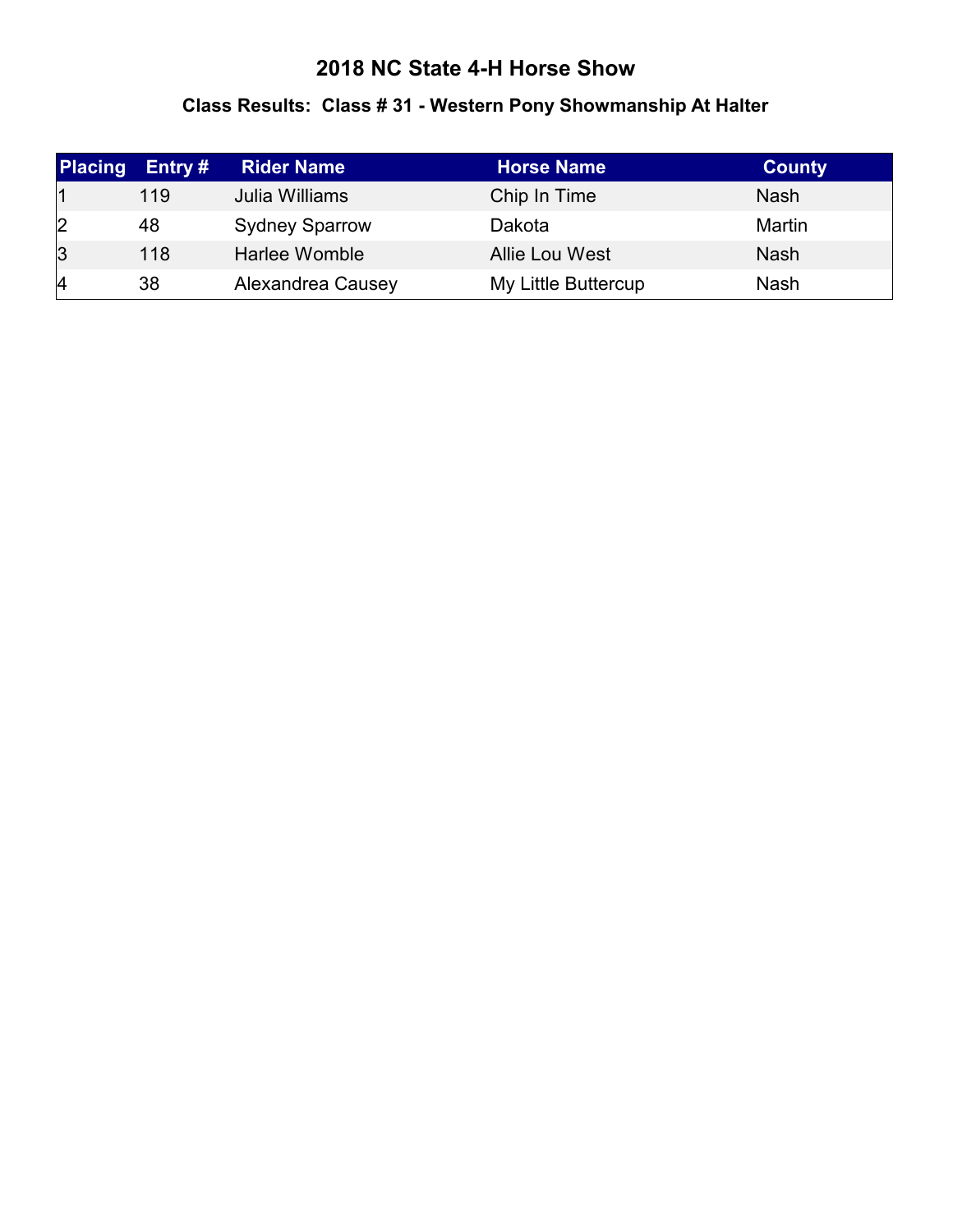#### **Class Results: Class # 32 - Western Showmanship At Halter (Junior)**

| <b>Placing</b> | Entry # | <b>Rider Name</b>     | <b>Horse Name</b>        | <b>County</b> |
|----------------|---------|-----------------------|--------------------------|---------------|
|                | 291     | <b>Faith Waelz</b>    | Do You Need A Therapist  | Gaston        |
| 2              | 242     | Lola Knight           | <b>KM Smooth N Fancy</b> | Rockingham    |
| 3              | 187     | Megan Smith           | Kaps N Rods              | Rockingham    |
| 4              | 50      | Hannah Mennig         | <b>Caliente Cowgirl</b>  | <b>Nash</b>   |
| $\overline{5}$ | 107     | Olivia Mullen         | Rescue Me                | Perquimans    |
| $\overline{6}$ | 264     | Georgie Mackovic      | Allie Mae                | Rockingham    |
| 7              | 7       | Jessica Henson        | Mr Gun Peppy Pine        | <b>Burke</b>  |
| 8              | 253     | <b>Katelyn Dowell</b> | Delilah                  | <b>Stokes</b> |
| 9              | 166     | Casandra White        | EZ Two NV                | Cabarrus      |
| 10             | 100     | <b>Brooke Taylor</b>  | Big N' Rich              | Johnston      |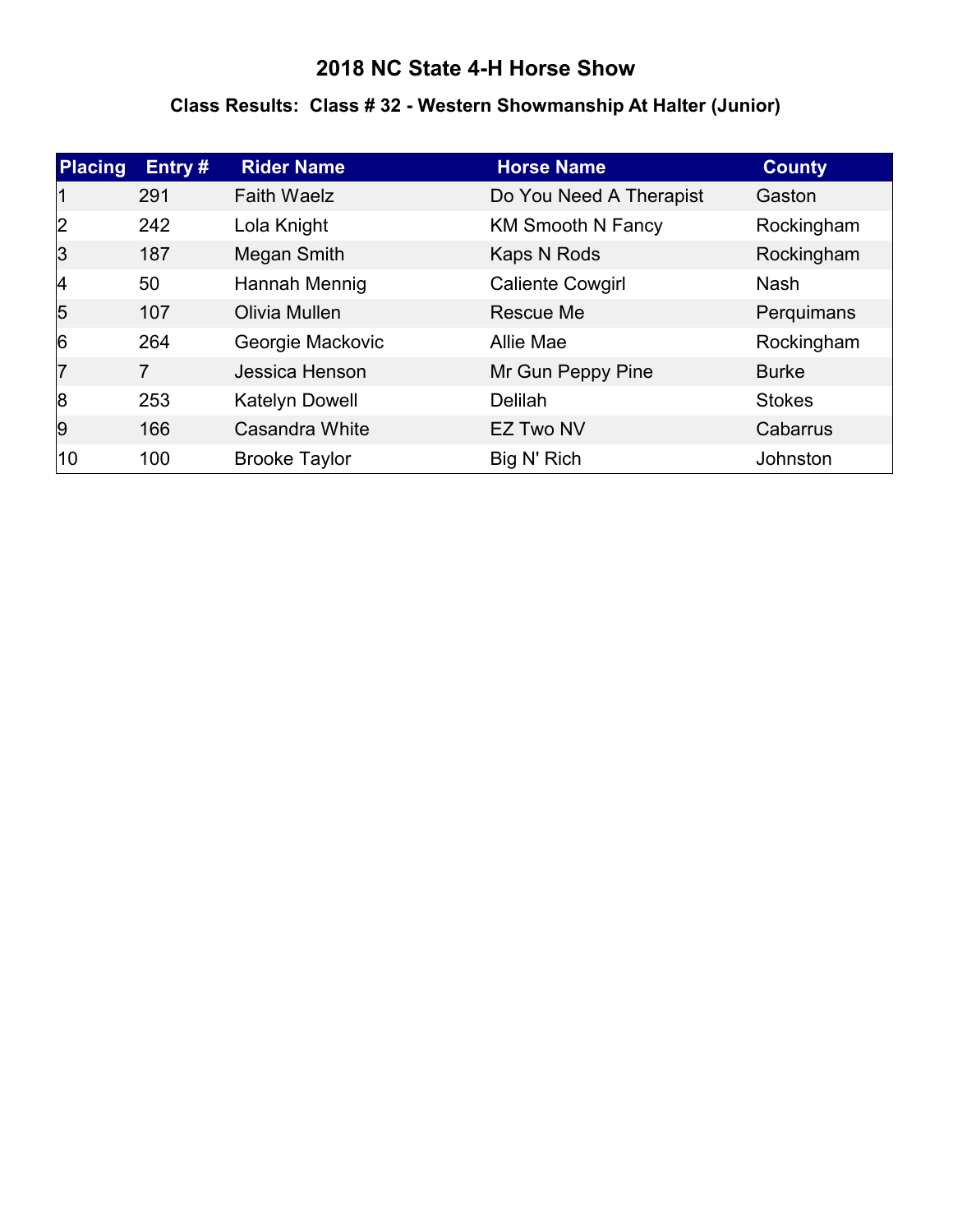# **Class Results: Class # 33 - Beginner Novice Combined Test**

| Placing        | Entry# | <b>Rider Name</b>      | <b>Horse Name</b>         | <b>County</b> |
|----------------|--------|------------------------|---------------------------|---------------|
| 11             | 239    | Grace Law              | <b>Vintage Merlot</b>     | Cabarrus      |
| 2              | 115    | Mary Virginia Hope     | <b>Smokin PK</b>          | Pasquotank    |
| 3              | 129    | Lolly Kassnove         | <b>Baron Ruler</b>        | <b>Pitt</b>   |
| 4              | 15     | Emma Rose Church       | <b>Marcus</b>             | Johnston      |
| $\overline{5}$ | 105    | Sarah Sprouse          | April's Hidden Agenda     | Perquimans    |
| 6              | 126    | <b>Madison Blanton</b> | Ima Dixie Chip            | <b>Pitt</b>   |
| 17             | 221    | Megan O'Connor         | A Blessing From God       | Union         |
| 8              | 36     | Elayna Samson          | <b>He's Sophisticated</b> | Duplin        |
| 9              | 127    | Eve Damm               | <b>Chips Ahoy</b>         | <b>Pitt</b>   |
| 10             | 124    | Abbe Waller            | S'more                    | <b>Pitt</b>   |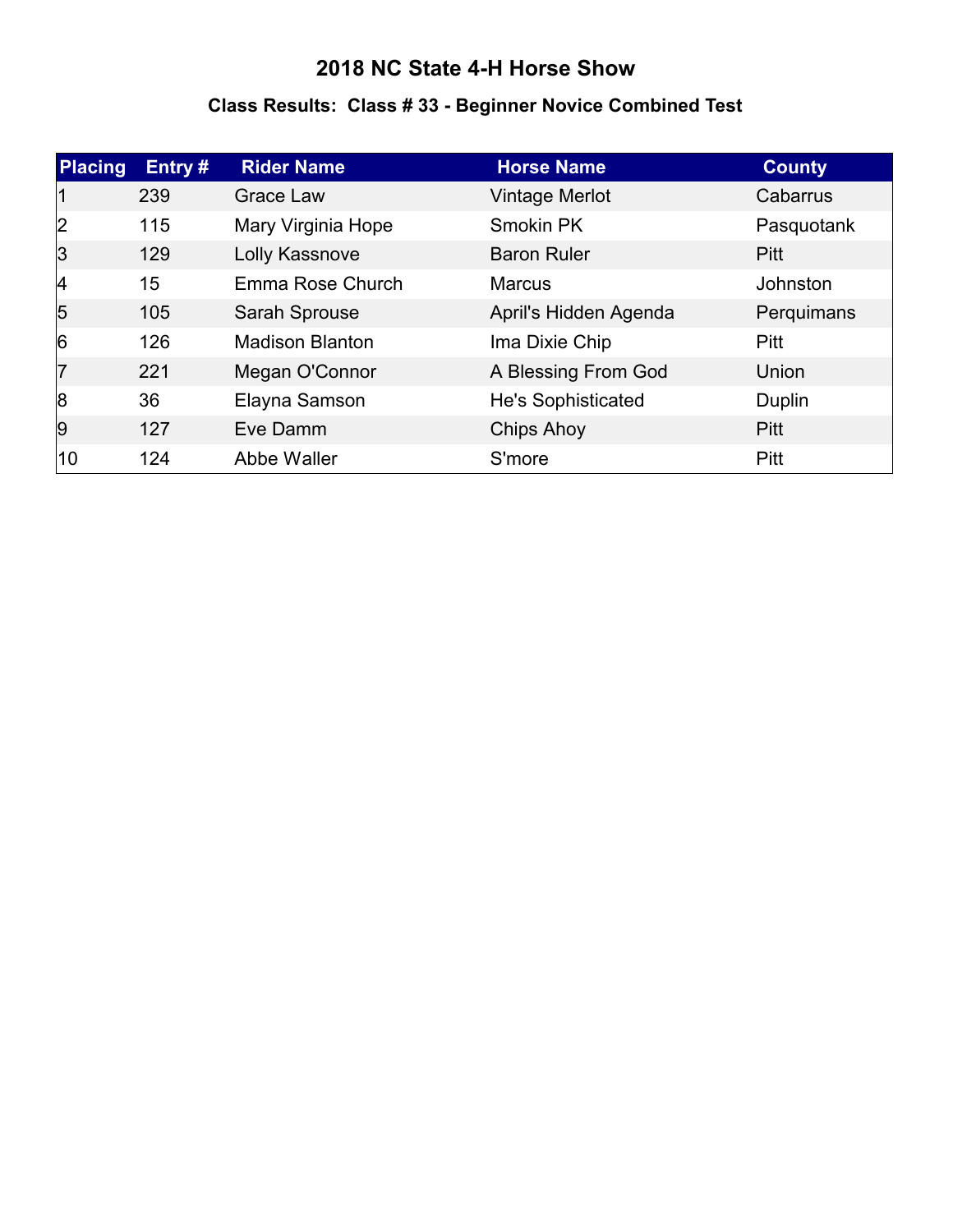#### **Class Results: Class # 34 - Novice Combined Test**

| <b>Placing</b> | Entry# | <b>Rider Name</b>     | <b>Horse Name</b>           | <b>County</b>   |
|----------------|--------|-----------------------|-----------------------------|-----------------|
| $\mathsf{I}$   | 215    | <b>Madison Evans</b>  | No More Playin              | Union           |
| 2              | 70     | Savannah Adkins       | Work Of Art                 | <b>Mcdowell</b> |
| 3              | 275    | <b>Emily Worth</b>    | My Lady Raisa               | Johnston        |
| 4              | 125    | Alayna Damm           | <b>Chasen My Coat Tails</b> | <b>Pitt</b>     |
| $\overline{5}$ | 131    | Kayla Roumpf          | Get Over It                 | <b>Pitt</b>     |
| $\overline{6}$ | 239    | <b>Grace Law</b>      | Vintage Merlot              | Cabarrus        |
| 17             | 298    | Anya Wilson           | <b>Grandmas Money</b>       | Wake            |
| 8              | 297    | <b>Emeline Wilson</b> | <b>Business Class</b>       | Wake            |
| 9              | 128    | Hayli Modlin          | Boomerang                   | <b>Pitt</b>     |
| 10             | 30     | <b>Taylor Meletti</b> | El Muneco                   | Mcdowell        |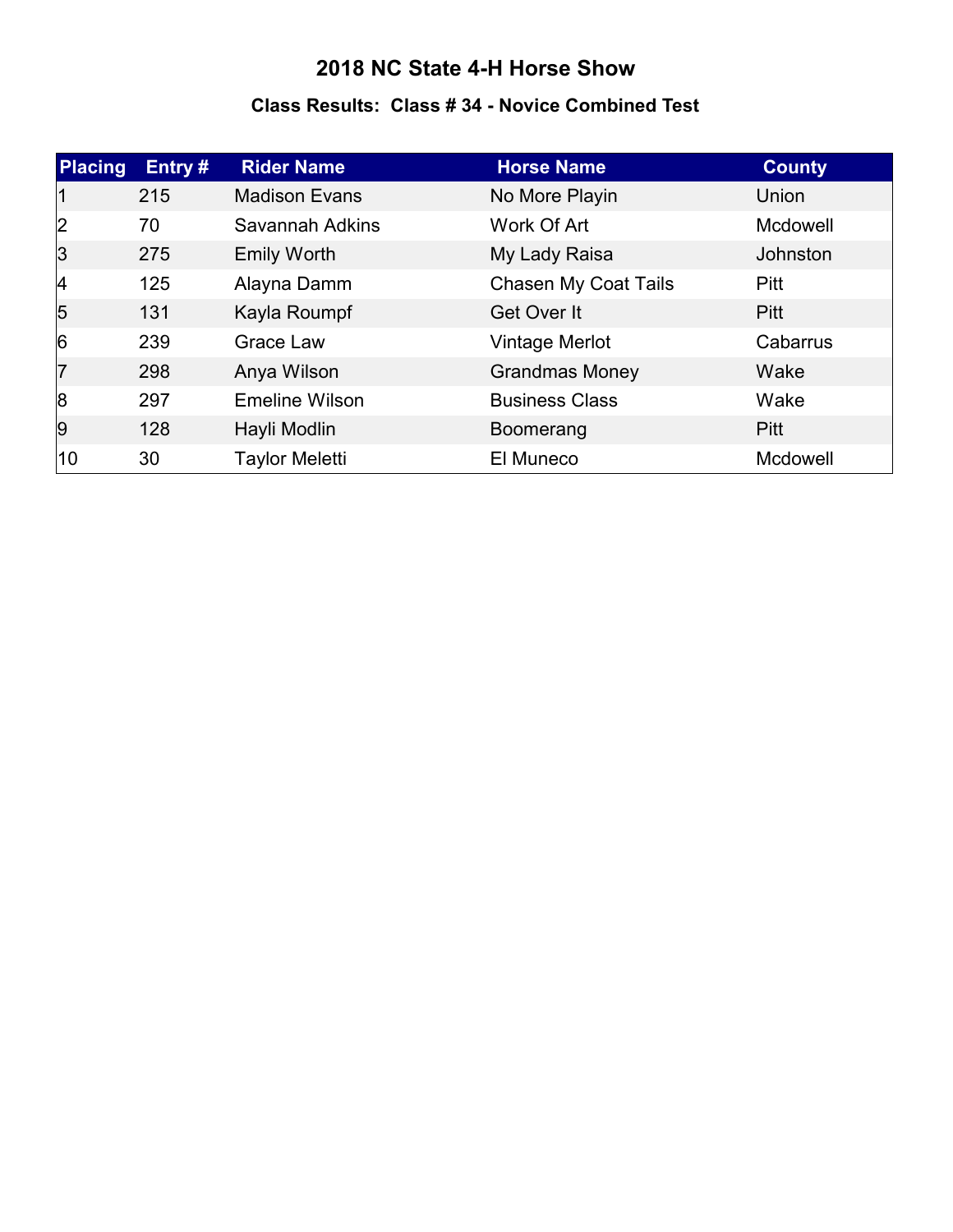# **Class Results: Class # 35 - Training Combined Test**

|     | <b>Placing Entry # Rider Name</b> | <b>Horse Name</b> | <b>County</b> |
|-----|-----------------------------------|-------------------|---------------|
| 215 | Madison Evans                     | No More Playin    | Union         |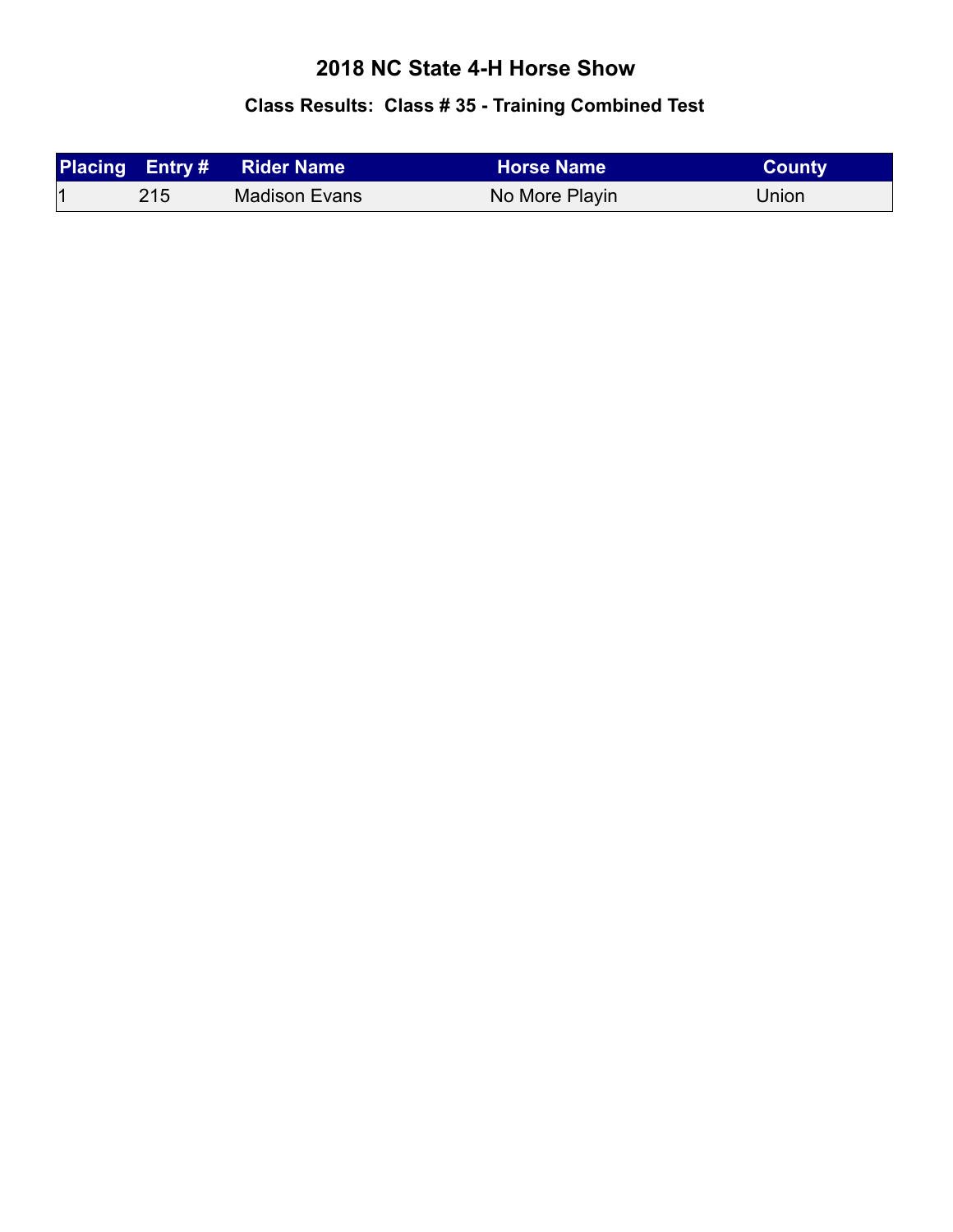#### **Class Results: Class # 36 - Western Dressage Intro Test 1**

| <b>Placing</b> | Entry # | <b>Rider Name</b>     | <b>Horse Name</b>     | <b>County</b> |
|----------------|---------|-----------------------|-----------------------|---------------|
|                | 266     | <b>Laura Sheets</b>   | Fort Knox             | Rockingham    |
| 2              | 164     | Savannah Lindsey      | <b>Kings Diamond</b>  | Cumberland    |
| 3              | 328     | <b>Madison Noblin</b> | Charlie               | Johnston      |
| $\overline{4}$ | 267     | <b>Sarah Sheets</b>   | <b>Ricochett Rick</b> | Rockingham    |
| $\overline{5}$ | 32      | Abigail Gant          | The Smooth Criminal   | Transylvania  |
| 6              | 154     | Olivia Juergens       | Heart                 | Cumberland    |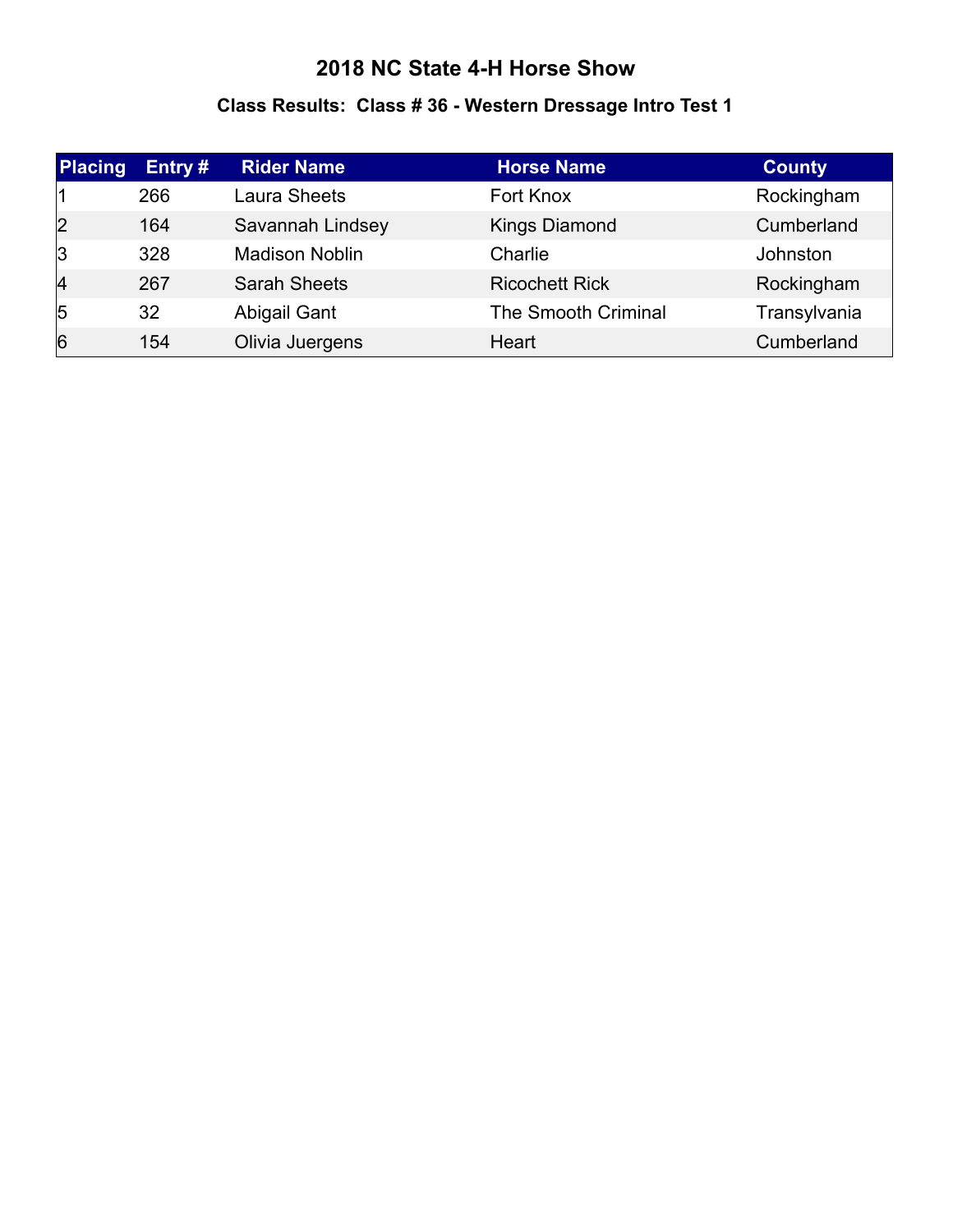#### **Class Results: Class # 37 - Western Dressage Intro Test 3**

| <b>Placing</b> | Entry $#$ | <b>Rider Name</b>     | <b>Horse Name</b>     | <b>County</b> |
|----------------|-----------|-----------------------|-----------------------|---------------|
|                | 266       | Laura Sheets          | Fort Knox             | Rockingham    |
| $\overline{2}$ | 267       | <b>Sarah Sheets</b>   | <b>Ricochett Rick</b> | Rockingham    |
| 3              | 32        | Abigail Gant          | The Smooth Criminal   | Transylvania  |
| $\overline{4}$ | 328       | <b>Madison Noblin</b> | Charlie               | Johnston      |
| $\overline{5}$ | 164       | Savannah Lindsey      | <b>Kings Diamond</b>  | Cumberland    |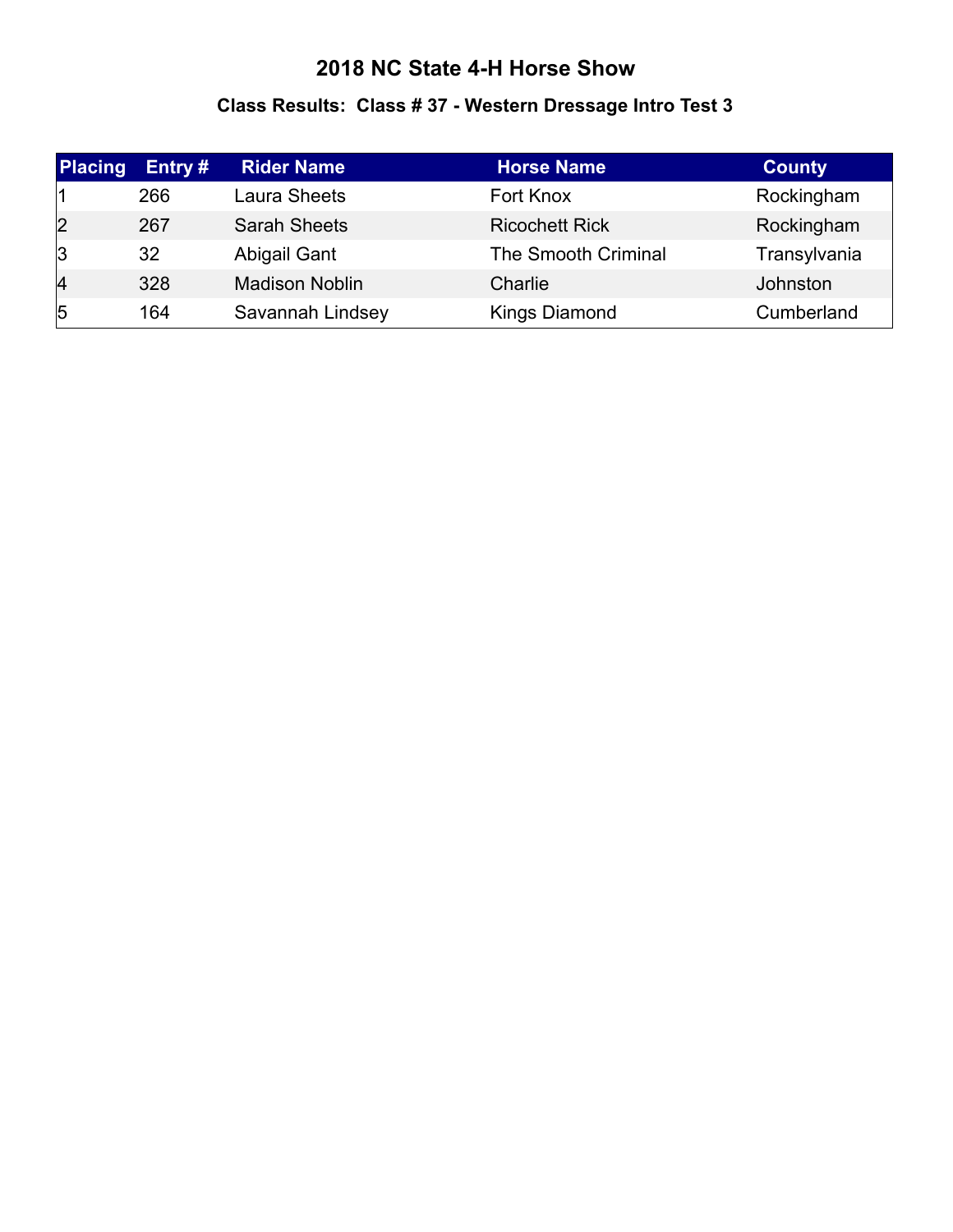#### **Class Results: Class # 38 - Short Stirrup Hunter Hack**

| Placing        | Entry# | <b>Rider Name</b>      | <b>Horse Name</b>          | <b>County</b> |
|----------------|--------|------------------------|----------------------------|---------------|
|                | 334    | Casey Arriaga          | <b>Chance Worth Taking</b> | Orange        |
| 2              | 343    | Harper Vance           | Park Place                 | Orange        |
| 3              | 291    | <b>Faith Waelz</b>     | Do You Need A Therapist    | Gaston        |
| $\vert$ 4      | 270    | Adam Matejko           | Cold Jewel                 | Rockingham    |
| $\overline{5}$ | 191    | <b>Addison Miller</b>  | <b>Rascal Flatts</b>       | Rockingham    |
| $\overline{6}$ | 205    | <b>Ashley Smith</b>    | Splash                     | Union         |
| 17             | 318    | <b>Isabella Masias</b> | Jazzin Things Up           | Union         |
| 8              | 108    | Hyla Mullen            | <b>Stormy River</b>        | Perquimans    |
| 9              | 200    | Ellie O'Connell        | Hear No Evil               | Union         |
| 10             | 126    | <b>Madison Blanton</b> | Ima Dixie Chip             | Pitt          |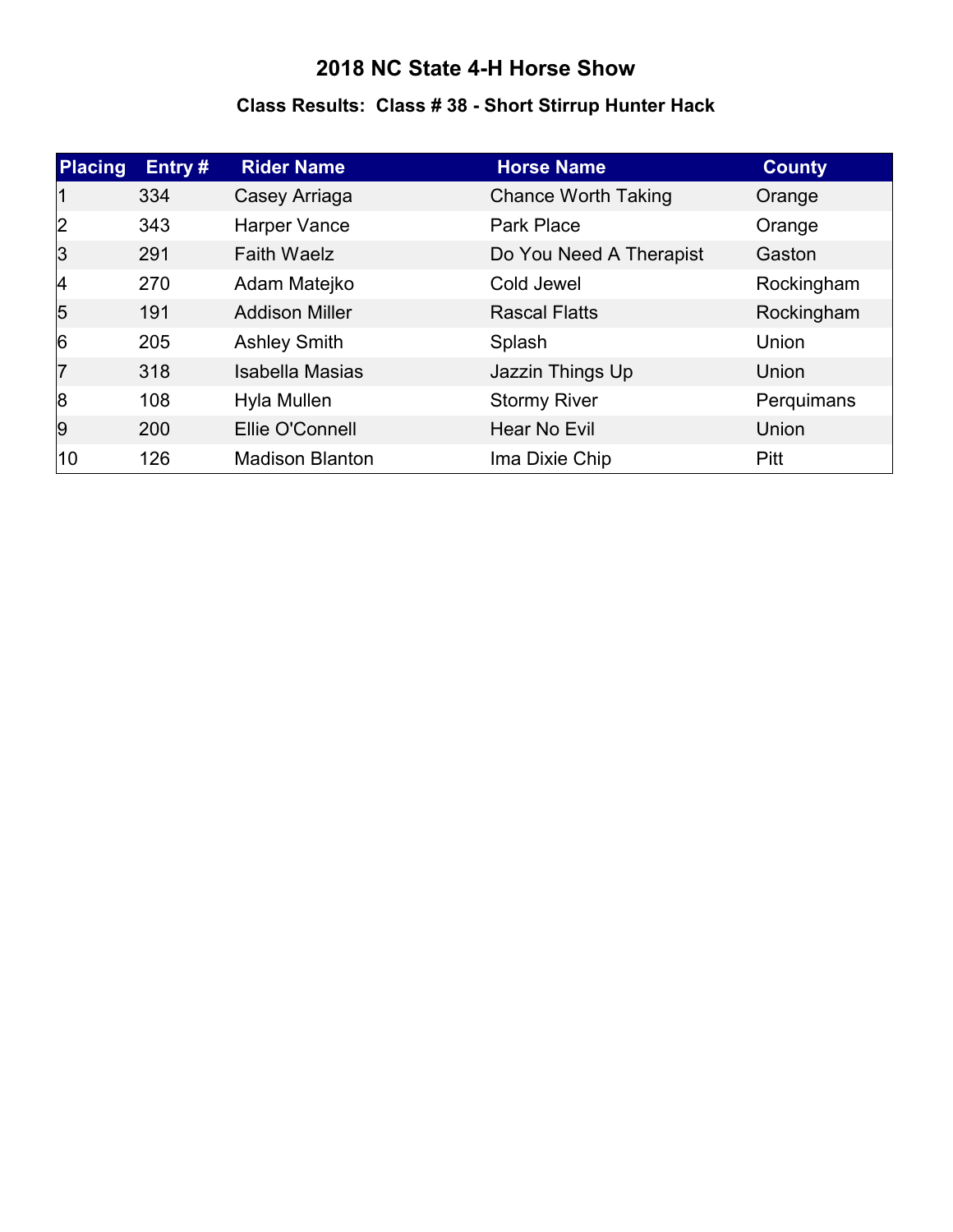#### **Class Results: Class # 39 - Short Stirrup Hunt Seat Equitation Over Fences**

| Placing        | Entry# | <b>Rider Name</b>      | <b>Horse Name</b>          | <b>County</b> |
|----------------|--------|------------------------|----------------------------|---------------|
|                | 191    | <b>Addison Miller</b>  | <b>Rascal Flatts</b>       | Rockingham    |
| 2              | 333    | <b>Avery Anthony</b>   | Little Surfer Girl         | Orange        |
| 3              | 334    | Casey Arriaga          | <b>Chance Worth Taking</b> | Orange        |
| $\vert$ 4      | 288    | <b>Avery Pace</b>      | Queen Frisky               | Forsyth       |
| $\overline{5}$ | 201    | <b>Tatum Naumann</b>   | <b>Bubbalicous</b>         | Union         |
| 6              | 343    | Harper Vance           | <b>Park Place</b>          | Orange        |
| 7              | 129    | Lolly Kassnove         | <b>Baron Ruler</b>         | <b>Pitt</b>   |
| 8              | 200    | Ellie O'Connell        | Hear No Evil               | Union         |
| 9              | 335    | <b>Emily Arriaga</b>   | <b>Happy Medium</b>        | Orange        |
| 10             | 126    | <b>Madison Blanton</b> | Ima Dixie Chip             | <b>Pitt</b>   |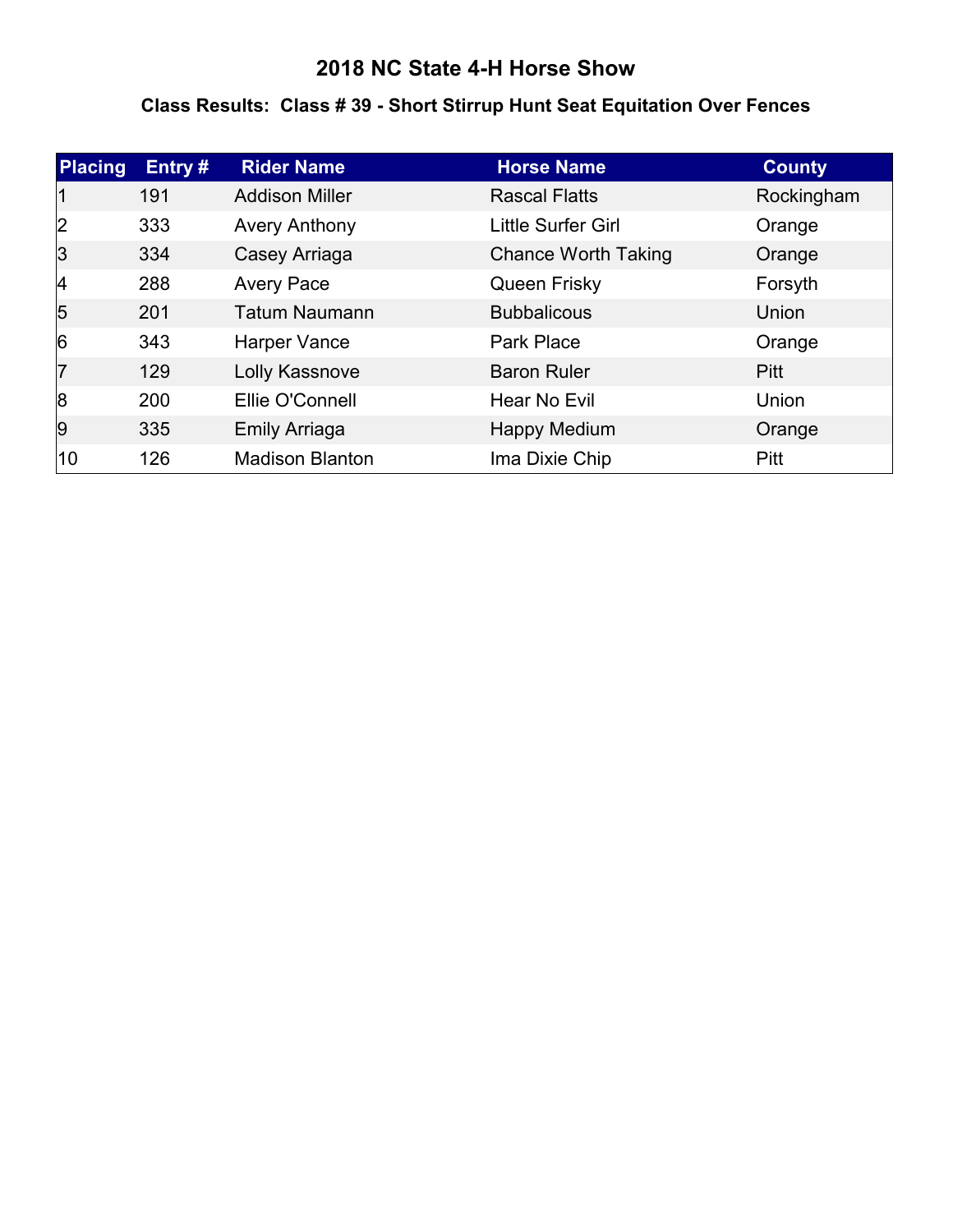#### **Class Results: Class # 40 - Short Stirrup Working Hunter Over Fences**

| Placing        | Entry# | <b>Rider Name</b>      | <b>Horse Name</b>          | <b>County</b> |
|----------------|--------|------------------------|----------------------------|---------------|
|                | 191    | <b>Addison Miller</b>  | <b>Rascal Flatts</b>       | Rockingham    |
| 2              | 126    | <b>Madison Blanton</b> | Ima Dixie Chip             | <b>Pitt</b>   |
| 3              | 127    | Eve Damm               | <b>Chips Ahoy</b>          | <b>Pitt</b>   |
| 4              | 334    | Casey Arriaga          | <b>Chance Worth Taking</b> | Orange        |
| $\overline{5}$ | 335    | <b>Emily Arriaga</b>   | <b>Happy Medium</b>        | Orange        |
| $\overline{6}$ | 343    | Harper Vance           | <b>Park Place</b>          | Orange        |
| 17             | 288    | <b>Avery Pace</b>      | <b>Queen Frisky</b>        | Forsyth       |
| 8              | 201    | <b>Tatum Naumann</b>   | <b>Bubbalicous</b>         | Union         |
| 9              | 129    | Lolly Kassnove         | <b>Baron Ruler</b>         | <b>Pitt</b>   |
| 10             | 124    | Abbe Waller            | S'more                     | Pitt          |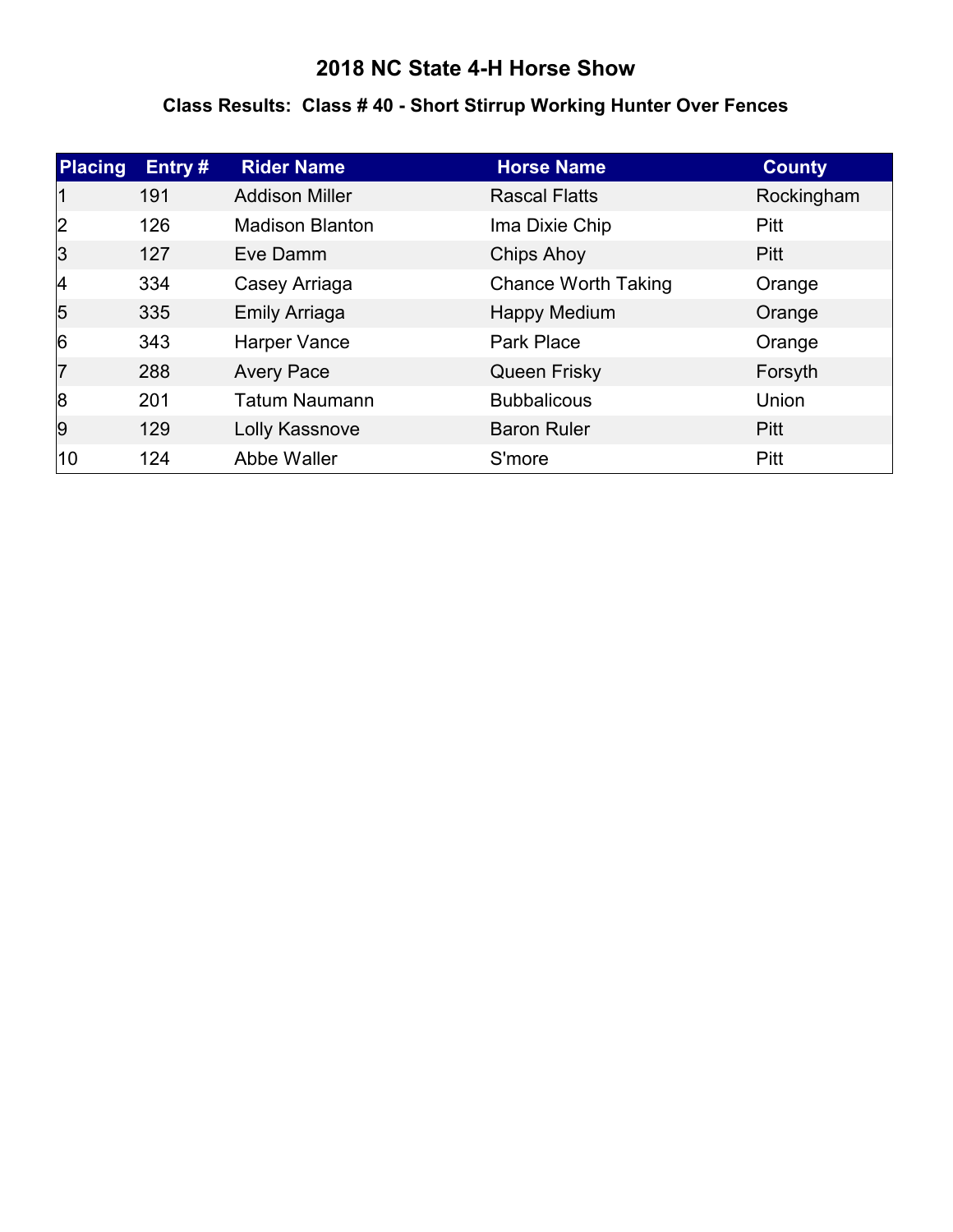#### **Class Results: Class # 41 - Restricted Hunt Seat Equitation Over Fences (Junior)**

| Placing        | Entry $#$ | <b>Rider Name</b>      | <b>Horse Name</b>            | <b>County</b>    |
|----------------|-----------|------------------------|------------------------------|------------------|
|                | 314       | <b>Emilee Brooks</b>   | God's Gift                   | Union            |
| 2              | 65        | Ava Crow               | Little Do You Know           | <b>Currituck</b> |
| 3              | 76        | <b>Fontana Westall</b> | <b>Prime Time Fantasy</b>    | <b>Mcdowell</b>  |
| 4              | 243       | Abby Franz             | Captain Jax Sparrow          | Union            |
| $\overline{5}$ | 122       | <b>Traci Powell</b>    | <b>Dakota's Great Escape</b> | <b>Pitt</b>      |
| $\overline{6}$ | 177       | Lydie Spear            | Jasper                       | Wake             |
| 17             | 18        | Moranna-Faith Deal     | Friday                       | Caldwell         |
| 8              | 36        | Elayna Samson          | <b>He's Sophisticated</b>    | Duplin           |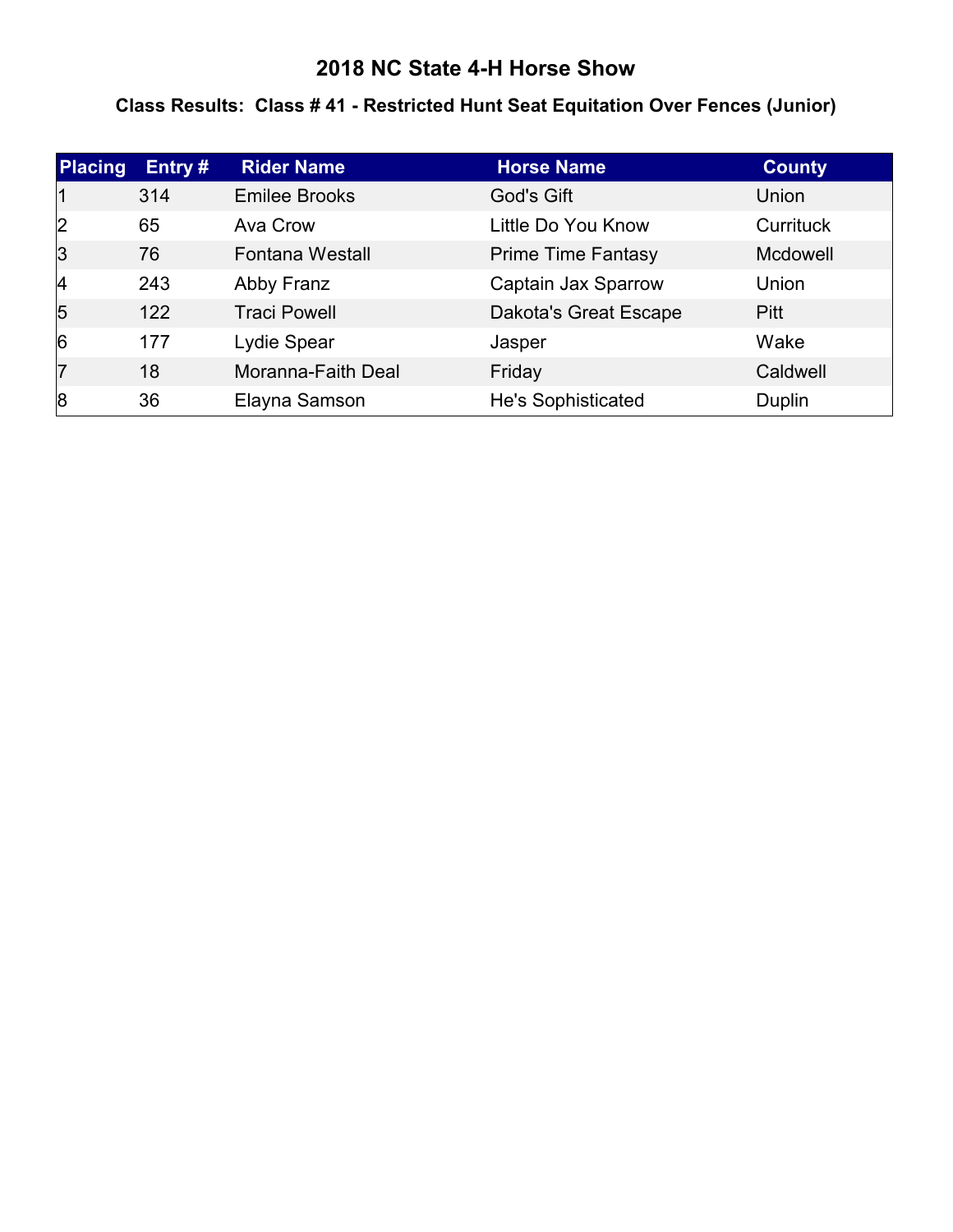#### **Class Results: Class # 42 - Restricted Hunt Seat Equitation Over Fences (Senior)**

| <b>Placing</b> | Entry# | <b>Rider Name</b>       | <b>Horse Name</b>             | <b>County</b>   |
|----------------|--------|-------------------------|-------------------------------|-----------------|
|                | 179    | Sarah Louise Johnson    | Wilamena                      | Wake            |
| 2              | 195    | <b>Mollie MeWhorter</b> | <b>Rascal Flatts</b>          | Rockingham      |
| 3              | 260    | Emma Neal               | Jennifer Carolina             | Catawba         |
| 4              | 53     | Jenna Menetrier         | Shez Got Hot Leggs            | Gaston          |
| 5              | 173    | Grace Munsell           | Winslow                       | Wake            |
| $\overline{6}$ | 338    | Sophia Kuhl-Chimera     | Double Jeopardy               | Orange          |
| 17             | 236    | Katherine Jennings      | <b>Hammer Time</b>            | Cabarrus        |
| 8              | 278    | <b>Emily Atkinson</b>   | <b>Impress Colonel Falcon</b> | Lincoln         |
| 9              | 30     | <b>Taylor Meletti</b>   | El Muneco                     | <b>Mcdowell</b> |
| 10             | 147    | <b>Dalton Hauser</b>    | <b>Rockfish Farms Rondo</b>   | Currituck       |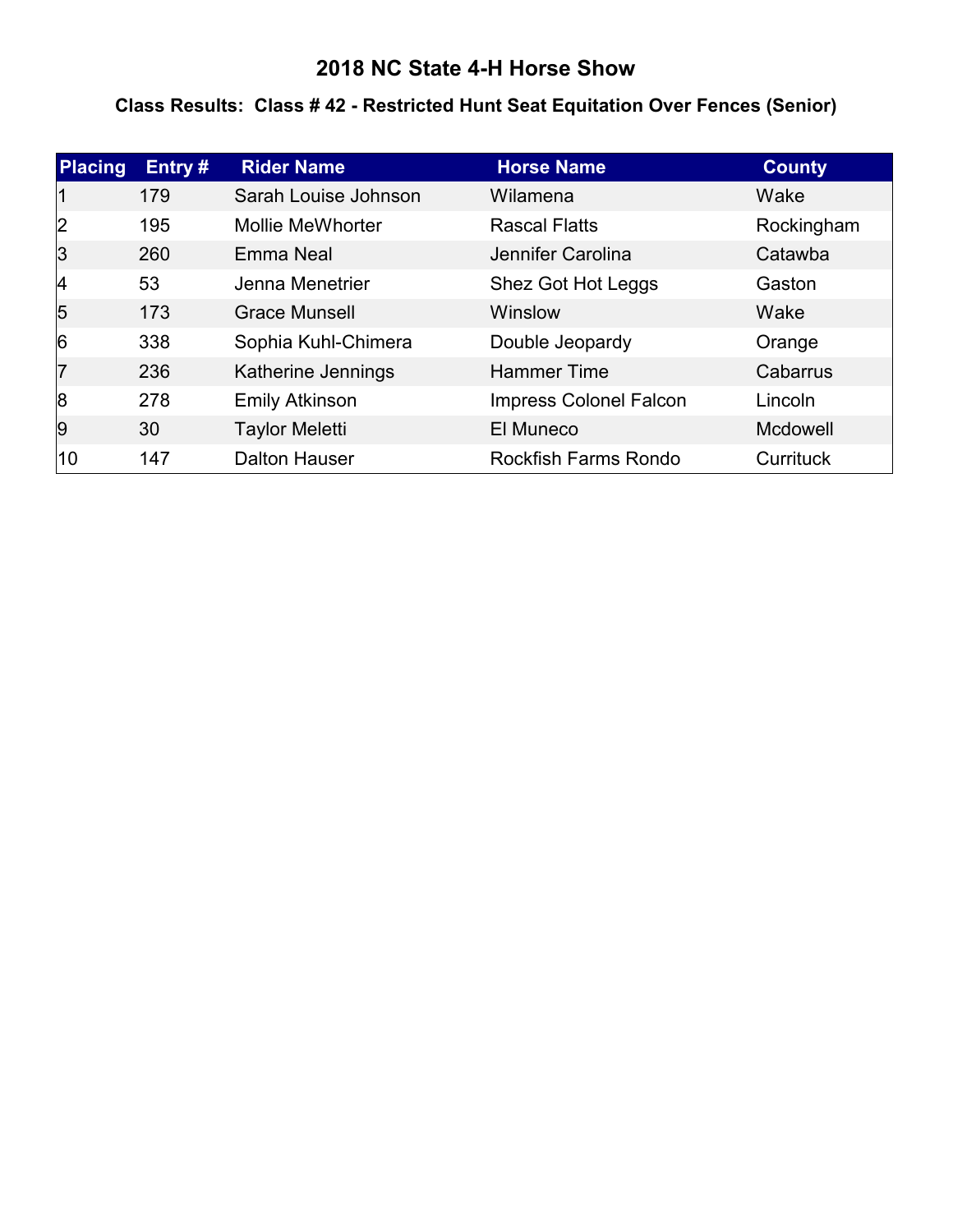#### **Class Results: Class # 43 - Restricted Working Hunter Over Fences (Junior)**

| Placing        | Entry# | <b>Rider Name</b>      | <b>Horse Name</b>            | <b>County</b>    |
|----------------|--------|------------------------|------------------------------|------------------|
|                | 177    | Lydie Spear            | Jasper                       | Wake             |
| 2              | 314    | <b>Emilee Brooks</b>   | God's Gift                   | Union            |
| 3              | 65     | Ava Crow               | Little Do You Know           | <b>Currituck</b> |
| 4              | 243    | Abby Franz             | Captain Jax Sparrow          | Union            |
| $\overline{5}$ | 76     | <b>Fontana Westall</b> | <b>Prime Time Fantasy</b>    | <b>Mcdowell</b>  |
| $\overline{6}$ | 18     | Moranna-Faith Deal     | Friday                       | Caldwell         |
| 17             | 36     | Elayna Samson          | He's Sophisticated           | Duplin           |
| 8              | 122    | <b>Traci Powell</b>    | <b>Dakota's Great Escape</b> | <b>Pitt</b>      |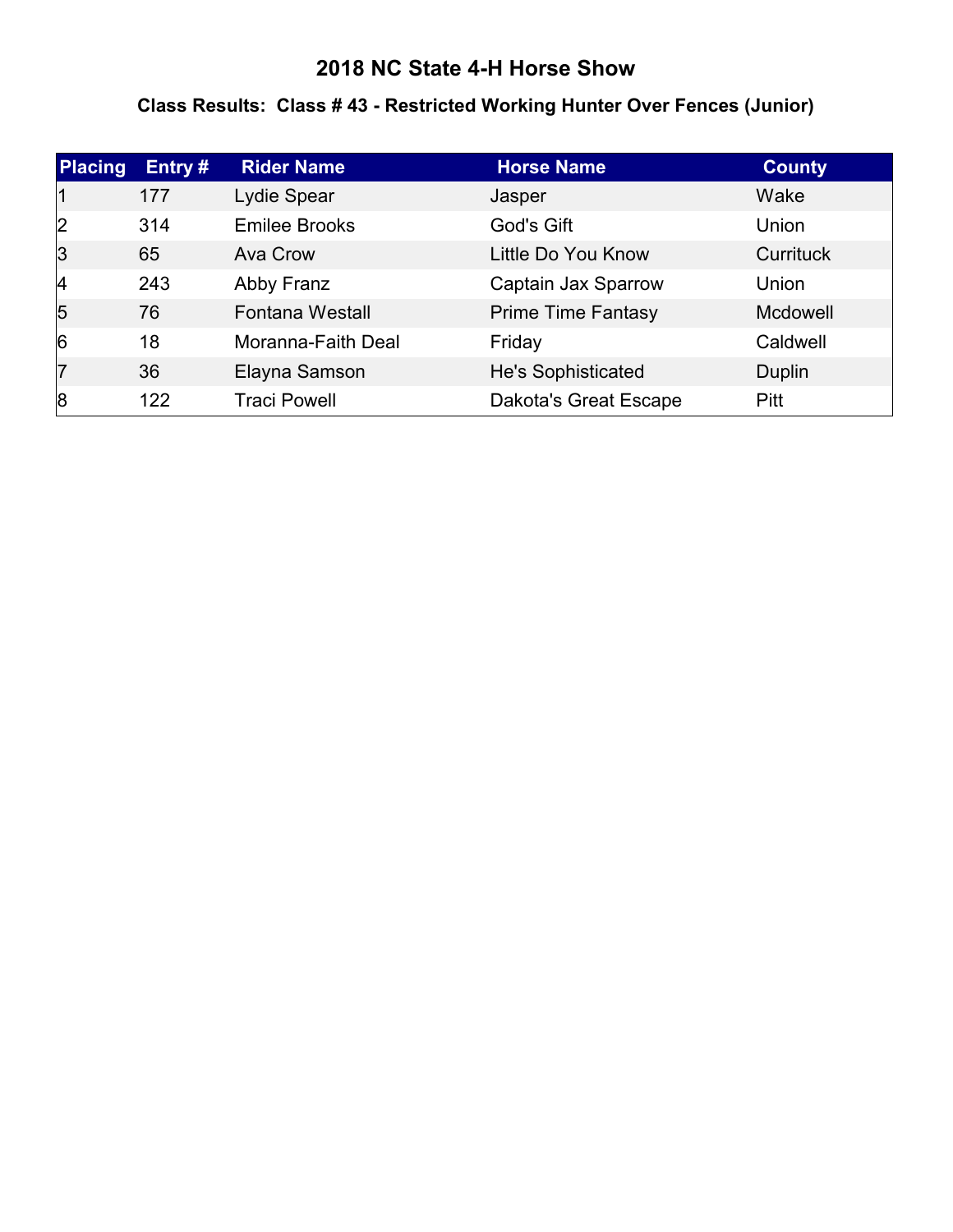#### **Class Results: Class # 44 - Restricted Working Hunter Over Fences (Senior)**

| Placing        | Entry# | <b>Rider Name</b>       | <b>Horse Name</b>             | <b>County</b> |
|----------------|--------|-------------------------|-------------------------------|---------------|
|                | 173    | <b>Grace Munsell</b>    | Winslow                       | Wake          |
| 2              | 278    | <b>Emily Atkinson</b>   | <b>Impress Colonel Falcon</b> | Lincoln       |
| 3              | 236    | Katherine Jennings      | <b>Hammer Time</b>            | Cabarrus      |
| 4              | 277    | <b>Madison Strack</b>   | <b>Blaze</b>                  | Union         |
| $\overline{5}$ | 190    | Anna Ceelen             | Picasso                       | Rockingham    |
| 6              | 195    | <b>Mollie MeWhorter</b> | <b>Rascal Flatts</b>          | Rockingham    |
| 17             | 189    | <b>Sarah Bullock</b>    | Le Jurlee                     | Rockingham    |
| 8              | 338    | Sophia Kuhl-Chimera     | Double Jeopardy               | Orange        |
| 9              | 53     | Jenna Menetrier         | Shez Got Hot Leggs            | Gaston        |
| 10             | 224    | Ella Holmes             | More Bang For Your Buck       | Union         |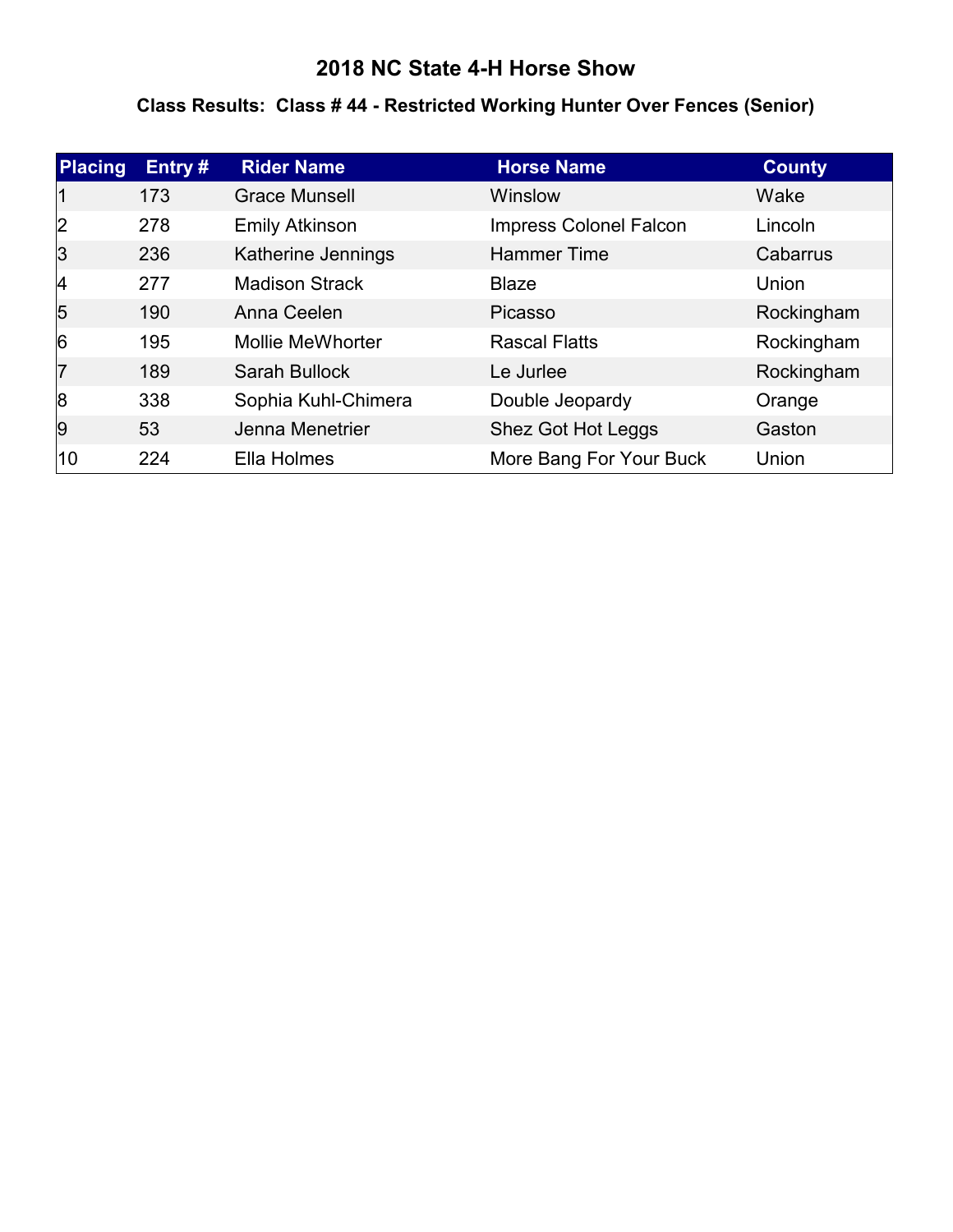#### **Class Results: Class # 45 - Hunt Seat Equitation Medal Class**

| <b>Placing</b> | Entry# | <b>Rider Name</b>      | <b>Horse Name</b>                 | <b>County</b> |
|----------------|--------|------------------------|-----------------------------------|---------------|
|                | 16     | Elaina Shea Amy        | <b>Max's Mister Reid</b>          | Wayne         |
| 2              | 192    | Emily Ann Wright       | Truthfully                        | Rockingham    |
| 3              | 72     | Kaitlyn Johnson        | Iron I Stellar                    | Duplin        |
| $\vert$ 4      | 219    | Hannah Ford            | <b>Huckleberry Finn</b>           | Union         |
| $\overline{5}$ | 194    | <b>Madison Mays</b>    | <b>Strawberry Wine</b>            | Rockingham    |
| 6              | 336    | <b>Rachel Boat</b>     | <b>Prince Charming</b>            | Orange        |
| 17             | 24     | <b>Claire Boger</b>    | Aviator                           | Catawba       |
| 8              | 216    | <b>Hannah Williams</b> | Play It Loud                      | Union         |
| 9              | 74     | Avery Johnson          | <b>Wynnbrook Pocket Of Pearls</b> | <b>Duplin</b> |
| 10             | 208    | <b>Addison Taylor</b>  | <b>Reesie Pieces</b>              | Union         |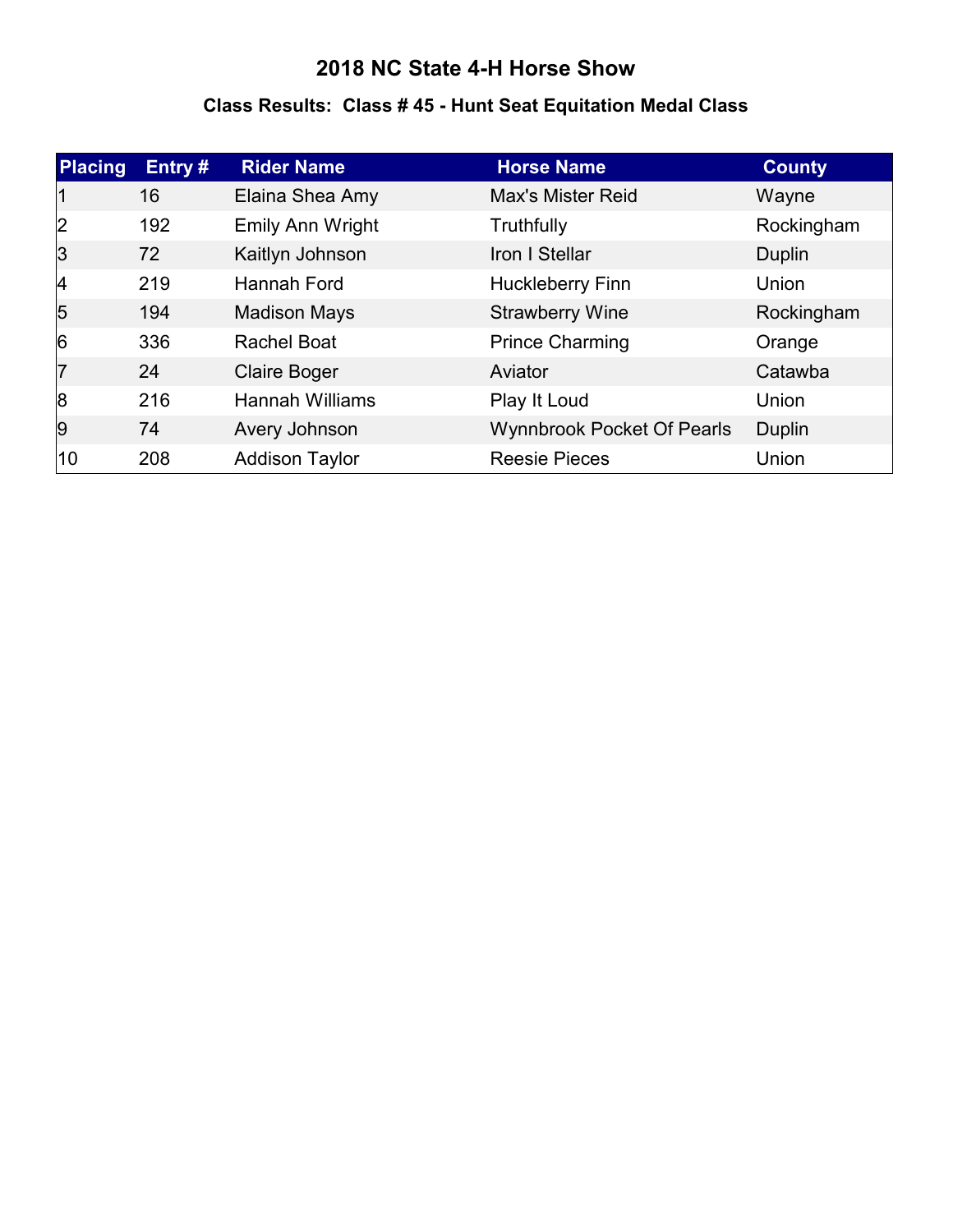#### **Class Results: Class # 46 - Ranch Ground Handling (Senior)**

| <b>Placing</b> | Entry# | <b>Rider Name</b>    | <b>Horse Name</b>             | <b>County</b> |
|----------------|--------|----------------------|-------------------------------|---------------|
|                | 64     | <b>Trevor Hutton</b> | Pepper                        | <b>Nash</b>   |
| 2              | 164    | Savannah Lindsey     | <b>Kings Diamond</b>          | Cumberland    |
| 3              | 245    | <b>Caitlyn Bass</b>  | <b>Gilligan's Desert Gold</b> | Columbus      |
| 4              | 47     | Autumn Lance         | Don't Bee Wimpy               | Macon         |
| $\overline{5}$ | 156    | Ashlyn Johnson       | <b>Eyed Bens Stromie</b>      | Cumberland    |
| 6              | 182    | Carrie Kirby         | <b>Old Gold Moonshine</b>     | Rockingham    |
| 17             | 34     | <b>Natalie Owens</b> | Jack Be Swift                 | Macon         |
| 8              | 32     | Abigail Gant         | <b>The Smooth Criminal</b>    | Transylvania  |
| 9              | 185    | <b>Gracie Howell</b> | <b>Vinnys Poco Pine</b>       | Rockingham    |
| 10             | 119    | Julia Williams       | Chip In Time                  | <b>Nash</b>   |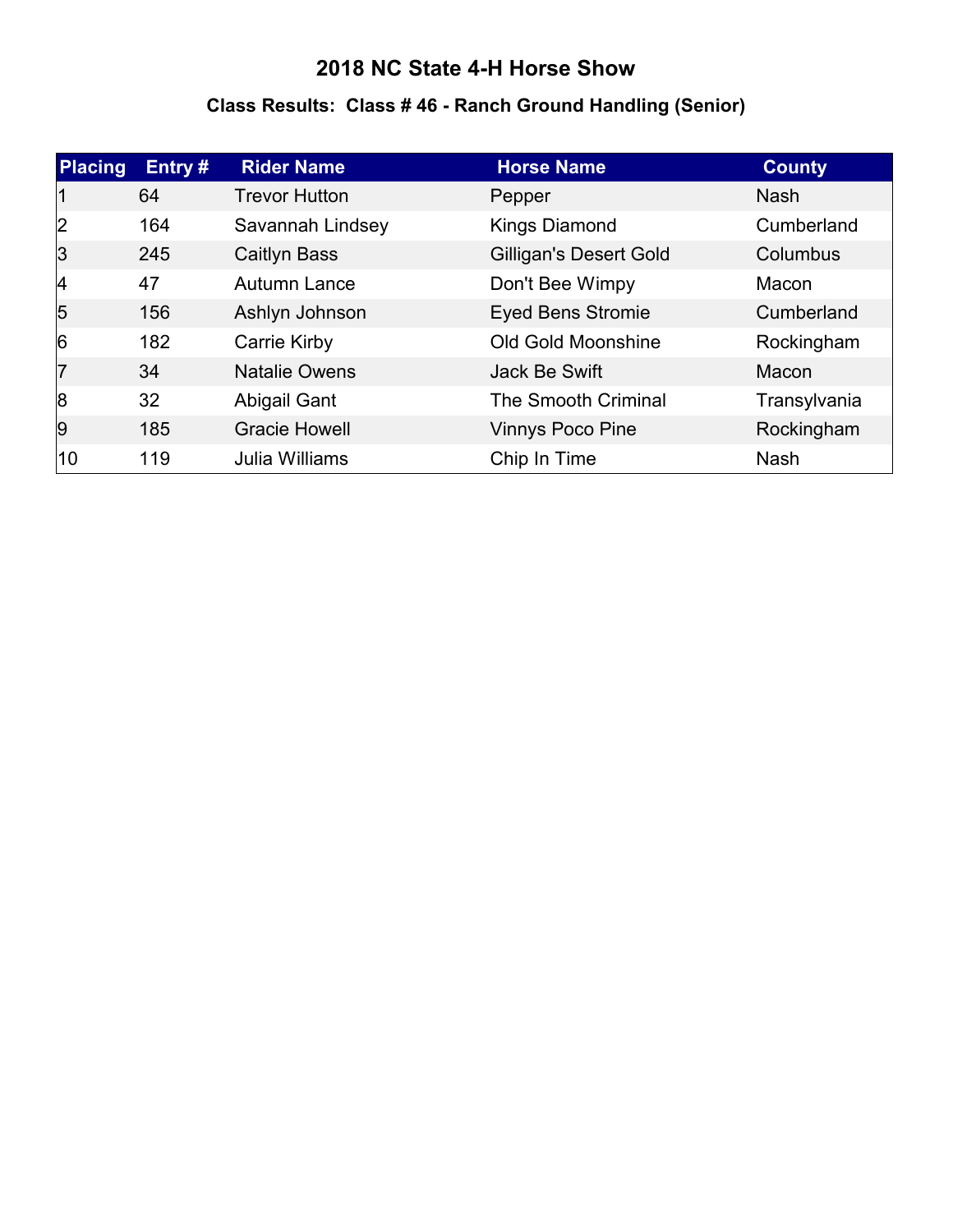#### **Class Results: Class # 47 - Ranch Ground Handling (Junior)**

| Placing        | Entry $#$ | <b>Rider Name</b>   | <b>Horse Name</b>             | <b>County</b> |
|----------------|-----------|---------------------|-------------------------------|---------------|
|                | 9         | Mackenzie Winkelman | The Sky's The Limit           | <b>Burke</b>  |
| 2              | 154       | Olivia Juergens     | Heart                         | Cumberland    |
| 3              | 165       | Luke Barber         | <b>Bella</b>                  | Columbus      |
| 4              | 258       | Kathryn Scorza      | <b>Skipper Stealin Hearts</b> | Moore         |
| $\overline{5}$ | 291       | <b>Faith Waelz</b>  | Do You Need A Therapist       | Gaston        |
| 6              | 50        | Hannah Mennig       | <b>Caliente Cowgirl</b>       | <b>Nash</b>   |
| 17             | 129       | Lolly Kassnove      | <b>Baron Ruler</b>            | <b>Pitt</b>   |
| 8              | 12        | Raegan Shepherd     | <b>Skeets Okie Paul</b>       | Johnston      |
| 9              | 37        | Jordan Gardner      | Tanner                        | <b>Nash</b>   |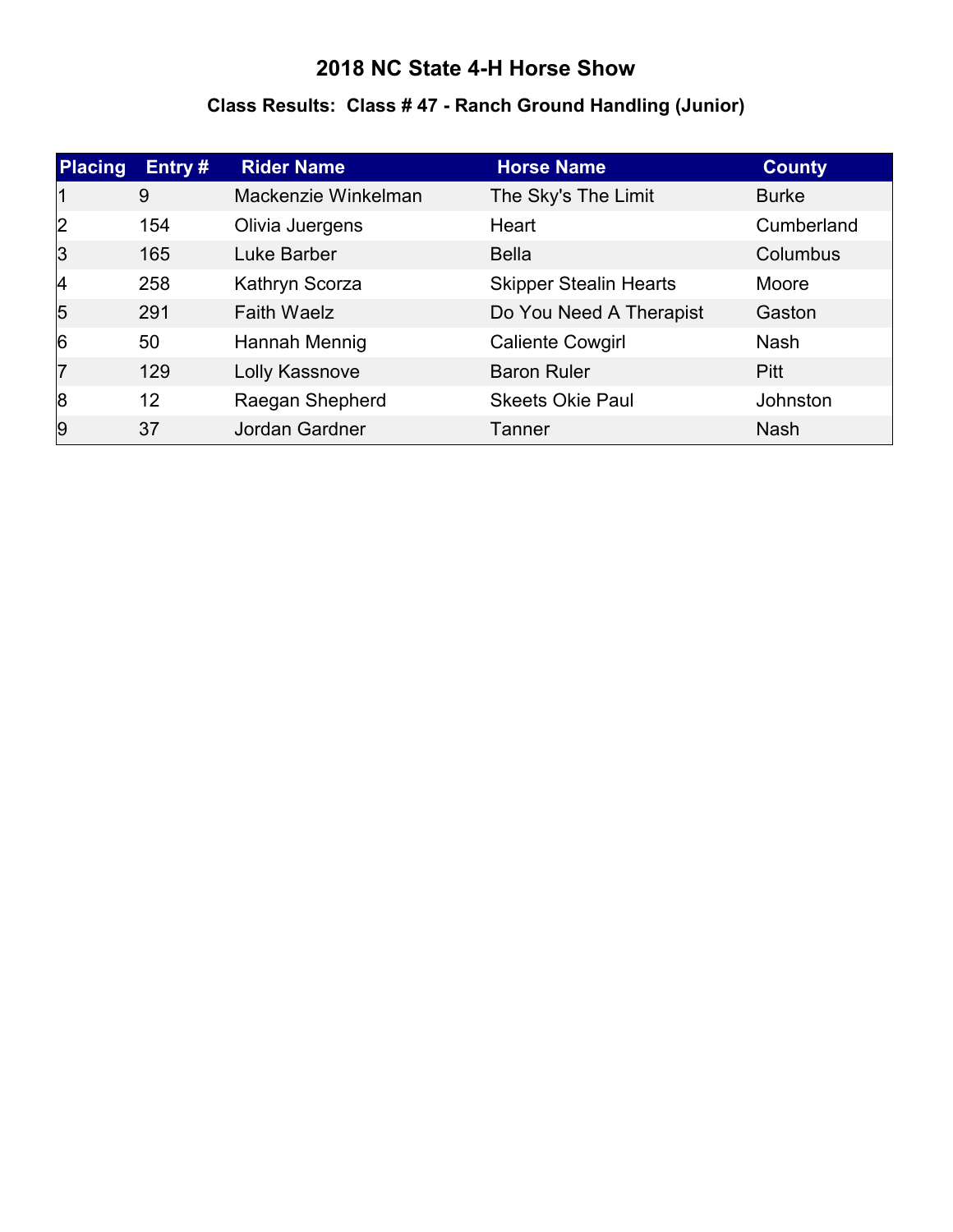#### **Class Results: Class # 48 - Little Britches Showmanship At Halter**

| Placing        | Entry# | <b>Rider Name</b>      | <b>Horse Name</b>         | <b>County</b> |
|----------------|--------|------------------------|---------------------------|---------------|
|                | 159    | <b>Bailey Mayhood</b>  | A Simple Chip             | Alamance      |
| 2              | 287    | <b>Colton Mize</b>     | <b>Heza Strait Zipper</b> | Forsyth       |
| 3              | 255    | <b>Claire Radler</b>   | <b>Delilah</b>            | Cumberland    |
| $\vert$ 4      | 57     | Morgan Temple          | Smoke N Playboy           | Perquimans    |
| $\overline{5}$ | 252    | <b>Abigail Dowell</b>  | Sonny Bar Memory          | <b>Stokes</b> |
| 6              | 259    | Ileana Scorza          | <b>Blue</b>               | Moore         |
| 17             | 140    | Olive Jeffrey          | Money                     | Chatham       |
| 8              | 89     | Lexi English           | Sir Jeffrey               | Carteret      |
| 9              | 126    | <b>Madison Blanton</b> | Ima Dixie Chip            | Pitt          |
| 10             | 304    | Julie Schneider        | Daisy                     | Gaston        |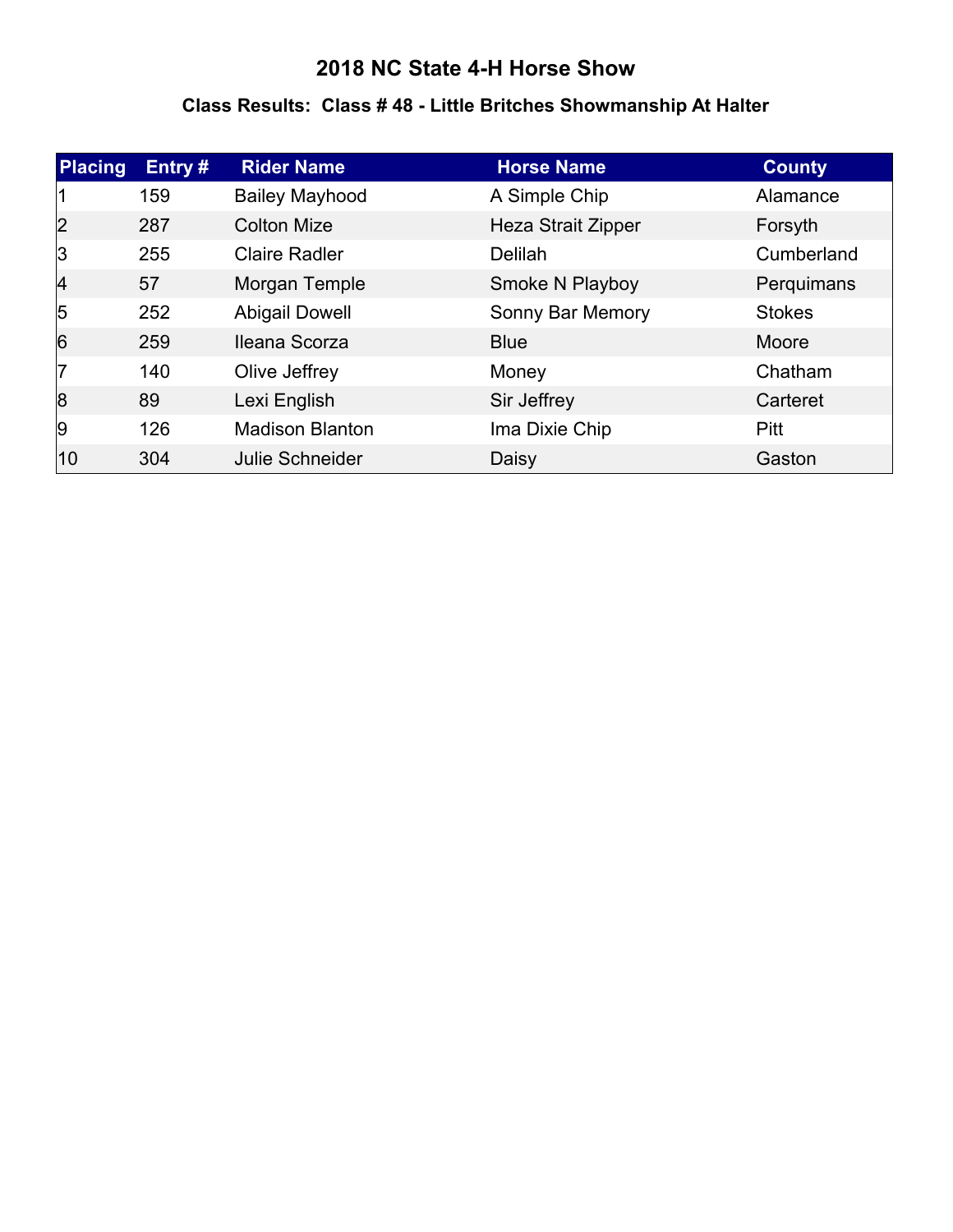#### **Class Results: Class # 49 - Cloverbud Showmanship At Halter**

| <b>Placing</b> | Entry# | <b>Rider Name</b>        | <b>Horse Name</b>          | <b>County</b>    |
|----------------|--------|--------------------------|----------------------------|------------------|
|                | 10     | Jonathan Cox             | In The Spot Light          | <b>Currituck</b> |
|                | 20     | <b>Halle Taylor</b>      | <b>Baltic</b>              | Duplin           |
|                | 21     | Brooklyn Jagniszak       | <b>Giggles And Glitter</b> | Catawba          |
|                | 58     | <b>Addison Sawyer</b>    | <b>Mystic Moon</b>         | Perquimans       |
|                | 82     | <b>Karleigh Meads</b>    | <b>Painted Pleasure</b>    | Currituck        |
|                | 109    | Ava Miller               | <b>Charming Billy</b>      | Perquimans       |
|                | 225    | <b>Tenley Jones</b>      | No Worries                 | Union            |
|                | 251    | Sarah Dowell             | Sonny Bar Memory           | <b>Stokes</b>    |
|                | 256    | <b>Sifer Stuart</b>      | Frosty                     | Pasquotank       |
|                | 283    | Isabella Michaelski      | Pride                      | Pasquotank       |
|                | 286    | Kinsleigh Harwell        | Cobalt                     | Pasquotank       |
|                | 290    | Reagan Shelton           | The Nimble Rebel (LB)      | Forsyth          |
|                | 308    | <b>Ava Brooke Bailey</b> | Dreamy                     | Harnett          |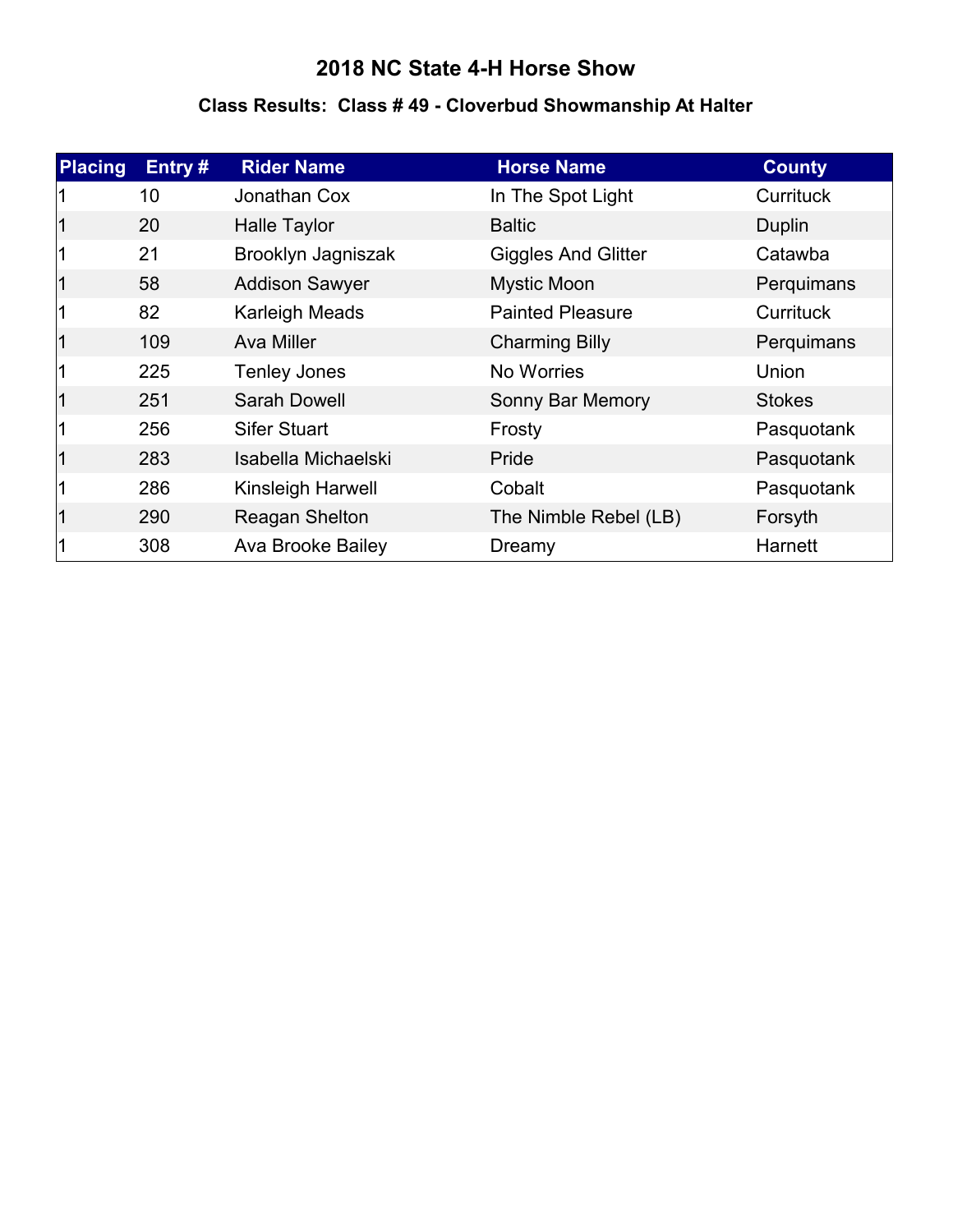#### **Class Results: Class # 50 - Western Horsemanship (Senior)**

| <b>Placing</b> | Entry $#$      | <b>Rider Name</b>      | <b>Horse Name</b>       | <b>County</b>    |
|----------------|----------------|------------------------|-------------------------|------------------|
|                | $\overline{2}$ | Michaela Vick          | Magik Mike              | <b>Nash</b>      |
| 2              | 170            | <b>Bryan Stallings</b> | <b>RR Hold Your Bet</b> | Pasquotank       |
| 3              | 158            | <b>Gracie Haynes</b>   | Dynamic Story Kid       | Cabarrus         |
| 14             | 247            | <b>Shelby Mabe</b>     | <b>Ready Set Gold</b>   | Cabarrus         |
| 5              | 47             | <b>Autumn Lance</b>    | Don't Bee Wimpy         | Macon            |
| $\overline{6}$ | 218            | <b>Kaylyn Gise</b>     | Its A Matter Of Fact    | Union            |
| 7              | 49             | Kayla Flynn            | Three Stockings Zan     | <b>Nash</b>      |
| 8              | 181            | Carrie Kirby           | My Turn To Rock         | Rockingham       |
| 9              | 138            | Kayla Boyd             | Mac'n On The Goods      | <b>Currituck</b> |
| 10             | 34             | <b>Natalie Owens</b>   | Jack Be Swift           | Macon            |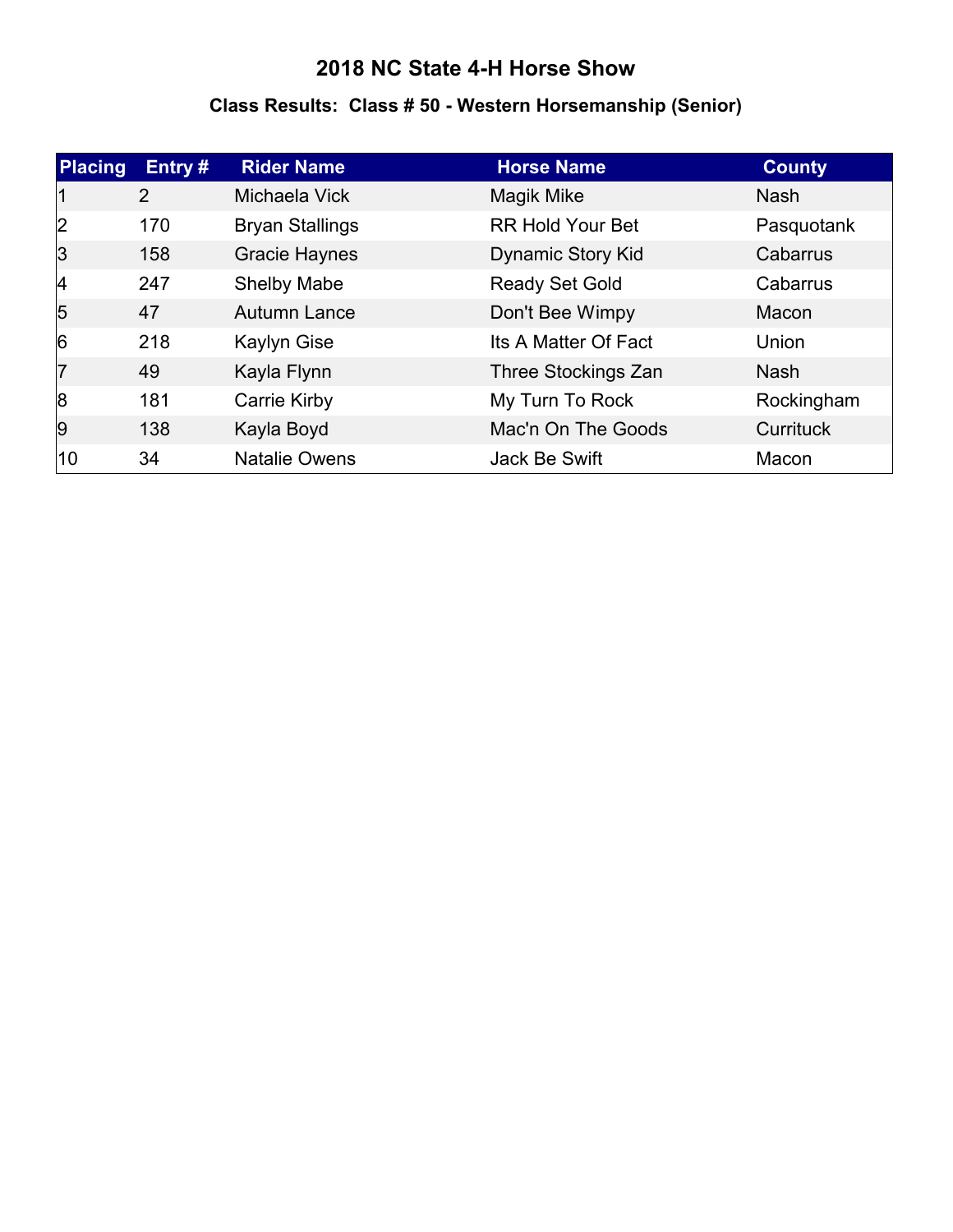#### **Class Results: Class # 51 - Little Britches Western Horsemanship**

| Placing        | Entry# | <b>Rider Name</b>      | <b>Horse Name</b>           | <b>County</b> |
|----------------|--------|------------------------|-----------------------------|---------------|
|                | 159    | <b>Bailey Mayhood</b>  | A Simple Chip               | Alamance      |
| 2              | 287    | <b>Colton Mize</b>     | Heza Strait Zipper          | Forsyth       |
| $\vert$ 3      | 126    | <b>Madison Blanton</b> | Ima Dixie Chip              | Pitt          |
| 4              | 255    | <b>Claire Radler</b>   | <b>Delilah</b>              | Cumberland    |
| $\overline{5}$ | 55     | Elizabeth Hanson       | Allie Lou West              | <b>Nash</b>   |
| 6              | 149    | <b>Addison Coats</b>   | <b>Einstein's True Grit</b> | Johnston      |
| 17             | 252    | <b>Abigail Dowell</b>  | Sonny Bar Memory            | <b>Stokes</b> |
| 8              | 259    | Ileana Scorza          | <b>Blue</b>                 | Moore         |
| 9              | 304    | Julie Schneider        | Daisy                       | Gaston        |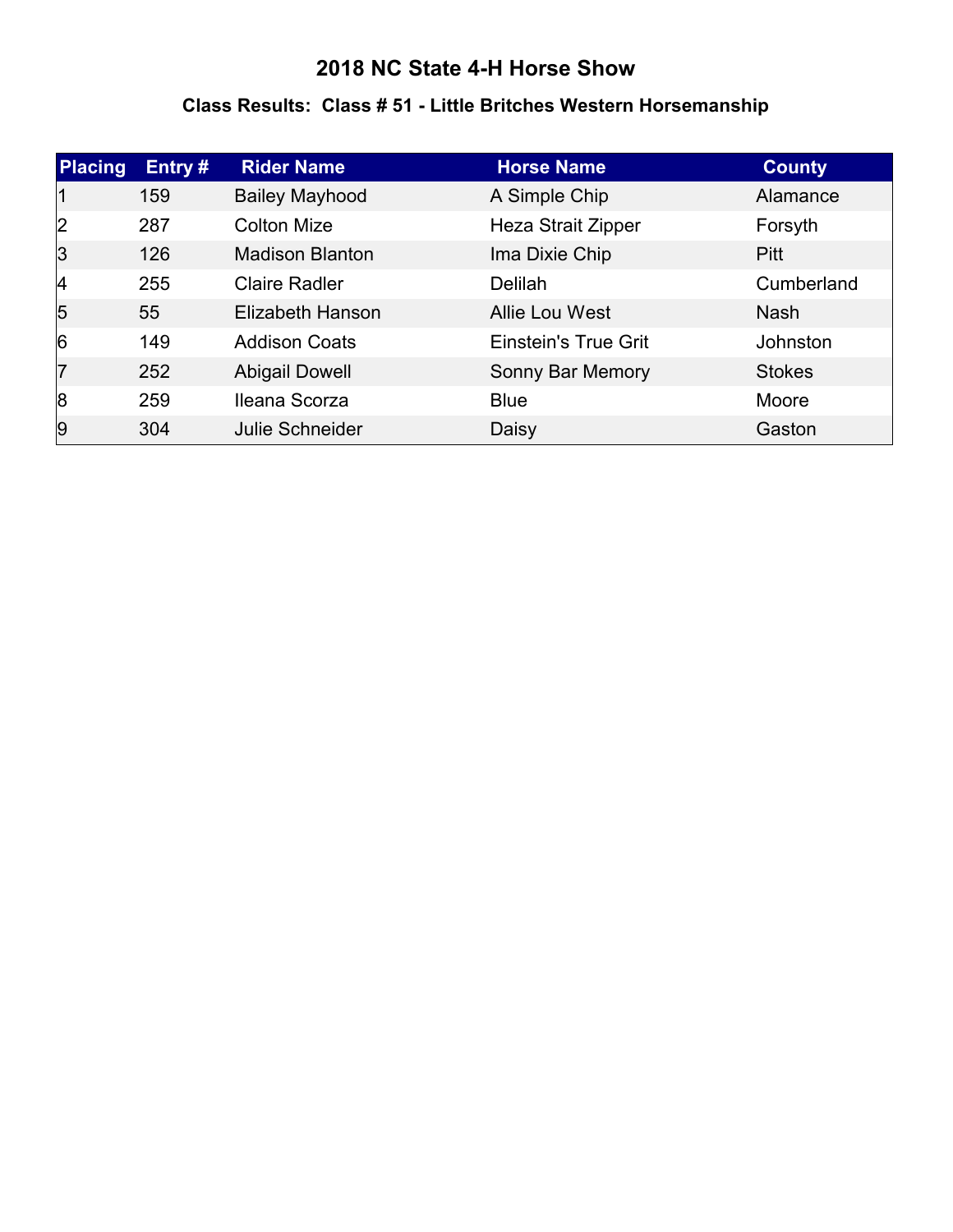# **Class Results: Class # 52 - Cloverbud Equitation**

| <b>Placing</b> | Entry# | <b>Rider Name</b>     | <b>Horse Name</b>          | <b>County</b>    |
|----------------|--------|-----------------------|----------------------------|------------------|
|                | 11     | <b>Issabel Cox</b>    | In The Spot Light          | <b>Currituck</b> |
|                | 20     | <b>Halle Taylor</b>   | <b>Baltic</b>              | Duplin           |
|                | 21     | Brooklyn Jagniszak    | <b>Giggles And Glitter</b> | Catawba          |
|                | 46     | <b>Baylee Hampton</b> | <b>Dreamer</b>             | Rowan            |
|                | 58     | <b>Addison Sawyer</b> | <b>Mystic Moon</b>         | Perquimans       |
|                | 82     | Karleigh Meads        | <b>Painted Pleasure</b>    | <b>Currituck</b> |
|                | 109    | Ava Miller            | <b>Charming Billy</b>      | Perquimans       |
|                | 199    | <b>Shelby Taylor</b>  | <b>Bubbalicous</b>         | Union            |
|                | 225    | <b>Tenley Jones</b>   | No Worries                 | Union            |
|                | 251    | <b>Sarah Dowell</b>   | Sonny Bar Memory           | <b>Stokes</b>    |
|                | 256    | <b>Sifer Stuart</b>   | Frosty                     | Pasquotank       |
|                | 283    | Isabella Michaelski   | Pride                      | Pasquotank       |
|                | 286    | Kinsleigh Harwell     | Cobalt                     | Pasquotank       |
|                | 290    | Reagan Shelton        | The Nimble Rebel (LB)      | Forsyth          |
|                | 308    | Ava Brooke Bailey     | Dreamy                     | <b>Harnett</b>   |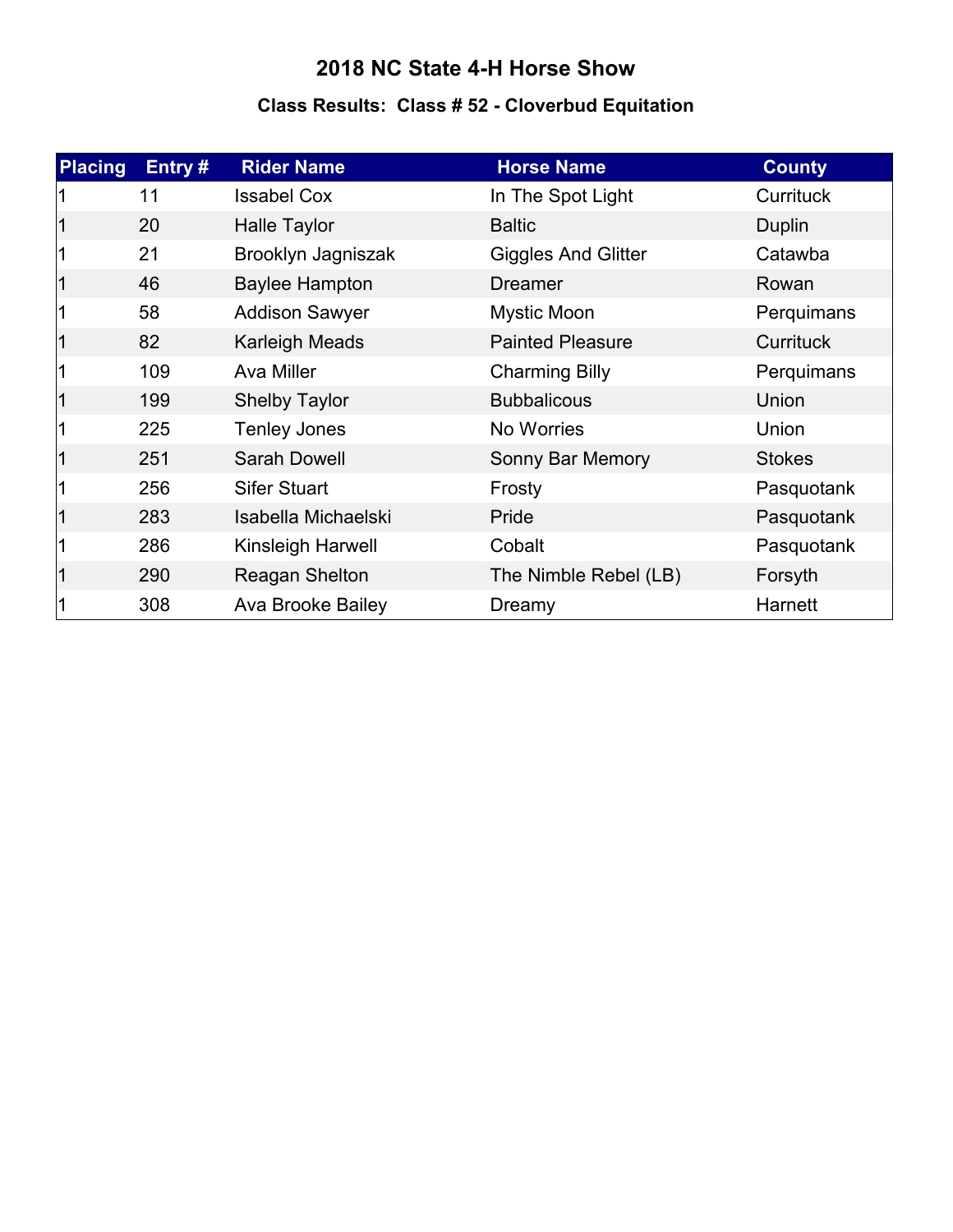#### **Class Results: Class # 53 - Cloverbud Pleasure**

| <b>Placing</b> | Entry# | <b>Rider Name</b>     | <b>Horse Name</b>          | <b>County</b>    |
|----------------|--------|-----------------------|----------------------------|------------------|
|                | 11     | <b>Issabel Cox</b>    | In The Spot Light          | <b>Currituck</b> |
|                | 20     | <b>Halle Taylor</b>   | <b>Baltic</b>              | Duplin           |
|                | 21     | Brooklyn Jagniszak    | <b>Giggles And Glitter</b> | Catawba          |
|                | 46     | <b>Baylee Hampton</b> | <b>Dreamer</b>             | Rowan            |
|                | 58     | <b>Addison Sawyer</b> | <b>Mystic Moon</b>         | Perquimans       |
|                | 82     | <b>Karleigh Meads</b> | <b>Painted Pleasure</b>    | <b>Currituck</b> |
|                | 109    | <b>Ava Miller</b>     | <b>Charming Billy</b>      | Perquimans       |
|                | 199    | <b>Shelby Taylor</b>  | <b>Bubbalicous</b>         | Union            |
|                | 225    | <b>Tenley Jones</b>   | No Worries                 | Union            |
|                | 251    | <b>Sarah Dowell</b>   | Sonny Bar Memory           | <b>Stokes</b>    |
|                | 256    | <b>Sifer Stuart</b>   | Frosty                     | Pasquotank       |
|                | 283    | Isabella Michaelski   | Pride                      | Pasquotank       |
|                | 286    | Kinsleigh Harwell     | Cobalt                     | Pasquotank       |
|                | 290    | Reagan Shelton        | The Nimble Rebel (LB)      | Forsyth          |
|                | 308    | Ava Brooke Bailey     | Dreamy                     | Harnett          |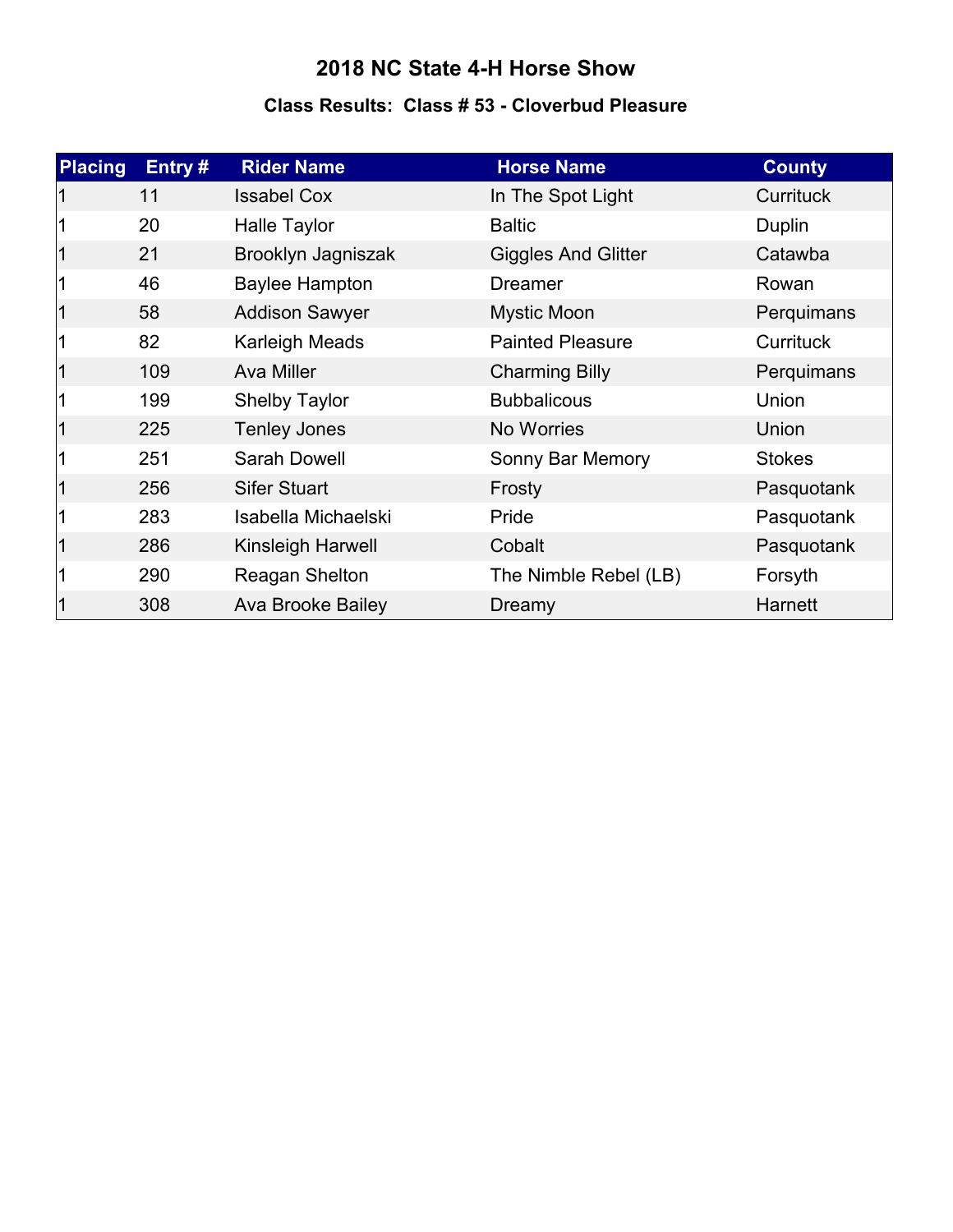#### **Class Results: Class # 54 - Western Horsemanship-Ponies**

| <b>Placing</b> | Entry $#$ | <b>Rider Name</b>     | <b>Horse Name</b>         | <b>County</b> |
|----------------|-----------|-----------------------|---------------------------|---------------|
|                | 273       | <b>Amanda Quarles</b> | <b>Cattins Miss Priss</b> | Forsyth       |
| 2              | 119       | Julia Williams        | Chip In Time              | <b>Nash</b>   |
| 3              | 38        | Alexandrea Causey     | My Little Buttercup       | <b>Nash</b>   |
| $\overline{4}$ | 118       | Harlee Womble         | Allie Lou West            | <b>Nash</b>   |
| $\overline{5}$ | 48        | <b>Sydney Sparrow</b> | Dakota                    | Martin        |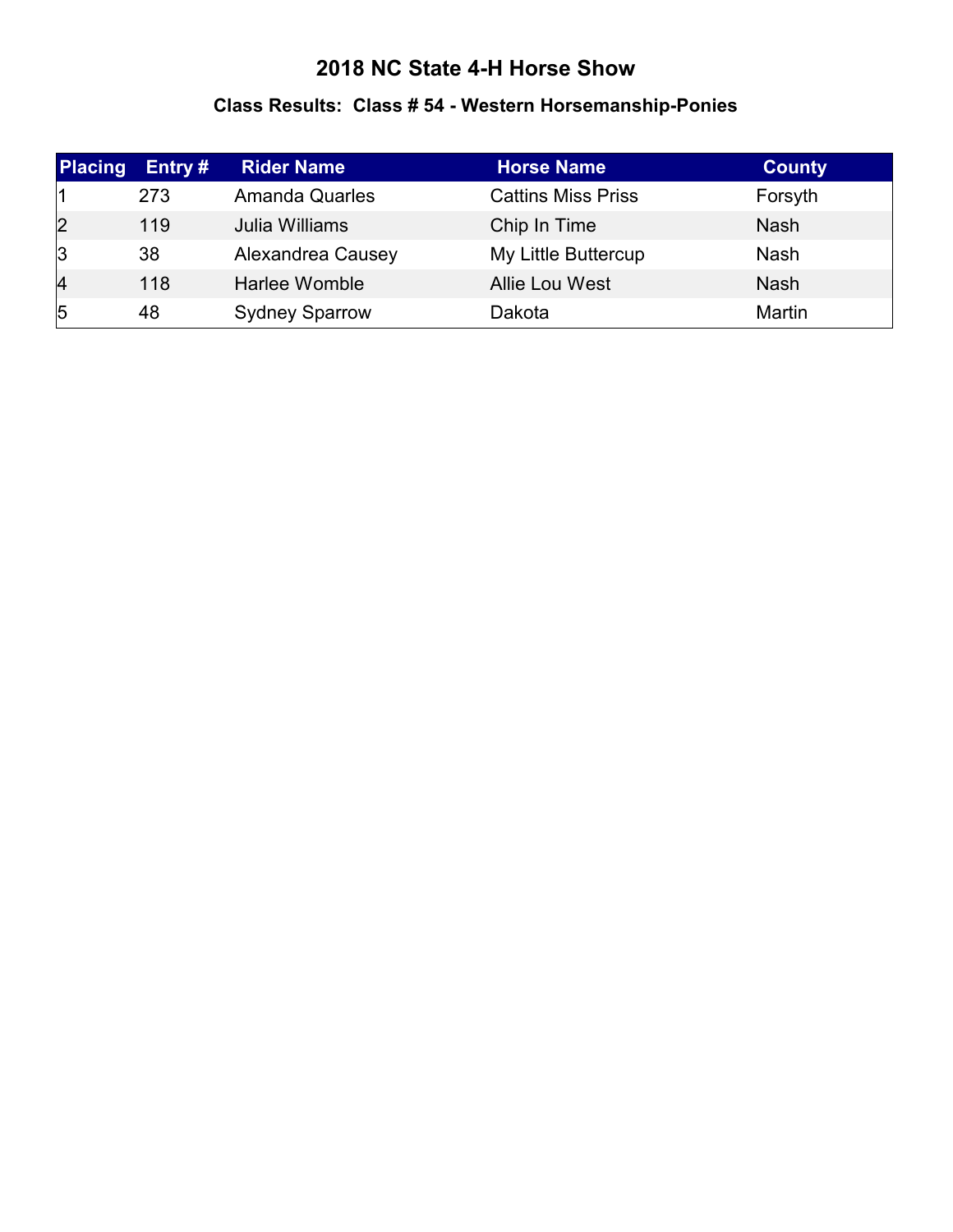#### **Class Results: Class # 55 - Little Britches Western Pleasure (Walk/Jog)**

| Placing        | Entry# | <b>Rider Name</b>      | <b>Horse Name</b>           | <b>County</b> |
|----------------|--------|------------------------|-----------------------------|---------------|
| 11             | 287    | <b>Colton Mize</b>     | Heza Strait Zipper          | Forsyth       |
| 2              | 159    | <b>Bailey Mayhood</b>  | A Simple Chip               | Alamance      |
| 3              | 126    | <b>Madison Blanton</b> | Ima Dixie Chip              | <b>Pitt</b>   |
| 4              | 259    | Ileana Scorza          | <b>Blue</b>                 | Moore         |
| $\overline{5}$ | 255    | <b>Claire Radler</b>   | <b>Delilah</b>              | Cumberland    |
| 6              | 55     | Elizabeth Hanson       | Allie Lou West              | <b>Nash</b>   |
| 7              | 252    | <b>Abigail Dowell</b>  | Sonny Bar Memory            | <b>Stokes</b> |
| 8              | 149    | <b>Addison Coats</b>   | <b>Einstein's True Grit</b> | Johnston      |
| 9              | 140    | Olive Jeffrey          | Money                       | Chatham       |
| 10             | 89     | Lexi English           | Sir Jeffrey                 | Carteret      |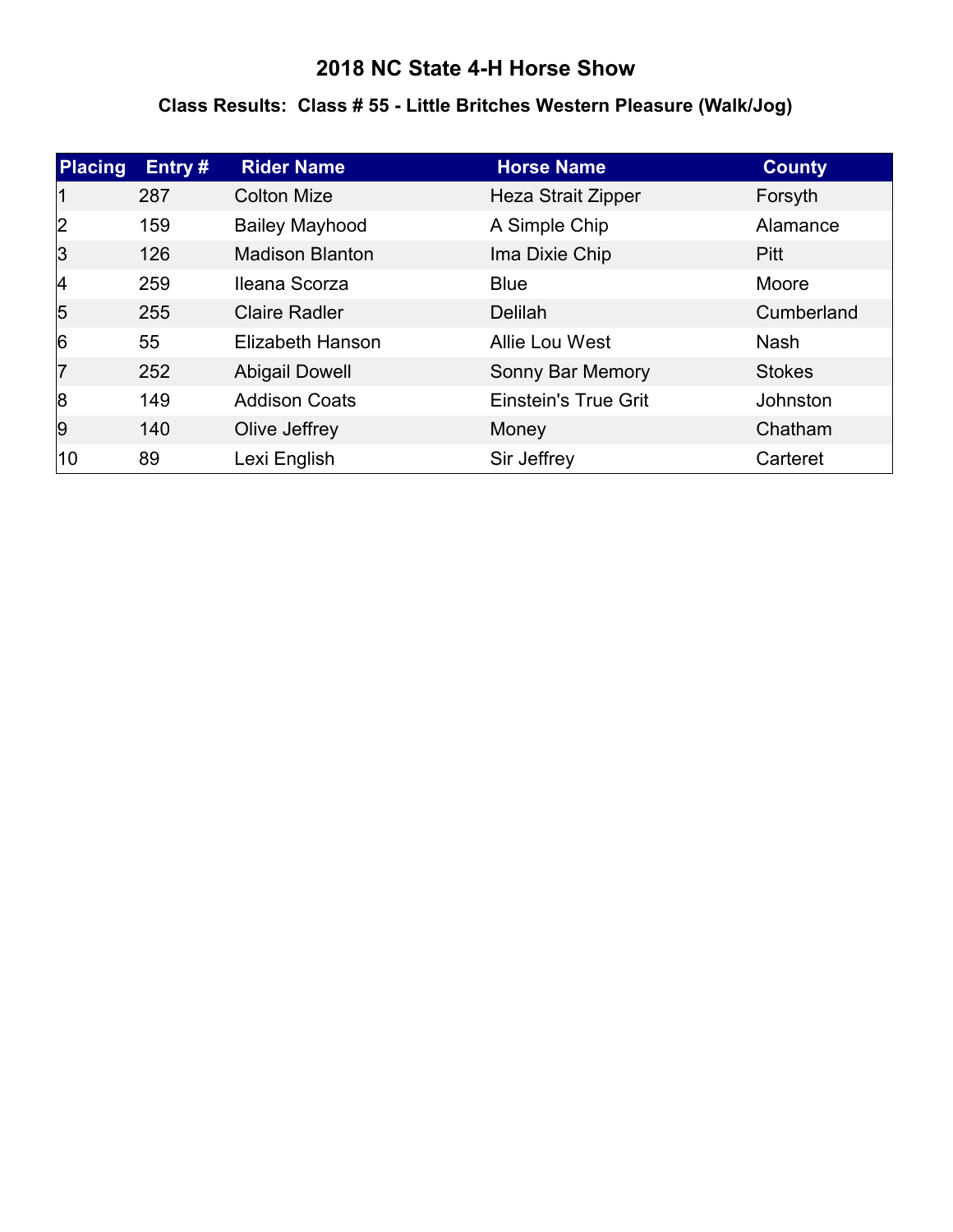#### **Class Results: Class # 56 - Western Horsemanship (Junior)**

| Placing   | Entry#         | <b>Rider Name</b>   | <b>Horse Name</b>        | <b>County</b> |
|-----------|----------------|---------------------|--------------------------|---------------|
| 11        | 242            | Lola Knight         | <b>KM Smooth N Fancy</b> | Rockingham    |
| 2         | 289            | Lexi Edsall         | The Nimble Rebel (LB)    | Forsyth       |
| 3         | 211            | Ava Blackburn       | What Away To Go          | Union         |
| $\vert$ 4 | 107            | Olivia Mullen       | Rescue Me                | Perquimans    |
| 5         | $\overline{7}$ | Jessica Henson      | Mr Gun Peppy Pine        | <b>Burke</b>  |
| 6         | 166            | Casandra White      | <b>EZ Two NV</b>         | Cabarrus      |
| 17        | 123            | <b>Traci Powell</b> | Society's Bey Cody       | <b>Pitt</b>   |
| 8         | 264            | Georgie Mackovic    | Allie Mae                | Rockingham    |
| 9         | 291            | <b>Faith Waelz</b>  | Do You Need A Therapist  | Gaston        |
| 10        | 33             | Mary Meadows        | Roxy                     | Carteret      |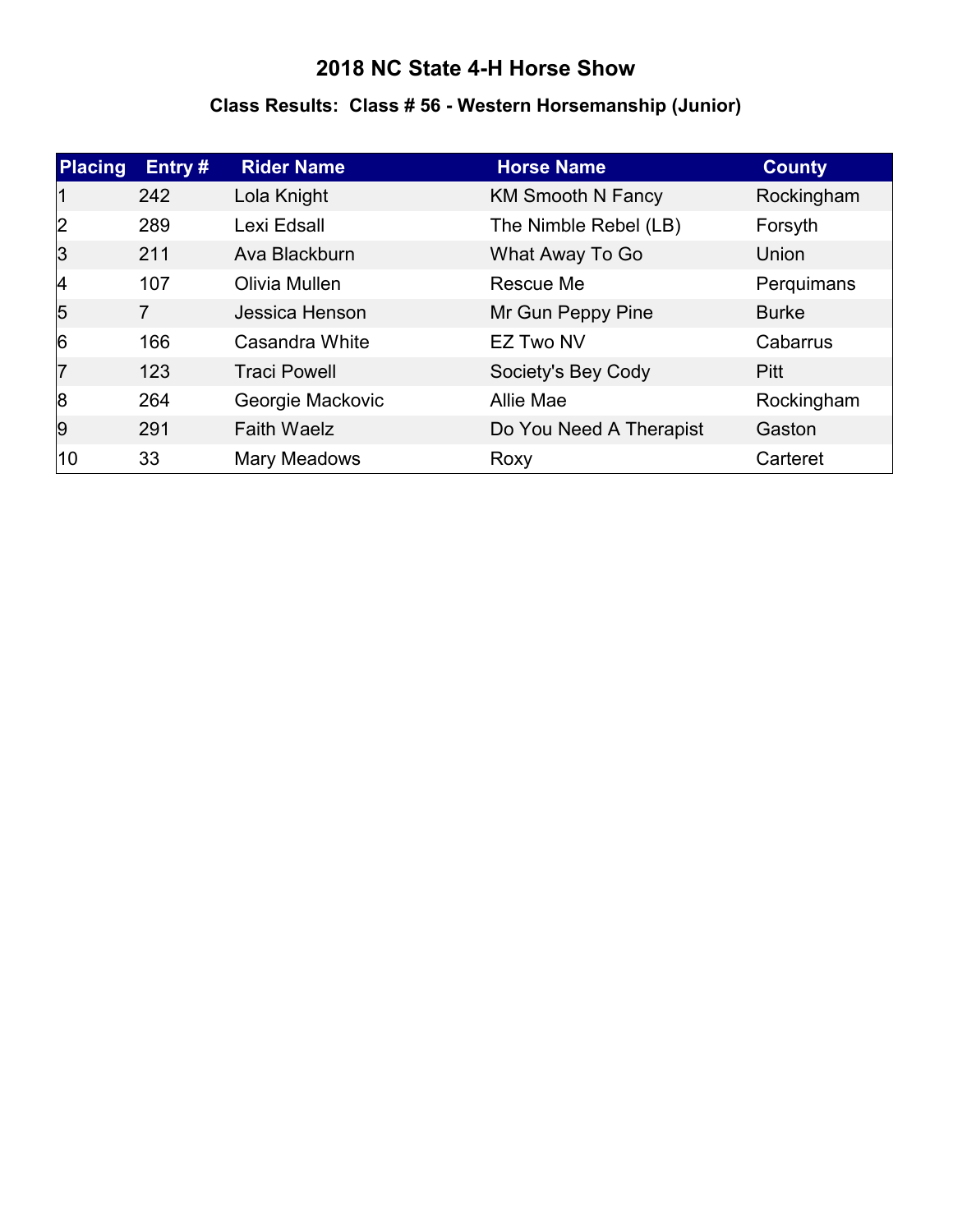#### **Class Results: Class # 57 - Little Britches Western Pleasure (Walk/Jog/Lope)**

| Placing        | Entry# | <b>Rider Name</b>      | <b>Horse Name</b>           | <b>County</b> |
|----------------|--------|------------------------|-----------------------------|---------------|
|                | 287    | <b>Colton Mize</b>     | <b>Heza Strait Zipper</b>   | Forsyth       |
| 2              | 126    | <b>Madison Blanton</b> | Ima Dixie Chip              | <b>Pitt</b>   |
| 3              | 159    | <b>Bailey Mayhood</b>  | A Simple Chip               | Alamance      |
| 4              | 55     | Elizabeth Hanson       | Allie Lou West              | <b>Nash</b>   |
| $\overline{5}$ | 252    | <b>Abigail Dowell</b>  | Sonny Bar Memory            | <b>Stokes</b> |
| 6              | 255    | <b>Claire Radler</b>   | Delilah                     | Cumberland    |
| 17             | 259    | Ileana Scorza          | <b>Blue</b>                 | Moore         |
| 8              | 89     | Lexi English           | Sir Jeffrey                 | Carteret      |
| 9              | 149    | <b>Addison Coats</b>   | <b>Einstein's True Grit</b> | Johnston      |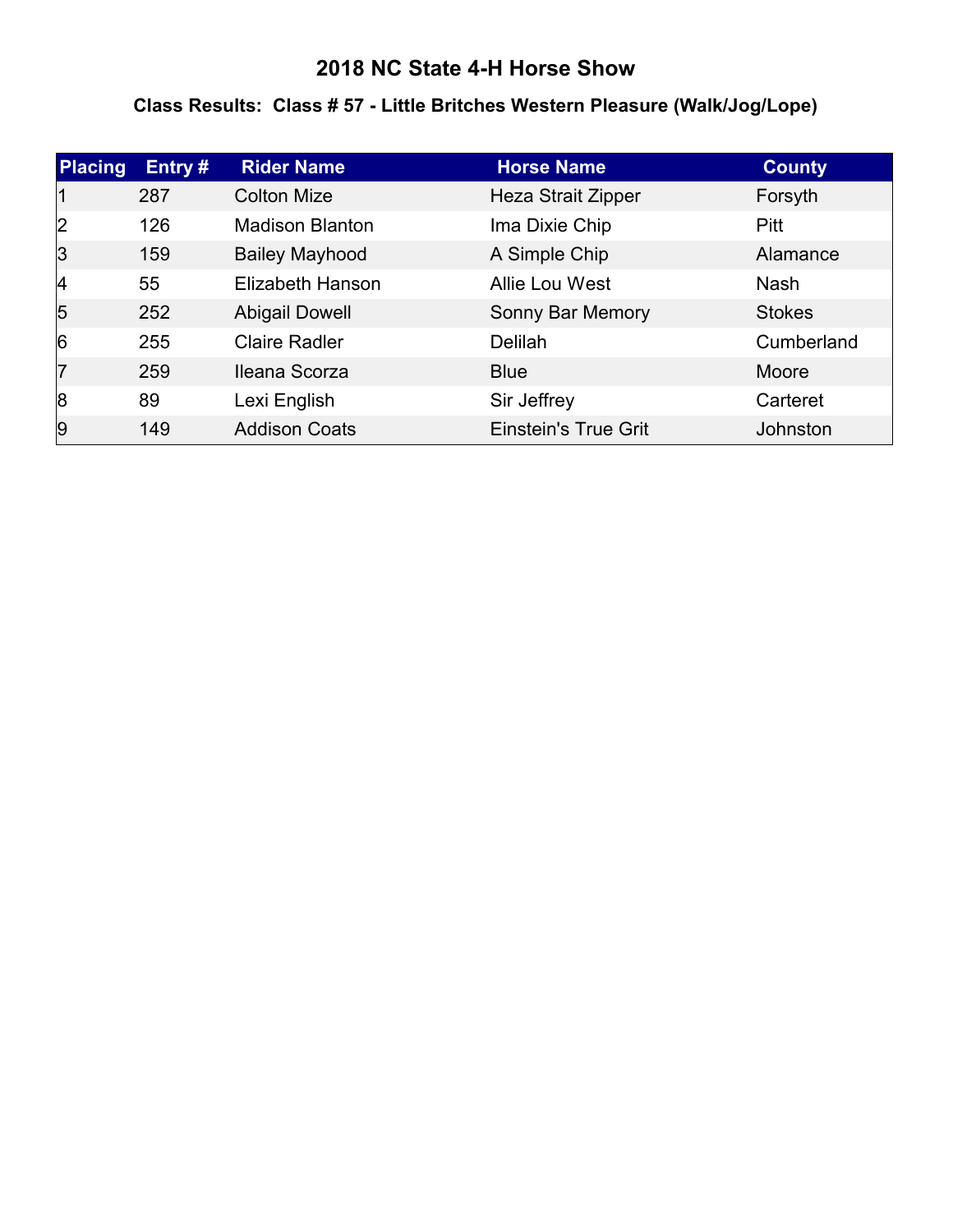#### **Class Results: Class # 58 - Ranch Horsemanship (Senior)**

| <b>Placing</b> | Entry# | <b>Rider Name</b>    | <b>Horse Name</b>        | <b>County</b> |
|----------------|--------|----------------------|--------------------------|---------------|
|                | 47     | Autumn Lance         | Don't Bee Wimpy          | Macon         |
| 2              | 185    | <b>Gracie Howell</b> | <b>Vinnys Poco Pine</b>  | Rockingham    |
| 3              | 134    | Emerson Madonia      | <b>RL A Sudden Charm</b> | Lincoln       |
| $\vert$ 4      | 164    | Savannah Lindsey     | <b>Kings Diamond</b>     | Cumberland    |
| $\overline{5}$ | 34     | <b>Natalie Owens</b> | Jack Be Swift            | Macon         |
| $\overline{6}$ | 156    | Ashlyn Johnson       | <b>Eyed Bens Stromie</b> | Cumberland    |
| 17             | 14     | Makayla Holloman     | <b>Bruster Lil Prep</b>  | Johnston      |
| 8              | 131    | Kayla Roumpf         | Get Over It              | Pitt          |
| 9              | 272    | <b>Lauren Bivins</b> | Jake From State Farm     | Rockingham    |
| 10             | 119    | Julia Williams       | Chip In Time             | <b>Nash</b>   |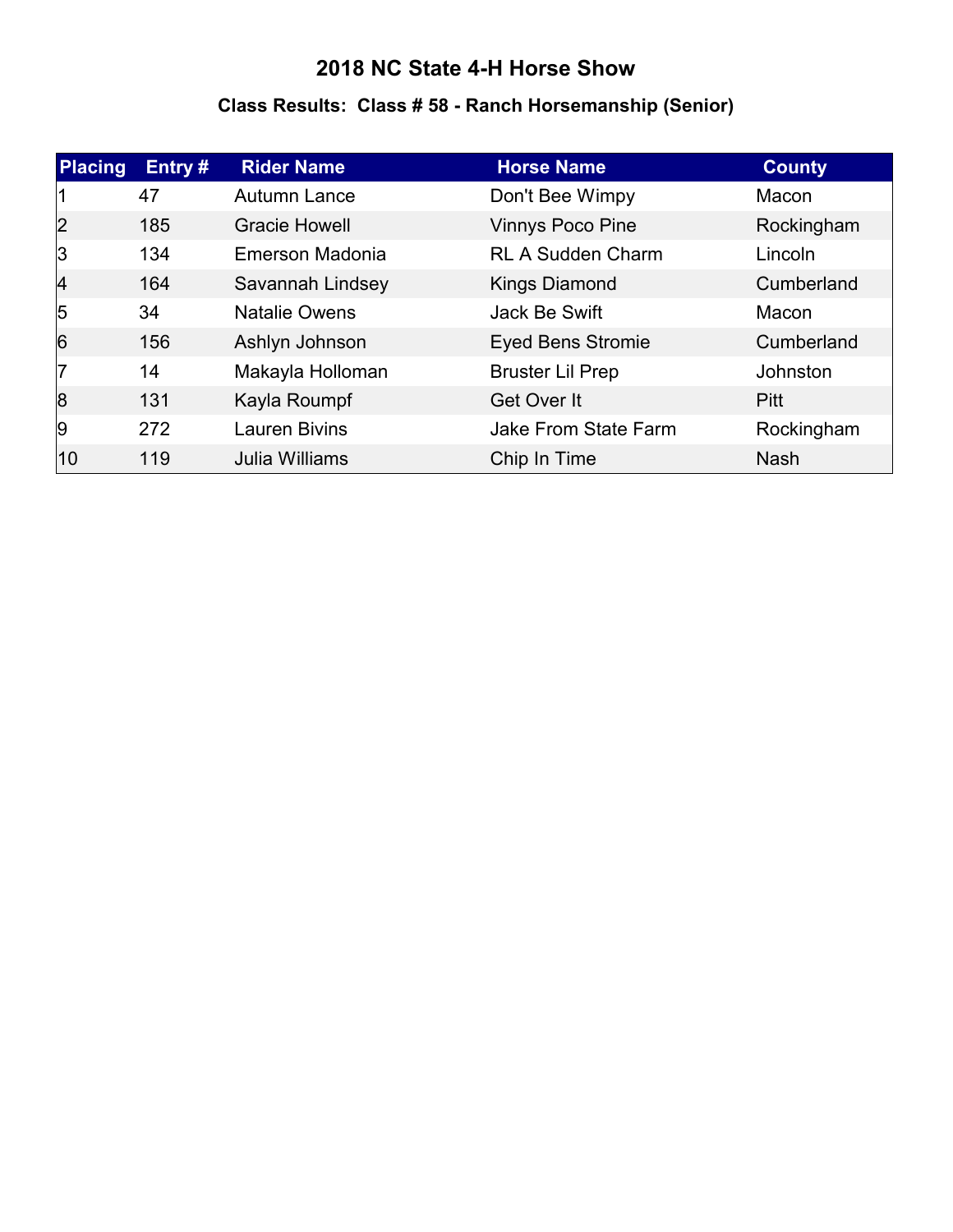#### **Class Results: Class # 59 - Ranch Horsemanship (Junior)**

| Placing   | Entry# | <b>Rider Name</b>      | <b>Horse Name</b>         | <b>County</b> |
|-----------|--------|------------------------|---------------------------|---------------|
|           | 273    | <b>Amanda Quarles</b>  | <b>Cattins Miss Priss</b> | Forsyth       |
| 2         | 9      | Mackenzie Winkelman    | The Sky's The Limit       | <b>Burke</b>  |
| 3         | 148    | <b>Lauren Coats</b>    | Powerima                  | Johnston      |
| $\vert$ 4 | 154    | Olivia Juergens        | Heart                     | Cumberland    |
| 5         | 50     | Hannah Mennig          | <b>Caliente Cowgirl</b>   | <b>Nash</b>   |
| 6         | 165    | Luke Barber            | <b>Bella</b>              | Columbus      |
| 17        | 291    | <b>Faith Waelz</b>     | Do You Need A Therapist   | Gaston        |
| 8         | 289    | Lexi Edsall            | The Nimble Rebel (LB)     | Forsyth       |
| 9         | 31     | <b>Haley McAlarney</b> | Zippy                     | Franklin      |
| 10        | 212    | Ava Blackburn          | Take Me To Hollywood      | Union         |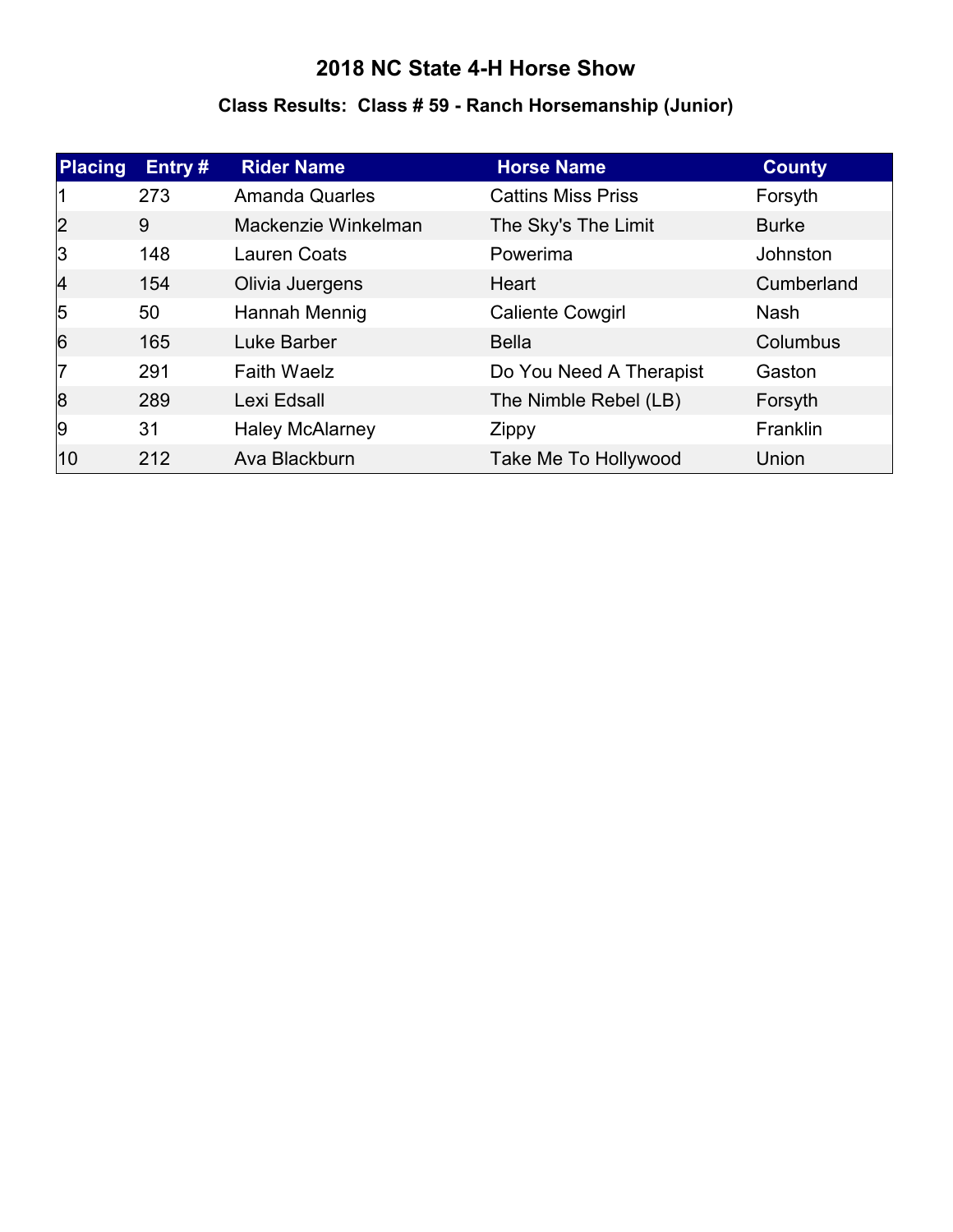#### **Class Results: Class # 60 - Stock-Type Hunter Hunter Under Saddle (Senior Riders)**

| <b>Placing</b> | Entry # | <b>Rider Name</b>    | <b>Horse Name</b>        | <b>County</b>    |
|----------------|---------|----------------------|--------------------------|------------------|
|                | 138     | Kayla Boyd           | Mac'n On The Goods       | Currituck        |
| 2              | 62      | Jordan Starcher      | Zippin To Scotch Time    | <b>Currituck</b> |
| 3              | 218     | <b>Kaylyn Gise</b>   | Its A Matter Of Fact     | Union            |
| 4              | 134     | Emerson Madonia      | <b>RL A Sudden Charm</b> | Lincoln          |
| 5              | 2       | Michaela Vick        | Magik Mike               | <b>Nash</b>      |
| $\overline{6}$ | 49      | Kayla Flynn          | Three Stockings Zan      | <b>Nash</b>      |
| 17             | 302     | <b>Samantha Russ</b> | Goodbars Lil Tigger      | Cabarrus         |
| 8              | 13      | <b>Rachel Garnow</b> | <b>JRs Spotted Daisy</b> | Franklin         |
| 9              | 183     | Jamie Garner         | I'm Hot Ur Not           | Rockingham       |
| 10             | 313     | Marley Palo          | The Zippos Asset         | Cabarrus         |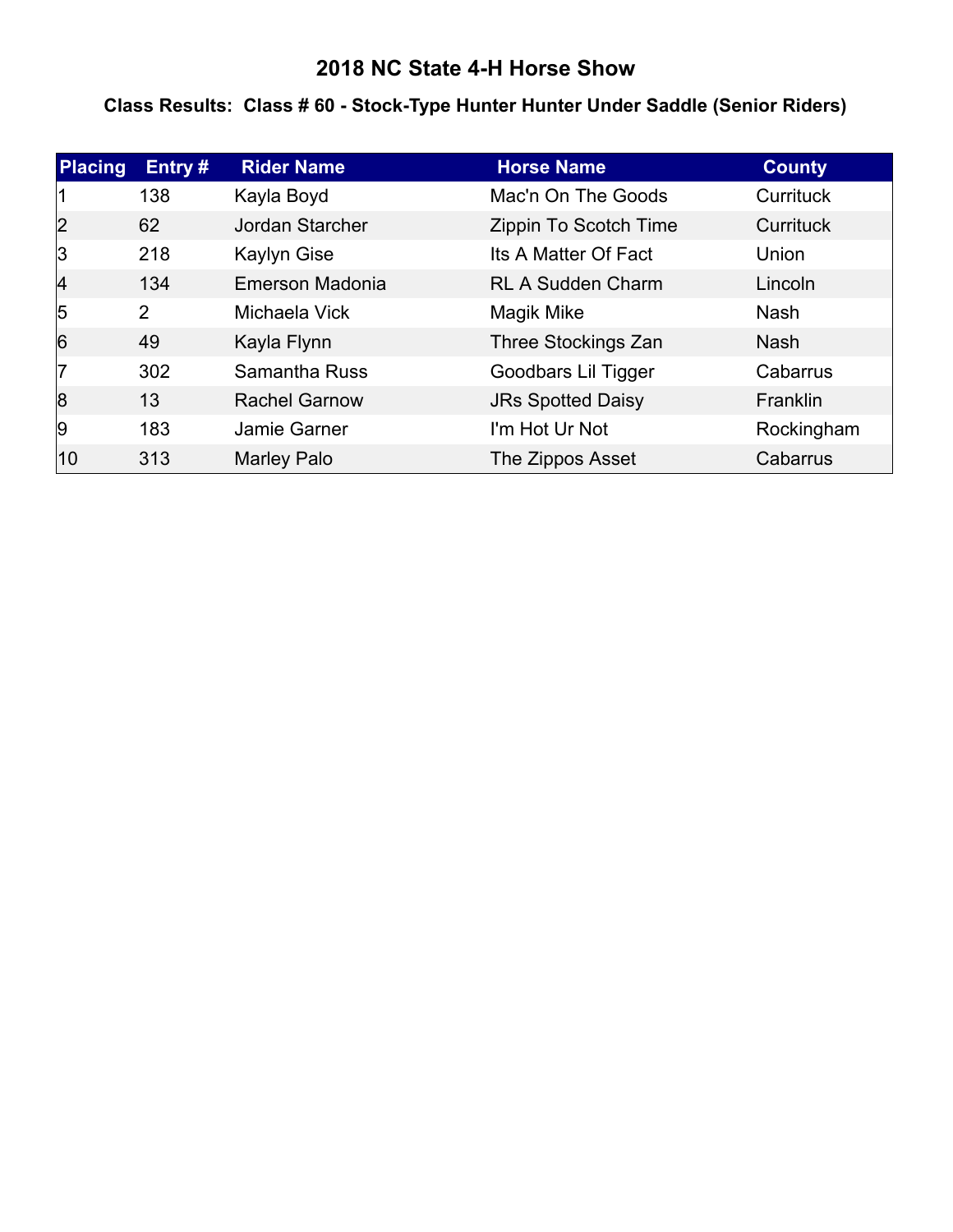#### **Class Results: Class # 61 - Stock-Type Hunter Under Saddle (Junior Riders)**

| <b>Placing</b> | Entry # | <b>Rider Name</b>     | <b>Horse Name</b>        | <b>County</b>   |
|----------------|---------|-----------------------|--------------------------|-----------------|
|                | 107     | Olivia Mullen         | Rescue Me                | Perquimans      |
| 2              | 242     | Lola Knight           | <b>KM Smooth N Fancy</b> | Rockingham      |
| 3              | 101     | Casey Rose            | <b>Tribal Artifacts</b>  | <b>Beaufort</b> |
| 4              | 33      | Mary Meadows          | Roxy                     | Carteret        |
| $\overline{5}$ | 118     | Harlee Womble         | Allie Lou West           | <b>Nash</b>     |
| 6              | 289     | Lexi Edsall           | The Nimble Rebel (LB)    | Forsyth         |
| 17             | 211     | Ava Blackburn         | What Away To Go          | Union           |
| 8              | 48      | <b>Sydney Sparrow</b> | Dakota                   | <b>Martin</b>   |
| 9              | 95      | Elli Wagner           | One Smooth Ride          | Franklin        |
| 10             | 123     | <b>Traci Powell</b>   | Society's Bey Cody       | <b>Pitt</b>     |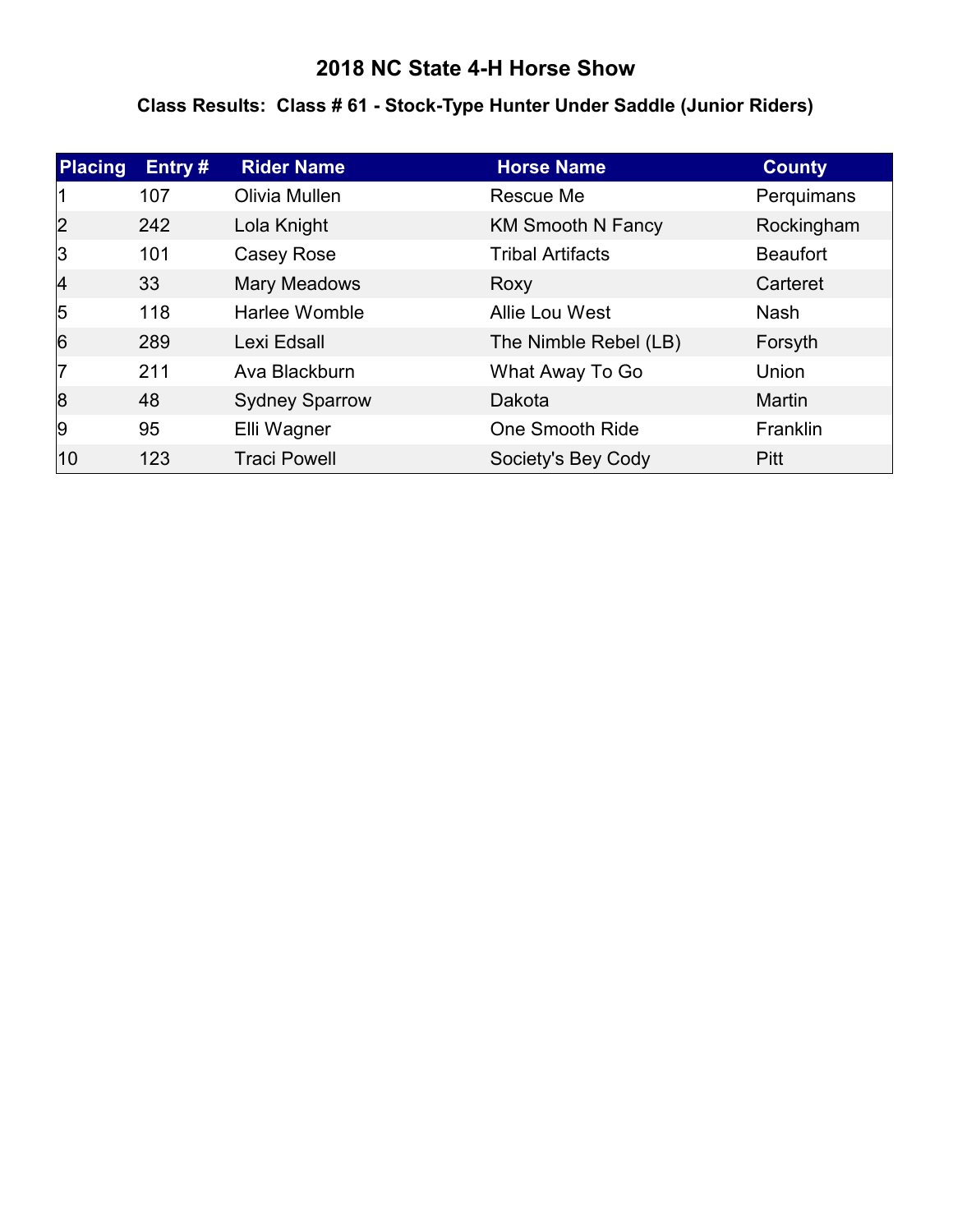#### **Class Results: Class # 62 - Little Britches Trail**

| Placing        | Entry# | <b>Rider Name</b>      | <b>Horse Name</b>         | <b>County</b> |
|----------------|--------|------------------------|---------------------------|---------------|
|                | 255    | <b>Claire Radler</b>   | Delilah                   | Cumberland    |
| 2              | 159    | <b>Bailey Mayhood</b>  | A Simple Chip             | Alamance      |
| 3              | 55     | Elizabeth Hanson       | Allie Lou West            | <b>Nash</b>   |
| $\overline{4}$ | 304    | Julie Schneider        | Daisy                     | Gaston        |
| $\overline{5}$ | 252    | <b>Abigail Dowell</b>  | Sonny Bar Memory          | <b>Stokes</b> |
| $\overline{6}$ | 287    | <b>Colton Mize</b>     | <b>Heza Strait Zipper</b> | Forsyth       |
| 17             | 259    | Ileana Scorza          | <b>Blue</b>               | Moore         |
| 8              | 126    | <b>Madison Blanton</b> | Ima Dixie Chip            | Pitt          |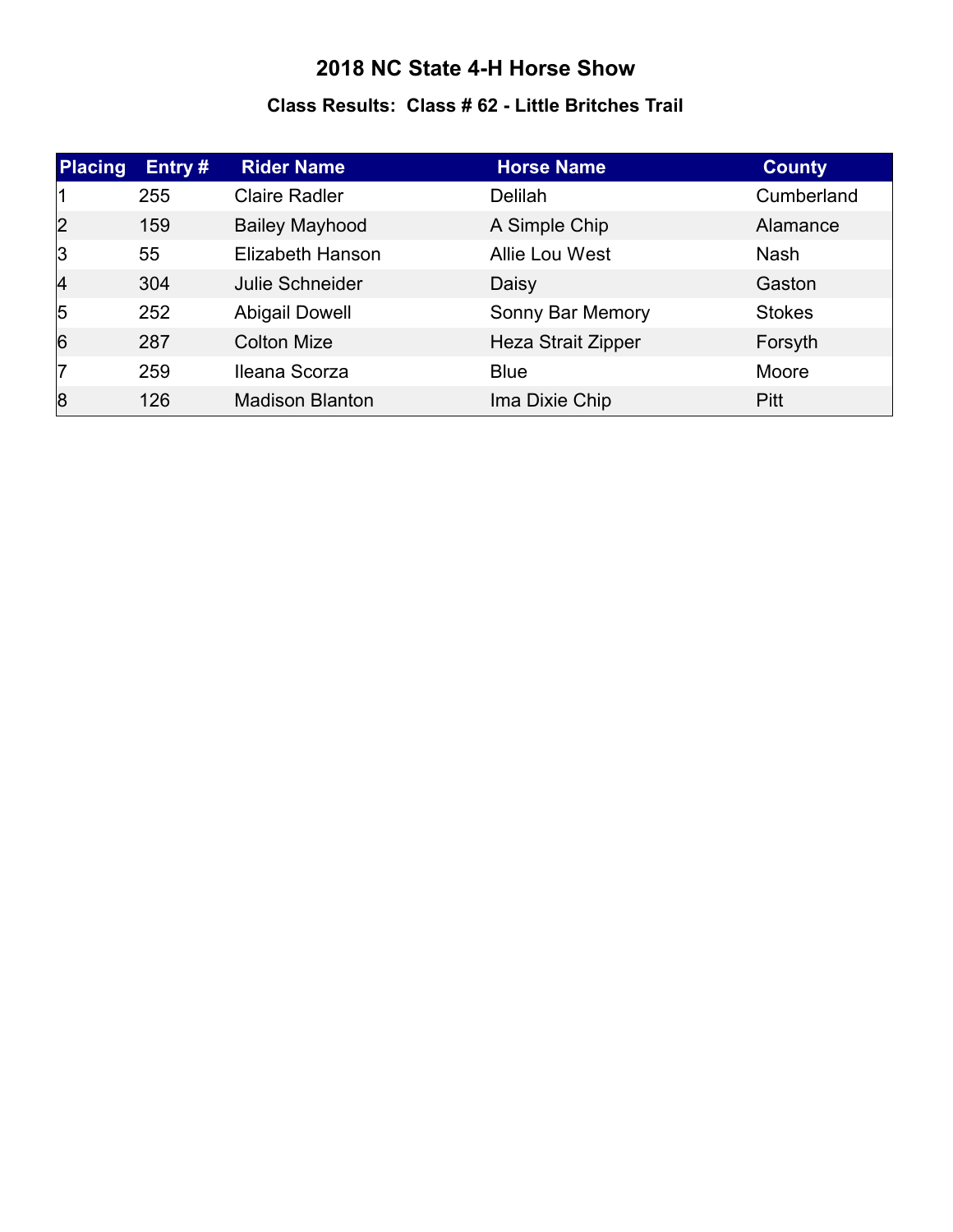#### **Class Results: Class # 63 - Hunt Seat Equitation Over Fences - Ponies (Junior)**

| <b>Placing</b> | Entry # | <b>Rider Name</b>         | <b>Horse Name</b>                 | <b>County</b> |
|----------------|---------|---------------------------|-----------------------------------|---------------|
|                | 194     | <b>Madison Mays</b>       | <b>Strawberry Wine</b>            | Rockingham    |
| 2              | 336     | <b>Rachel Boat</b>        | <b>Prince Charming</b>            | Orange        |
| 3              | 74      | Avery Johnson             | <b>Wynnbrook Pocket Of Pearls</b> | Duplin        |
| 4              | 293     | Izzy Cruz-Cobb            | <b>Storm Warning</b>              | Wayne         |
| 5              | 208     | <b>Addison Taylor</b>     | <b>Reesie Pieces</b>              | Union         |
| 6              | 22      | Savannah Schalk           | Savannah's Promise                | Catawba       |
| 17             | 196     | <b>Madeline McWhorter</b> | Artistry                          | Rockingham    |
| 8              | 299     | <b>JW Lynch</b>           | <b>Monkey Boy</b>                 | Wayne         |
| 9              | 63      | <b>Avery Freeman</b>      | Nobelena Spratt Pine              | Mcdowell      |
| 10             | 110     | <b>Emily Meads</b>        | Ripley's Believe It Or Not        | Perquimans    |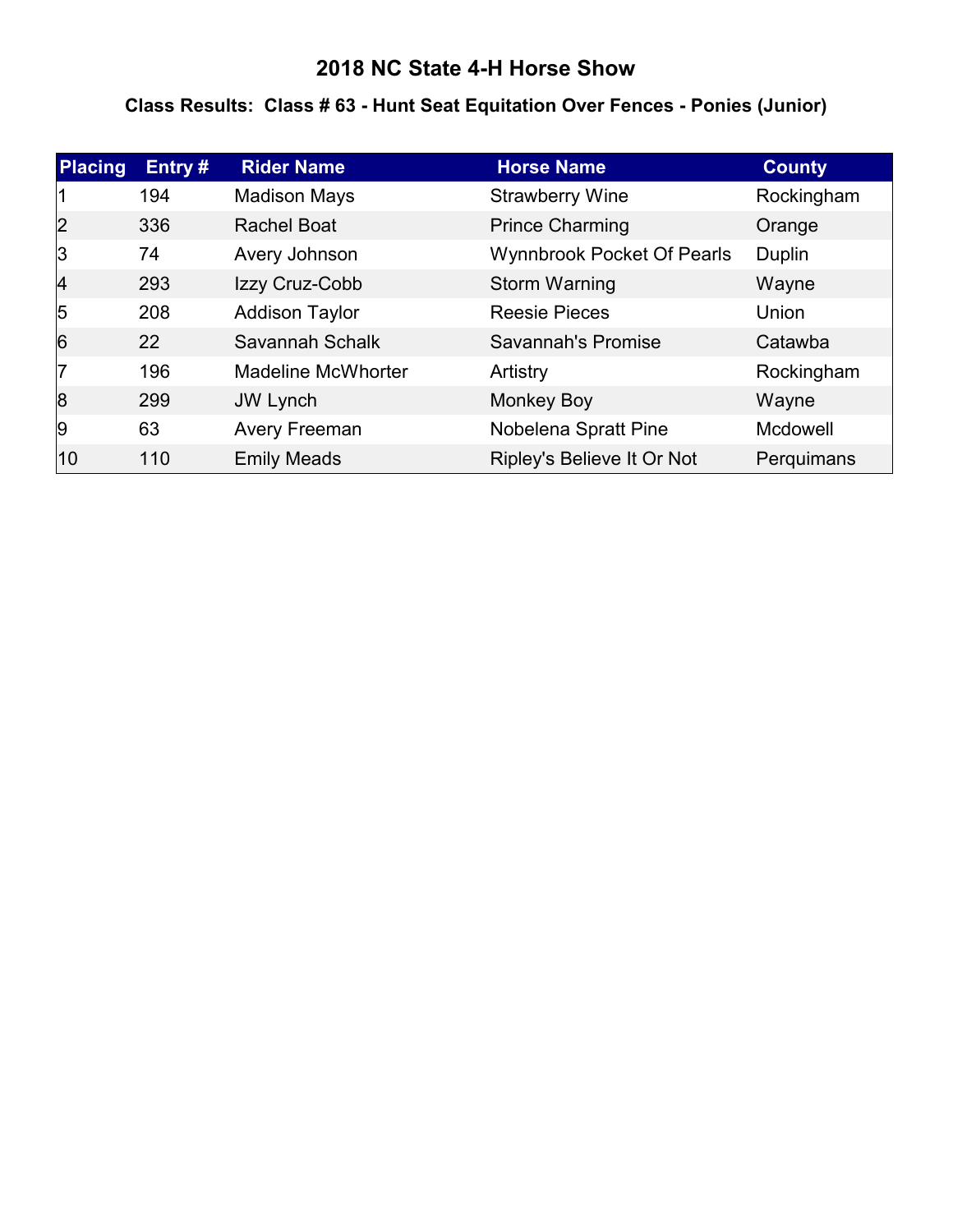#### **Class Results: Class # 64 - Working Pony Hunter Over Fences (Junior)**

| <b>Placing</b> | Entry # | <b>Rider Name</b>         | <b>Horse Name</b>                 | <b>County</b> |
|----------------|---------|---------------------------|-----------------------------------|---------------|
|                | 194     | <b>Madison Mays</b>       | <b>Strawberry Wine</b>            | Rockingham    |
| 2              | 336     | <b>Rachel Boat</b>        | <b>Prince Charming</b>            | Orange        |
| 3              | 299     | <b>JW Lynch</b>           | <b>Monkey Boy</b>                 | Wayne         |
| 4              | 74      | Avery Johnson             | <b>Wynnbrook Pocket Of Pearls</b> | Duplin        |
| 5              | 293     | Izzy Cruz-Cobb            | Storm Warning                     | Wayne         |
| 6              | 208     | <b>Addison Taylor</b>     | <b>Reesie Pieces</b>              | Union         |
| 17             | 22      | Savannah Schalk           | Savannah's Promise                | Catawba       |
| 8              | 110     | <b>Emily Meads</b>        | Ripley's Believe It Or Not        | Perquimans    |
| 9              | 196     | <b>Madeline McWhorter</b> | Artistry                          | Rockingham    |
| 10             | 23      | <b>Elle Nutting</b>       | <b>Picturesque Gossip Girl</b>    | Catawba       |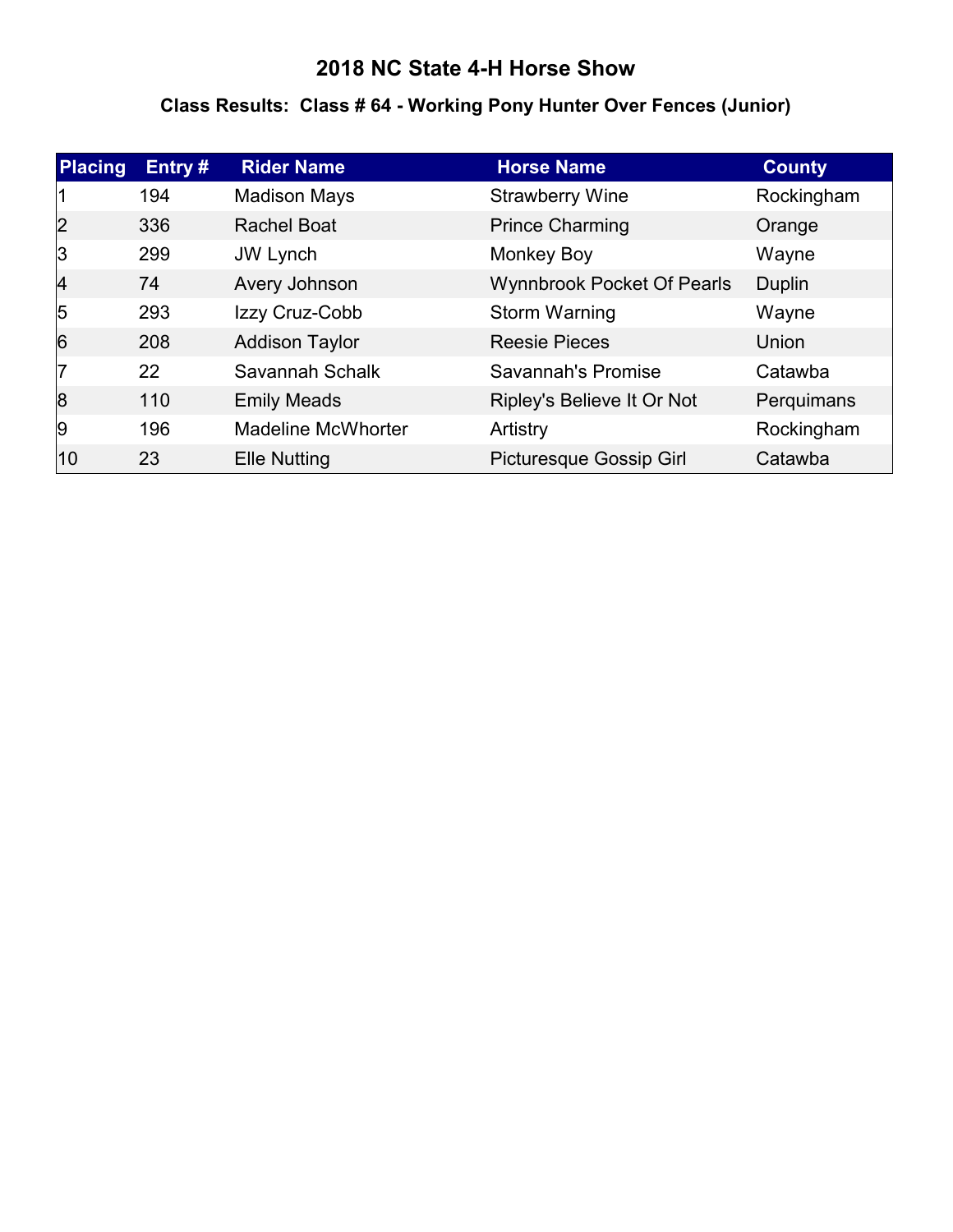# **Class Results: Class # 65 - Hunter Hack - Ponies (Junior)**

| <b>Placing</b> | Entry # | <b>Rider Name</b>         | <b>Horse Name</b>                 | <b>County</b>   |
|----------------|---------|---------------------------|-----------------------------------|-----------------|
|                | 74      | Avery Johnson             | <b>Wynnbrook Pocket Of Pearls</b> | Duplin          |
| 2              | 299     | <b>JW Lynch</b>           | <b>Monkey Boy</b>                 | Wayne           |
| 3              | 208     | <b>Addison Taylor</b>     | <b>Reesie Pieces</b>              | Union           |
| 4              | 336     | <b>Rachel Boat</b>        | <b>Prince Charming</b>            | Orange          |
| 5              | 293     | Izzy Cruz-Cobb            | Storm Warning                     | Wayne           |
| 6              | 22      | Savannah Schalk           | <b>Savannah's Promise</b>         | Catawba         |
| 17             | 194     | <b>Madison Mays</b>       | <b>Strawberry Wine</b>            | Rockingham      |
| 8              | 196     | <b>Madeline McWhorter</b> | Artistry                          | Rockingham      |
| 9              | 65      | Ava Crow                  | Little Do You Know                | Currituck       |
| 10             | 63      | <b>Avery Freeman</b>      | Nobelena Spratt Pine              | <b>Mcdowell</b> |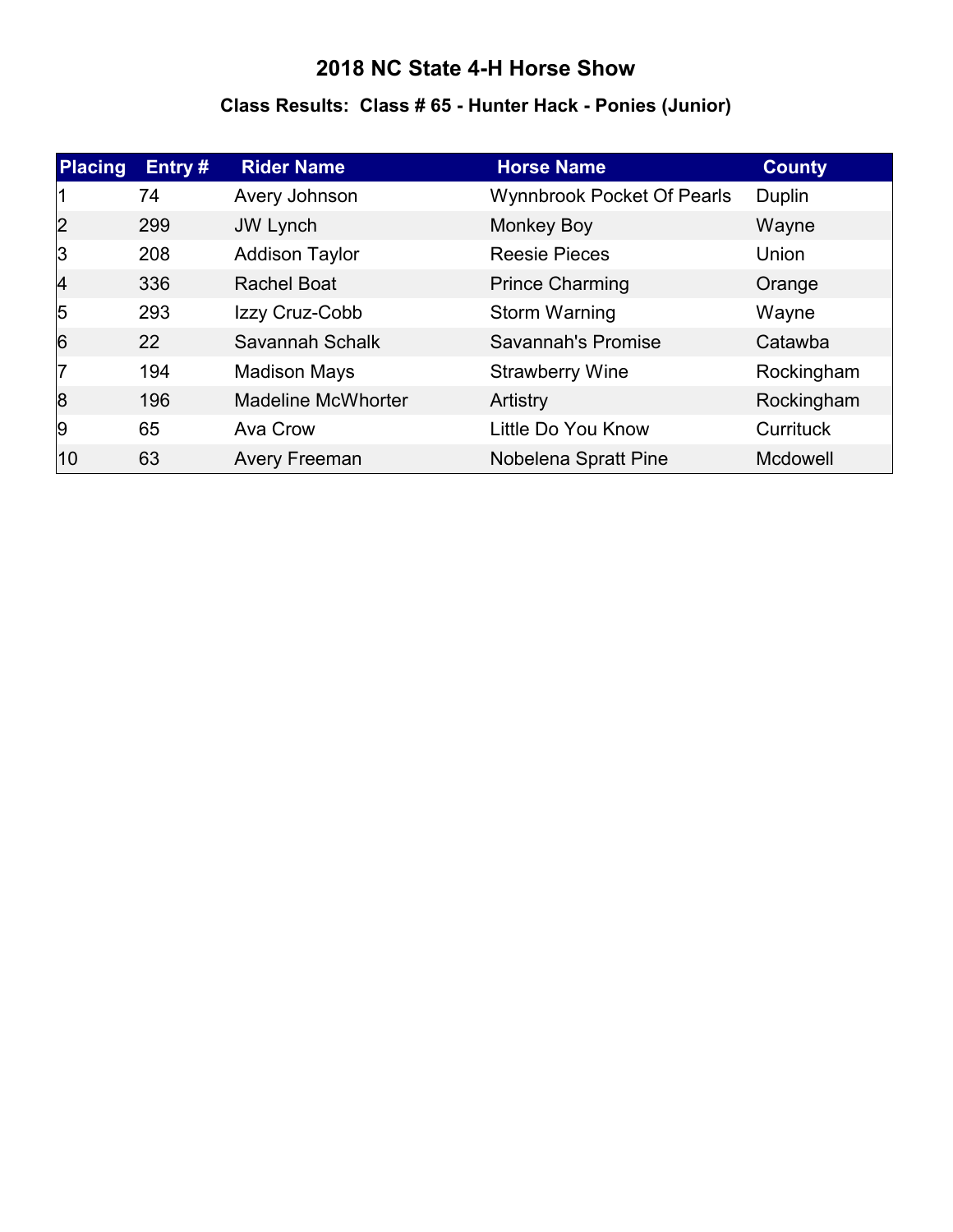#### **Class Results: Class # 66 - Hunt Seat Equitation Over Fences - Ponies (Senior)**

| Placing        | Entry# | <b>Rider Name</b>      | <b>Horse Name</b>          | <b>County</b>    |
|----------------|--------|------------------------|----------------------------|------------------|
|                | 217    | <b>Reva Dandrow</b>    | Free N Easy                | Union            |
| 2              | 131    | Kayla Roumpf           | Get Over It                | <b>Pitt</b>      |
| 3              | 345    | Emma Weinfurt          | Northwind Maradona         | Orange           |
| $\overline{4}$ | 214    | <b>Madison Evans</b>   | Another One Bites The Dust | Union            |
| $\overline{5}$ | 1      | <b>Tess Breiholz</b>   | Nobody's Fool              | Wayne            |
| $\overline{6}$ | 146    | <b>Dalton Hauser</b>   | All That Jazz              | <b>Currituck</b> |
| 17             | 216    | <b>Hannah Williams</b> | Play It Loud               | Union            |
| 8              | 193    | Katie Mac Wright       | Lois' Treasure             | Rockingham       |
| 9              | 102    | Kaylin Russell         | <b>Hidden Treasure</b>     | Perquimans       |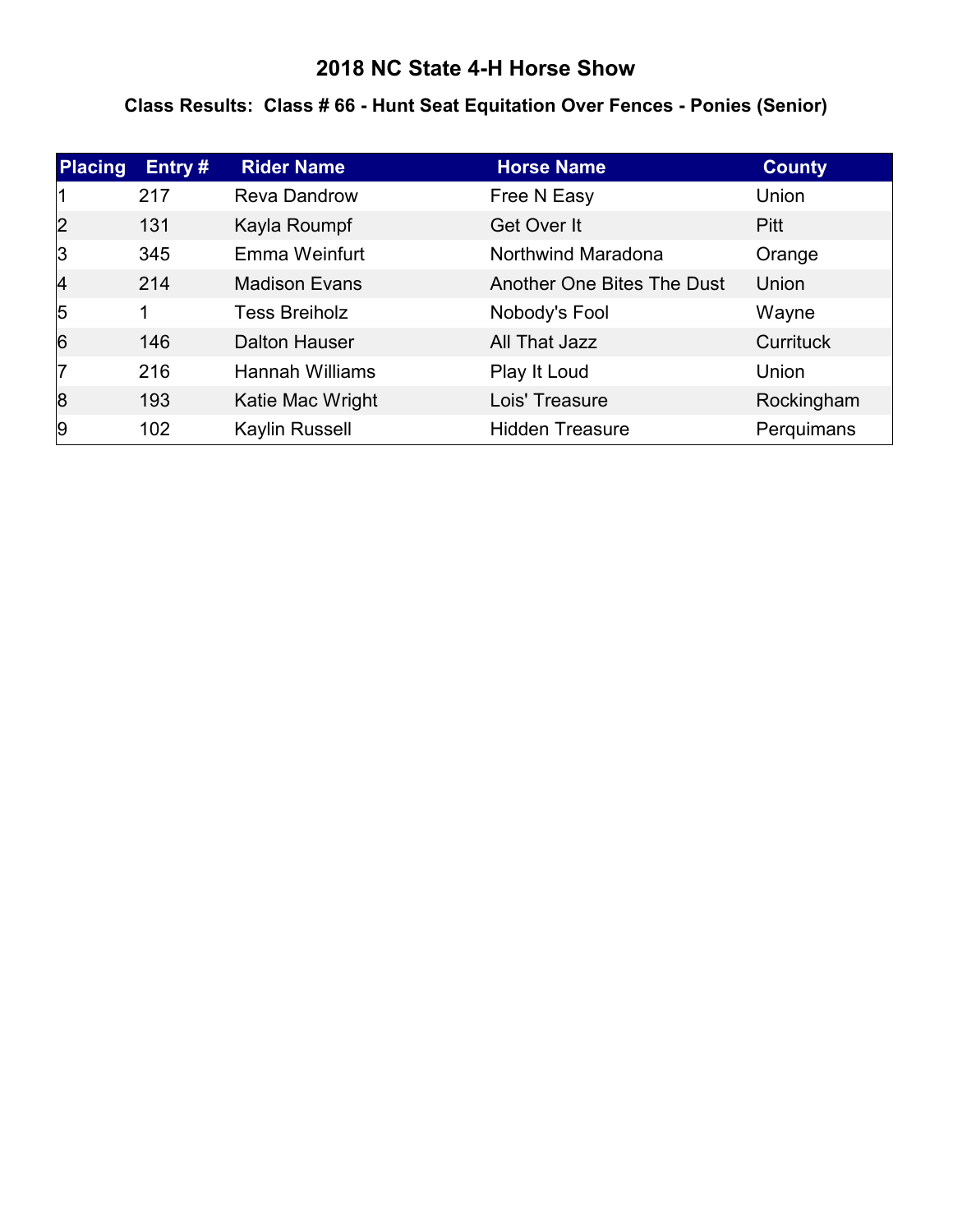# **Class Results: Class # 67 - Working Pony Hunter Over Fences (Senior)**

| Placing        | Entry $#$ | <b>Rider Name</b>      | <b>Horse Name</b>          | <b>County</b>    |
|----------------|-----------|------------------------|----------------------------|------------------|
|                | 193       | Katie Mac Wright       | Lois' Treasure             | Rockingham       |
| 2              | 216       | <b>Hannah Williams</b> | Play It Loud               | Union            |
| $\vert$ 3      | 345       | Emma Weinfurt          | Northwind Maradona         | Orange           |
| 4              | 131       | Kayla Roumpf           | Get Over It                | <b>Pitt</b>      |
| $\overline{5}$ | 217       | <b>Reva Dandrow</b>    | Free N Easy                | Union            |
| 6              | 1         | <b>Tess Breiholz</b>   | Nobody's Fool              | Wayne            |
| 17             | 146       | <b>Dalton Hauser</b>   | All That Jazz              | <b>Currituck</b> |
| 8              | 214       | <b>Madison Evans</b>   | Another One Bites The Dust | Union            |
| 9              | 27        | <b>Brooke Decant</b>   | Pocket Change              | <b>Currituck</b> |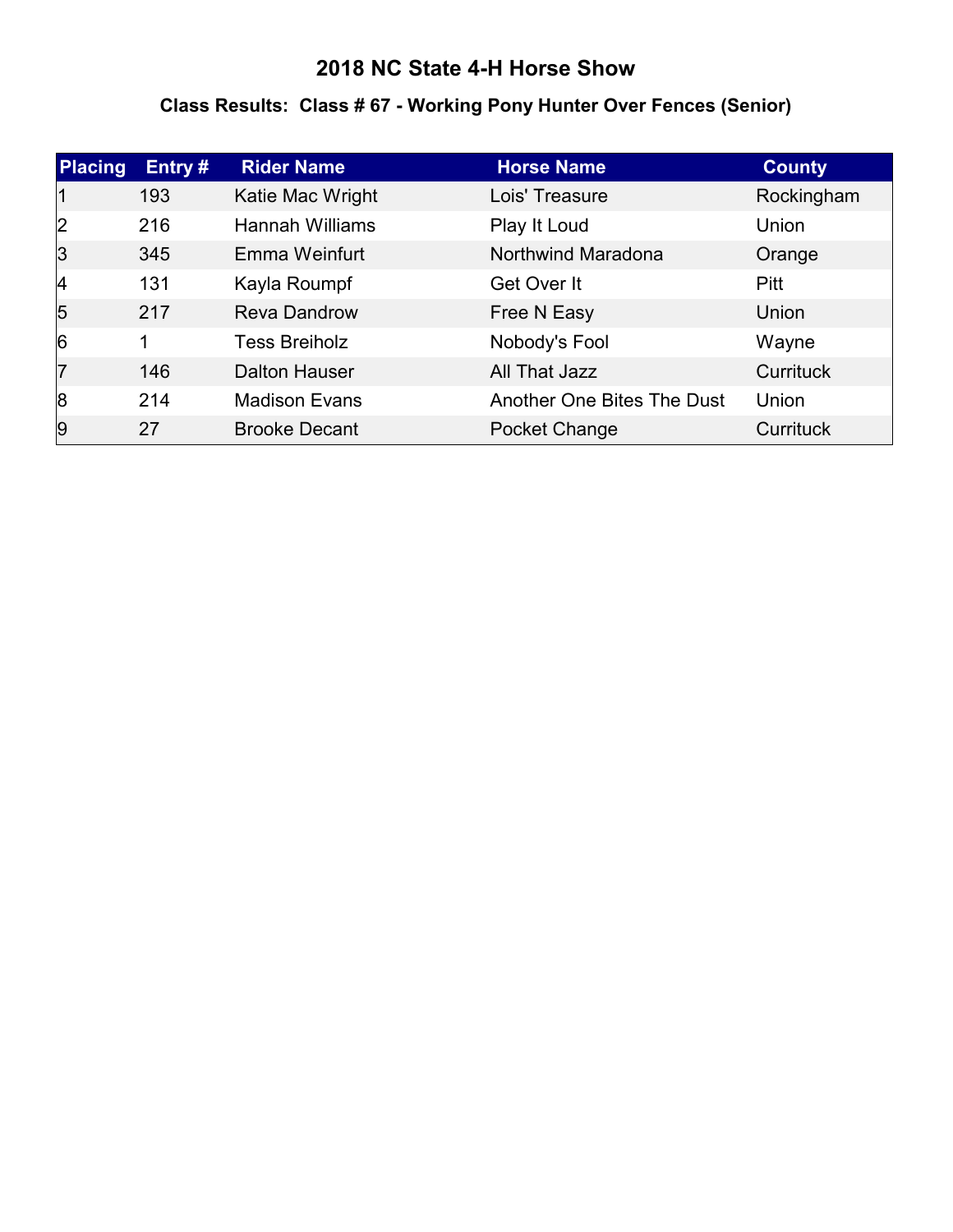# **Class Results: Class # 68 - Hunter Hack - Ponies (Senior)**

| Placing        | Entry# | <b>Rider Name</b>      | <b>Horse Name</b>          | <b>County</b> |
|----------------|--------|------------------------|----------------------------|---------------|
|                | 216    | <b>Hannah Williams</b> | Play It Loud               | Union         |
| 2              | 193    | Katie Mac Wright       | Lois' Treasure             | Rockingham    |
| 3              | 345    | Emma Weinfurt          | Northwind Maradona         | Orange        |
| $\vert$ 4      | 131    | Kayla Roumpf           | Get Over It                | <b>Pitt</b>   |
| $\overline{5}$ | 271    | Erika Padron           | <b>Best Kept Secret</b>    | Rockingham    |
| $\overline{6}$ | 27     | <b>Brooke Decant</b>   | Pocket Change              | Currituck     |
| 17             | 146    | <b>Dalton Hauser</b>   | All That Jazz              | Currituck     |
| 8              | 214    | <b>Madison Evans</b>   | Another One Bites The Dust | Union         |
| 9              | 1      | <b>Tess Breiholz</b>   | Nobody's Fool              | Wayne         |
| 10             | 217    | <b>Reva Dandrow</b>    | Free N Easy                | Union         |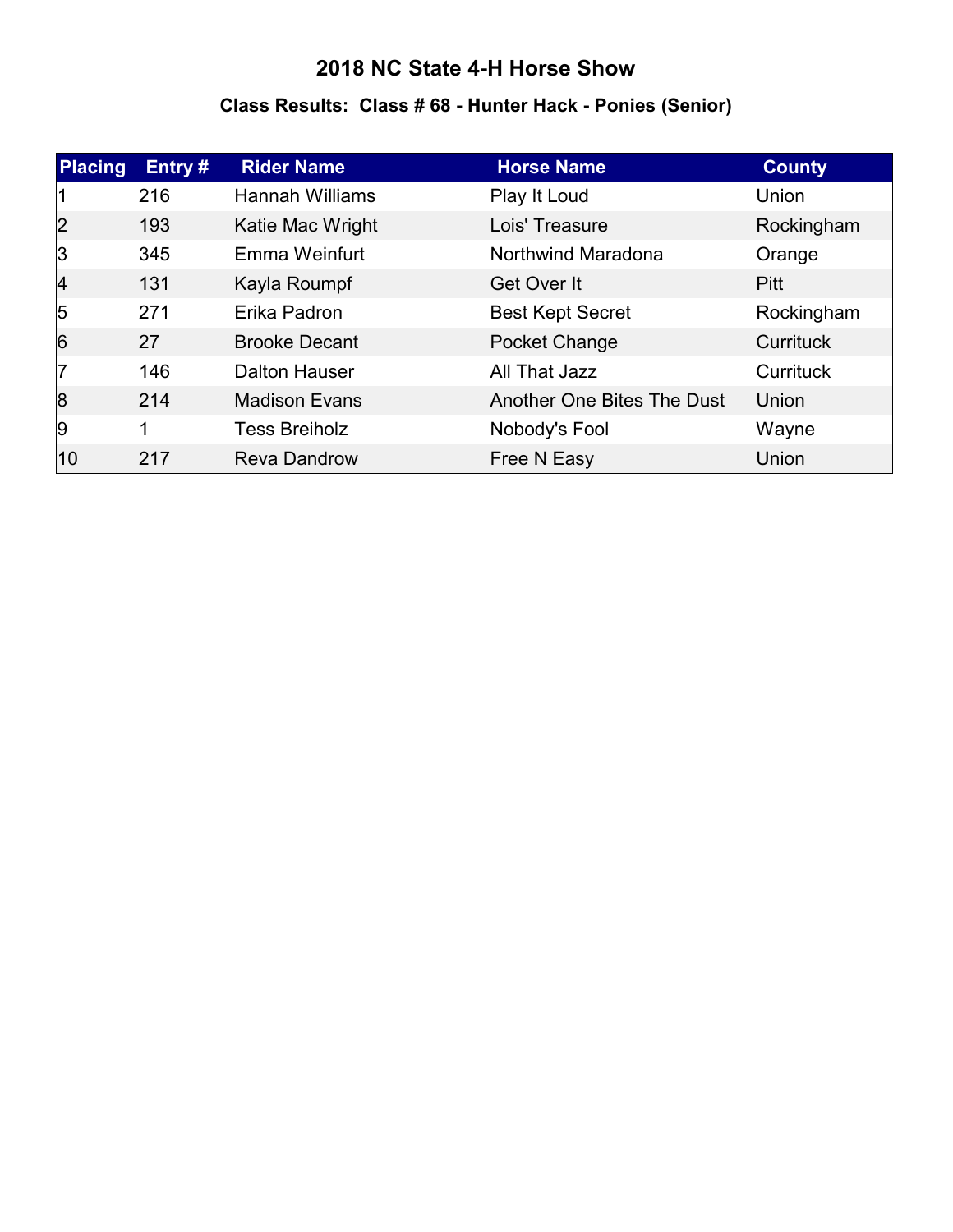#### **Class Results: Class # 69 - Hunt Seat Equitation Over Fences (Junior)**

| <b>Placing</b> | Entry $#$ | <b>Rider Name</b>        | <b>Horse Name</b> | <b>County</b> |
|----------------|-----------|--------------------------|-------------------|---------------|
|                | 344       | <b>Tehya Weaver</b>      | <b>Class Act</b>  | Orange        |
| 2              | 70        | Savannah Adkins          | Work Of Art       | Mcdowell      |
| 3              | 79        | <b>Elizabeth Daniels</b> | Reckless In Rio   | Currituck     |
| 4              | 210       | Elena Hamilton           | Rare Mandate      | Union         |
| 5              | 104       | Jasmine Johnson          | Out Of Justice    | Perquimans    |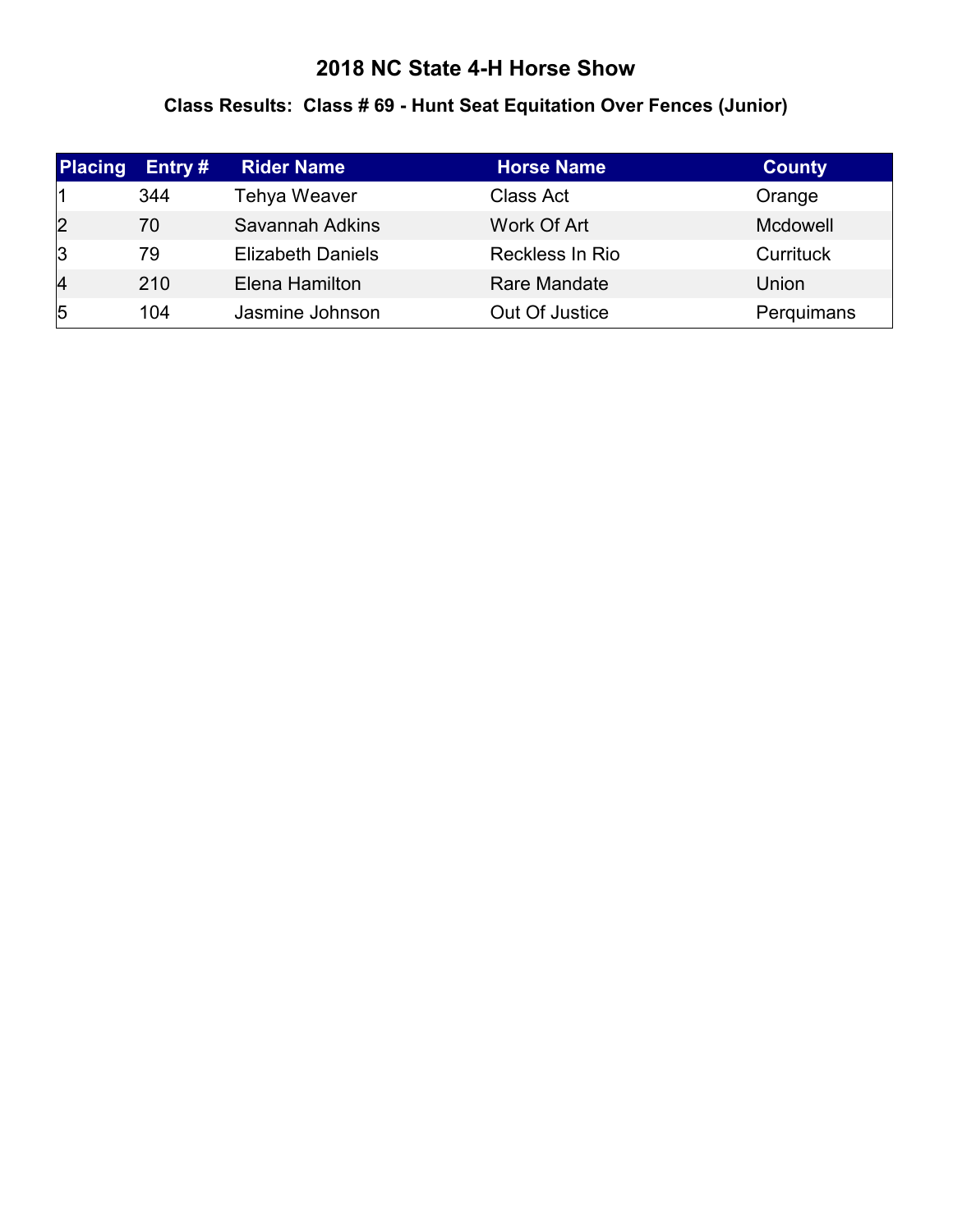# **Class Results: Class # 70 - Working Hunter Over Fences (Junior)**

| <b>Placing</b> | Entry # | <b>Rider Name</b>        | <b>Horse Name</b> | <b>County</b> |
|----------------|---------|--------------------------|-------------------|---------------|
|                | 79      | <b>Elizabeth Daniels</b> | Reckless In Rio   | Currituck     |
| 2              | 344     | <b>Tehya Weaver</b>      | Class Act         | Orange        |
| $\overline{3}$ | 104     | Jasmine Johnson          | Out Of Justice    | Perquimans    |
| 4              | 210     | Elena Hamilton           | Rare Mandate      | Union         |
| $\overline{5}$ | 107     | Olivia Mullen            | Rescue Me         | Perquimans    |
| $\overline{6}$ | 70      | Savannah Adkins          | Work Of Art       | Mcdowell      |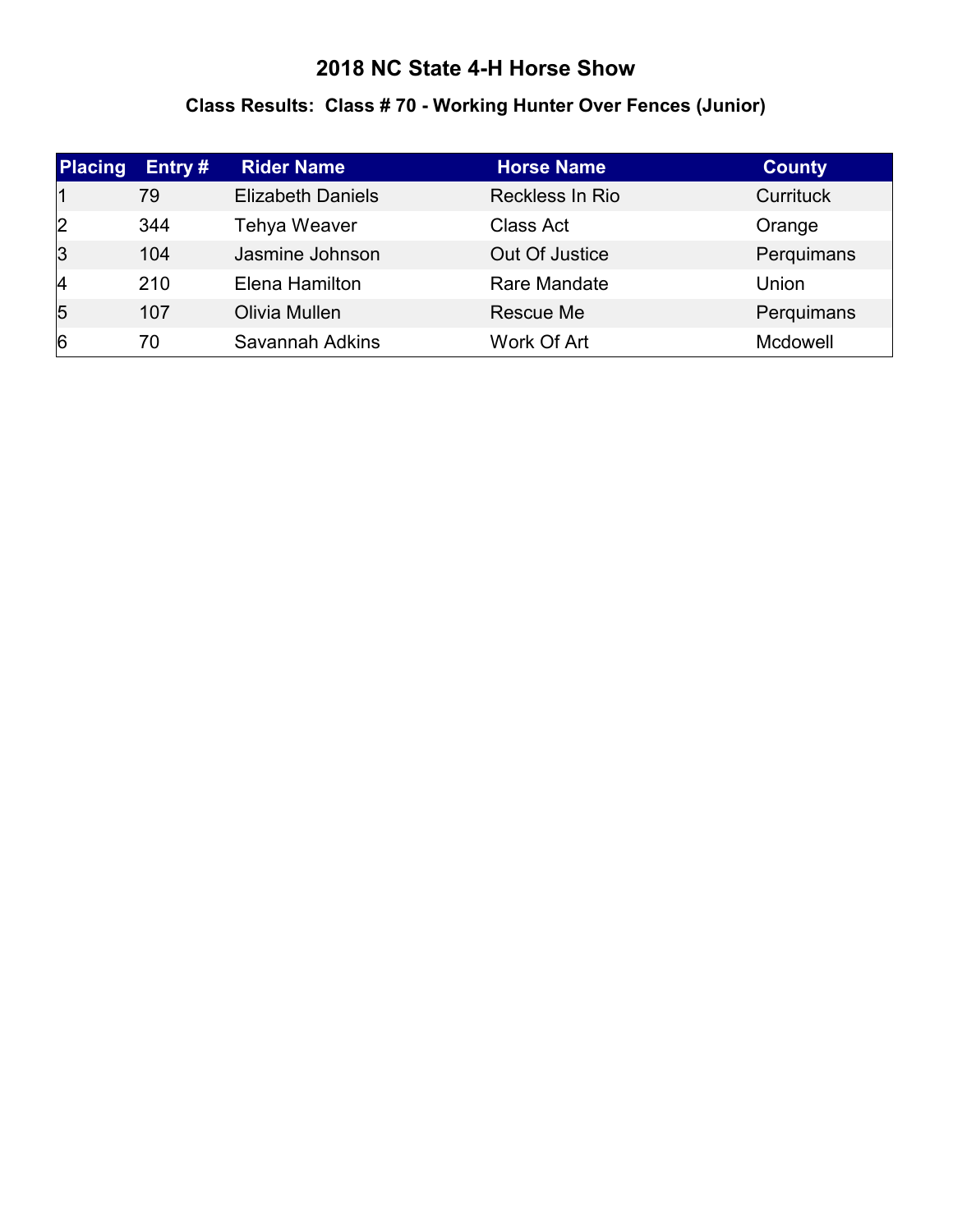# **Class Results: Class # 71 - Hunter Hack (Junior)**

| <b>Placing</b> | Entry# | <b>Rider Name</b>        | <b>Horse Name</b>     | <b>County</b> |
|----------------|--------|--------------------------|-----------------------|---------------|
| 11             | 344    | <b>Tehya Weaver</b>      | <b>Class Act</b>      | Orange        |
| 2              | 151    | Emma Grace Faggart       | <b>Stone Harbor</b>   | Johnston      |
| 3              | 177    | Lydie Spear              | Jasper                | Wake          |
| 4              | 36     | Elayna Samson            | He's Sophisticated    | Duplin        |
| 5              | 107    | Olivia Mullen            | Rescue Me             | Perquimans    |
| $\overline{6}$ | 79     | <b>Elizabeth Daniels</b> | Reckless In Rio       | Currituck     |
| 17             | 70     | Savannah Adkins          | Work Of Art           | Mcdowell      |
| 8              | 314    | <b>Emilee Brooks</b>     | God's Gift            | Union         |
| 9              | 73     | Avery Johnson            | <b>Sweet Escape</b>   | Duplin        |
| 10             | 122    | <b>Traci Powell</b>      | Dakota's Great Escape | Pitt          |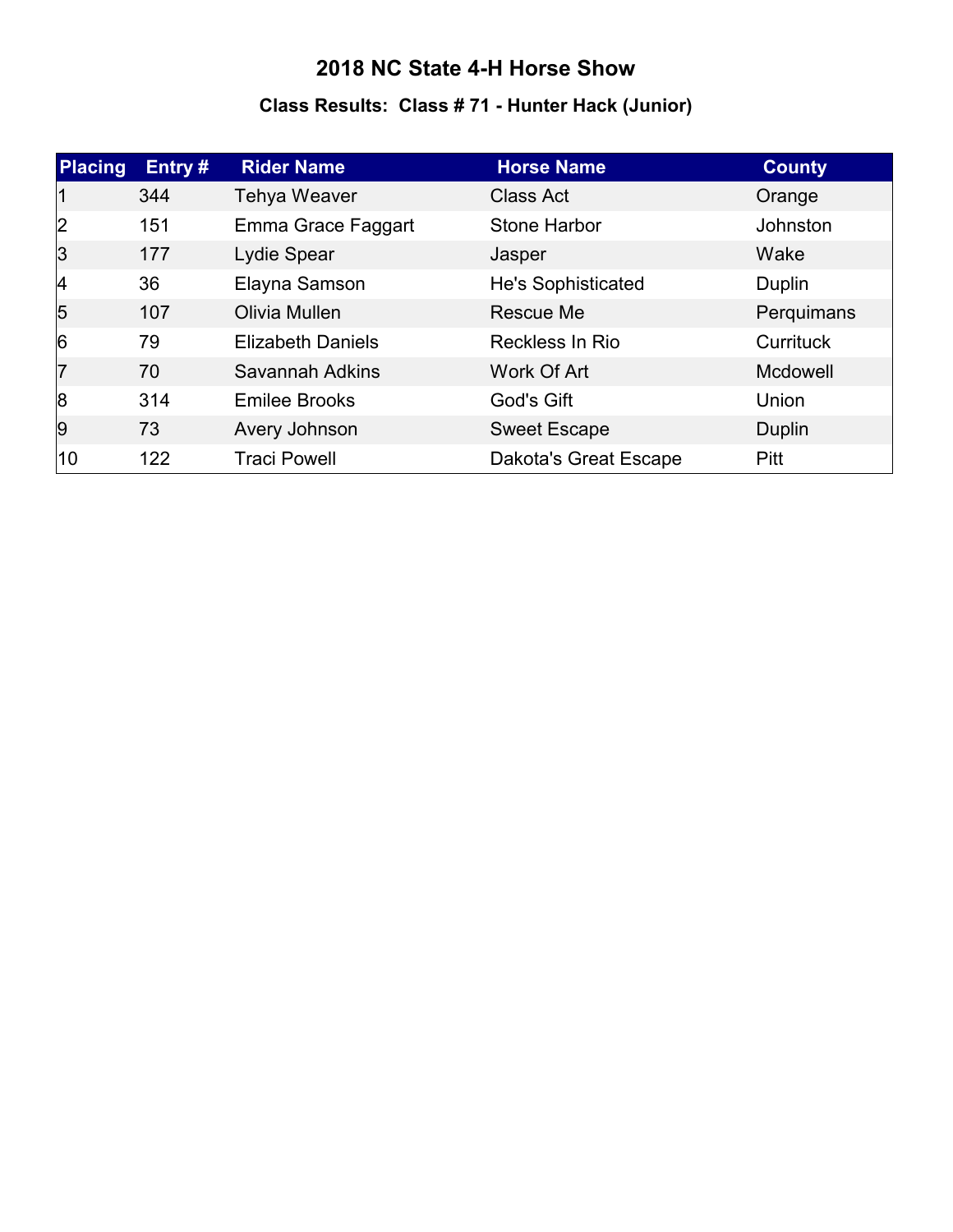#### **Class Results: Class # 72 - Hunt Seat Equitation Over Fences (Senior)**

| Placing        | Entry# | <b>Rider Name</b>       | <b>Horse Name</b>       | <b>County</b> |
|----------------|--------|-------------------------|-------------------------|---------------|
|                | 16     | Elaina Shea Amy         | Max's Mister Reid       | Wayne         |
| 2              | 72     | Kaitlyn Johnson         | Iron I Stellar          | Duplin        |
| 3              | 192    | Emily Ann Wright        | Truthfully              | Rockingham    |
| $\vert$ 4      | 340    | <b>Grace Ridenour</b>   | Hugh                    | Orange        |
| 5              | 175    | <b>Gulbike Yigit</b>    | <b>Good Times</b>       | Wake          |
| $\overline{6}$ | 168    | <b>Addison Leinwand</b> | Invite Da Boys Out      | Johnston      |
| 17             | 152    | <b>Carley Brewer</b>    | Renaissance             | Johnston      |
| 8              | 219    | Hannah Ford             | <b>Huckleberry Finn</b> | Union         |
| 9              | 275    | <b>Emily Worth</b>      | My Lady Raisa           | Johnston      |
| 10             | 223    | Jessica Smith           | Up In Smoke             | Union         |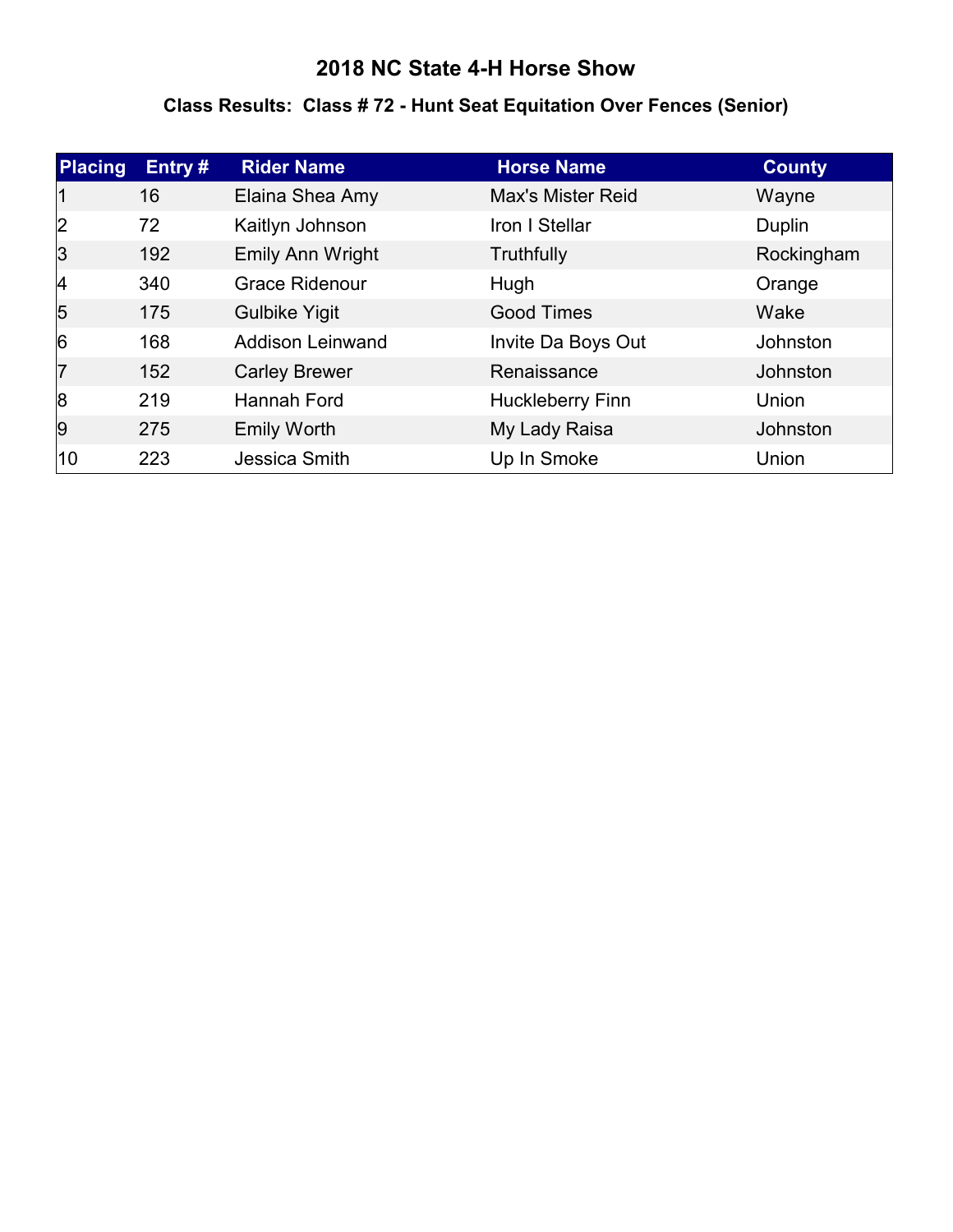# **Class Results: Class # 73 - Working Hunter Over Fences (Senior)**

| <b>Placing</b> | Entry # | <b>Rider Name</b>       | <b>Horse Name</b>             | <b>County</b> |
|----------------|---------|-------------------------|-------------------------------|---------------|
|                | 16      | Elaina Shea Amy         | <b>Max's Mister Reid</b>      | Wayne         |
| 2              | 340     | <b>Grace Ridenour</b>   | Hugh                          | Orange        |
| 3              | 175     | <b>Gulbike Yigit</b>    | <b>Good Times</b>             | Wake          |
| 4              | 168     | <b>Addison Leinwand</b> | Invite Da Boys Out            | Johnston      |
| 5              | 275     | <b>Emily Worth</b>      | My Lady Raisa                 | Johnston      |
| $\overline{6}$ | 67      | Jordan Gigac            | <b>Better Late Than Never</b> | Duplin        |
| 7              | 223     | Jessica Smith           | Up In Smoke                   | Union         |
| 8              | 219     | Hannah Ford             | <b>Huckleberry Finn</b>       | Union         |
| 9              | 298     | Anya Wilson             | <b>Grandmas Money</b>         | Wake          |
| 10             | 26      | <b>Gretchen Hughes</b>  | <b>Braveheart</b>             | Catawba       |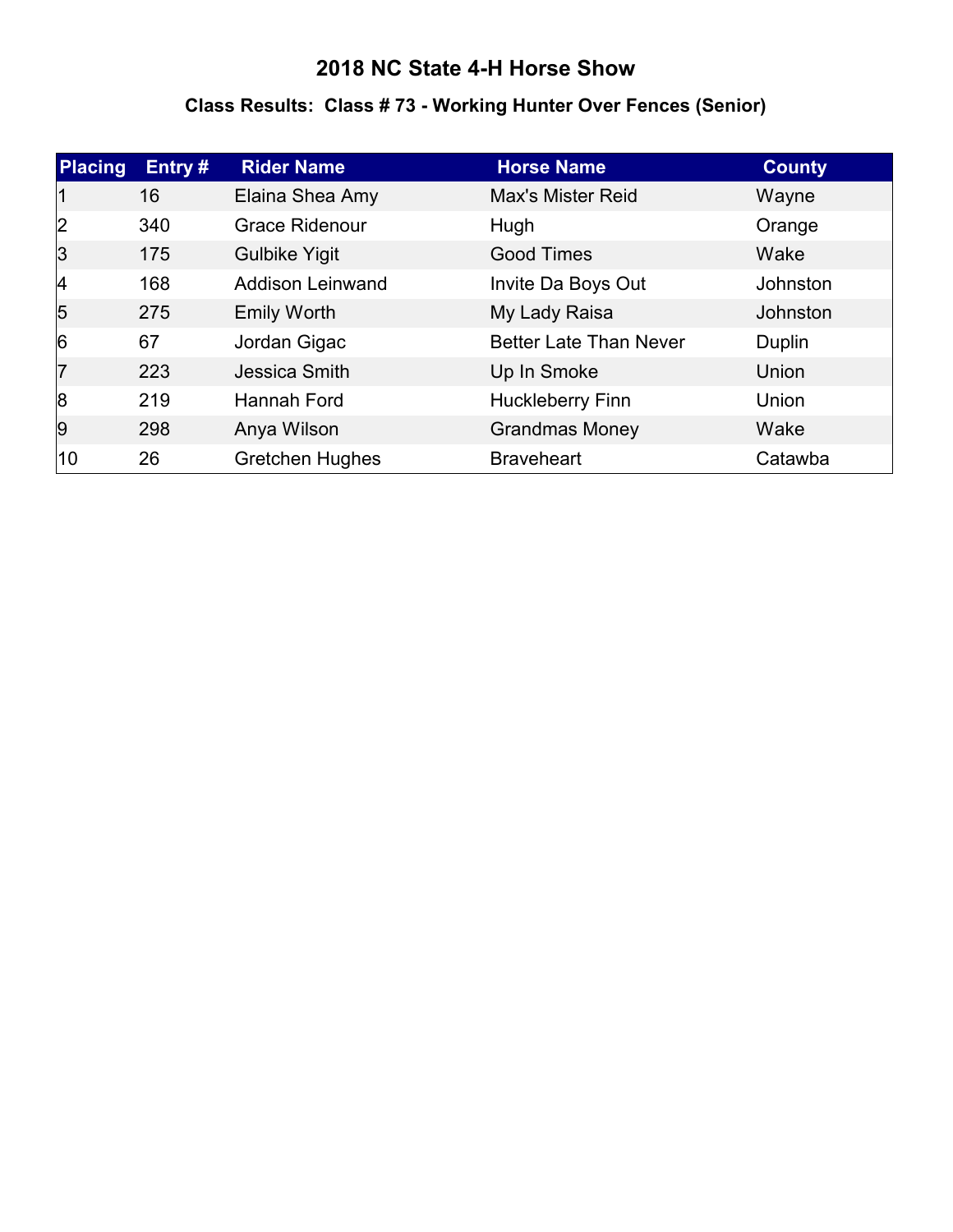# **Class Results: Class # 74 - Hunter Hack (Senior)**

| <b>Placing</b> | Entry # | <b>Rider Name</b>     | <b>Horse Name</b>        | <b>County</b> |
|----------------|---------|-----------------------|--------------------------|---------------|
|                | 16      | Elaina Shea Amy       | <b>Max's Mister Reid</b> | Wayne         |
| 2              | 92      | Chloe Hall            | Truman                   | Catawba       |
| 3              | 53      | Jenna Menetrier       | Shez Got Hot Leggs       | Gaston        |
| 14             | 340     | <b>Grace Ridenour</b> | Hugh                     | Orange        |
| 5              | 125     | Alayna Damm           | Chasen My Coat Tails     | <b>Pitt</b>   |
| $\overline{6}$ | 223     | Jessica Smith         | Up In Smoke              | Union         |
| 7              | 221     | Megan O'Connor        | A Blessing From God      | <b>Union</b>  |
| 8              | 190     | Anna Ceelen           | Picasso                  | Rockingham    |
| 9              | 72      | Kaitlyn Johnson       | Iron I Stellar           | Duplin        |
| 10             | 189     | <b>Sarah Bullock</b>  | Le Jurlee                | Rockingham    |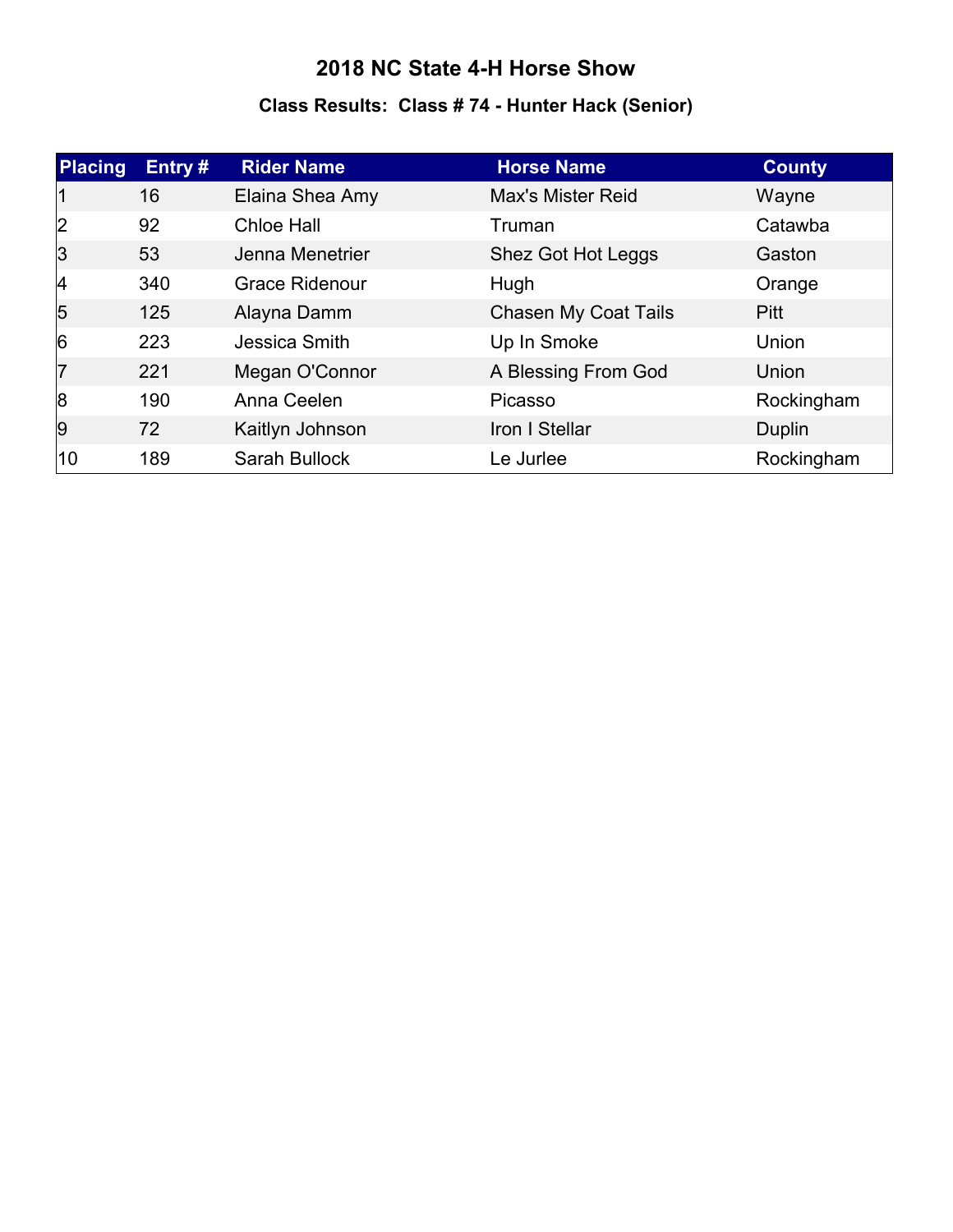#### **Class Results: Class # 75 - Pleasure Pairs**

| <b>Placing</b> | Entry# | <b>Rider Name</b>      | <b>Horse Name</b>                | <b>County</b> |
|----------------|--------|------------------------|----------------------------------|---------------|
|                | 129    | Lolly Kassnove         | <b>Baron Ruler</b>               | Pitt          |
|                | 121    | Ella Wiseman           | Society's Bey Cody               | Pitt          |
| 2              | 184    | Laci Summers           | Are We Dun Here                  | Rockingham    |
| 2              | 185    | <b>Gracie Howell</b>   | Vinnys Poco Pine                 | Rockingham    |
| 3              | 108    | Hyla Mullen            | <b>Stormy River</b>              | Perquimans    |
| 3              | 107    | Olivia Mullen          | Rescue Me                        | Perquimans    |
| 4              | 344    | <b>Tehya Weaver</b>    | <b>Class Act</b>                 | Orange        |
| 4              | 345    | Emma Weinfurt          | Northwind Maradona               | Orange        |
| $\overline{5}$ | 40     | Leah Haithcock         | <b>Queen's Walking Princess</b>  | Mcdowell      |
| 5              | 78     | <b>Rebekah Qurollo</b> | Lady Faye's Butterfly            | Mcdowell      |
| 6              | 126    | <b>Madison Blanton</b> | Ima Dixie Chip                   | <b>Pitt</b>   |
| 6              | 127    | Eve Damm               | Chips Ahoy                       | Pitt          |
| 17             | 244    | Madisyn White          | <b>Castile Centellas</b>         | Rowan         |
| 17             | 240    | Jaysa Causby           | <b>Belleza De Straight Arrow</b> | Rowan         |
| 8              | 23     | <b>Elle Nutting</b>    | <b>Picturesque Gossip Girl</b>   | Catawba       |
| 8              | 22     | Savannah Schalk        | Savannah's Promise               | Catawba       |
| 9              | 105    | Sarah Sprouse          | April's Hidden Agenda            | Perquimans    |
| 9              | 110    | <b>Emily Meads</b>     | Ripley's Believe It Or Not       | Perquimans    |
| $ 10\rangle$   | 125    | Alayna Damm            | Chasen My Coat Tails             | Pitt          |
| 10             | 130    | Kayla Roumpf           | Angus                            | Pitt          |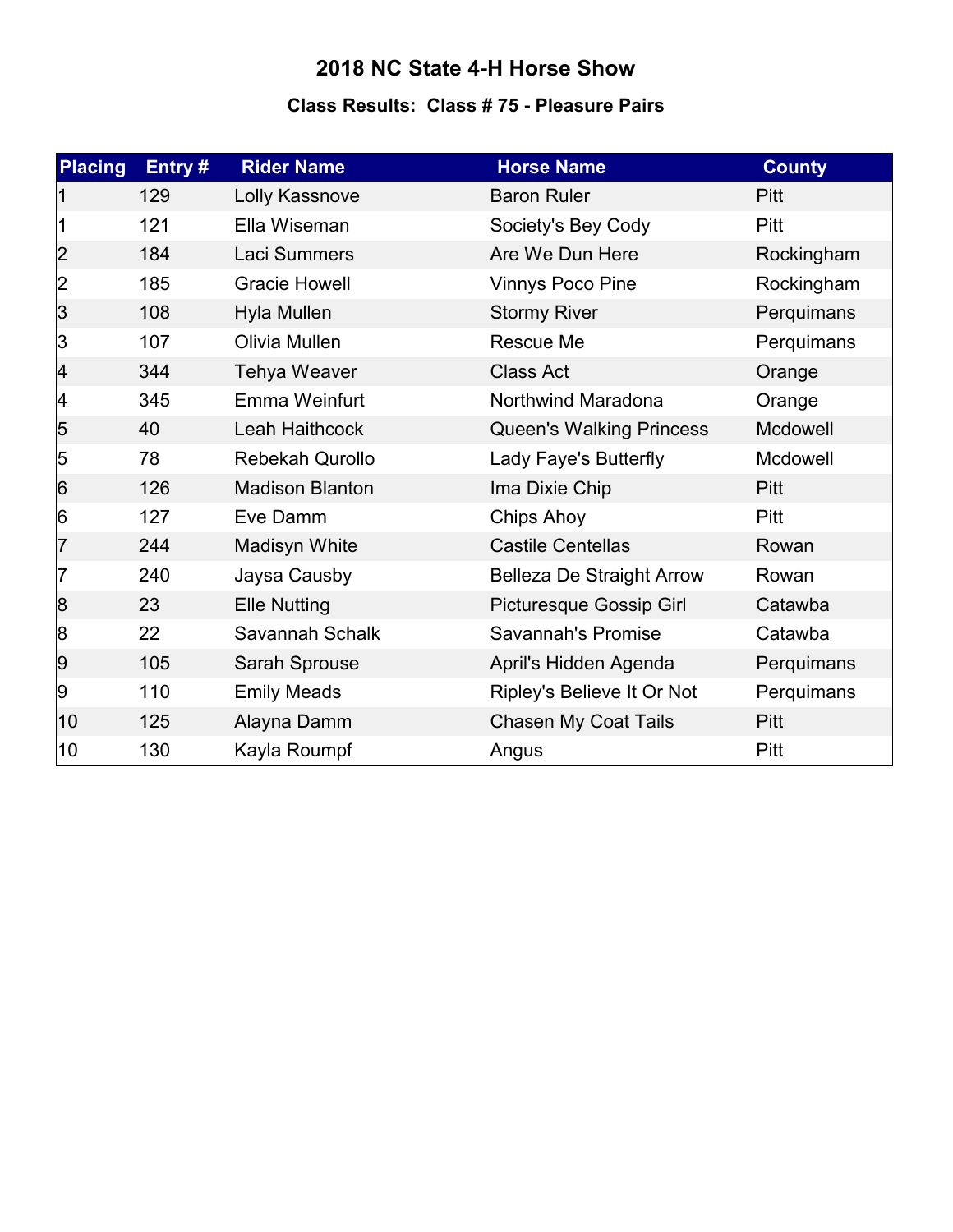### **Versatility High Point: Class # 76 - Versatility (Senior Riders)**

| <b>Points</b> | Entry#         | <b>Rider Name</b>       | <b>Horse Name</b>           | <b>County</b> |
|---------------|----------------|-------------------------|-----------------------------|---------------|
| 25            | 138            | Kayla Boyd              | Mac'n On The Goods          | Currituck     |
| 21            | $\overline{2}$ | Michaela Vick           | <b>Magik Mike</b>           | <b>Nash</b>   |
| 17            | 220            | Sarah Isley             | Larks Wrangler Dash         | Union         |
| 16            | 16             | Elaina Shea Amy         | <b>Max's Mister Reid</b>    | Wayne         |
| 16            | 218            | <b>Kaylyn Gise</b>      | Its A Matter Of Fact        | Union         |
| 13            | 272            | <b>Lauren Bivins</b>    | Jake From State Farm        | Rockingham    |
| 13            | 91             | Gracie Buchanan         | Mr Gun Peppy Pine           | <b>Burke</b>  |
| 12            | 313            | <b>Marley Palo</b>      | The Zippos Asset            | Cabarrus      |
| 10            | 145            | <b>Santina Hutchens</b> | Dakota Gold Rush            | Johnston      |
| 10            | 190            | Anna Ceelen             | Picasso                     | Rockingham    |
| 9             | 156            | Ashlyn Johnson          | <b>Eyed Bens Stromie</b>    | Cumberland    |
| 8             | 170            | <b>Bryan Stallings</b>  | <b>RR Hold Your Bet</b>     | Pasquotank    |
| 8             | 102            | Kaylin Russell          | <b>Hidden Treasure</b>      | Perquimans    |
| 7             | 131            | Kayla Roumpf            | Get Over It                 | <b>Pitt</b>   |
| 6             | 234            | Nicole Lackey           | Balalaika La Estancia       | Rowan         |
| 6             | 303            | Samantha Russ           | Ima Poco Doc Dude           | Cabarrus      |
| 6             | 294            | Ally Clawson            | Zippos Diamond Gem          | Johnston      |
| 6             | 62             | Jordan Starcher         | Zippin To Scotch Time       | Currituck     |
| 5             | 195            | <b>Mollie McWhorter</b> | <b>Rascal Flatts</b>        | Rockingham    |
| 4             | 15             | Emma Rose Church        | <b>Marcus</b>               | Johnston      |
| 1             | 34             | <b>Natalie Owens</b>    | Jack Be Swift               | Macon         |
| 1             | 105            | Sarah Sprouse           | April's Hidden Agenda       | Perquimans    |
| $ 0\rangle$   | 4              | Arista Weber            | <b>Classical Jazz</b>       | Carteret      |
| $ 0\rangle$   | 158            | <b>Gracie Haynes</b>    | Dynamic Story Kid           | Cabarrus      |
| $ 0\rangle$   | 193            | Katie Mac Wright        | Lois' Treasure              | Rockingham    |
| $ 0\rangle$   | 274            | Nicole Worth            | It's All In The Details     | Johnston      |
| $ 0\rangle$   | 125            | Alayna Damm             | <b>Chasen My Coat Tails</b> | Pitt          |
| $ 0\rangle$   | 268            | Madelyn Shaw            | Cold Jewel                  | Rockingham    |
| $ 0\rangle$   | 19             | Catherine Young         | Think I'm Rugged            | Carteret      |
| $ 0\rangle$   | 142            | Micah Furr              | Porcelana De Zafiro         | Rowan         |
| $ 0\rangle$   | 192            | Emily Ann Wright        | Truthfully                  | Rockingham    |
| $ 0\rangle$   | 90             | Abbigale Callahan       | More Grace Than The Others  | Carteret      |
| $ 0\rangle$   | 271            | Erika Padron            | <b>Best Kept Secret</b>     | Rockingham    |
| $ 0\rangle$   | 1              | <b>Tess Breiholz</b>    | Nobody's Fool               | Wayne         |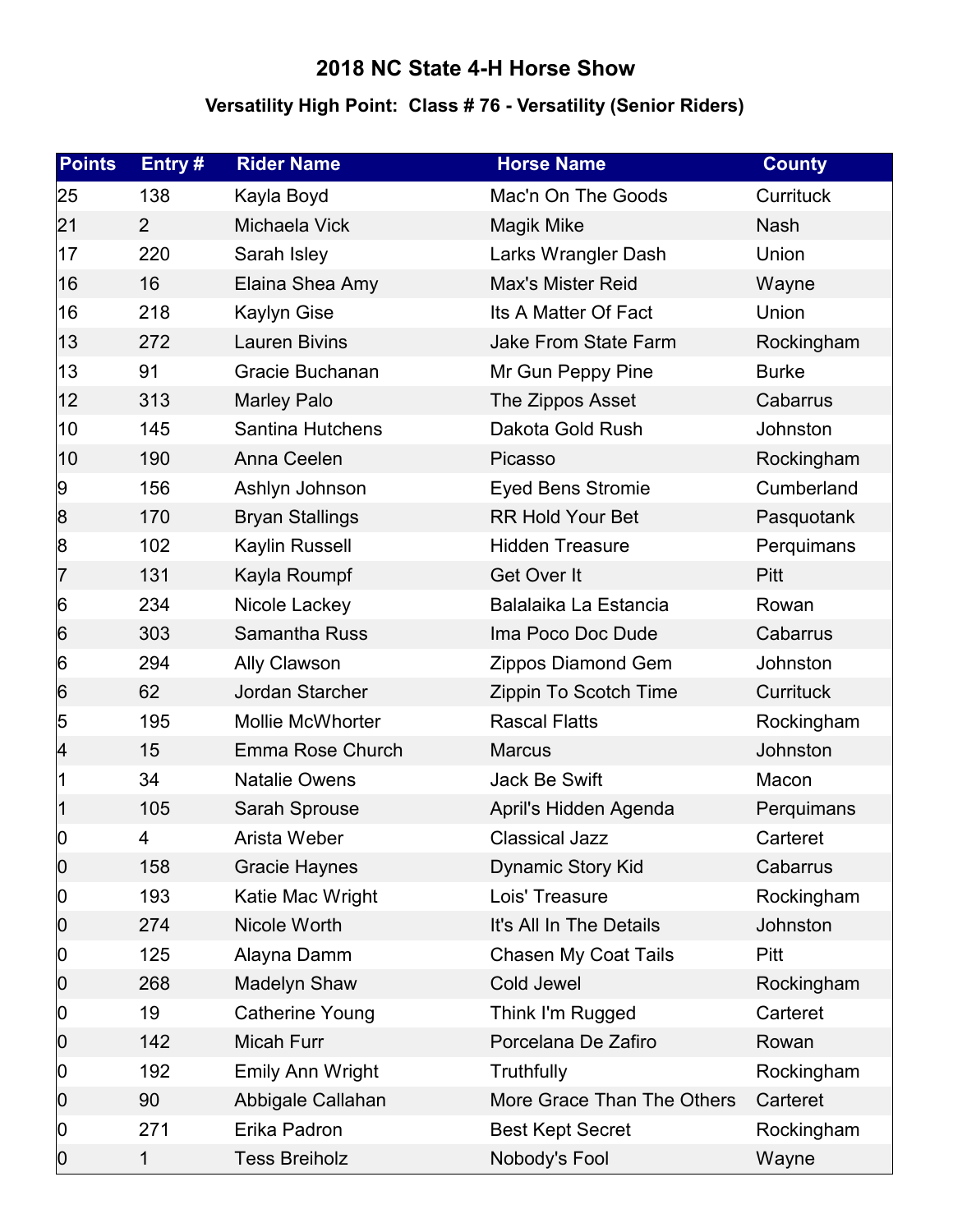#### **Class Results: Class # 77 - Short Stirrup Hunter Under Saddle**

| <b>Placing</b> | Entry# | <b>Rider Name</b>      | <b>Horse Name</b>     | <b>County</b> |
|----------------|--------|------------------------|-----------------------|---------------|
|                | 191    | <b>Addison Miller</b>  | <b>Rascal Flatts</b>  | Rockingham    |
| 2              | 333    | <b>Avery Anthony</b>   | Little Surfer Girl    | Orange        |
| 3              | 335    | <b>Emily Arriaga</b>   | <b>Happy Medium</b>   | Orange        |
| 4              | 201    | <b>Tatum Naumann</b>   | <b>Bubbalicous</b>    | Union         |
| $\overline{5}$ | 342    | Mayci Triplett         | Dragons Magic         | Orange        |
| $\overline{6}$ | 127    | Eve Damm               | Chips Ahoy            | Pitt          |
| 7              | 270    | Adam Matejko           | Cold Jewel            | Rockingham    |
| 8              | 318    | <b>Isabella Masias</b> | Jazzin Things Up      | Union         |
| 9              | 124    | Abbe Waller            | S'more                | <b>Pitt</b>   |
| 10             | 248    | <b>Maddie Lower</b>    | <b>Coast To Coast</b> | Cabarrus      |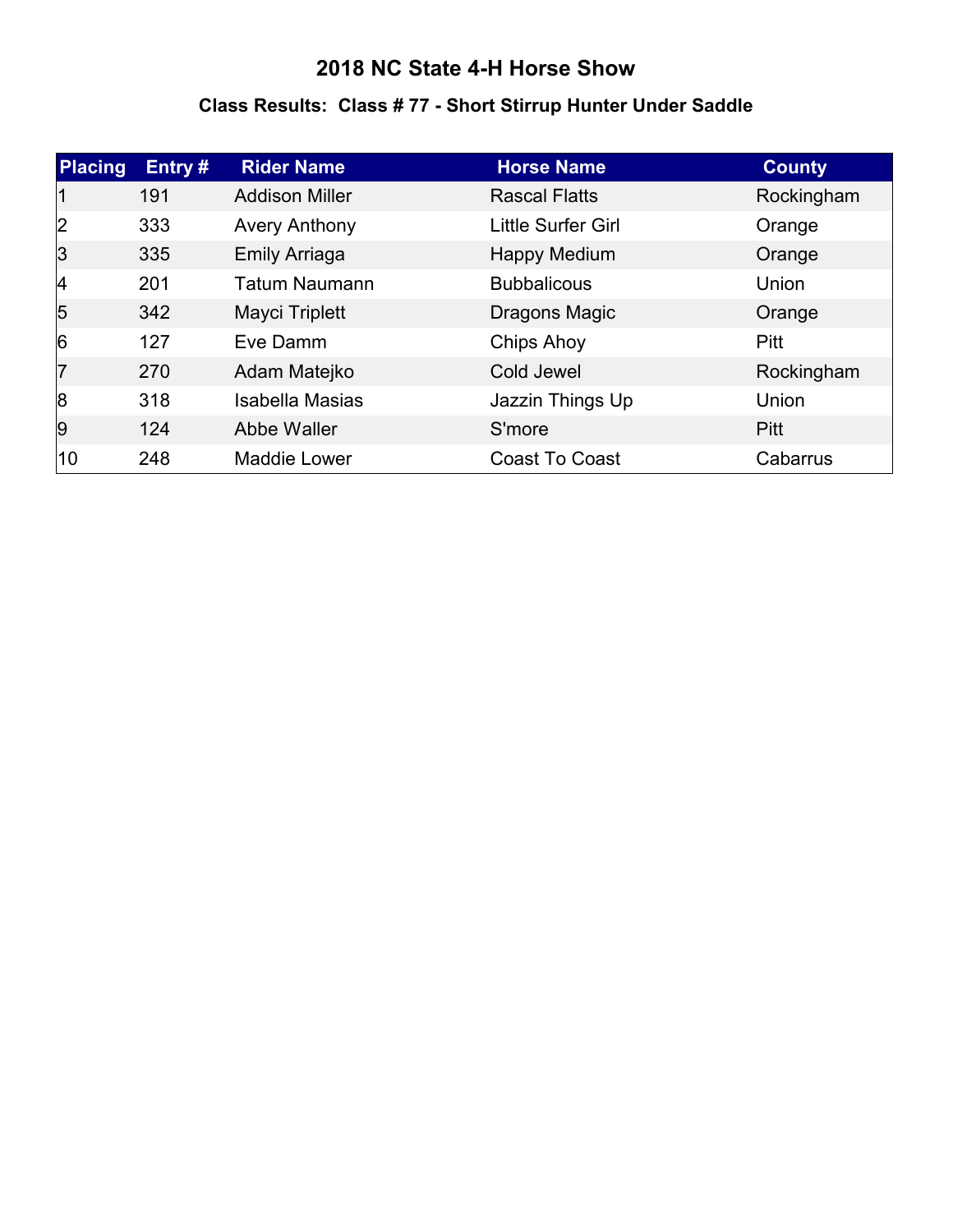### **Class Results: Class # 78 - Short Stirrup Hunt Seat Equitation On The Flat**

| <b>Placing</b> | Entry# | <b>Rider Name</b>      | <b>Horse Name</b>          | <b>County</b> |
|----------------|--------|------------------------|----------------------------|---------------|
| 1              | 191    | <b>Addison Miller</b>  | <b>Rascal Flatts</b>       | Rockingham    |
| 2              | 335    | <b>Emily Arriaga</b>   | Happy Medium               | Orange        |
| 3              | 288    | <b>Avery Pace</b>      | Queen Frisky               | Forsyth       |
| 4              | 334    | Casey Arriaga          | <b>Chance Worth Taking</b> | Orange        |
| 5              | 201    | <b>Tatum Naumann</b>   | <b>Bubbalicous</b>         | Union         |
| $\overline{6}$ | 129    | Lolly Kassnove         | <b>Baron Ruler</b>         | <b>Pitt</b>   |
| 17             | 333    | <b>Avery Anthony</b>   | Little Surfer Girl         | Orange        |
| 8              | 127    | Eve Damm               | Chips Ahoy                 | <b>Pitt</b>   |
| 9              | 126    | <b>Madison Blanton</b> | Ima Dixie Chip             | <b>Pitt</b>   |
| 10             | 206    | Annabelle Overcash     | Ever So Clever             | Union         |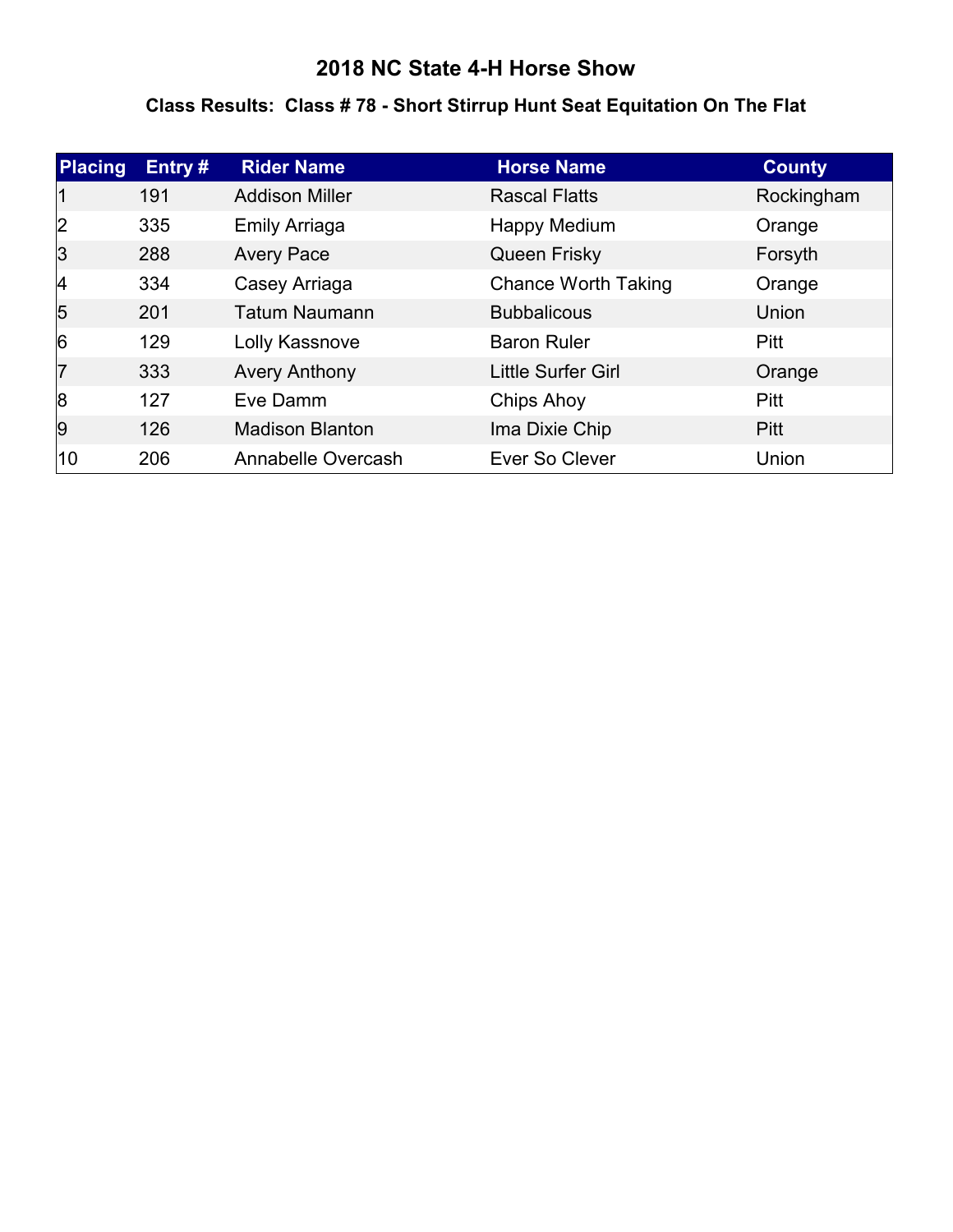### **Class Results: Class # 79 - Short Stirrup Bridle Path Hack**

| <b>Placing</b> | Entry# | <b>Rider Name</b>      | <b>Horse Name</b>       | <b>County</b> |
|----------------|--------|------------------------|-------------------------|---------------|
| 11             | 318    | <b>Isabella Masias</b> | Jazzin Things Up        | Union         |
| 2              | 335    | <b>Emily Arriaga</b>   | Happy Medium            | Orange        |
| 3              | 191    | <b>Addison Miller</b>  | <b>Rascal Flatts</b>    | Rockingham    |
| 4              | 201    | <b>Tatum Naumann</b>   | <b>Bubbalicous</b>      | Union         |
| $\overline{5}$ | 129    | Lolly Kassnove         | <b>Baron Ruler</b>      | <b>Pitt</b>   |
| $\overline{6}$ | 126    | <b>Madison Blanton</b> | Ima Dixie Chip          | <b>Pitt</b>   |
| 17             | 248    | <b>Maddie Lower</b>    | <b>Coast To Coast</b>   | Cabarrus      |
| 8              | 108    | Hyla Mullen            | <b>Stormy River</b>     | Perquimans    |
| 9              | 265    | Delia Moulton          | Escape Man              | Rockingham    |
| 10             | 291    | <b>Faith Waelz</b>     | Do You Need A Therapist | Gaston        |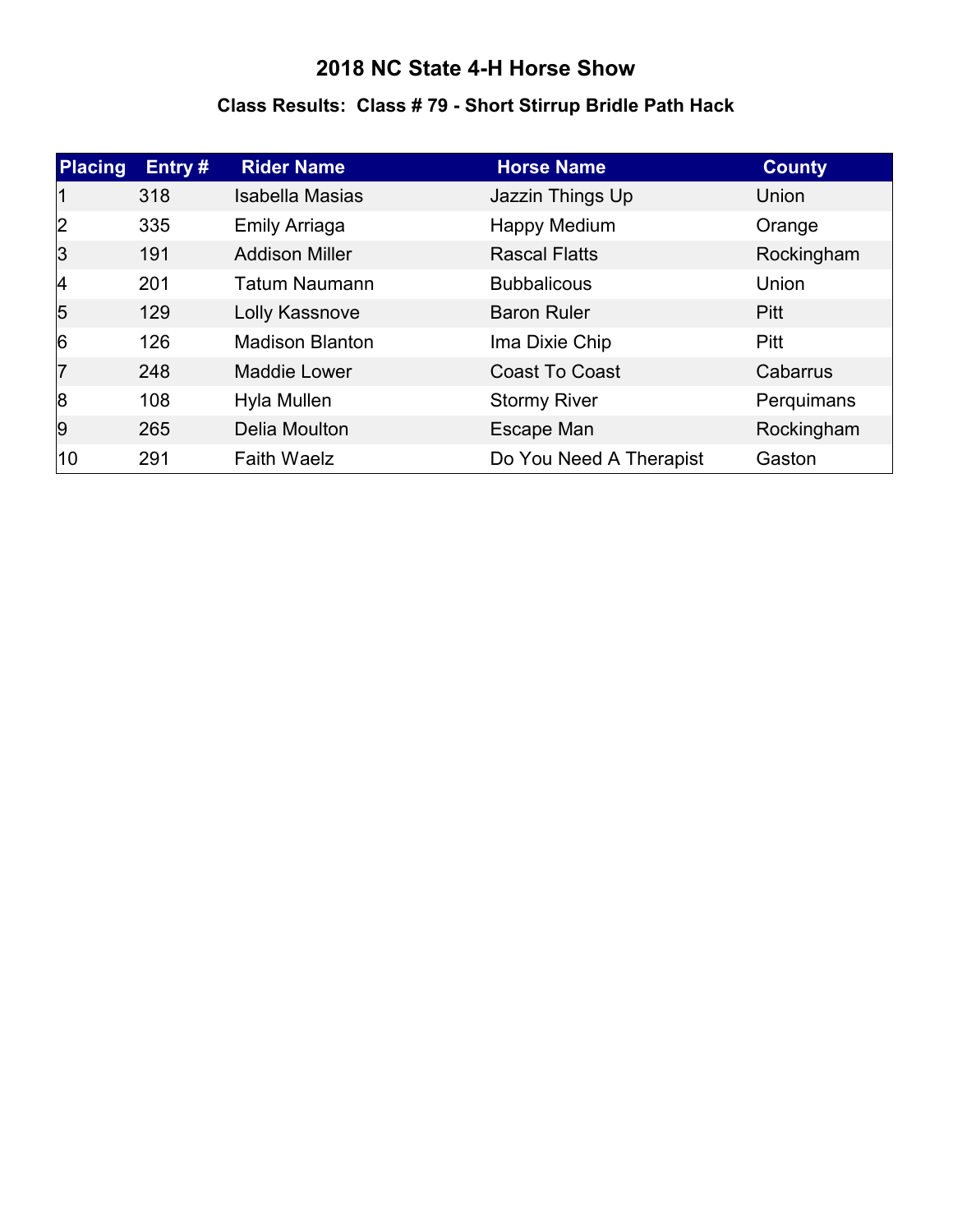# **Class Results: Class # 80 - Working Hunter Under Saddle (Senior)**

| <b>Placing</b> | Entry# | <b>Rider Name</b>       | <b>Horse Name</b>        | <b>County</b> |
|----------------|--------|-------------------------|--------------------------|---------------|
| 11             | 190    | Anna Ceelen             | Picasso                  | Rockingham    |
| 2              | 189    | Sarah Bullock           | Le Jurlee                | Rockingham    |
| 3              | 195    | <b>Mollie MeWhorter</b> | <b>Rascal Flatts</b>     | Rockingham    |
| 4              | 192    | Emily Ann Wright        | Truthfully               | Rockingham    |
| $\overline{5}$ | 340    | <b>Grace Ridenour</b>   | Hugh                     | Orange        |
| $\overline{6}$ | 72     | Kaitlyn Johnson         | Iron I Stellar           | Duplin        |
| 17             | 269    | Sarah Matejko           | Art I Chocolaty          | Rockingham    |
| 8              | 53     | Jenna Menetrier         | Shez Got Hot Leggs       | Gaston        |
| 9              | 219    | Hannah Ford             | <b>Huckleberry Finn</b>  | Union         |
| 10             | 16     | Elaina Shea Amy         | <b>Max's Mister Reid</b> | Wayne         |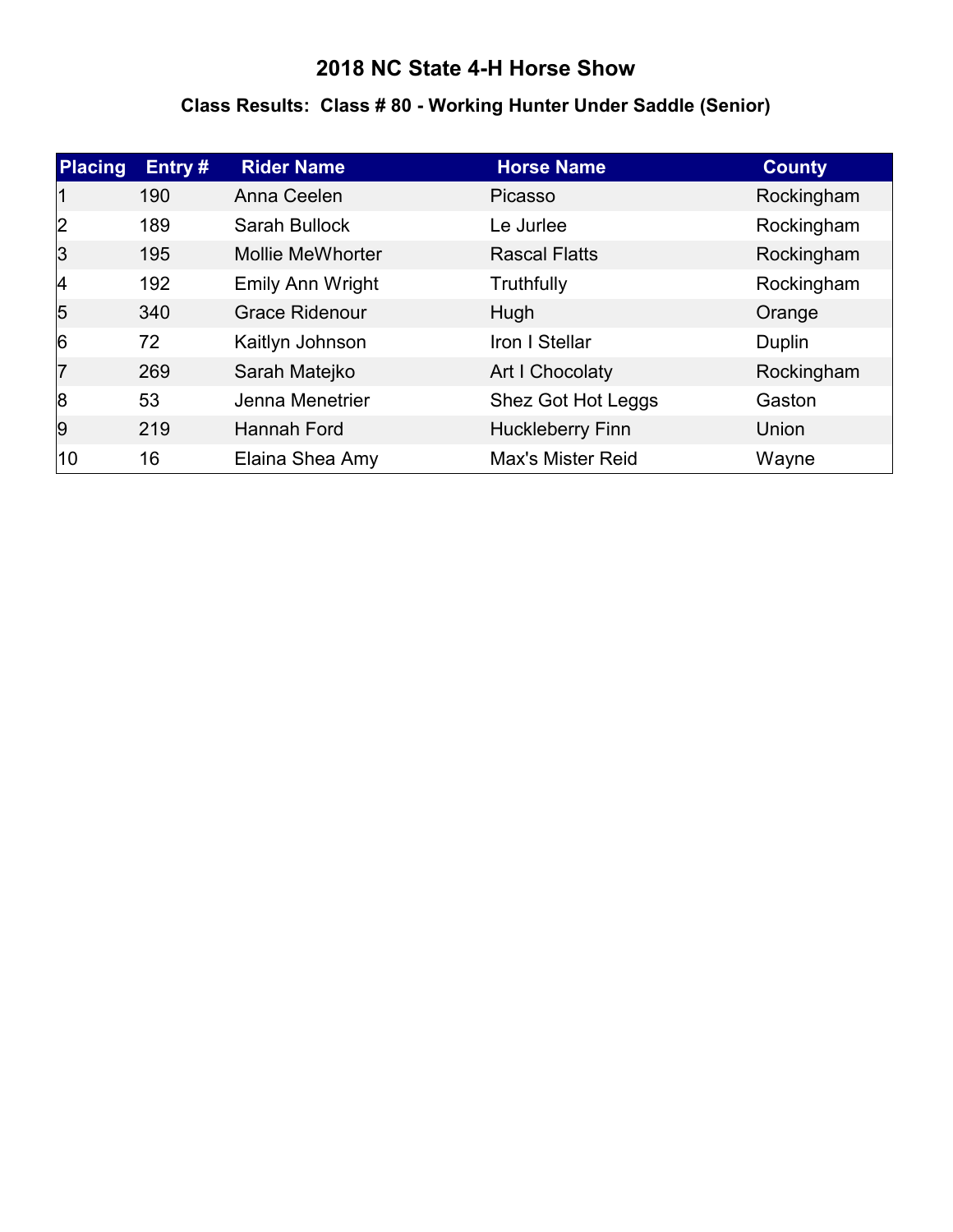### **Class Results: Class # 81 - Hunt Seat Equitation On The Flat (Senior)**

| <b>Placing</b> | Entry# | <b>Rider Name</b>     | <b>Horse Name</b>        | <b>County</b> |
|----------------|--------|-----------------------|--------------------------|---------------|
| 1              | 16     | Elaina Shea Amy       | <b>Max's Mister Reid</b> | Wayne         |
| 2              | 219    | Hannah Ford           | <b>Huckleberry Finn</b>  | Union         |
| 3              | 15     | Emma Rose Church      | <b>Marcus</b>            | Johnston      |
| 4              | 337    | <b>Kristin Keeler</b> | Boe Brady                | Orange        |
| $\overline{5}$ | 340    | <b>Grace Ridenour</b> | Hugh                     | Orange        |
| $\overline{6}$ | 175    | <b>Gulbike Yigit</b>  | <b>Good Times</b>        | Wake          |
| 7              | 174    | Iz Ceren              | Dancer                   | Wake          |
| 8              | 92     | <b>Chloe Hall</b>     | Truman                   | Catawba       |
| 9              | 24     | <b>Claire Boger</b>   | Aviator                  | Catawba       |
| 10             | 189    | Sarah Bullock         | Le Jurlee                | Rockingham    |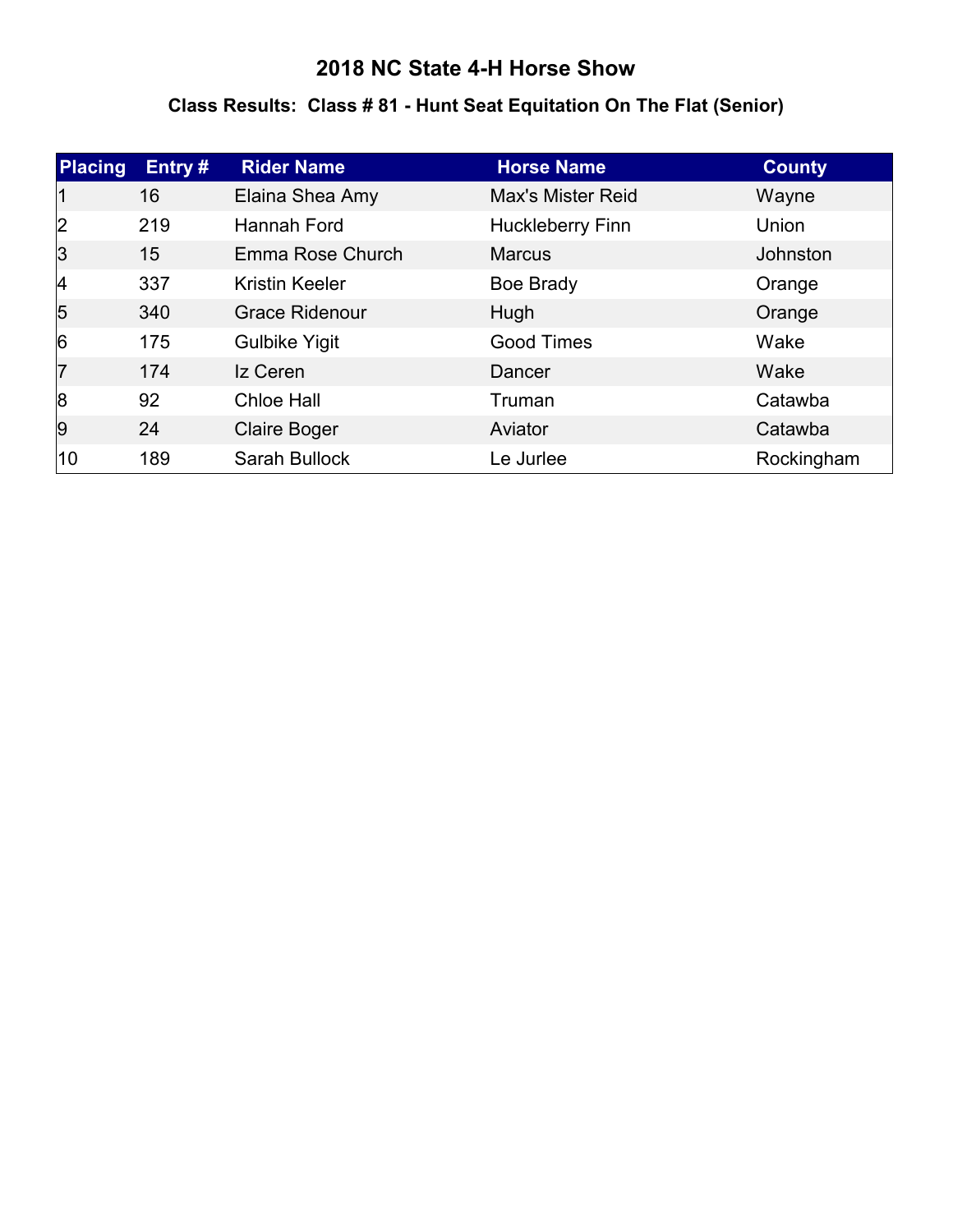# **Class Results: Class # 82 - Bridle Path Hack (Senior)**

| <b>Placing</b> | Entry# | <b>Rider Name</b>       | <b>Horse Name</b>           | <b>County</b> |
|----------------|--------|-------------------------|-----------------------------|---------------|
| 11             | 189    | <b>Sarah Bullock</b>    | Le Jurlee                   | Rockingham    |
| 2              | 337    | <b>Kristin Keeler</b>   | Boe Brady                   | Orange        |
| 3              | 340    | <b>Grace Ridenour</b>   | Hugh                        | Orange        |
| 4              | 53     | Jenna Menetrier         | Shez Got Hot Leggs          | Gaston        |
| $\overline{5}$ | 175    | <b>Gulbike Yigit</b>    | <b>Good Times</b>           | Wake          |
| 6              | 272    | <b>Lauren Bivins</b>    | <b>Jake From State Farm</b> | Rockingham    |
| 17             | 190    | Anna Ceelen             | Picasso                     | Rockingham    |
| 8              | 239    | Grace Law               | Vintage Merlot              | Cabarrus      |
| 9              | 219    | <b>Hannah Ford</b>      | <b>Huckleberry Finn</b>     | Union         |
| 10             | 192    | <b>Emily Ann Wright</b> | Truthfully                  | Rockingham    |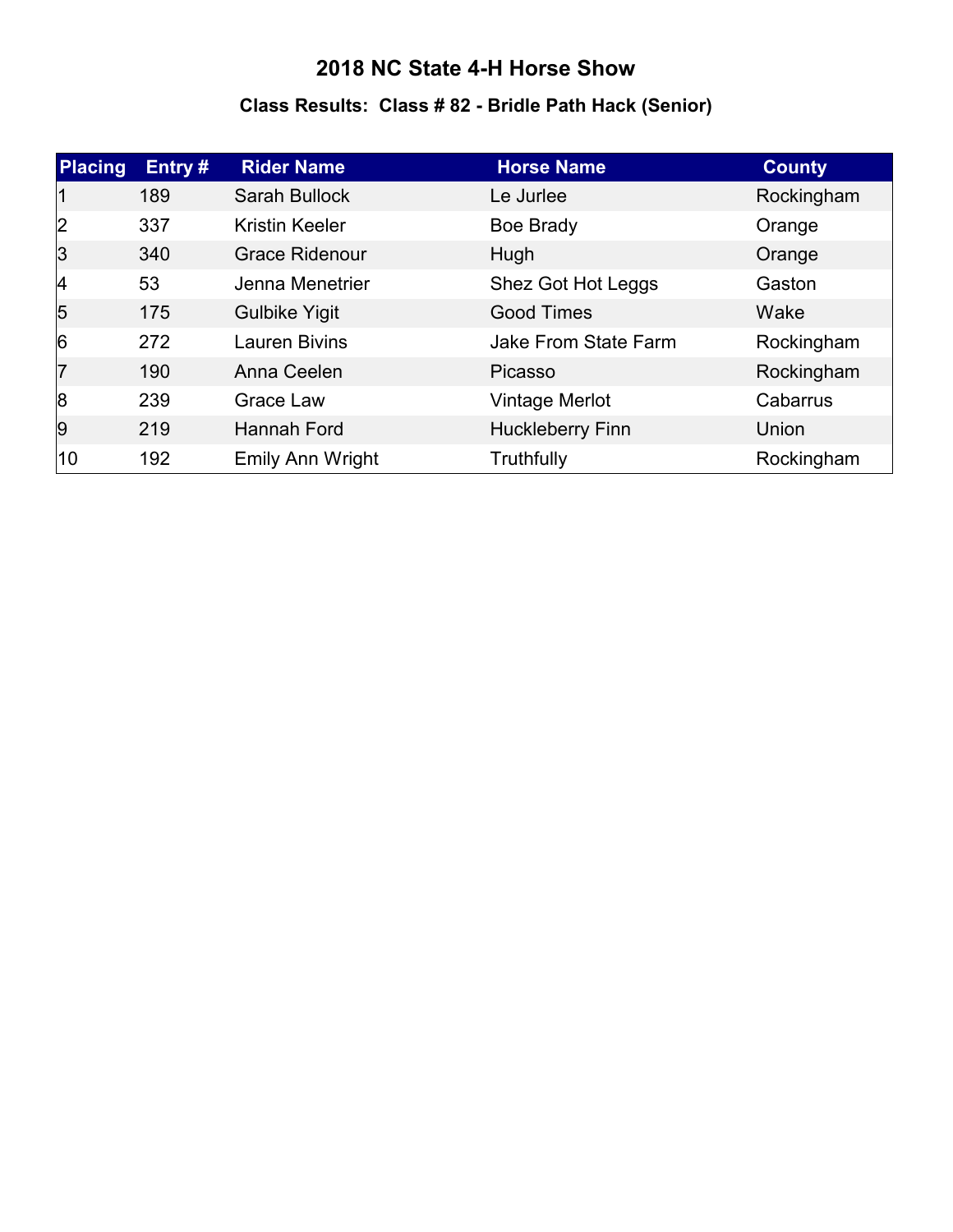# **Class Results: Class # 83 - Working Hunter Under Saddle (Junior)**

| <b>Placing</b> | Entry# | <b>Rider Name</b>    | <b>Horse Name</b>     | <b>County</b> |
|----------------|--------|----------------------|-----------------------|---------------|
|                | 177    | Lydie Spear          | Jasper                | Wake          |
| 2              | 344    | <b>Tehya Weaver</b>  | Class Act             | Orange        |
| 3              | 73     | Avery Johnson        | <b>Sweet Escape</b>   | Duplin        |
| $\vert$ 4      | 210    | Elena Hamilton       | Rare Mandate          | Union         |
| 5              | 104    | Jasmine Johnson      | Out Of Justice        | Perquimans    |
| $\overline{6}$ | 211    | Ava Blackburn        | What Away To Go       | Union         |
| 17             | 36     | Elayna Samson        | He's Sophisticated    | Duplin        |
| 8              | 151    | Emma Grace Faggart   | <b>Stone Harbor</b>   | Johnston      |
| 9              | 209    | <b>Caleigh Gantt</b> | <b>Count For Time</b> | Union         |
| 10             | 107    | Olivia Mullen        | Rescue Me             | Perquimans    |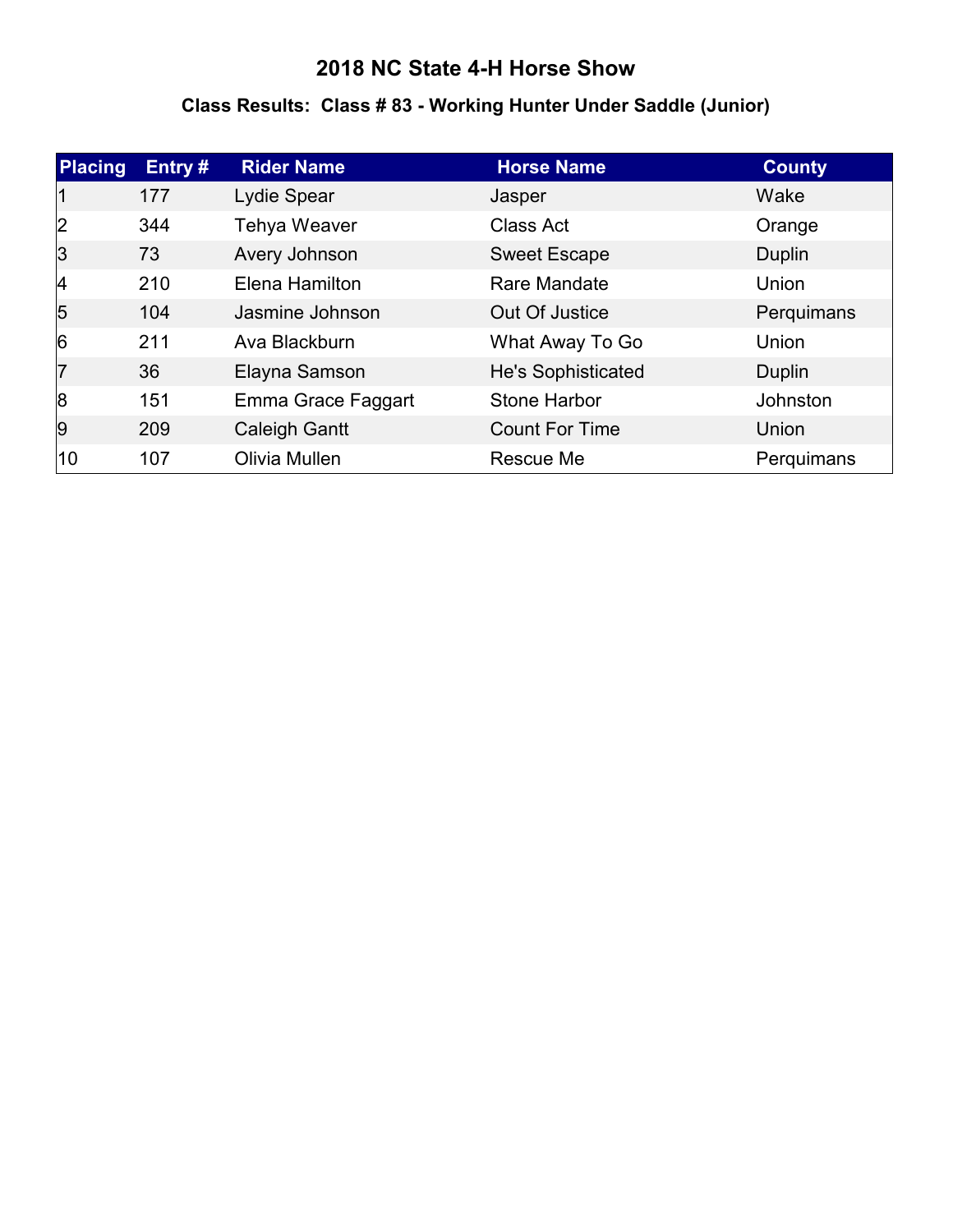### **Class Results: Class # 84 - Hunt Seat Equitation On The Flat (Junior)**

| <b>Placing</b> | Entry# | <b>Rider Name</b>    | <b>Horse Name</b>         | <b>County</b> |
|----------------|--------|----------------------|---------------------------|---------------|
|                | 211    | Ava Blackburn        | What Away To Go           | Union         |
| 2              | 344    | <b>Tehya Weaver</b>  | <b>Class Act</b>          | Orange        |
| 3              | 314    | <b>Emilee Brooks</b> | God's Gift                | Union         |
| 4              | 36     | Elayna Samson        | <b>He's Sophisticated</b> | Duplin        |
| 5              | 73     | Avery Johnson        | <b>Sweet Escape</b>       | Duplin        |
| $\overline{6}$ | 104    | Jasmine Johnson      | Out Of Justice            | Perquimans    |
| 17             | 151    | Emma Grace Faggart   | <b>Stone Harbor</b>       | Johnston      |
| 8              | 209    | <b>Caleigh Gantt</b> | <b>Count For Time</b>     | Union         |
| 9              | 18     | Moranna-Faith Deal   | Friday                    | Caldwell      |
| 10             | 177    | Lydie Spear          | Jasper                    | Wake          |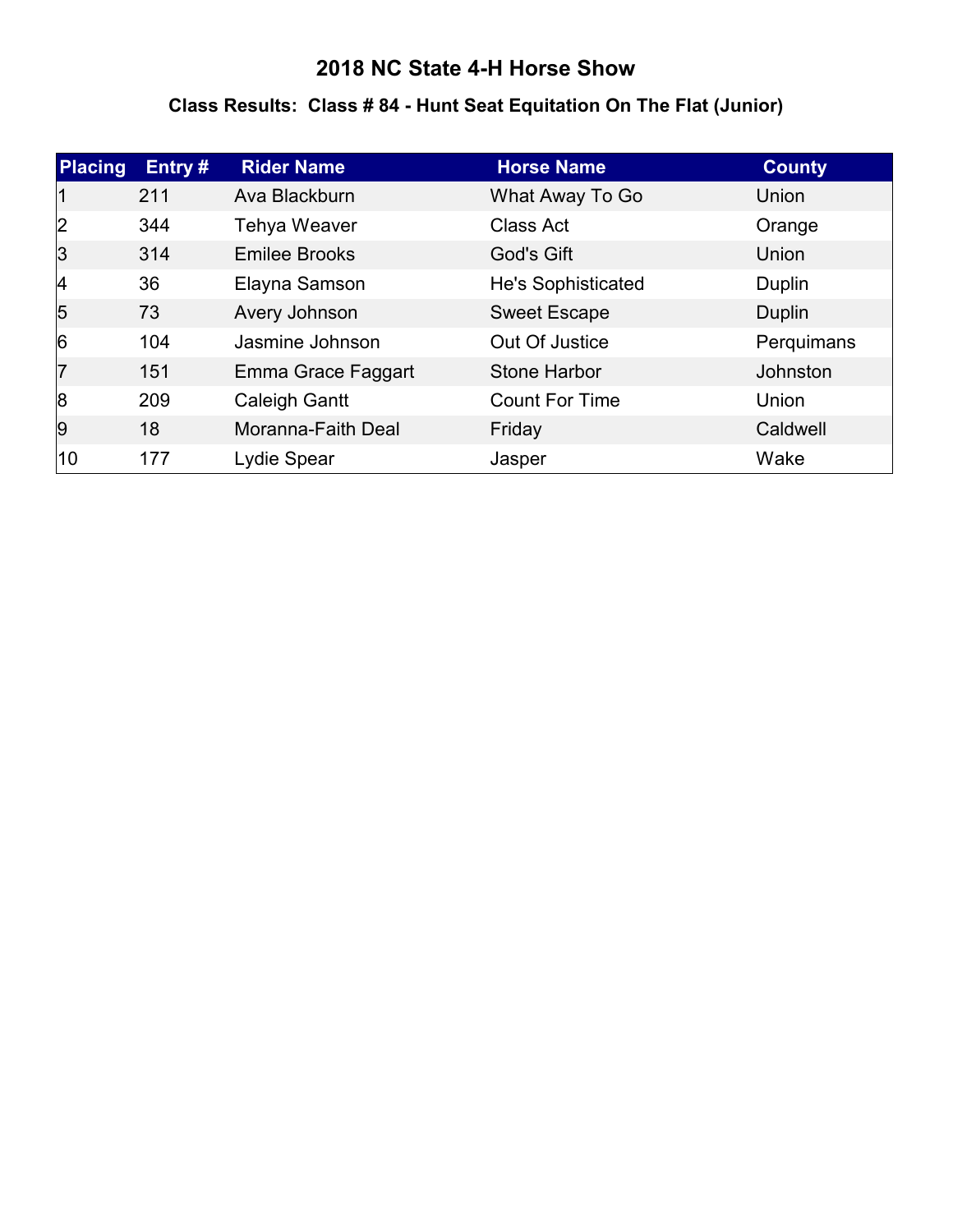# **Class Results: Class # 85 - Bridle Path Hack (Junior)**

| <b>Placing</b> | Entry# | <b>Rider Name</b>    | <b>Horse Name</b>     | <b>County</b> |
|----------------|--------|----------------------|-----------------------|---------------|
| $\mathsf{I}$   | 211    | Ava Blackburn        | What Away To Go       | Union         |
| 2              | 73     | Avery Johnson        | <b>Sweet Escape</b>   | Duplin        |
| 3              | 177    | Lydie Spear          | Jasper                | Wake          |
| 4              | 344    | Tehya Weaver         | Class Act             | Orange        |
| $\overline{5}$ | 107    | Olivia Mullen        | Rescue Me             | Perquimans    |
| $\overline{6}$ | 314    | <b>Emilee Brooks</b> | God's Gift            | Union         |
| 17             | 104    | Jasmine Johnson      | Out Of Justice        | Perquimans    |
| 8              | 36     | Elayna Samson        | He's Sophisticated    | Duplin        |
| 9              | 209    | <b>Caleigh Gantt</b> | <b>Count For Time</b> | Union         |
| 10             | 151    | Emma Grace Faggart   | Stone Harbor          | Johnston      |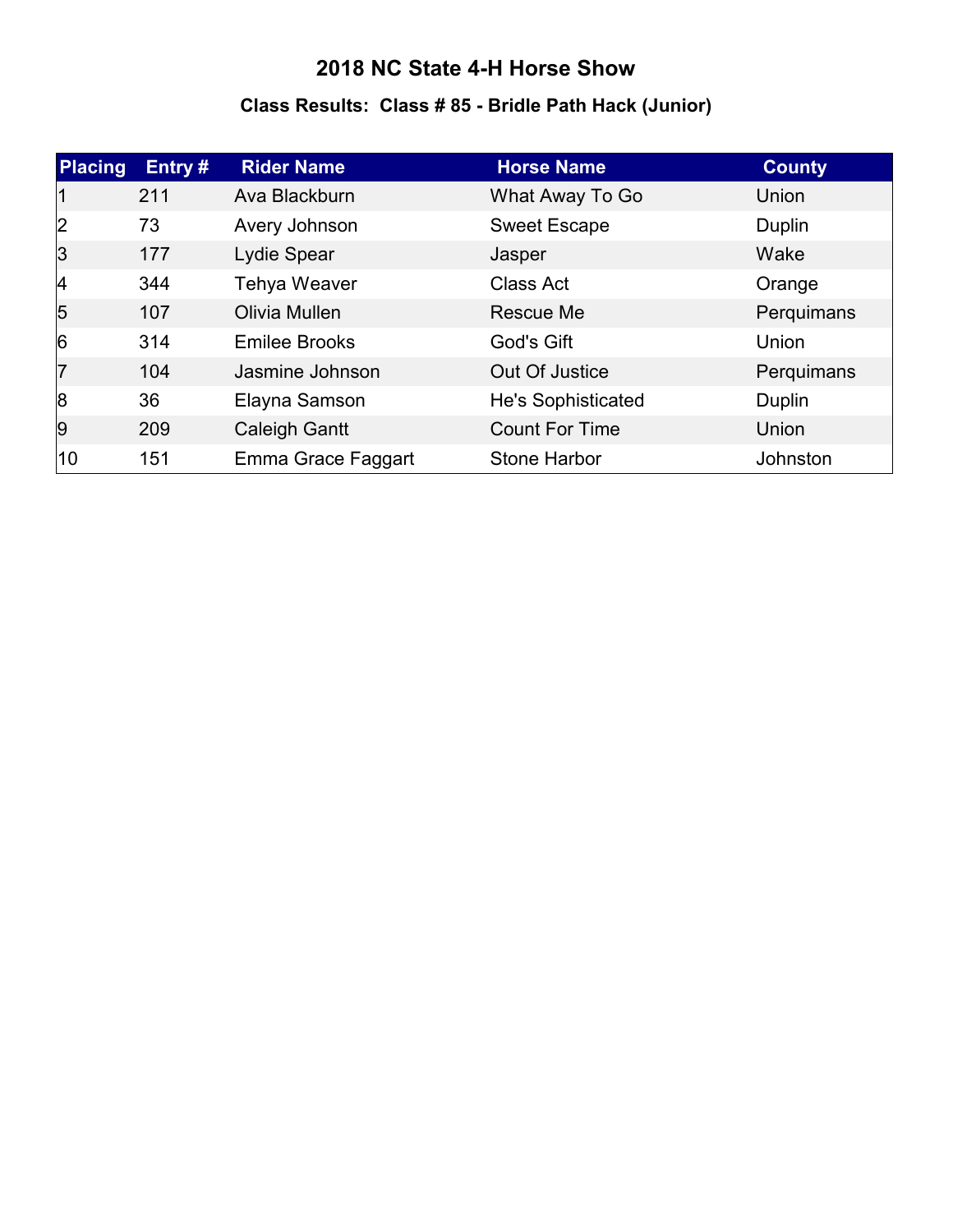### **Class Results: Class # 86 - Working Pony Hunter Under Saddle (Senior)**

| <b>Placing</b> | Entry# | <b>Rider Name</b>      | <b>Horse Name</b>          | <b>County</b> |
|----------------|--------|------------------------|----------------------------|---------------|
|                | 193    | Katie Mac Wright       | Lois' Treasure             | Rockingham    |
| 2              | 216    | <b>Hannah Williams</b> | Play It Loud               | Union         |
| 3              | 345    | Emma Weinfurt          | Northwind Maradona         | Orange        |
| 4              | 146    | <b>Dalton Hauser</b>   | All That Jazz              | Currituck     |
| $\overline{5}$ | 271    | Erika Padron           | <b>Best Kept Secret</b>    | Rockingham    |
| $\overline{6}$ | 131    | Kayla Roumpf           | Get Over It                | Pitt          |
| 17             | 217    | <b>Reva Dandrow</b>    | Free N Easy                | Union         |
| 8              | 1      | <b>Tess Breiholz</b>   | Nobody's Fool              | Wayne         |
| 9              | 102    | Kaylin Russell         | <b>Hidden Treasure</b>     | Perquimans    |
| 10             | 214    | <b>Madison Evans</b>   | Another One Bites The Dust | Union         |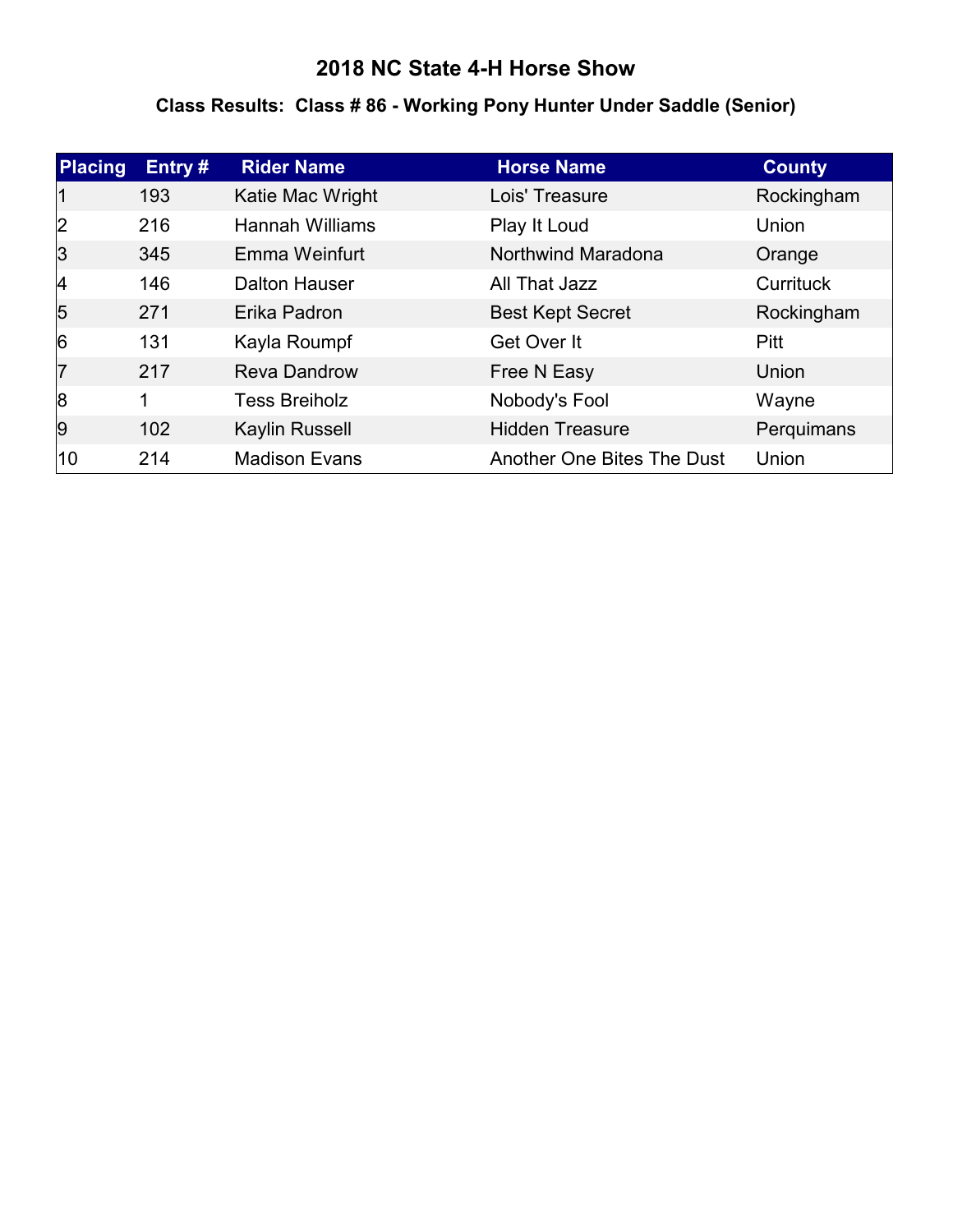### **Class Results: Class # 87 - Hunt Seat Equitation On The Flat - Ponies (Senior)**

| <b>Placing</b> | Entry# | <b>Rider Name</b>      | <b>Horse Name</b>          | <b>County</b>    |
|----------------|--------|------------------------|----------------------------|------------------|
|                | 146    | <b>Dalton Hauser</b>   | All That Jazz              | <b>Currituck</b> |
| 2              | 193    | Katie Mac Wright       | Lois' Treasure             | Rockingham       |
| 3              | 102    | Kaylin Russell         | <b>Hidden Treasure</b>     | Perquimans       |
| 4              | 217    | <b>Reva Dandrow</b>    | Free N Easy                | Union            |
| 5              | 345    | Emma Weinfurt          | Northwind Maradona         | Orange           |
| $\overline{6}$ | 271    | Erika Padron           | <b>Best Kept Secret</b>    | Rockingham       |
| $\overline{7}$ | 131    | Kayla Roumpf           | Get Over It                | <b>Pitt</b>      |
| 8              | 1      | <b>Tess Breiholz</b>   | Nobody's Fool              | Wayne            |
| 9              | 214    | <b>Madison Evans</b>   | Another One Bites The Dust | Union            |
| 10             | 216    | <b>Hannah Williams</b> | Play It Loud               | Union            |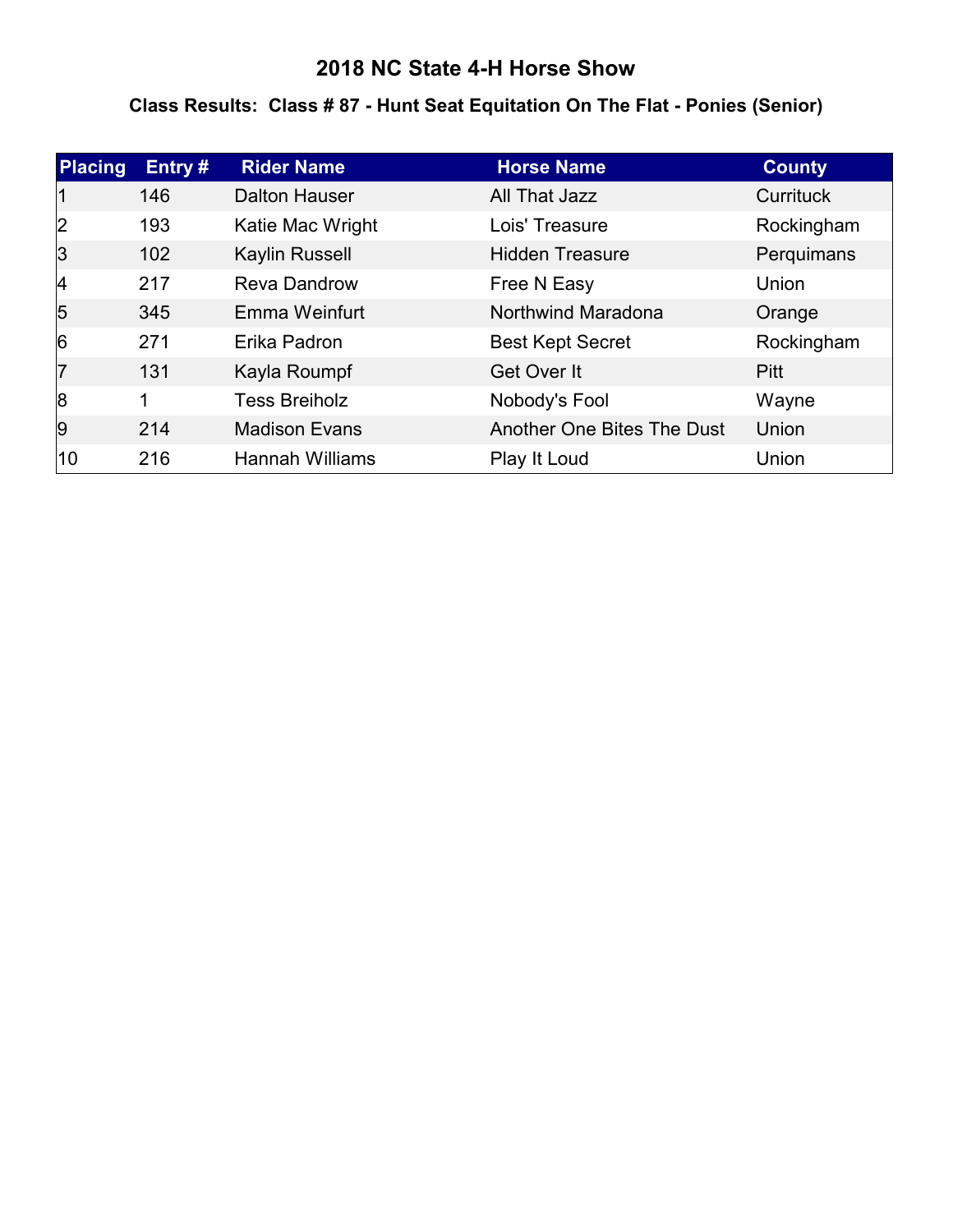### **Class Results: Class # 88 - Bridle Path Hack - Ponies (Senior)**

| <b>Placing</b> | Entry# | <b>Rider Name</b>      | <b>Horse Name</b>          | <b>County</b> |
|----------------|--------|------------------------|----------------------------|---------------|
|                | 131    | Kayla Roumpf           | Get Over It                | <b>Pitt</b>   |
| 2              | 216    | <b>Hannah Williams</b> | Play It Loud               | Union         |
| 3              | 193    | Katie Mac Wright       | Lois' Treasure             | Rockingham    |
| $\vert$ 4      | 271    | Erika Padron           | <b>Best Kept Secret</b>    | Rockingham    |
| 5              | 345    | Emma Weinfurt          | Northwind Maradona         | Orange        |
| $\overline{6}$ | 1      | <b>Tess Breiholz</b>   | Nobody's Fool              | Wayne         |
| 17             | 146    | <b>Dalton Hauser</b>   | All That Jazz              | Currituck     |
| 8              | 217    | <b>Reva Dandrow</b>    | Free N Easy                | Union         |
| 9              | 102    | Kaylin Russell         | <b>Hidden Treasure</b>     | Perquimans    |
| 10             | 214    | <b>Madison Evans</b>   | Another One Bites The Dust | Union         |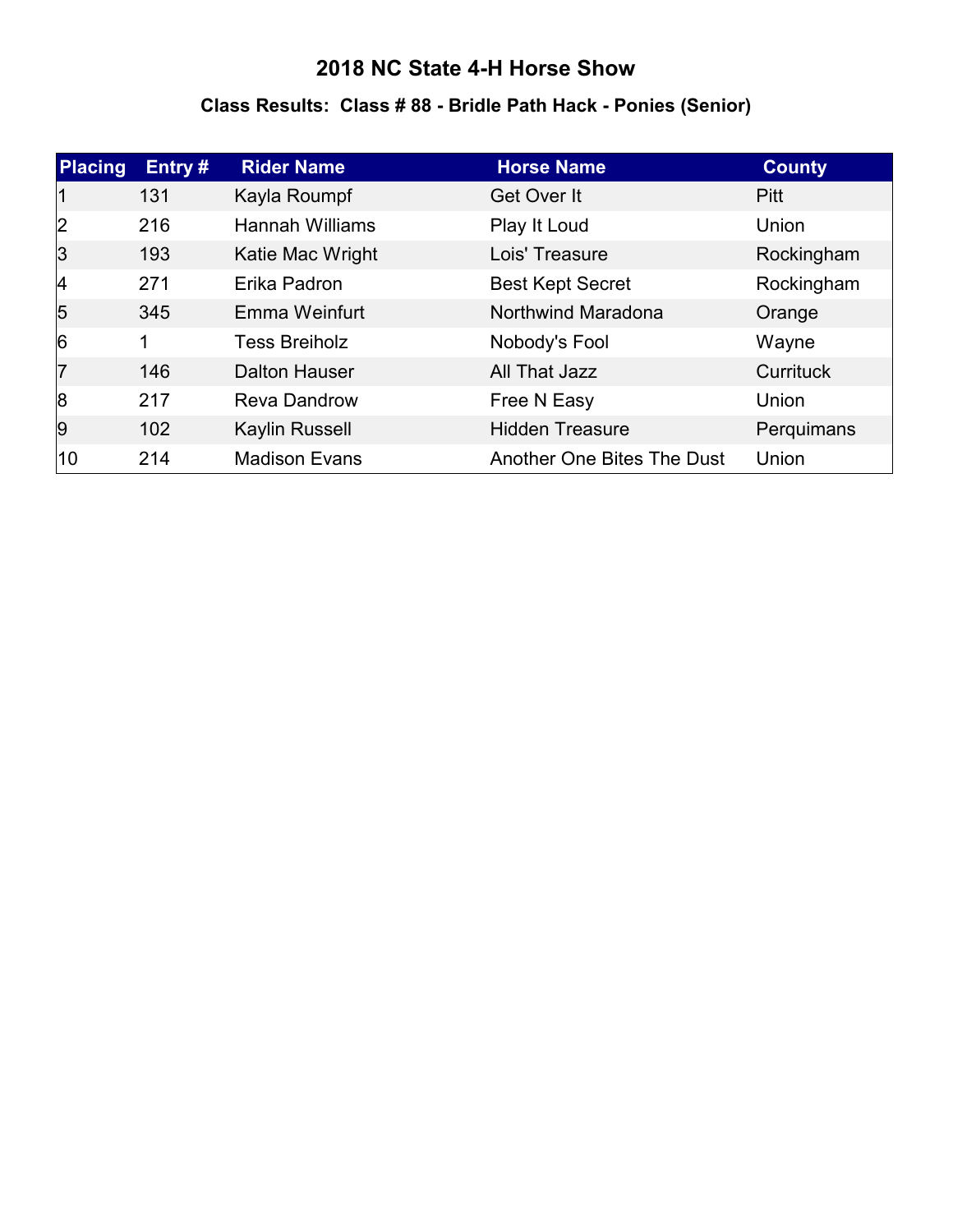# **Class Results: Class # 89 - Working Pony Hunter Under Saddle (Junior)**

| <b>Placing</b> | Entry# | <b>Rider Name</b>         | <b>Horse Name</b>                 | <b>County</b> |
|----------------|--------|---------------------------|-----------------------------------|---------------|
|                | 293    | Izzy Cruz-Cobb            | Storm Warning                     | Wayne         |
| 2              | 299    | JW Lynch                  | <b>Monkey Boy</b>                 | Wayne         |
| 3              | 196    | <b>Madeline McWhorter</b> | Artistry                          | Rockingham    |
| $\vert$ 4      | 23     | <b>Elle Nutting</b>       | Picturesque Gossip Girl           | Catawba       |
| 5              | 74     | Avery Johnson             | <b>Wynnbrook Pocket Of Pearls</b> | Duplin        |
| 6              | 22     | Savannah Schalk           | Savannah's Promise                | Catawba       |
| 7              | 336    | <b>Rachel Boat</b>        | <b>Prince Charming</b>            | Orange        |
| 8              | 208    | <b>Addison Taylor</b>     | <b>Reesie Pieces</b>              | Union         |
| 9              | 194    | <b>Madison Mays</b>       | <b>Strawberry Wine</b>            | Rockingham    |
| 10             | 63     | <b>Avery Freeman</b>      | Nobelena Spratt Pine              | Mcdowell      |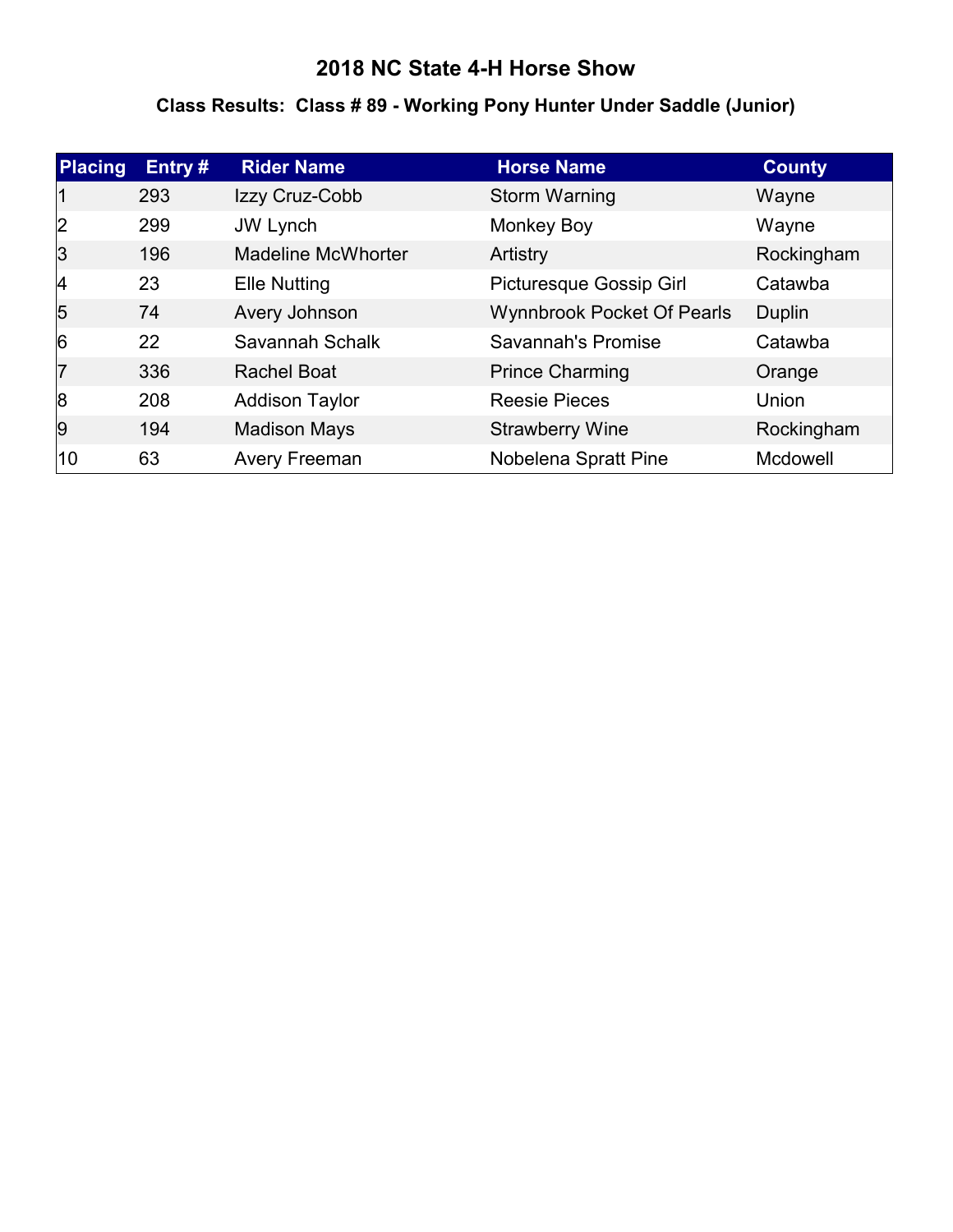### **Class Results: Class # 90 - Hunt Seat Equitation On The Flat - Ponies (Junior)**

| <b>Placing</b> | Entry # | <b>Rider Name</b>         | <b>Horse Name</b>                 | <b>County</b> |
|----------------|---------|---------------------------|-----------------------------------|---------------|
|                | 23      | <b>Elle Nutting</b>       | Picturesque Gossip Girl           | Catawba       |
| 2              | 196     | <b>Madeline McWhorter</b> | Artistry                          | Rockingham    |
| 3              | 299     | <b>JW Lynch</b>           | Monkey Boy                        | Wayne         |
| 4              | 336     | <b>Rachel Boat</b>        | <b>Prince Charming</b>            | Orange        |
| 5              | 293     | Izzy Cruz-Cobb            | Storm Warning                     | Wayne         |
| $\overline{6}$ | 208     | <b>Addison Taylor</b>     | <b>Reesie Pieces</b>              | Union         |
| 17             | 74      | Avery Johnson             | <b>Wynnbrook Pocket Of Pearls</b> | Duplin        |
| 8              | 194     | <b>Madison Mays</b>       | <b>Strawberry Wine</b>            | Rockingham    |
| 9              | 63      | <b>Avery Freeman</b>      | Nobelena Spratt Pine              | Mcdowell      |
| 10             | 22      | Savannah Schalk           | Savannah's Promise                | Catawba       |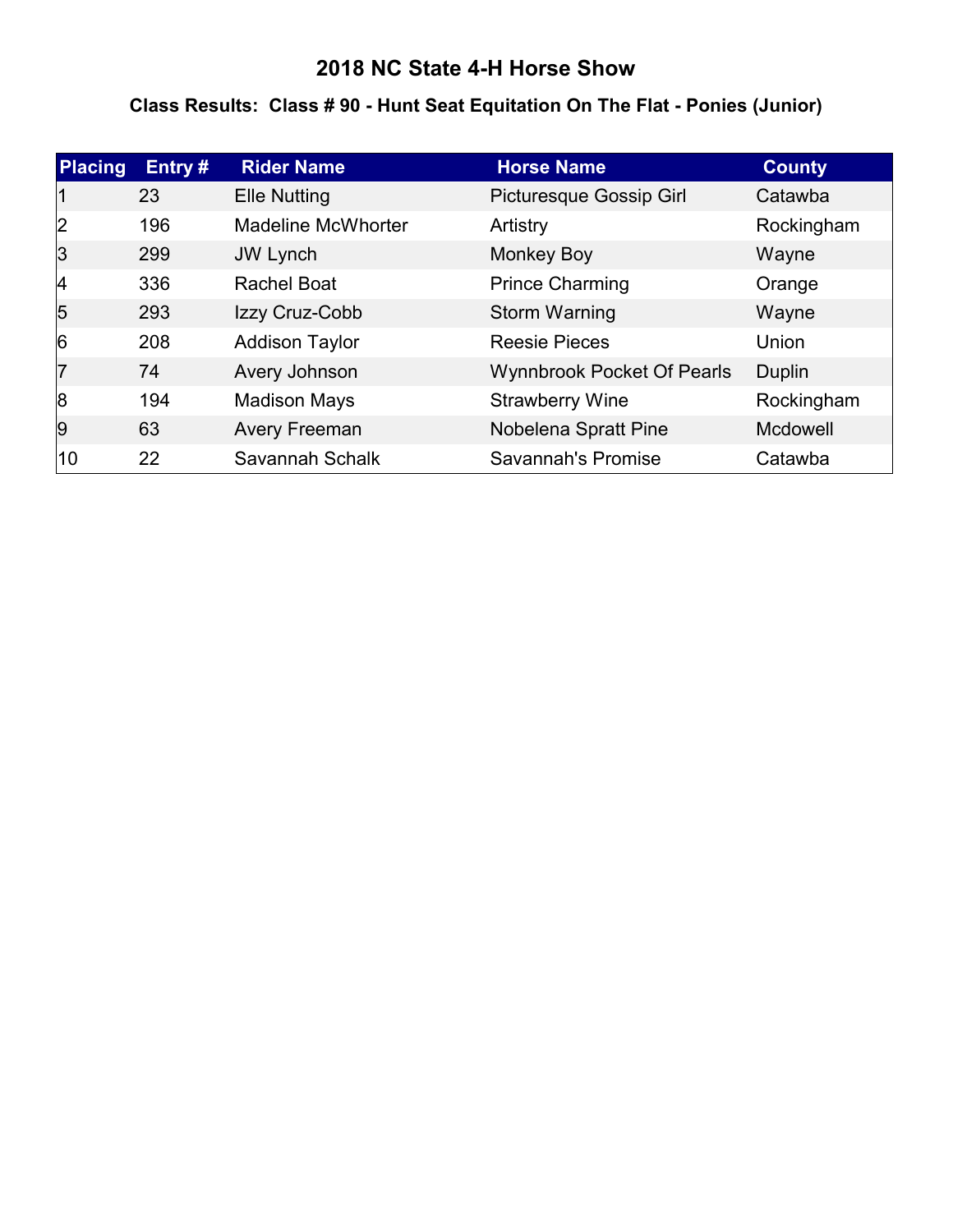### **Class Results: Class # 91 - Bridle Path Hack - Ponies (Junior)**

| <b>Placing</b> | Entry# | <b>Rider Name</b>         | <b>Horse Name</b>                 | <b>County</b>   |
|----------------|--------|---------------------------|-----------------------------------|-----------------|
|                | 208    | <b>Addison Taylor</b>     | <b>Reesie Pieces</b>              | Union           |
| 2              | 74     | Avery Johnson             | <b>Wynnbrook Pocket Of Pearls</b> | Duplin          |
| 3              | 196    | <b>Madeline McWhorter</b> | Artistry                          | Rockingham      |
| 4              | 194    | <b>Madison Mays</b>       | <b>Strawberry Wine</b>            | Rockingham      |
| 5              | 299    | JW Lynch                  | <b>Monkey Boy</b>                 | Wayne           |
| 6              | 23     | <b>Elle Nutting</b>       | Picturesque Gossip Girl           | Catawba         |
| 7              | 63     | Avery Freeman             | Nobelena Spratt Pine              | <b>Mcdowell</b> |
| 8              | 293    | Izzy Cruz-Cobb            | Storm Warning                     | Wayne           |
| 9              | 22     | Savannah Schalk           | Savannah's Promise                | Catawba         |
| 10             | 336    | <b>Rachel Boat</b>        | <b>Prince Charming</b>            | Orange          |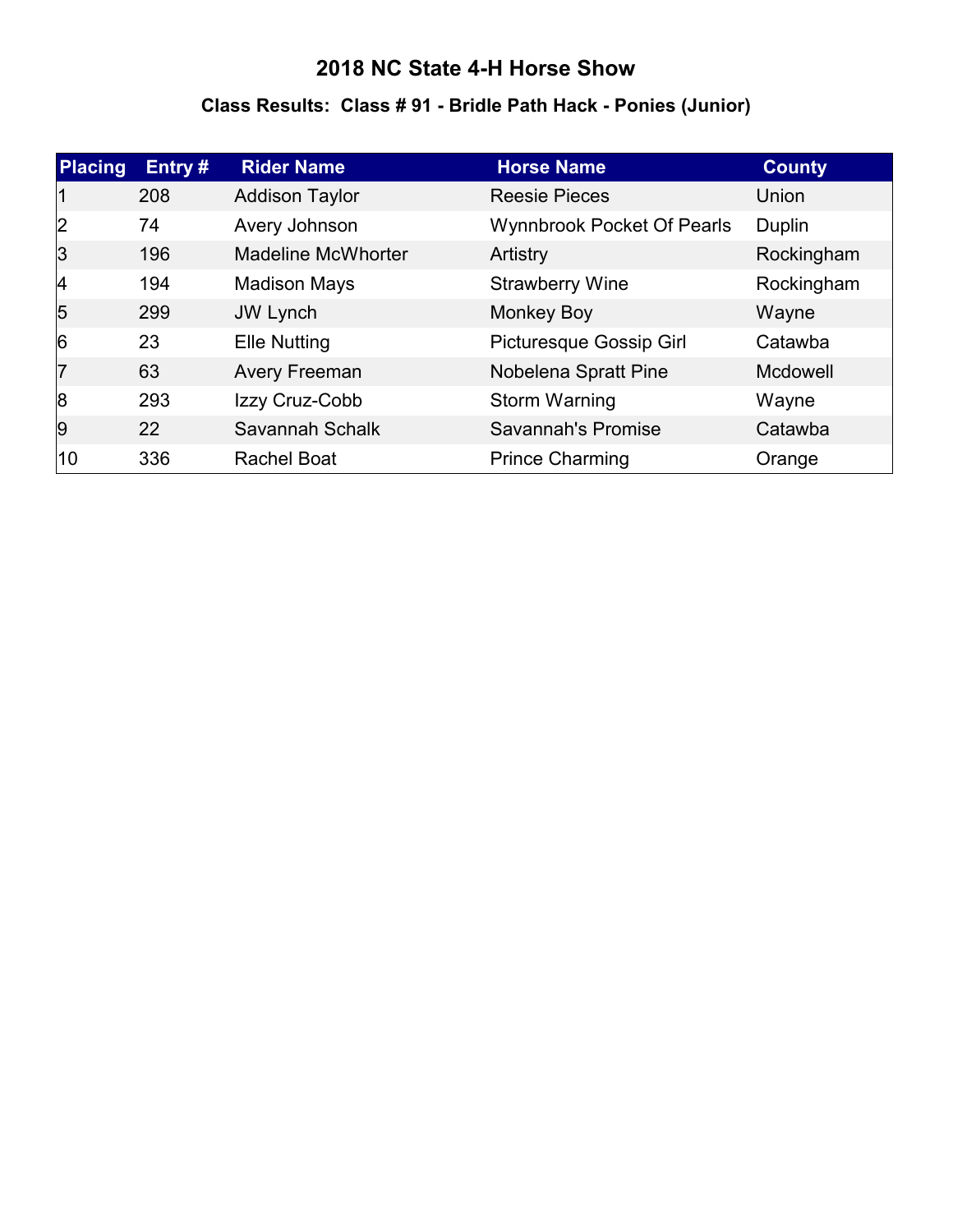# **Class Results: Class # 92 - Western Trail (Senior)**

| <b>Placing</b> | Entry $#$ | <b>Rider Name</b>     | <b>Horse Name</b>         | <b>County</b> |
|----------------|-----------|-----------------------|---------------------------|---------------|
| 11             | 2         | Michaela Vick         | Magik Mike                | <b>Nash</b>   |
| 2              | 218       | Kaylyn Gise           | Its A Matter Of Fact      | Union         |
| 3              | 91        | Gracie Buchanan       | Mr Gun Peppy Pine         | <b>Burke</b>  |
| 4              | 158       | <b>Gracie Haynes</b>  | Dynamic Story Kid         | Cabarrus      |
| $\overline{5}$ | 181       | <b>Carrie Kirby</b>   | My Turn To Rock           | Rockingham    |
| 6              | 134       | Emerson Madonia       | <b>RL A Sudden Charm</b>  | Lincoln       |
| 7              | 186       | <b>Bailee Perkins</b> | <b>Zippin Come Lately</b> | Rockingham    |
| 8              | 235       | Leah Nelson           | Coronas Cody Jac          | Chatham       |
| 9              | 247       | <b>Shelby Mabe</b>    | <b>Ready Set Gold</b>     | Cabarrus      |
| 10             | 49        | Kayla Flynn           | Three Stockings Zan       | <b>Nash</b>   |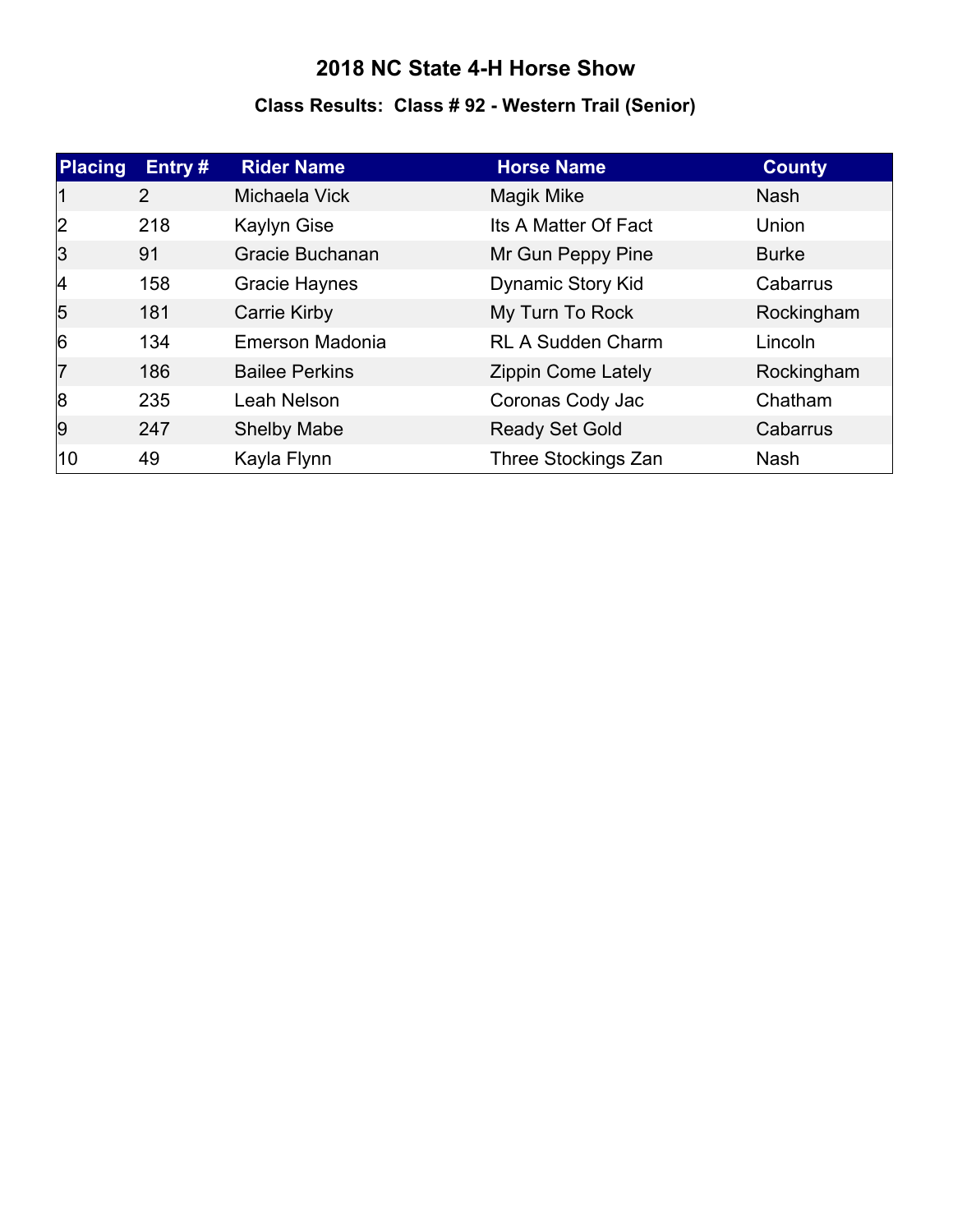# **Class Results: Class # 93 - Western Trail (Junior)**

| <b>Placing</b> | Entry $#$ | <b>Rider Name</b>  | <b>Horse Name</b>        | <b>County</b> |
|----------------|-----------|--------------------|--------------------------|---------------|
|                | 253       | Katelyn Dowell     | Delilah                  | <b>Stokes</b> |
| 2              | 291       | <b>Faith Waelz</b> | Do You Need A Therapist  | Gaston        |
| $\overline{3}$ | 242       | Lola Knight        | <b>KM Smooth N Fancy</b> | Rockingham    |
| $\vert 4$      |           | Jessica Henson     | Mr Gun Peppy Pine        | <b>Burke</b>  |
| $\overline{5}$ | 50        | Hannah Mennig      | <b>Caliente Cowgirl</b>  | <b>Nash</b>   |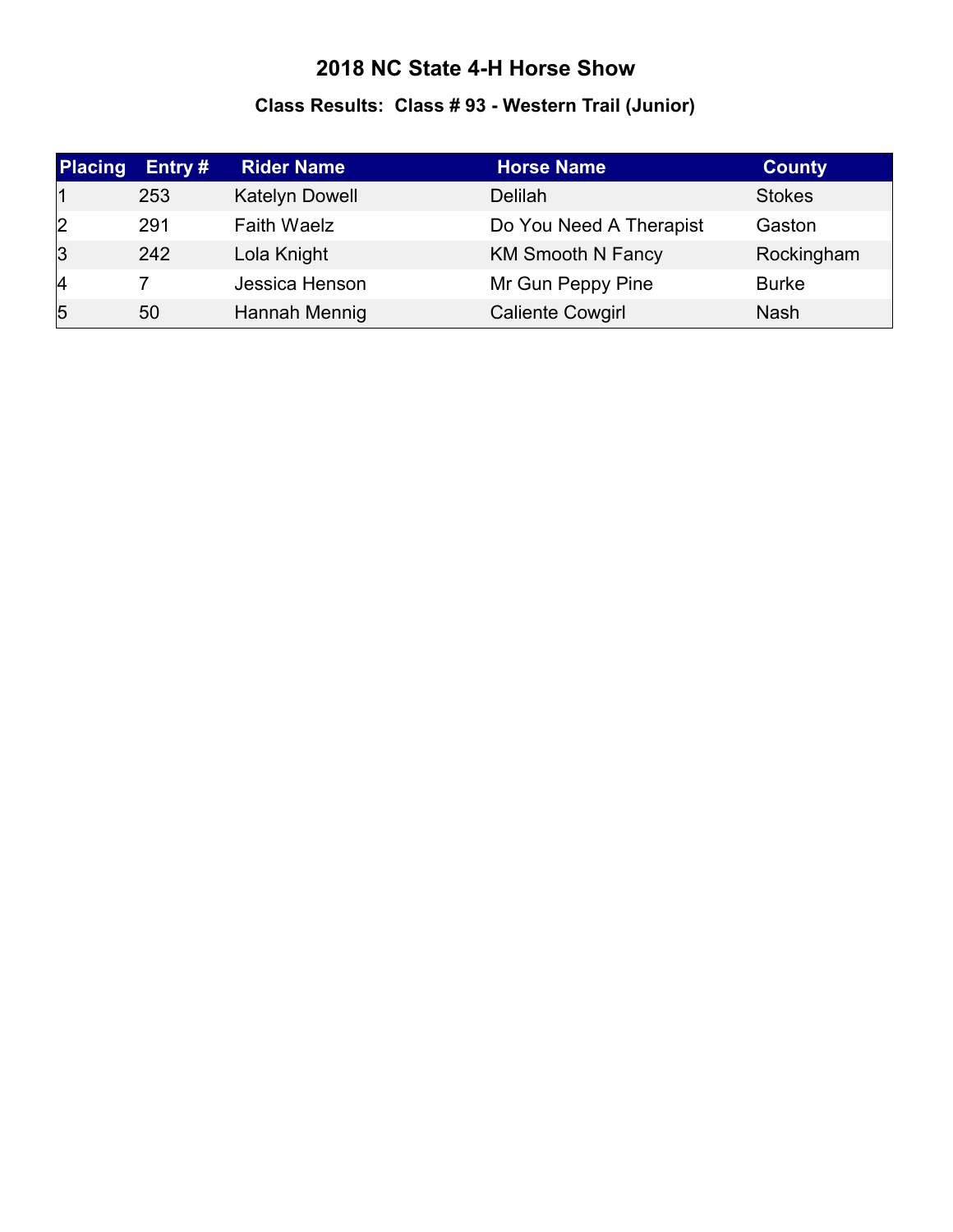# **Class Results: Class # 94 - Western Pony Trail**

|   | <b>Placing Entry#</b> | <b>Rider Name</b>     | <b>Horse Name</b>         | <b>County</b> |
|---|-----------------------|-----------------------|---------------------------|---------------|
|   | 118                   | Harlee Womble         | Allie Lou West            | Nash          |
| 2 | 273                   | <b>Amanda Quarles</b> | <b>Cattins Miss Priss</b> | Forsyth       |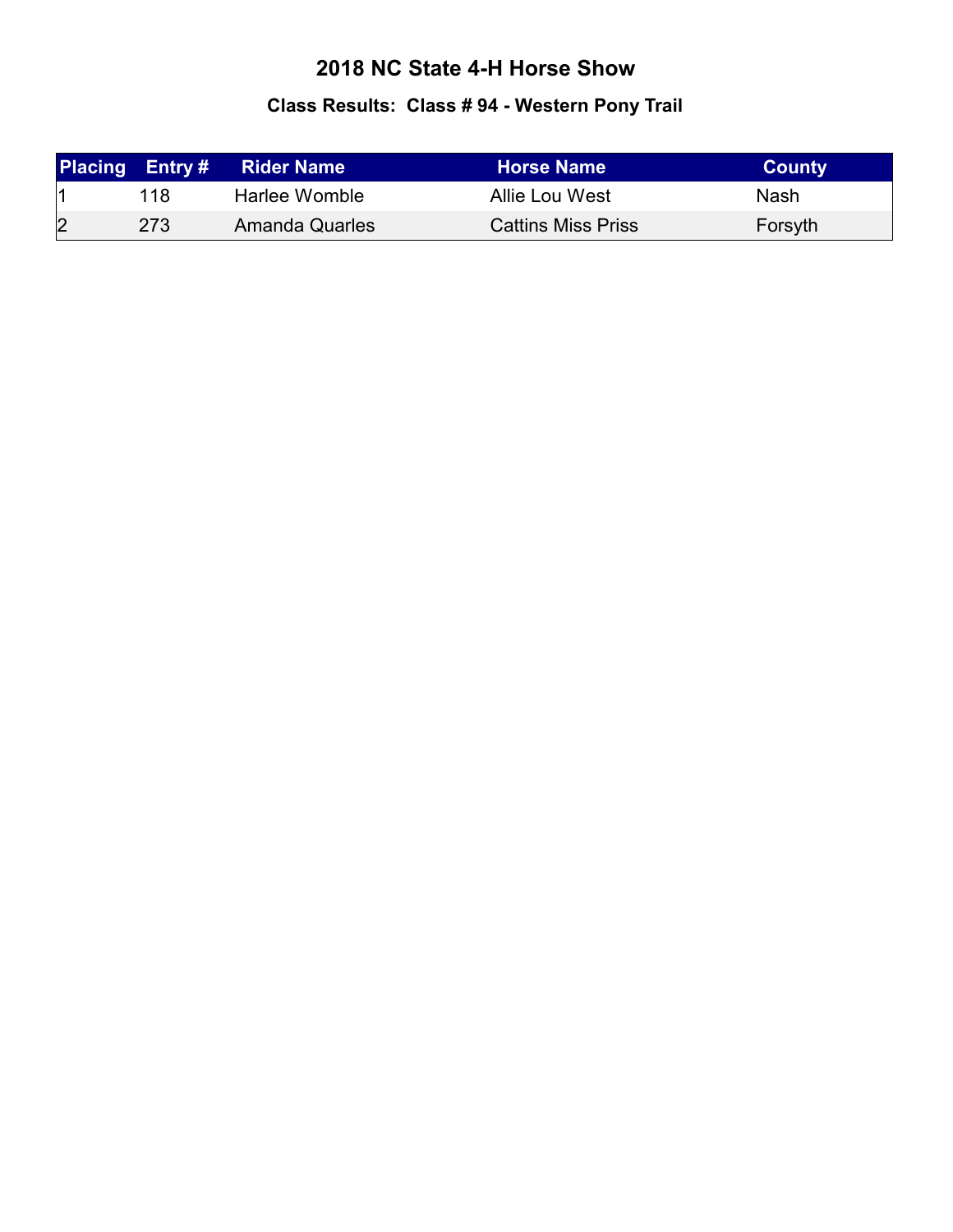# **Class Results: Class # 95 - Ranch Horse Trail (Senior)**

| <b>Placing</b> | Entry# | <b>Rider Name</b>    | <b>Horse Name</b>             | <b>County</b> |
|----------------|--------|----------------------|-------------------------------|---------------|
|                | 64     | <b>Trevor Hutton</b> | Pepper                        | <b>Nash</b>   |
| 2              | 134    | Emerson Madonia      | <b>RL A Sudden Charm</b>      | Lincoln       |
| 3              | 47     | Autumn Lance         | Don't Bee Wimpy               | Macon         |
| $\vert$ 4      | 156    | Ashlyn Johnson       | <b>Eyed Bens Stromie</b>      | Cumberland    |
| $\overline{5}$ | 117    | Reagan Faulkner      | Shud A Ben Cody               | <b>Nash</b>   |
| $\overline{6}$ | 245    | <b>Caitlyn Bass</b>  | <b>Gilligan's Desert Gold</b> | Columbus      |
| 17             | 184    | <b>Laci Summers</b>  | Are We Dun Here               | Rockingham    |
| 8              | 185    | <b>Gracie Howell</b> | <b>Vinnys Poco Pine</b>       | Rockingham    |
| 9              | 34     | <b>Natalie Owens</b> | Jack Be Swift                 | Macon         |
| 10             | 52     | Sarah Houston        | Douglas                       | <b>Burke</b>  |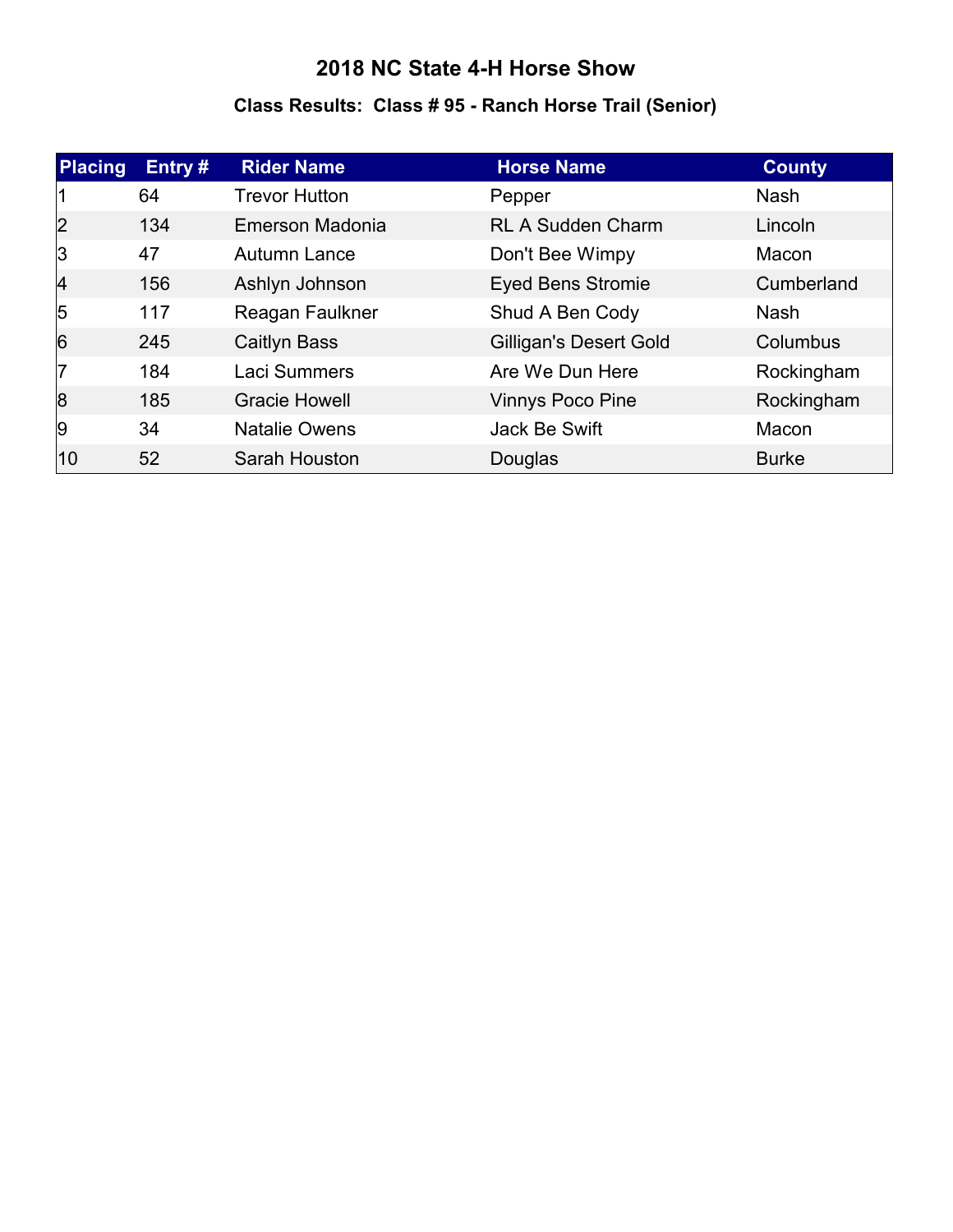# **Class Results: Class # 96 - Ranch Horse Trail (Junior)**

| <b>Placing</b> | Entry # | <b>Rider Name</b>     | <b>Horse Name</b>         | <b>County</b> |
|----------------|---------|-----------------------|---------------------------|---------------|
|                | 9       | Mackenzie Winkelman   | The Sky's The Limit       | <b>Burke</b>  |
| 2              | 154     | Olivia Juergens       | Heart                     | Cumberland    |
| 3              | 291     | <b>Faith Waelz</b>    | Do You Need A Therapist   | Gaston        |
| $\overline{4}$ | 289     | Lexi Edsall           | The Nimble Rebel (LB)     | Forsyth       |
| $\overline{5}$ | 165     | Luke Barber           | <b>Bella</b>              | Columbus      |
| 6              | 94      | Gracyn Johnson        | Wimpy                     | Onslow        |
| $\overline{7}$ | 273     | <b>Amanda Quarles</b> | <b>Cattins Miss Priss</b> | Forsyth       |
| 8              | 50      | Hannah Mennig         | <b>Caliente Cowgirl</b>   | <b>Nash</b>   |
| 9              | 37      | Jordan Gardner        | Tanner                    | <b>Nash</b>   |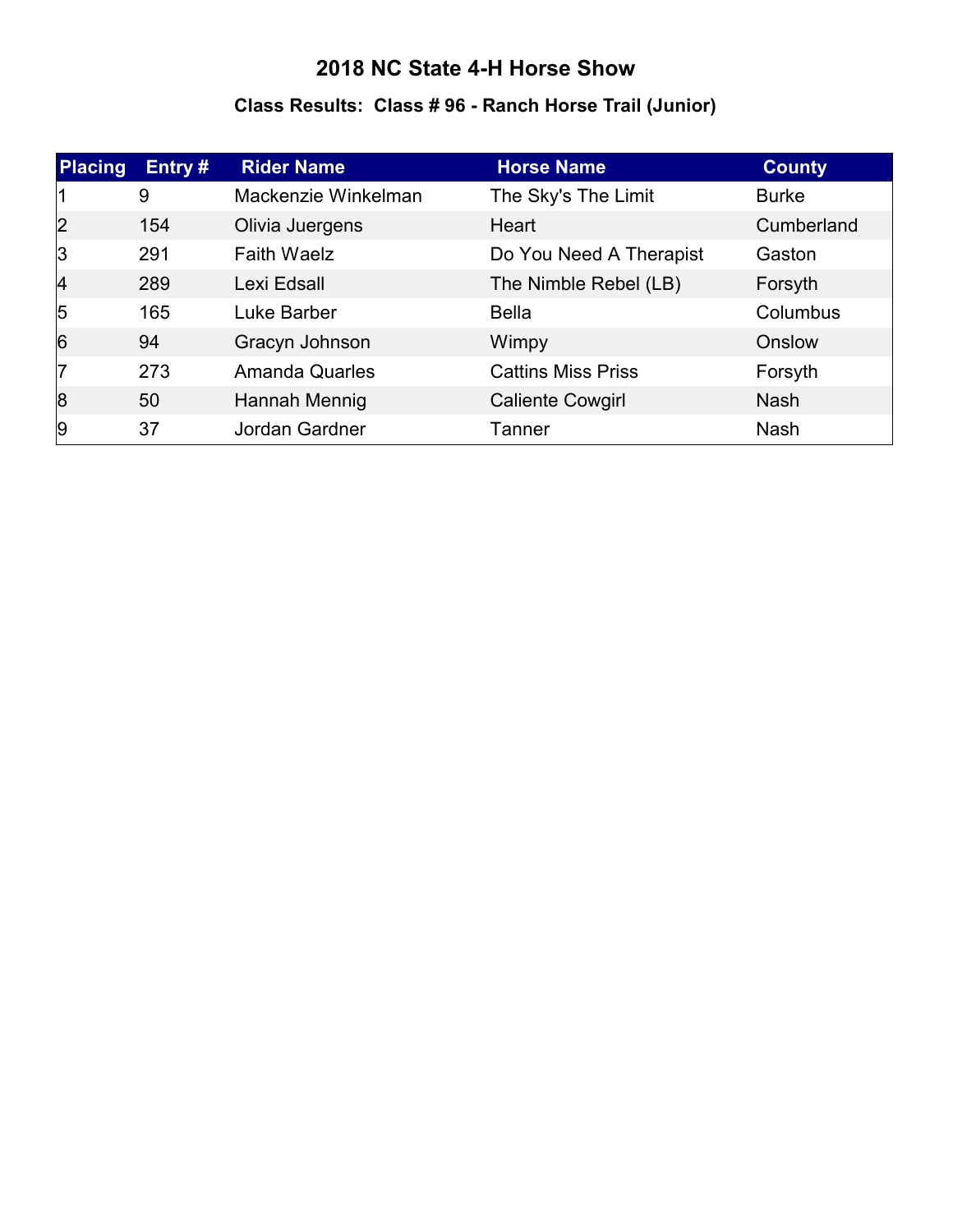# **Class Results: Class # 97 - Saddle-Type Halter (Mares & Geldings)**

|    | Placing Entry # Rider Name | <b>Horse Name</b>  | <b>County</b> |
|----|----------------------------|--------------------|---------------|
| 60 | Chloe Lytle                | <b>SS Espresso</b> | Mcdowell      |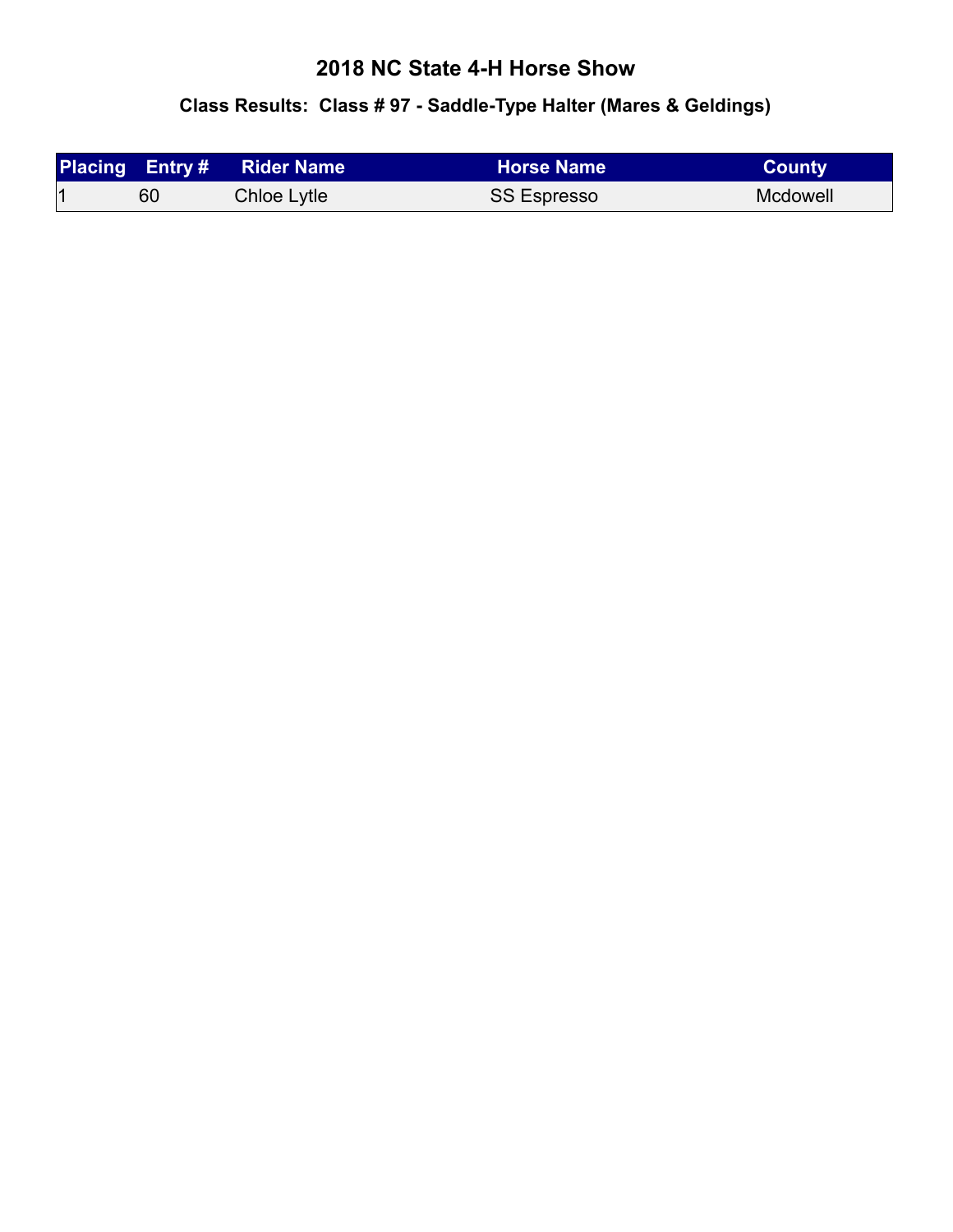### **Class Results: Class # 98 - Non-Trotting Mares In Hand**

| <b>Placing</b> | Entry $#$ | <b>Rider Name</b>      | <b>Horse Name</b>                  | <b>County</b> |
|----------------|-----------|------------------------|------------------------------------|---------------|
|                | 169       | Emma Wood              | I'm June Cash                      | Granville     |
| $\overline{2}$ | 139       | Carolina Carraway      | <b>She's Flirtin With Disaster</b> | Granville     |
| 3              | 141       | <b>Micah Furr</b>      | Natasha De La Piedre               | Rowan         |
| 4              | 81        | Izora Gragg            | Queens Stormy Night                | Mcdowell      |
| 5              | 244       | Madisyn White          | <b>Castile Centellas</b>           | Rowan         |
| $\overline{6}$ | 300       | <b>Bailee Willis</b>   | Madison                            | Warren        |
| 17             | 240       | Jaysa Causby           | <b>Belleza De Straight Arrow</b>   | Rowan         |
| 8              | 213       | Zackary Baucom         | Temblorosa De Tornado              | Union         |
| 9              | 78        | <b>Rebekah Qurollo</b> | Lady Faye's Butterfly              | Mcdowell      |
| 10             | 234       | Nicole Lackey          | Balalaika La Estancia              | Rowan         |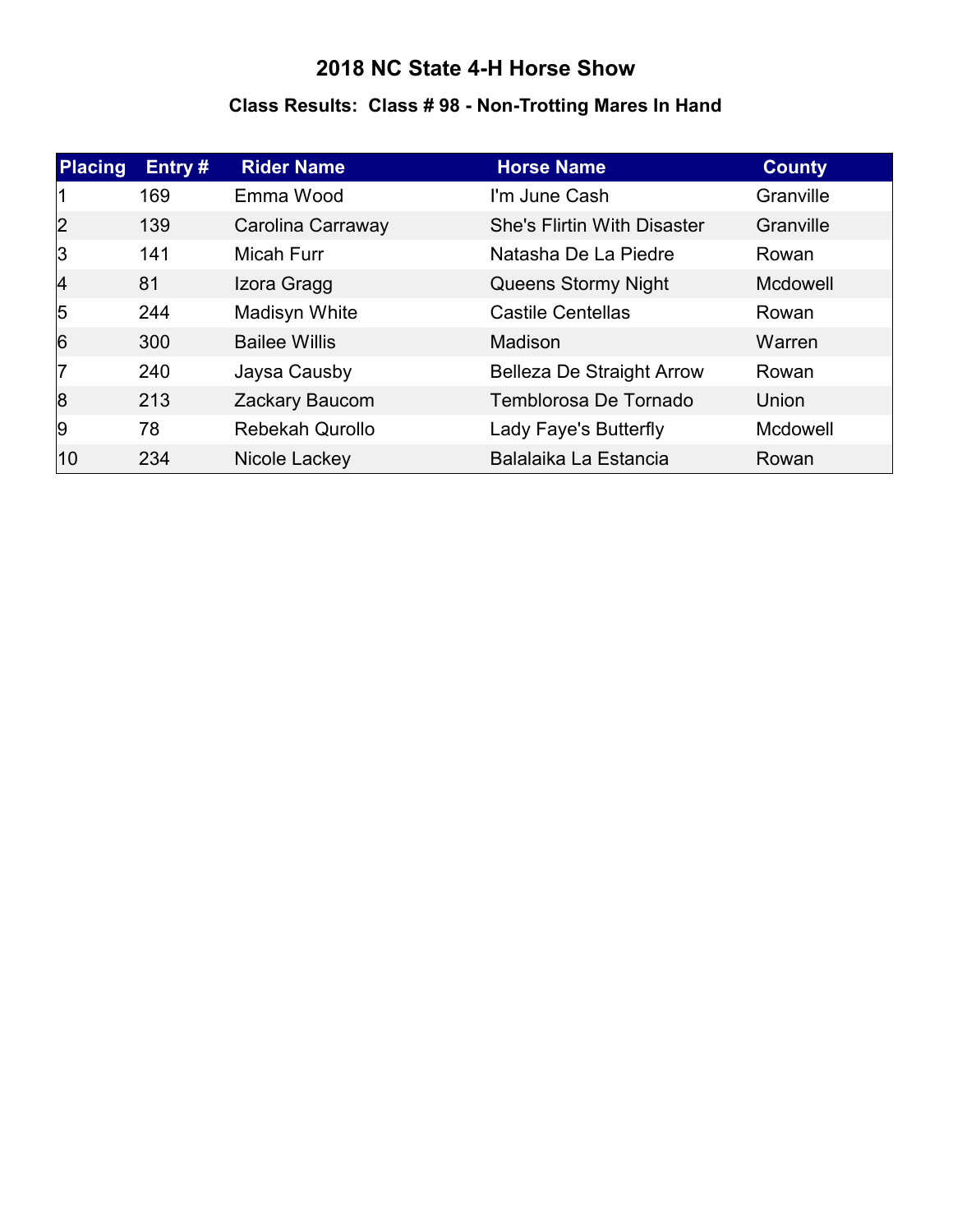# **Class Results: Class # 99 - Non-Trotting Geldings In Hand**

|   | <b>Placing Entry #</b> | <b>Rider Name</b>   | <b>Horse Name</b>      | <b>County</b> |
|---|------------------------|---------------------|------------------------|---------------|
|   |                        | Katelen Browning    | Carnegie Hall          | Mcdowell      |
| 2 | 56                     | <b>Brinkley Dew</b> | Jose's Rolling Thunder | Edgecombe     |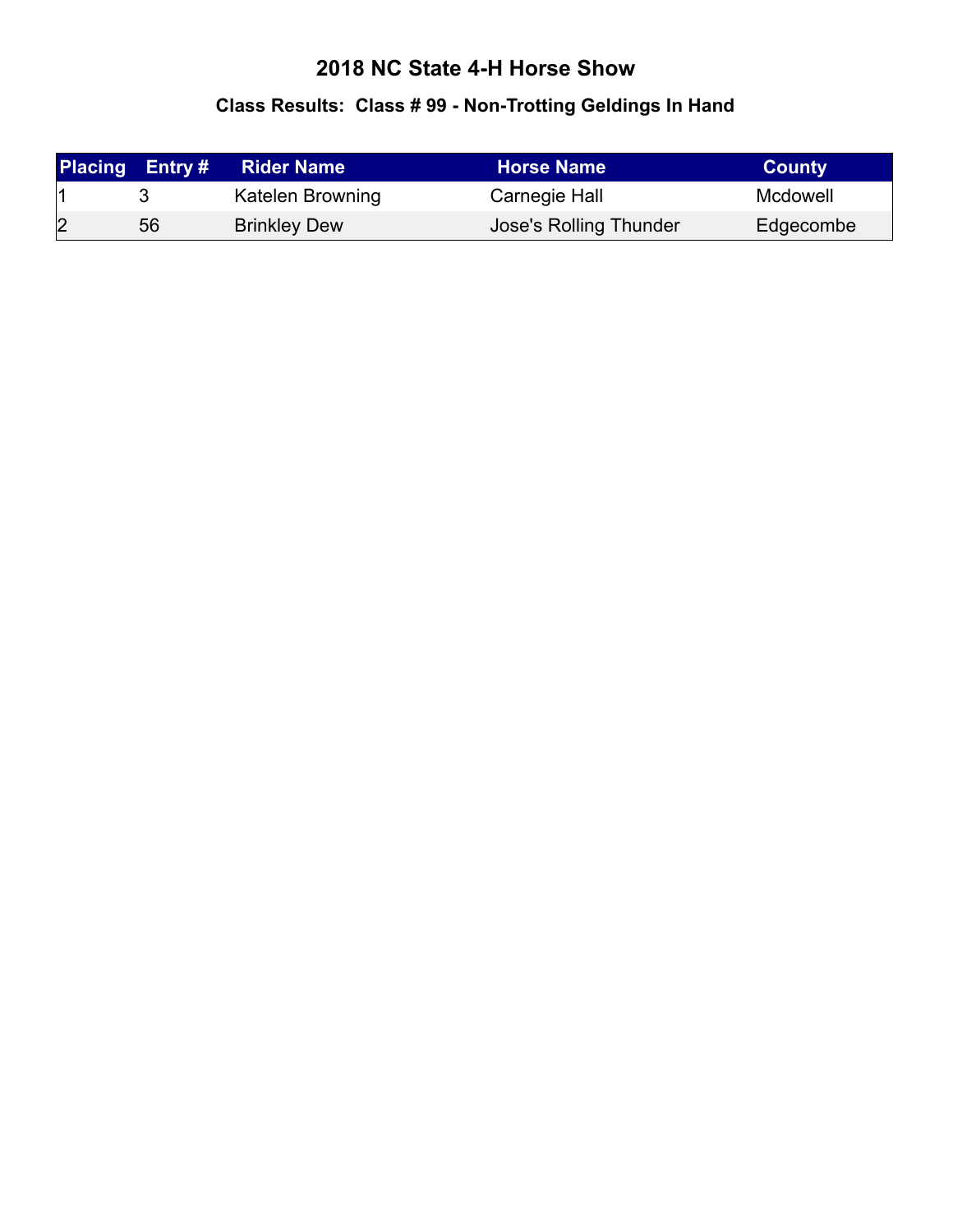### **Class Results: Class # 100 - Saddle Seat Showmanship In Hand (Open)**

|    | <b>Placing Entry # Rider Name</b> | <b>Horse Name</b>  | <b>County</b> |
|----|-----------------------------------|--------------------|---------------|
| 60 | Chloe Lytle                       | <b>SS Espresso</b> | Mcdowell      |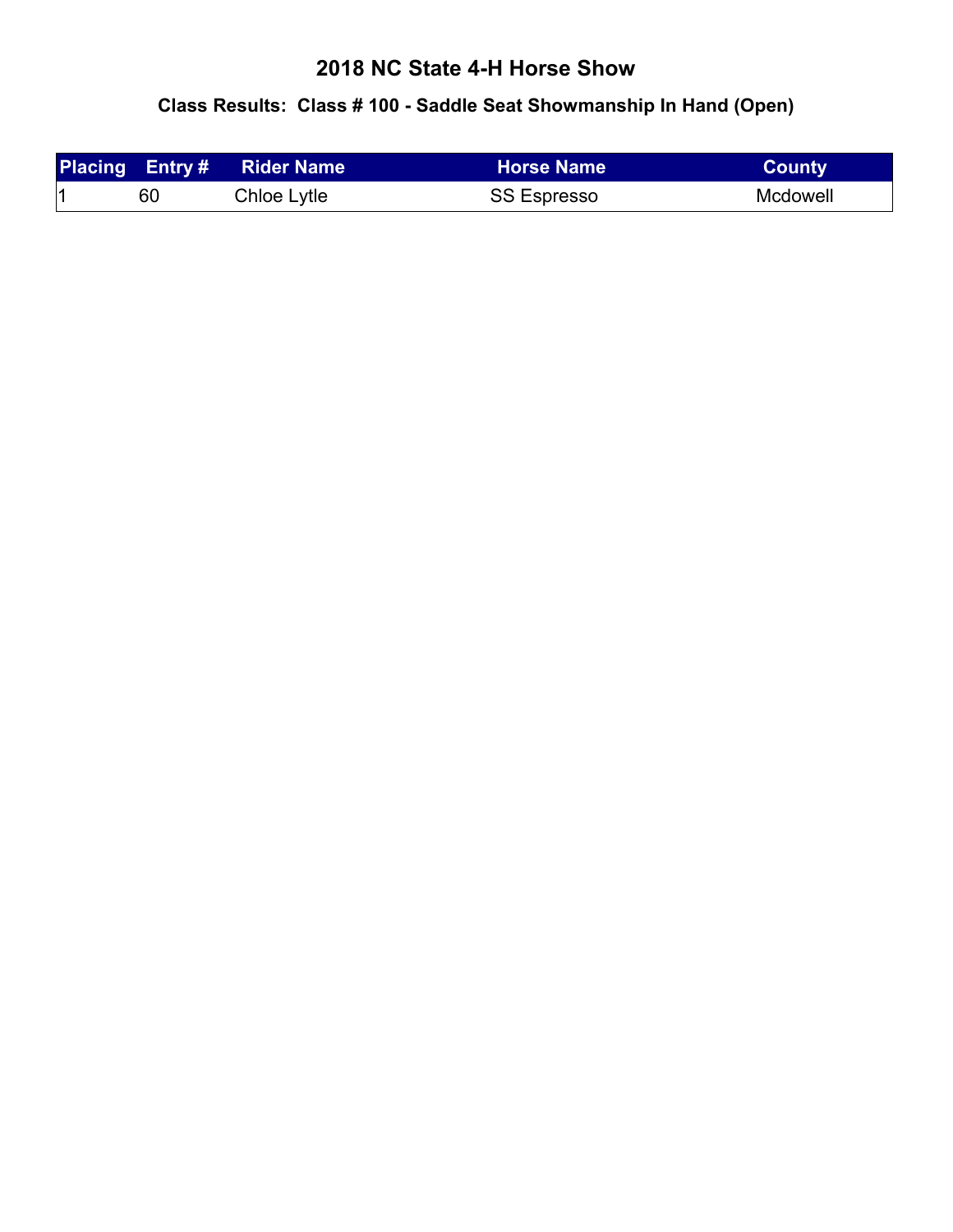### **Class Results: Class # 101 - Non-Trotting Showmanship In Hand - All Seats (Junior)**

| <b>Placing</b> | Entry # | <b>Rider Name</b>      | <b>Horse Name</b>                | <b>County</b> |
|----------------|---------|------------------------|----------------------------------|---------------|
|                | 240     | Jaysa Causby           | <b>Belleza De Straight Arrow</b> | Rowan         |
| 2              | 167     | Lexi Nelms             | You Are Always On My Mind        | Granville     |
| 3              | 153     | <b>Hannah Twisdale</b> | <b>Blues Midnight Lady</b>       | Granville     |
| 4              | 56      | <b>Brinkley Dew</b>    | <b>Jose's Rolling Thunder</b>    | Edgecombe     |
| 5              | 169     | Emma Wood              | I'm June Cash                    | Granville     |
| $\overline{6}$ | 40      | <b>Leah Haithcock</b>  | <b>Queen's Walking Princess</b>  | Mcdowell      |
| 7              | 213     | Zackary Baucom         | Temblorosa De Tornado            | Union         |
| 8              | 81      | Izora Gragg            | Queens Stormy Night              | Mcdowell      |
| 9              | 300     | <b>Bailee Willis</b>   | Madison                          | Warren        |
| 10             | 244     | Madisyn White          | <b>Castile Centellas</b>         | Rowan         |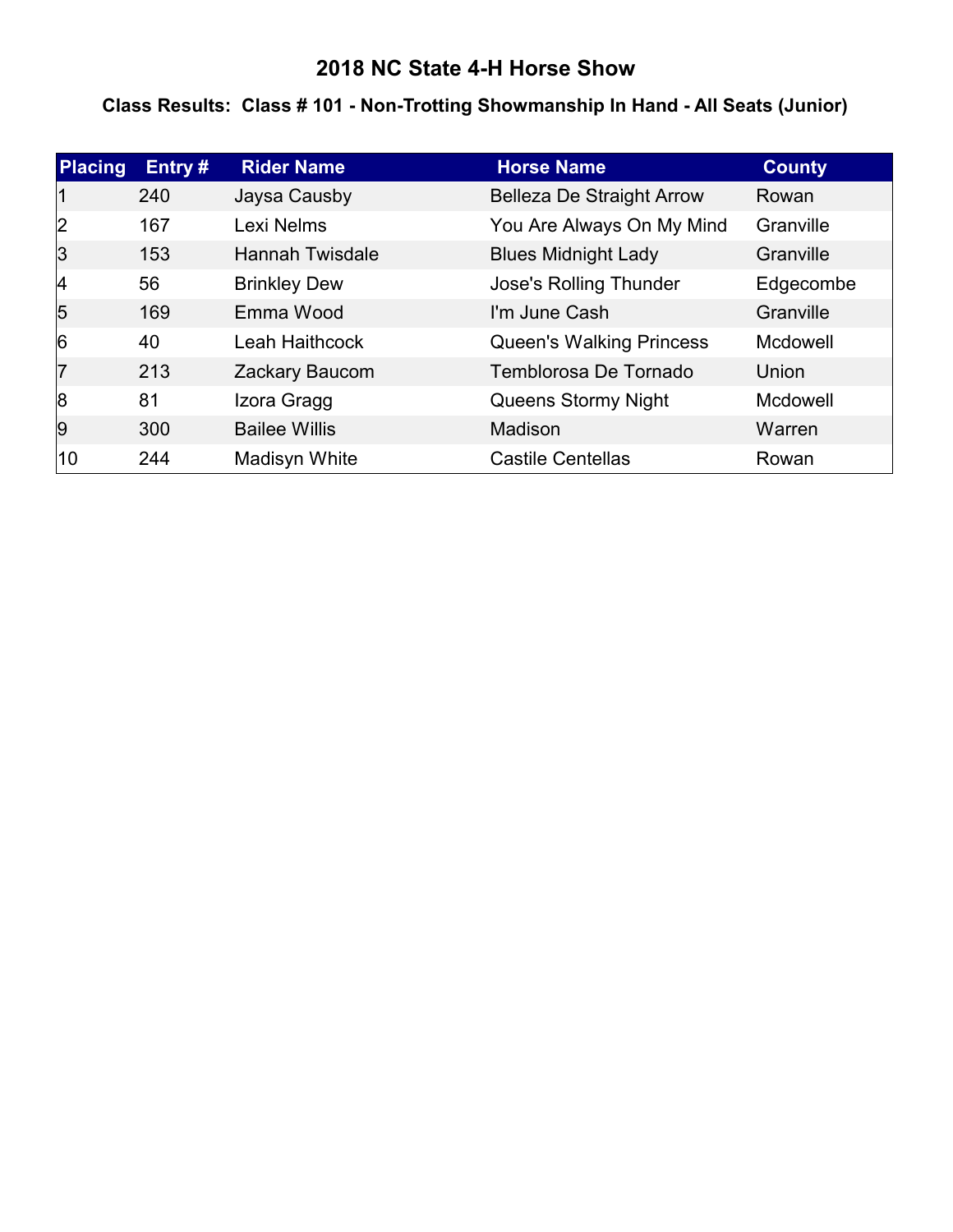### **Class Results: Class # 102 - Non-Trotting Showmanship In Hand - All Seats (Senior)**

| <b>Placing</b> | Entry $#$ | <b>Rider Name</b>      | <b>Horse Name</b>                  | <b>County</b>   |
|----------------|-----------|------------------------|------------------------------------|-----------------|
|                | 3         | Katelen Browning       | Carnegie Hall                      | <b>Mcdowell</b> |
| 2              | 141       | <b>Micah Furr</b>      | Natasha De La Piedre               | Rowan           |
| $\overline{3}$ | 139       | Carolina Carraway      | <b>She's Flirtin With Disaster</b> | Granville       |
| 4              | 234       | Nicole Lackey          | Balalaika La Estancia              | Rowan           |
| $\overline{5}$ | 332       | Joelena Walker         | Miss Fortune                       | Granville       |
| $\overline{6}$ | 78        | <b>Rebekah Qurollo</b> | Lady Faye's Butterfly              | Mcdowell        |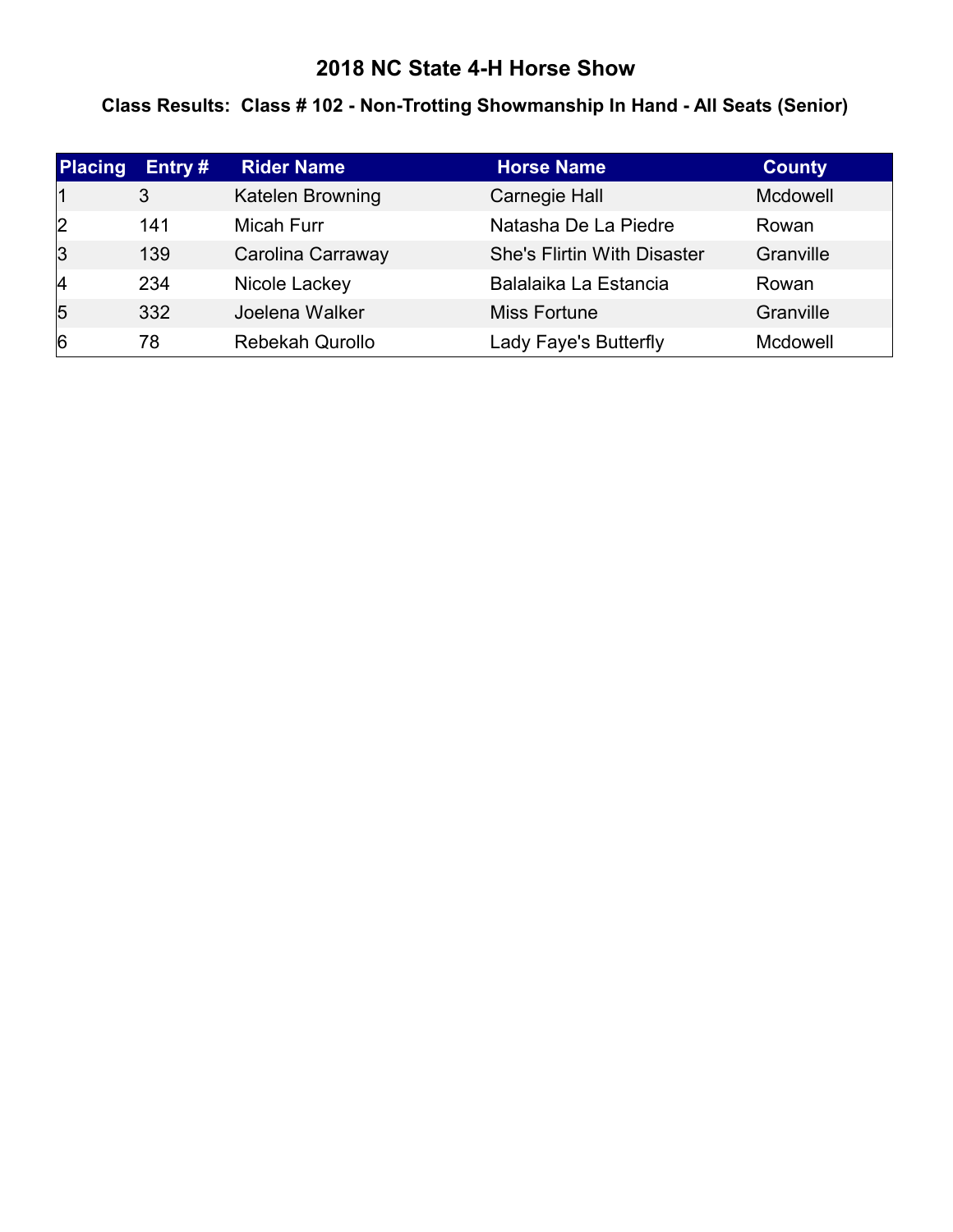# **Class Results: Class # 103 - Saddle Seat Country English Pleasure**

|    | <b>Placing Entry # Rider Name</b> | <b>∖ Horse Name</b> \ | <b>County</b> |
|----|-----------------------------------|-----------------------|---------------|
| 60 | Chloe Lytle                       | <b>SS Espresso</b>    | Mcdowell      |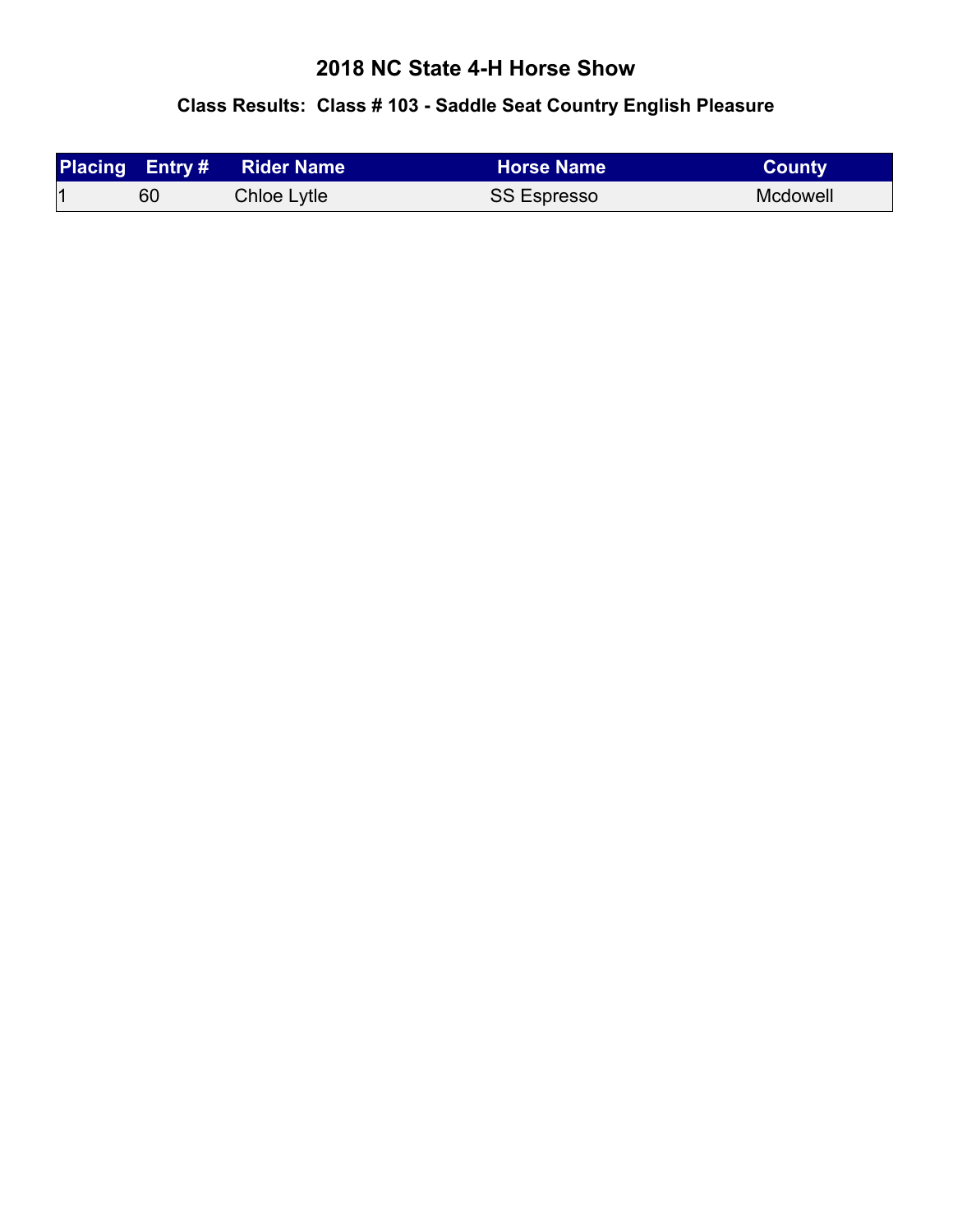# **Class Results: Class # 104 - English Non-Trotting - 2 Gaits (Junior)**

| <b>Placing</b> | Entry# | <b>Rider Name</b>      | <b>Horse Name</b>               | <b>County</b>   |
|----------------|--------|------------------------|---------------------------------|-----------------|
|                | 167    | Lexi Nelms             | You Are Always On My Mind       | Granville       |
| 2              | 40     | <b>Leah Haithcock</b>  | <b>Queen's Walking Princess</b> | <b>Mcdowell</b> |
| 3              | 81     | Izora Gragg            | Queens Stormy Night             | <b>Mcdowell</b> |
| $\overline{4}$ | 169    | Emma Wood              | I'm June Cash                   | Granville       |
| $\overline{5}$ | 153    | <b>Hannah Twisdale</b> | <b>Blues Midnight Lady</b>      | Granville       |
| 6              | 300    | <b>Bailee Willis</b>   | Madison                         | Warren          |
| 17             | 56     | <b>Brinkley Dew</b>    | <b>Jose's Rolling Thunder</b>   | Edgecombe       |
| 8              | 51     | <b>Taylor Batts</b>    | Diego's Dangerous Diva          | Edgecombe       |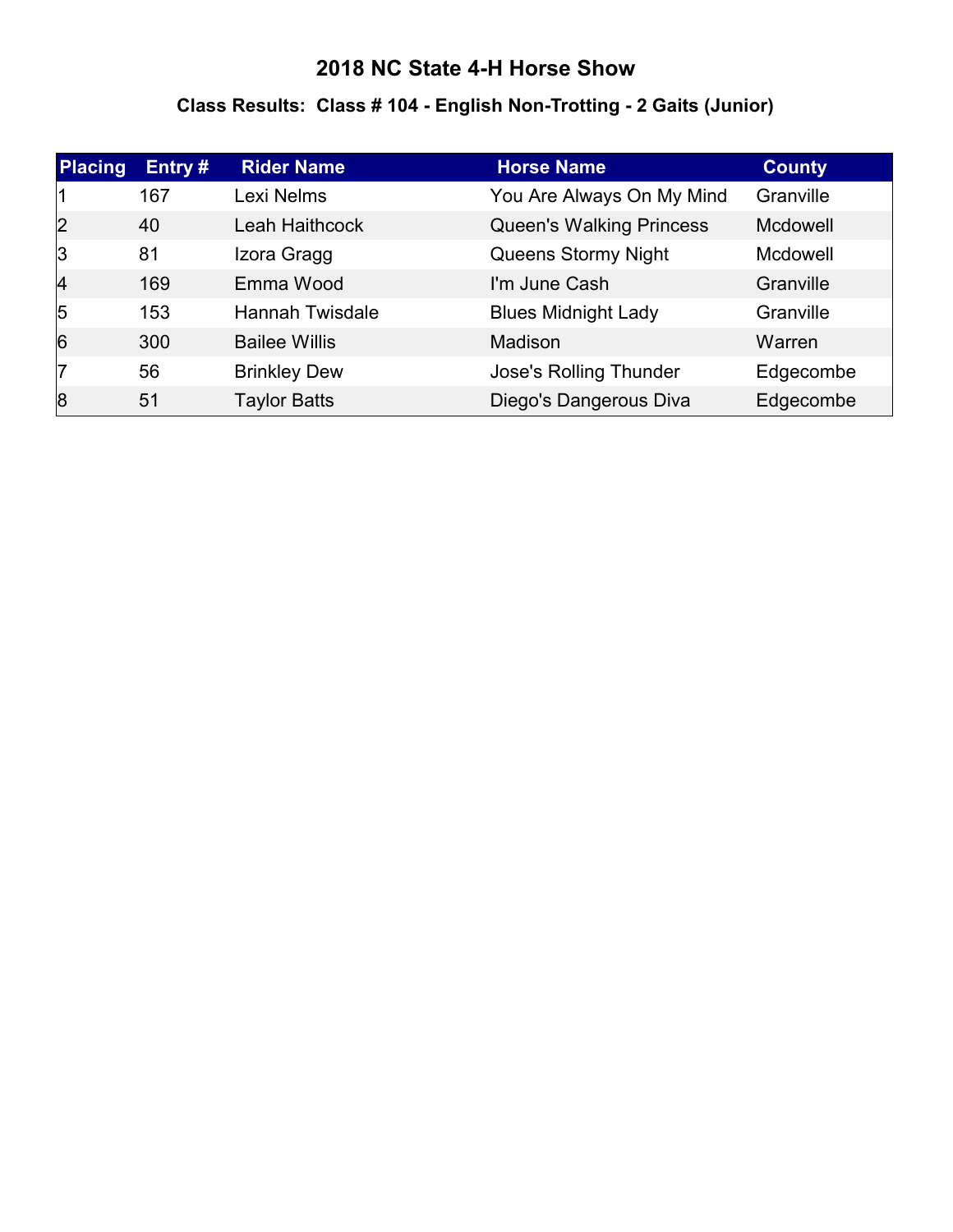# **Class Results: Class # 105 - English Non-Trotting - 2 Gaits (Senior)**

| <b>Placing</b> | Entry $#$ | <b>Rider Name</b>       | <b>Horse Name</b>                  | <b>County</b> |
|----------------|-----------|-------------------------|------------------------------------|---------------|
|                | 139       | Carolina Carraway       | <b>She's Flirtin With Disaster</b> | Granville     |
| $\overline{2}$ | 3         | <b>Katelen Browning</b> | <b>Carnegie Hall</b>               | Mcdowell      |
| 3              | 78        | <b>Rebekah Qurollo</b>  | Lady Faye's Butterfly              | Mcdowell      |
| 4              | 332       | Joelena Walker          | Miss Fortune                       | Granville     |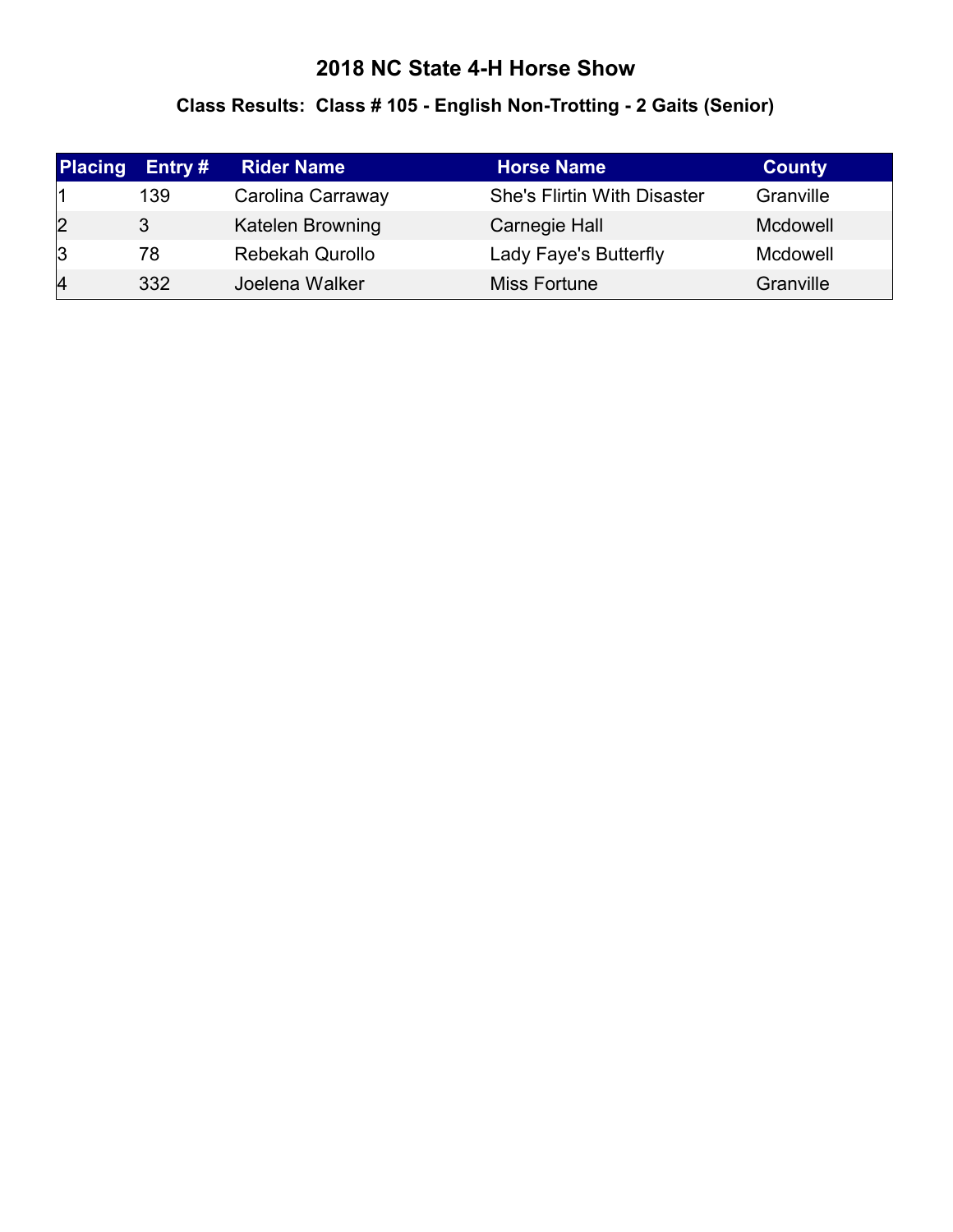# **Class Results: Class # 106 - Saddle Seat English Pleasure**

|     | <b>Placing Entry# Rider Name</b> | <b>⊦Horse Name</b> | <b>County</b> |
|-----|----------------------------------|--------------------|---------------|
| 324 | Isabella Alessio                 | <b>Phil</b>        | Forsyth       |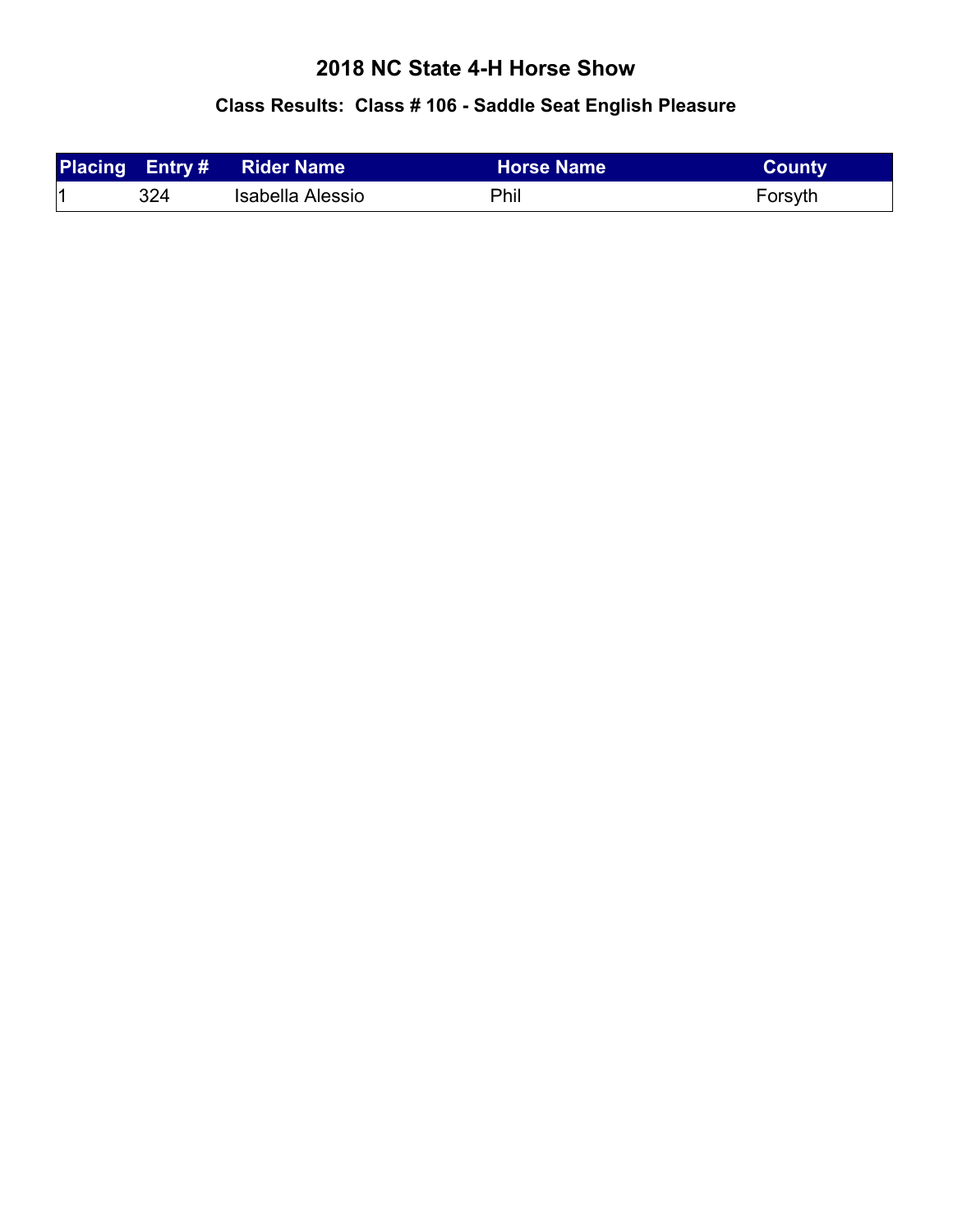### **Class Results: Class # 107 - Other Non-Trotting English Pleasure - 2 Gait**

| <b>Placing</b> | Entry $#$ | <b>Rider Name</b> | <b>Horse Name</b>                | <b>County</b> |
|----------------|-----------|-------------------|----------------------------------|---------------|
|                | 244       | Madisyn White     | <b>Castile Centellas</b>         | Rowan         |
| 2              | 240       | Jaysa Causby      | <b>Belleza De Straight Arrow</b> | Rowan         |
| $\overline{3}$ | 141       | Micah Furr        | Natasha De La Piedre             | Rowan         |
| 4              | 234       | Nicole Lackey     | Balalaika La Estancia            | Rowan         |
| $\overline{5}$ | 213       | Zackary Baucom    | Temblorosa De Tornado            | Union         |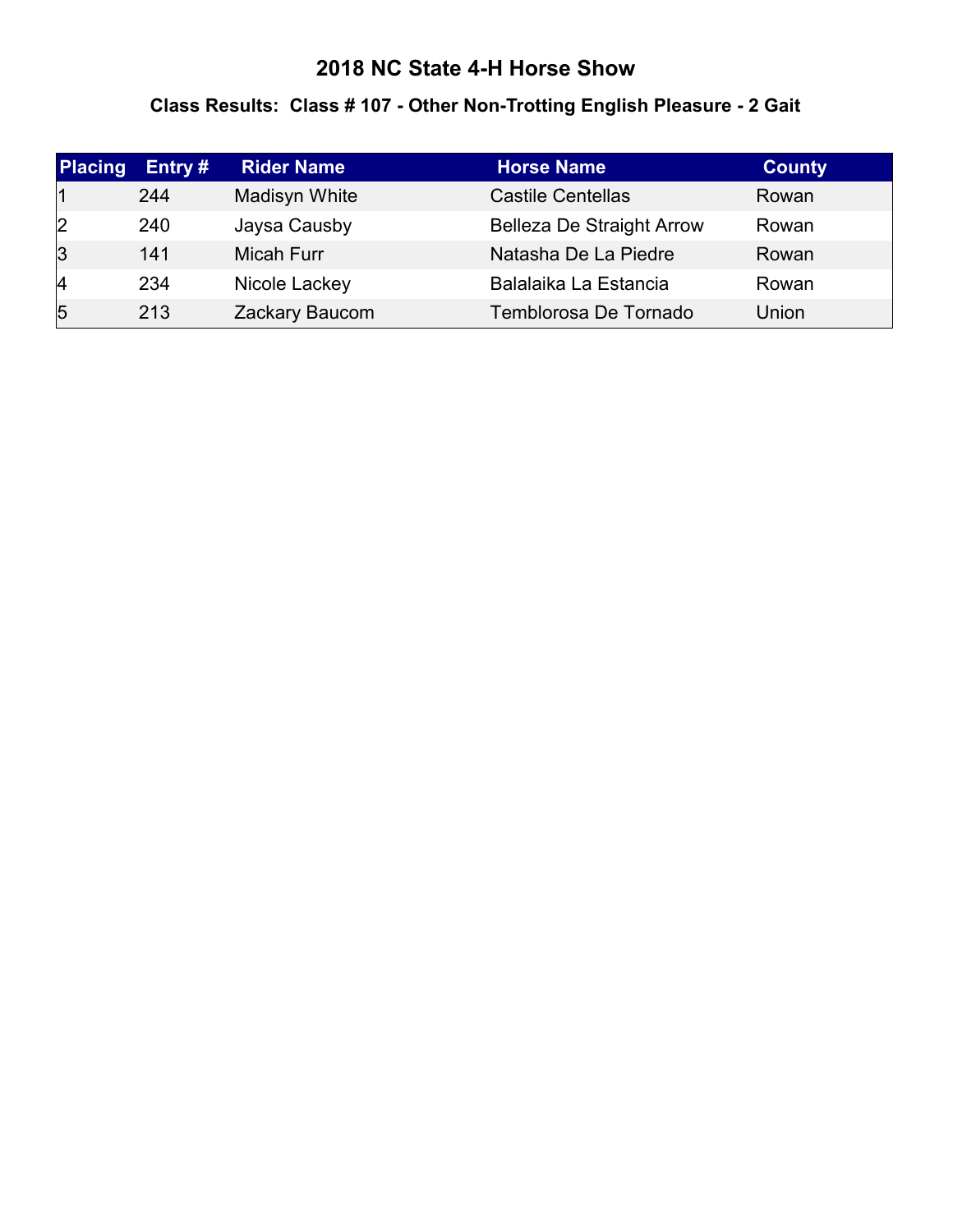# **Class Results: Class # 108 - Saddle Seat Equitation (Open)**

|                |     | <b>Placing Entry# Rider Name</b> | <b>Horse Name</b>  | <b>County</b> |
|----------------|-----|----------------------------------|--------------------|---------------|
|                | 324 | Isabella Alessio                 | Phil               | Forsyth       |
| $\overline{2}$ | 60  | Chloe Lytle                      | <b>SS Espresso</b> | Mcdowell      |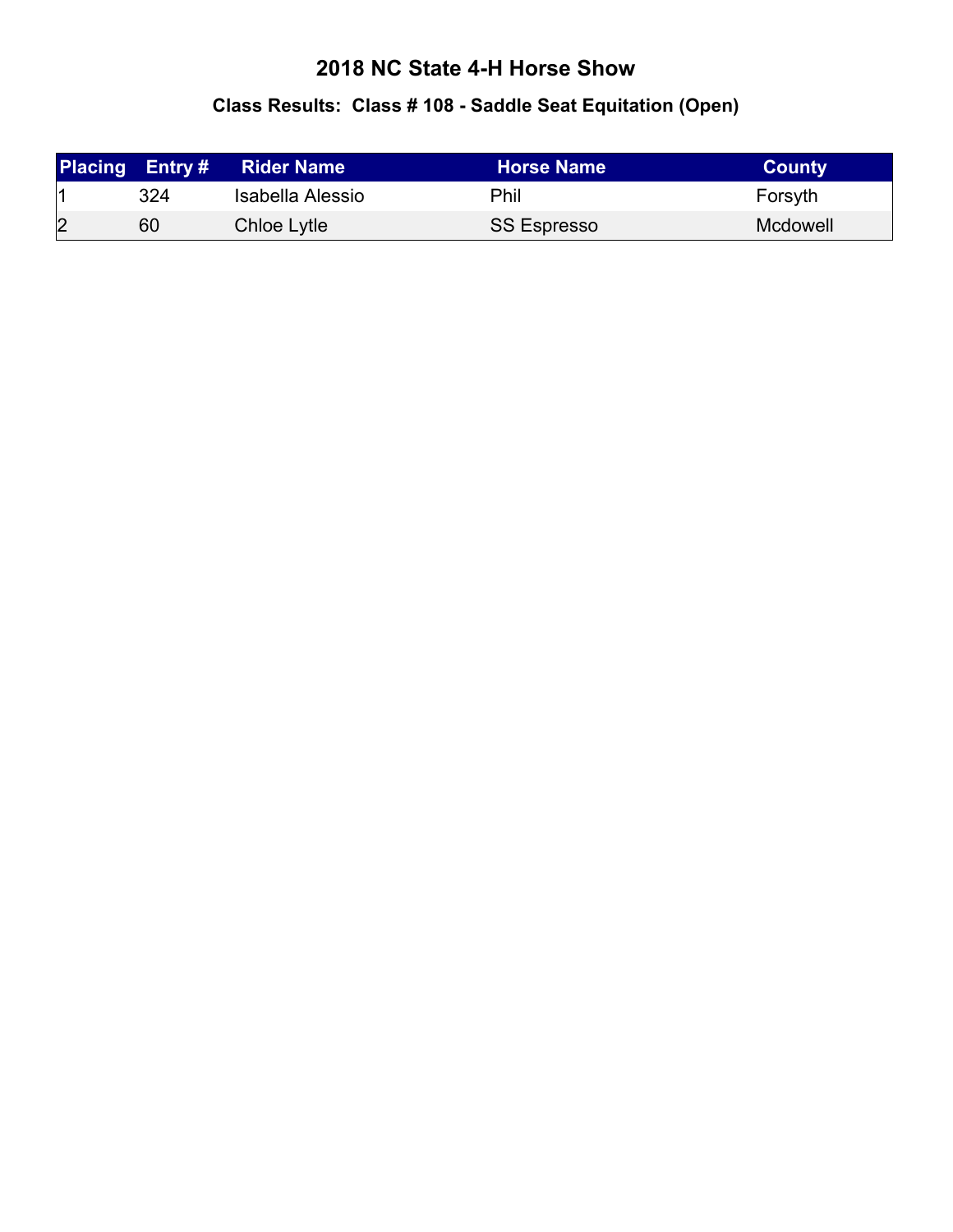# **Class Results: Class # 109 - Non-Trotting Equitation - 2 Gait (Junior)**

| <b>Placing</b> | Entry $#$ | <b>Rider Name</b>      | <b>Horse Name</b>               | <b>County</b>   |
|----------------|-----------|------------------------|---------------------------------|-----------------|
|                | 56        | <b>Brinkley Dew</b>    | <b>Jose's Rolling Thunder</b>   | Edgecombe       |
| $\overline{2}$ | 244       | Madisyn White          | <b>Castile Centellas</b>        | Rowan           |
| 3              | 300       | <b>Bailee Willis</b>   | Madison                         | Warren          |
| 4              | 40        | Leah Haithcock         | <b>Queen's Walking Princess</b> | Mcdowell        |
| $\overline{5}$ | 153       | <b>Hannah Twisdale</b> | <b>Blues Midnight Lady</b>      | Granville       |
| 6              | 169       | Emma Wood              | I'm June Cash                   | Granville       |
| 17             | 213       | Zackary Baucom         | Temblorosa De Tornado           | Union           |
| 8              | 51        | <b>Taylor Batts</b>    | Diego's Dangerous Diva          | Edgecombe       |
| 9              | 167       | Lexi Nelms             | You Are Always On My Mind       | Granville       |
| 10             | 81        | Izora Gragg            | Queens Stormy Night             | <b>Mcdowell</b> |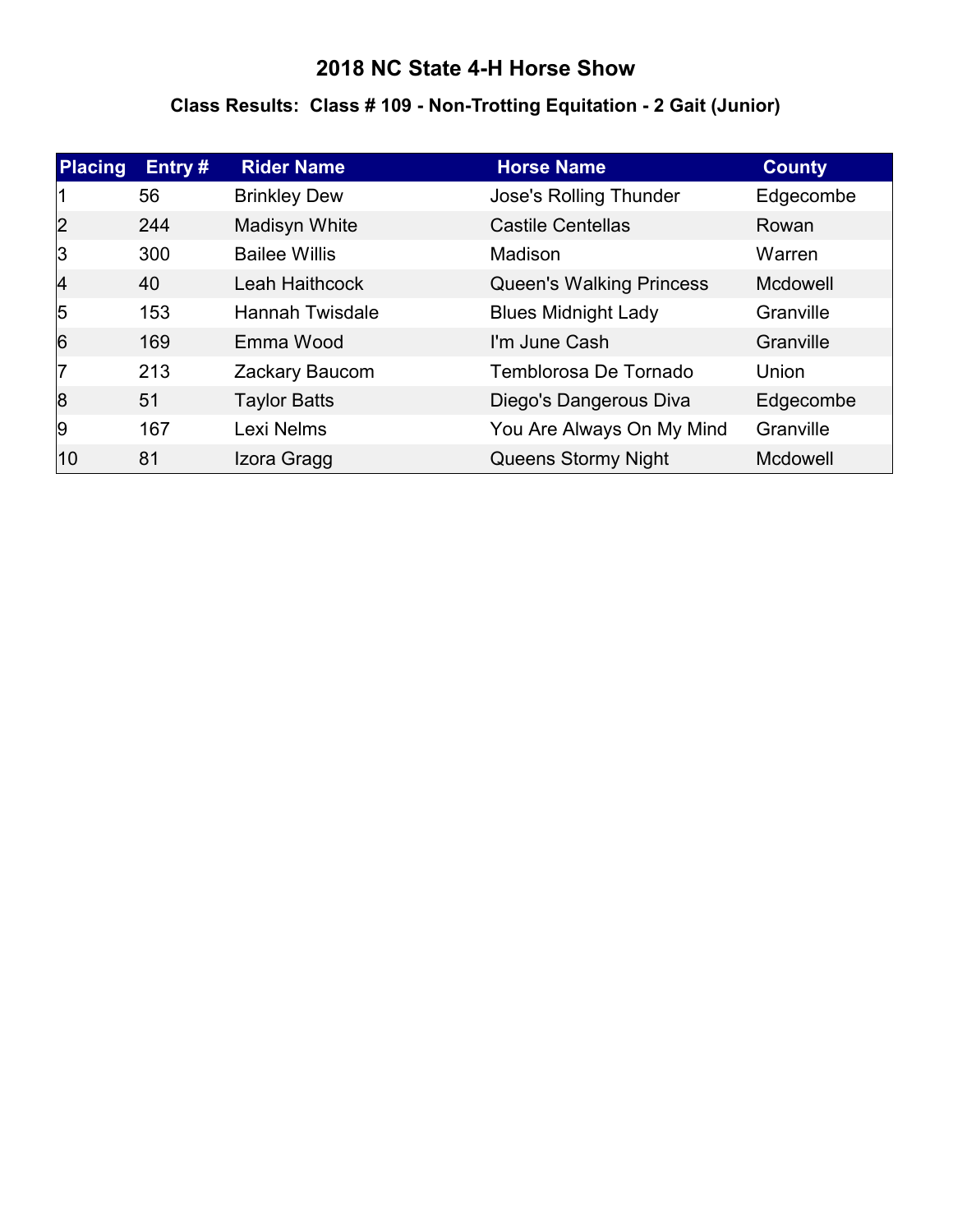#### **Class Results: Class # 110 - Non-Trotting Equitation - 2 Gait (Senior)**

| Placing        | Entry # | <b>Rider Name</b>      | <b>Horse Name</b>                  | <b>County</b> |
|----------------|---------|------------------------|------------------------------------|---------------|
|                | 234     | Nicole Lackey          | Balalaika La Estancia              | Rowan         |
| $\overline{2}$ | 3       | Katelen Browning       | Carnegie Hall                      | Mcdowell      |
| 3              | 139     | Carolina Carraway      | <b>She's Flirtin With Disaster</b> | Granville     |
| 4              | 141     | <b>Micah Furr</b>      | Natasha De La Piedre               | Rowan         |
| 5              | 78      | <b>Rebekah Qurollo</b> | Lady Faye's Butterfly              | Mcdowell      |
| 6              | 332     | Joelena Walker         | Miss Fortune                       | Granville     |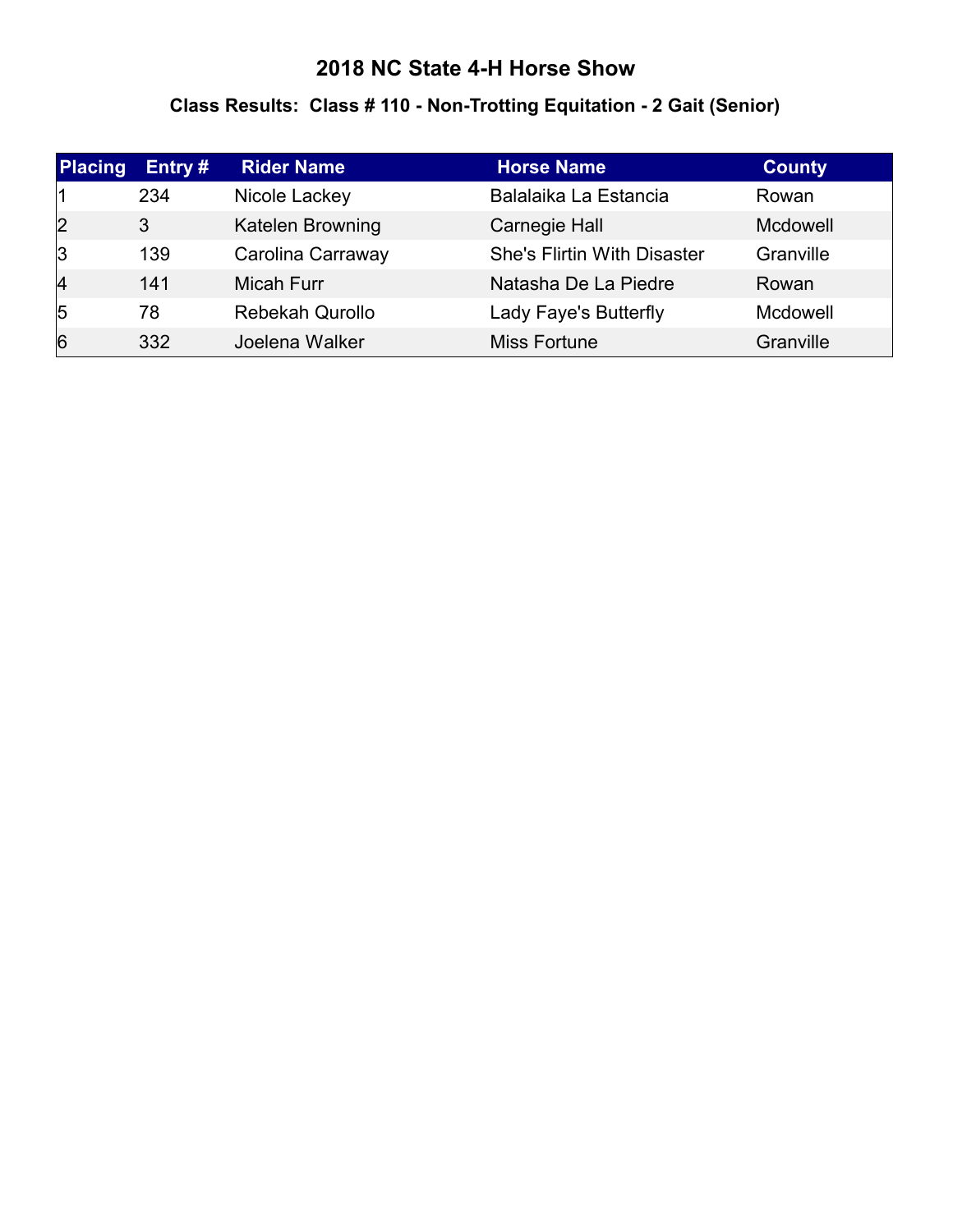# **Class Results: Class # 111 - Hunter Pleasure - English-Type**

| <b>Placing</b> | Entry # | <b>Rider Name</b> | <b>Horse Name</b>   | <b>County</b> |
|----------------|---------|-------------------|---------------------|---------------|
|                | 243     | Abby Franz        | Captain Jax Sparrow | Union         |
| $\overline{2}$ | 60      | Chloe Lytle       | <b>SS Espresso</b>  | Mcdowell      |
| 3              | 314     | Emilee Brooks     | God's Gift          | Union         |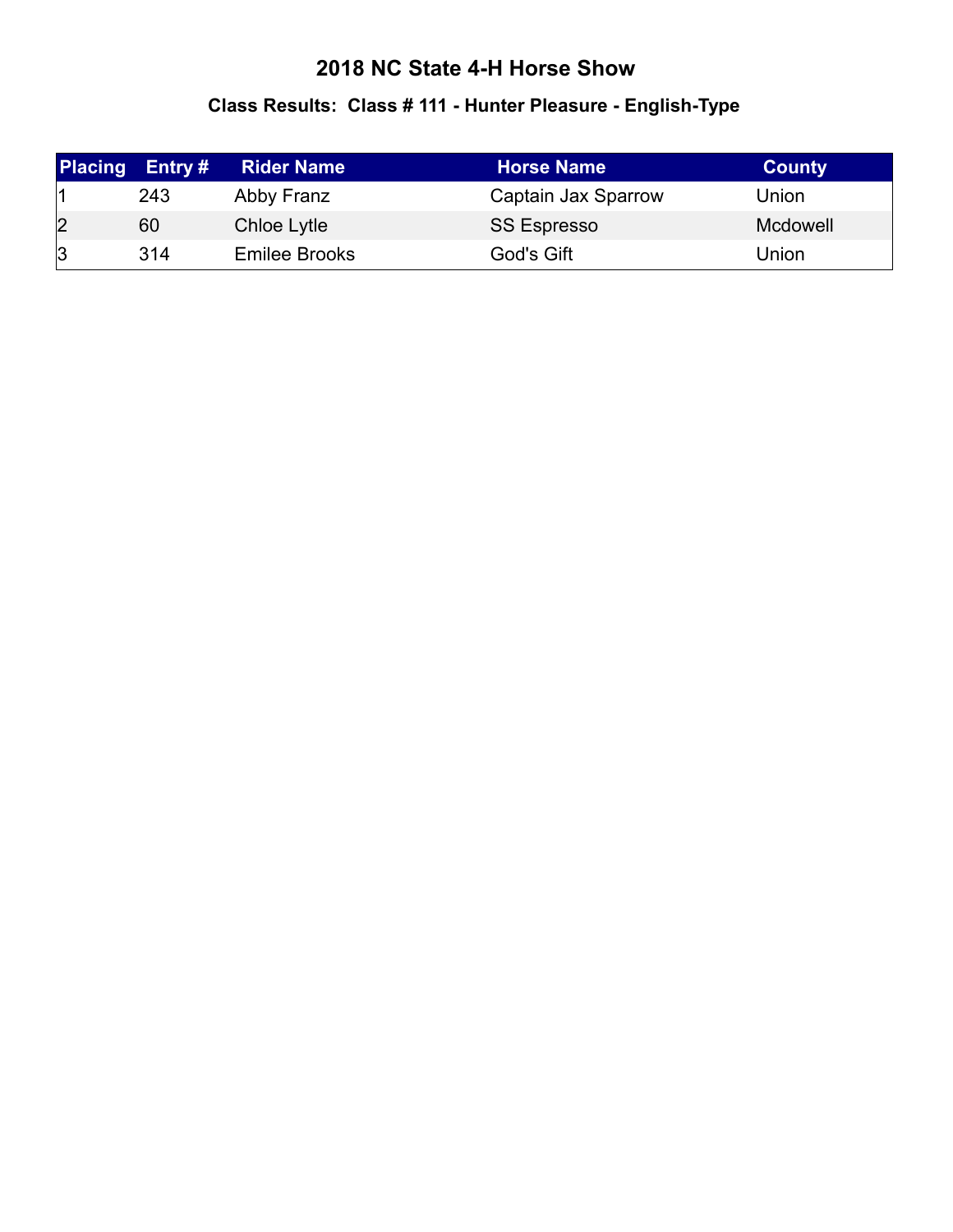# **Class Results: Class # 112 - Walking Horse Pleasure - 3 Gait**

| <b>Placing</b> | Entry $#$ | <b>Rider Name</b>       | <b>Horse Name</b>                  | <b>County</b> |
|----------------|-----------|-------------------------|------------------------------------|---------------|
|                | 40        | Leah Haithcock          | <b>Queen's Walking Princess</b>    | Mcdowell      |
| 2              | 139       | Carolina Carraway       | <b>She's Flirtin With Disaster</b> | Granville     |
| $\overline{3}$ | 3         | <b>Katelen Browning</b> | Carnegie Hall                      | Mcdowell      |
| 14             | 78        | <b>Rebekah Qurollo</b>  | Lady Faye's Butterfly              | Mcdowell      |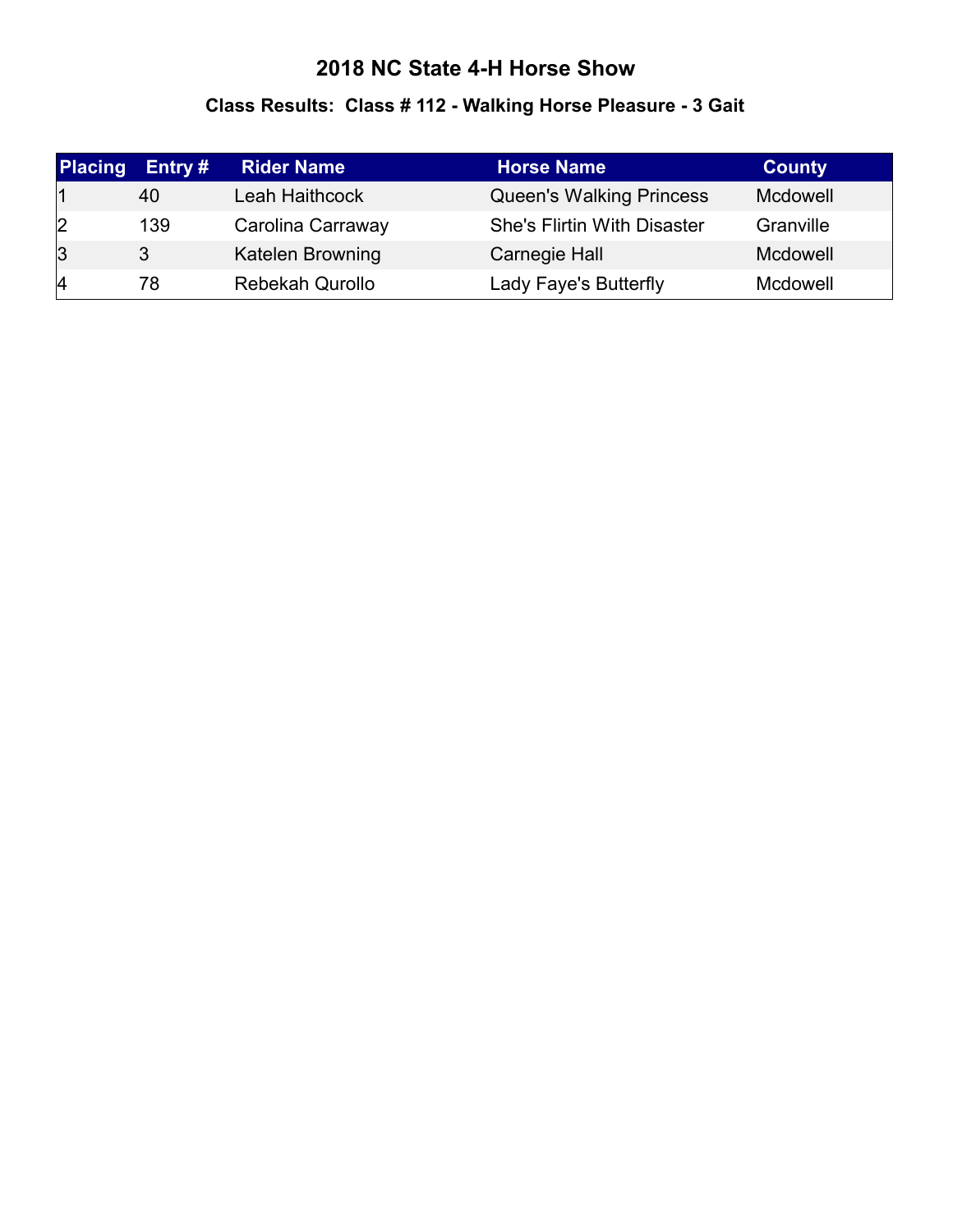#### **Class Results: Class # 113 - Racking Horse Pleasure - 3 Gait**

|   | <b>Placing Entry#</b> | <b>Rider Name</b>    | <b>Horse Name</b>   | <b>County</b> |
|---|-----------------------|----------------------|---------------------|---------------|
|   | 81                    | Izora Gragg          | Queens Stormy Night | Mcdowell      |
| 2 | 300                   | <b>Bailee Willis</b> | Madison             | Warren        |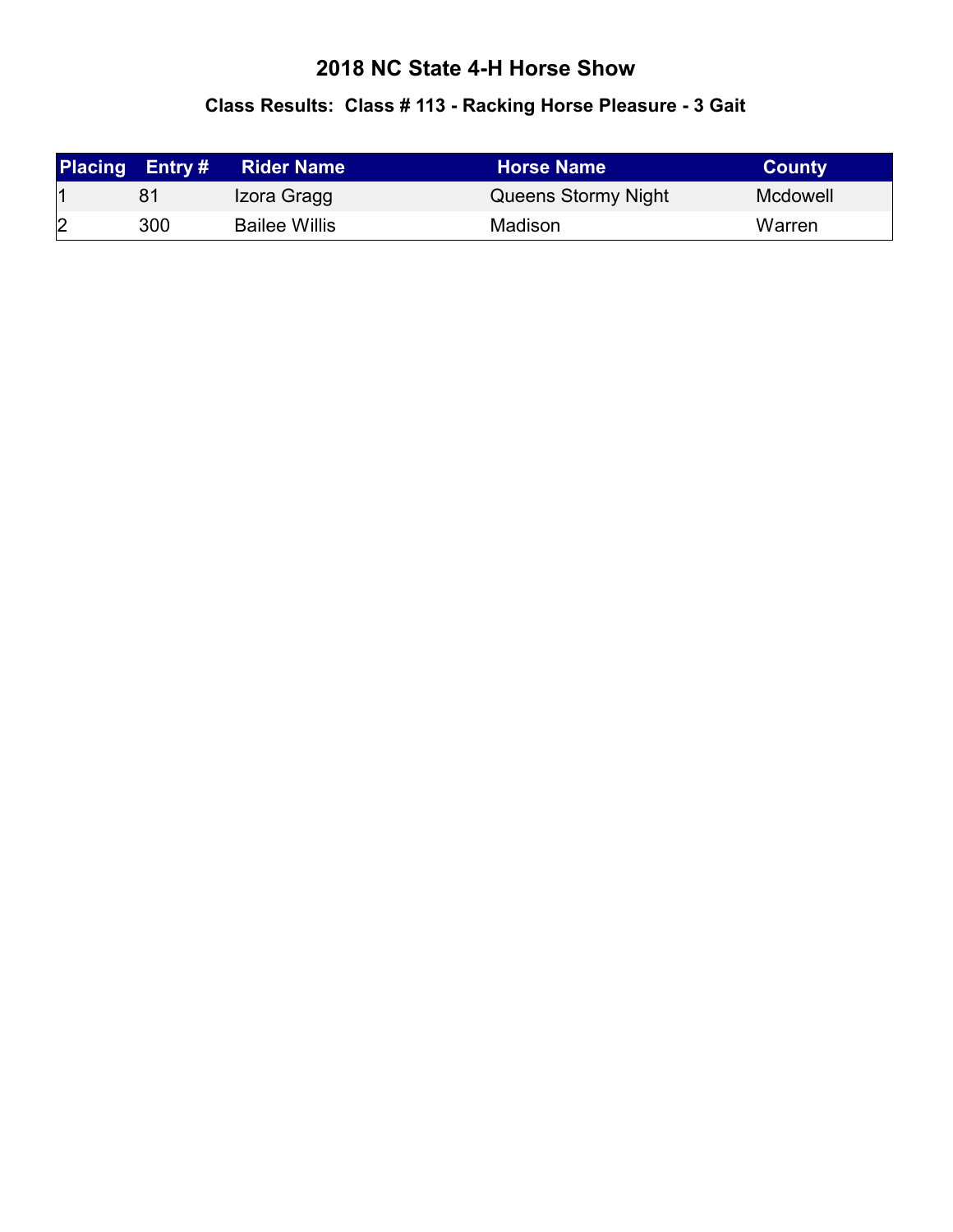#### **Class Results: Class # 114 - Other Non-Trotting Horse Pleasure - 3 Gait**

| <b>Placing</b> | Entry $#$ | <b>Rider Name</b> | Horse Name                       | <b>County</b> |
|----------------|-----------|-------------------|----------------------------------|---------------|
|                | 244       | Madisyn White     | <b>Castile Centellas</b>         | Rowan         |
| 2              | 141       | Micah Furr        | Natasha De La Piedre             | Rowan         |
| $\overline{3}$ | 234       | Nicole Lackey     | Balalaika La Estancia            | Rowan         |
| 4              | 240       | Jaysa Causby      | <b>Belleza De Straight Arrow</b> | Rowan         |
| $\overline{5}$ | 213       | Zackary Baucom    | Temblorosa De Tornado            | Union         |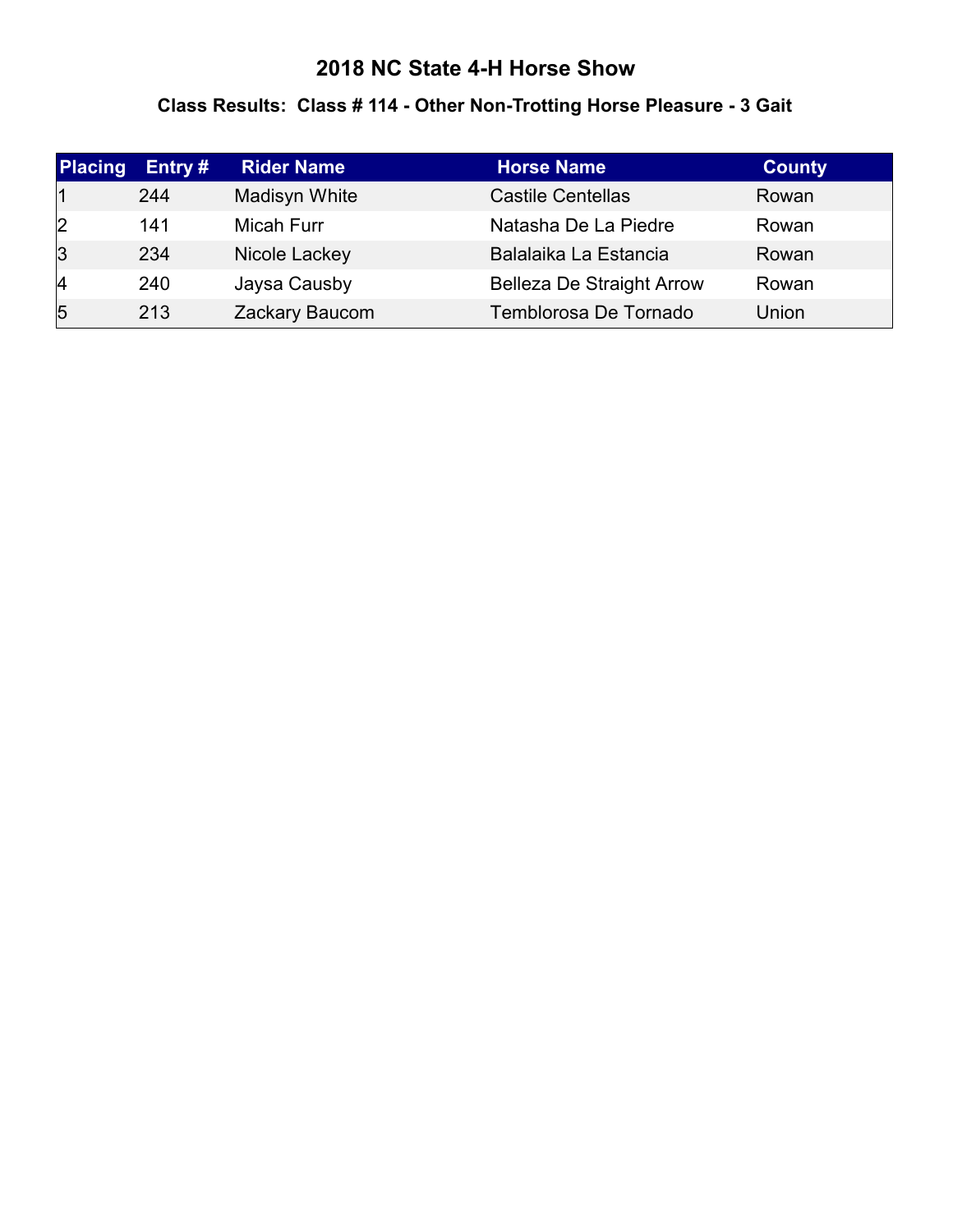# **Class Results: Class # 115 - Western Pleasure - English-Type**

|    | <b>Placing Entry # Rider Name</b> | <b>Horse Name</b>  | <b>County</b> |
|----|-----------------------------------|--------------------|---------------|
| 60 | Chloe Lytle                       | <b>SS Espresso</b> | Mcdowell      |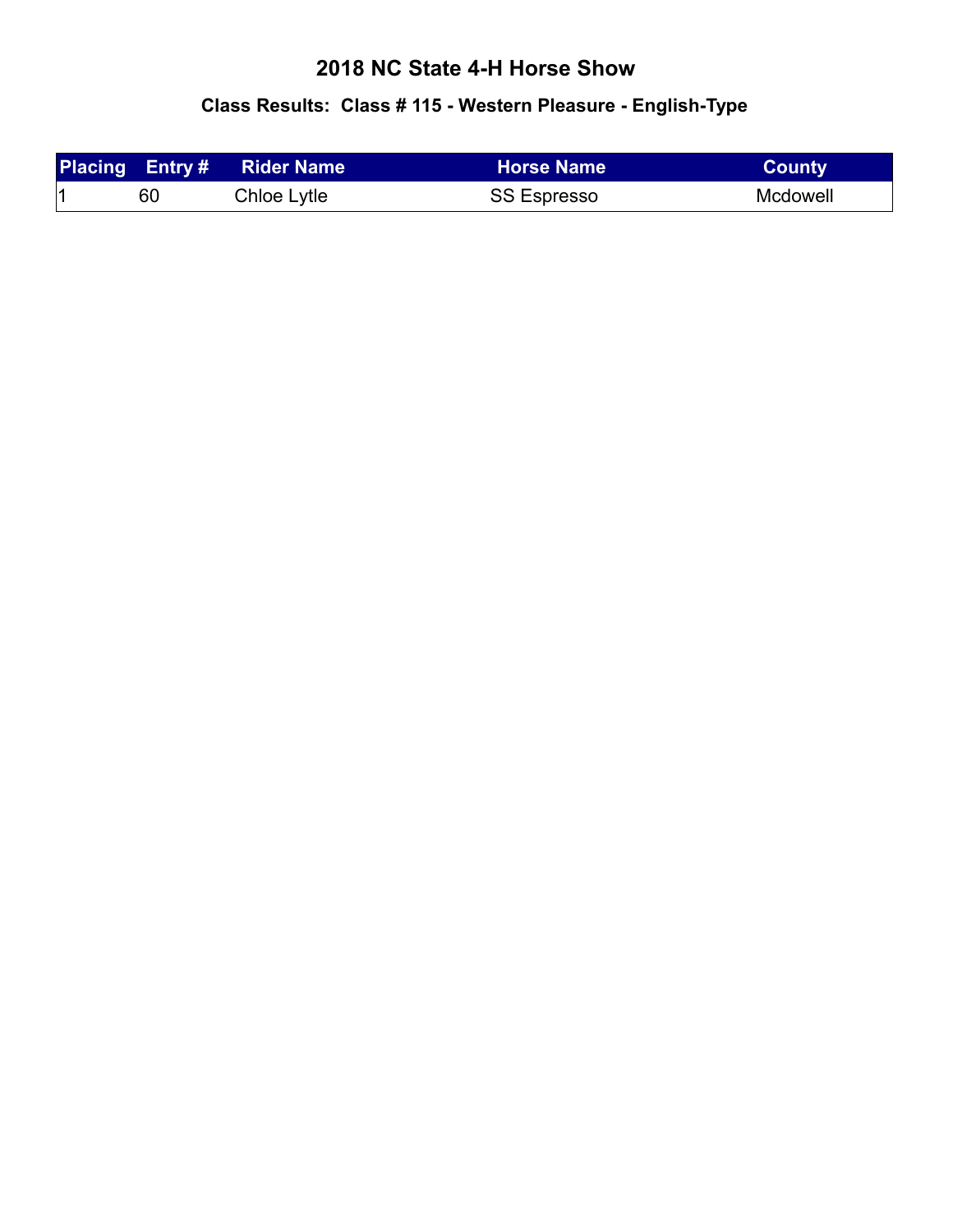# **Class Results: Class # 116 - Western Non-Trotting - 2 Gait (Junior)**

| <b>Placing</b> | Entry# | <b>Rider Name</b>      | <b>Horse Name</b>                | <b>County</b> |
|----------------|--------|------------------------|----------------------------------|---------------|
|                | 40     | Leah Haithcock         | <b>Queen's Walking Princess</b>  | Mcdowell      |
| 2              | 240    | Jaysa Causby           | <b>Belleza De Straight Arrow</b> | Rowan         |
| 3              | 81     | Izora Gragg            | Queens Stormy Night              | Mcdowell      |
| 4              | 169    | Emma Wood              | I'm June Cash                    | Granville     |
| $\overline{5}$ | 167    | Lexi Nelms             | You Are Always On My Mind        | Granville     |
| 6              | 244    | <b>Madisyn White</b>   | <b>Castile Centellas</b>         | Rowan         |
| 17             | 153    | <b>Hannah Twisdale</b> | <b>Blues Midnight Lady</b>       | Granville     |
| 8              | 213    | Zackary Baucom         | Temblorosa De Tornado            | Union         |
| 9              | 300    | <b>Bailee Willis</b>   | Madison                          | Warren        |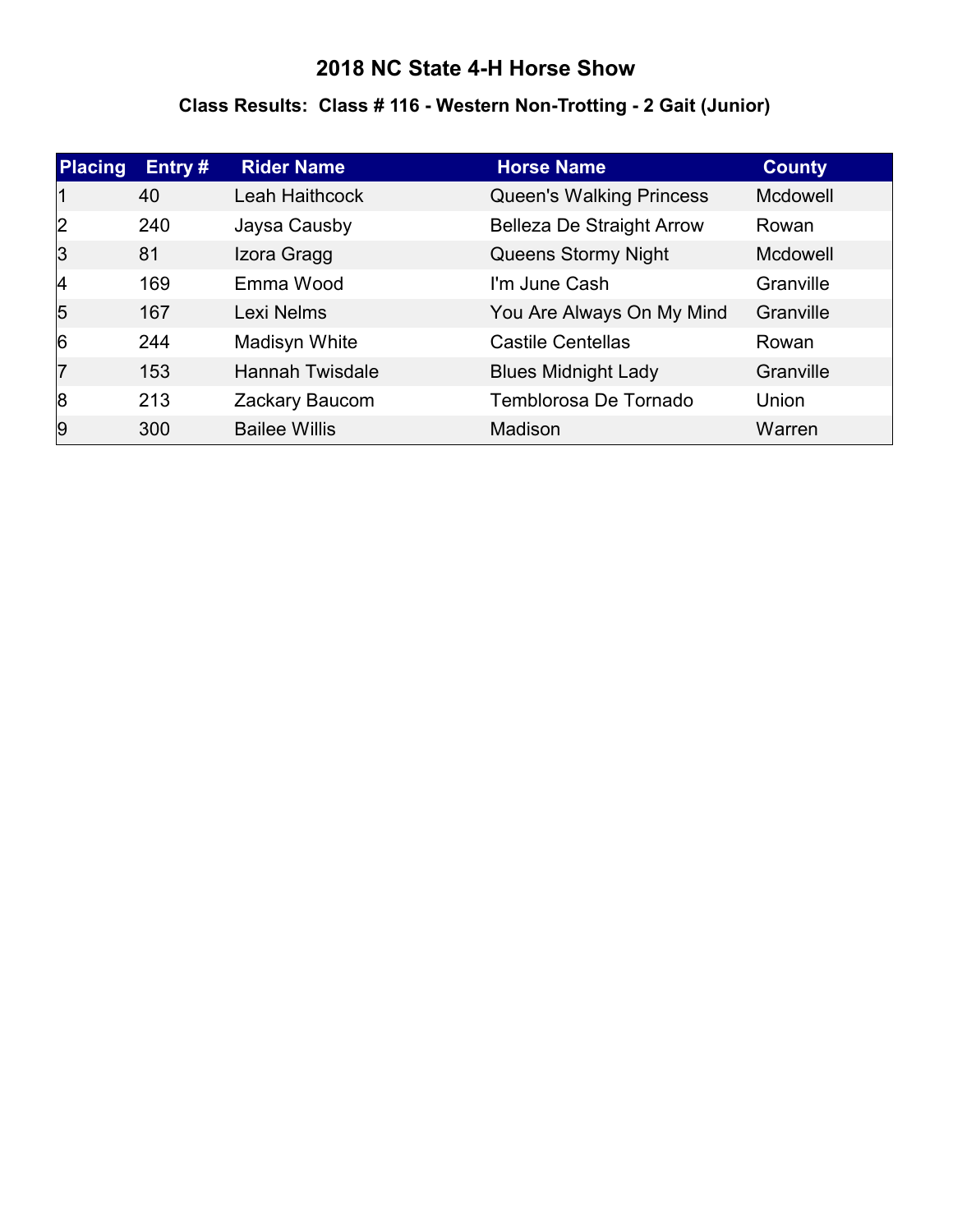# **Class Results: Class # 117 - Western Non-Trotting - 2 Gait (Senior)**

| Placing        | Entry# | <b>Rider Name</b> | <b>Horse Name</b>                  | <b>County</b> |
|----------------|--------|-------------------|------------------------------------|---------------|
|                | 139    | Carolina Carraway | <b>She's Flirtin With Disaster</b> | Granville     |
| 2              | 141    | <b>Micah Furr</b> | Natasha De La Piedre               | Rowan         |
| 3              | 234    | Nicole Lackey     | Balalaika La Estancia              | Rowan         |
| $\overline{4}$ | 3      | Katelen Browning  | Carnegie Hall                      | Mcdowell      |
| $\overline{5}$ | 78     | Rebekah Qurollo   | Lady Faye's Butterfly              | Mcdowell      |
| 6              | 332    | Joelena Walker    | <b>Miss Fortune</b>                | Granville     |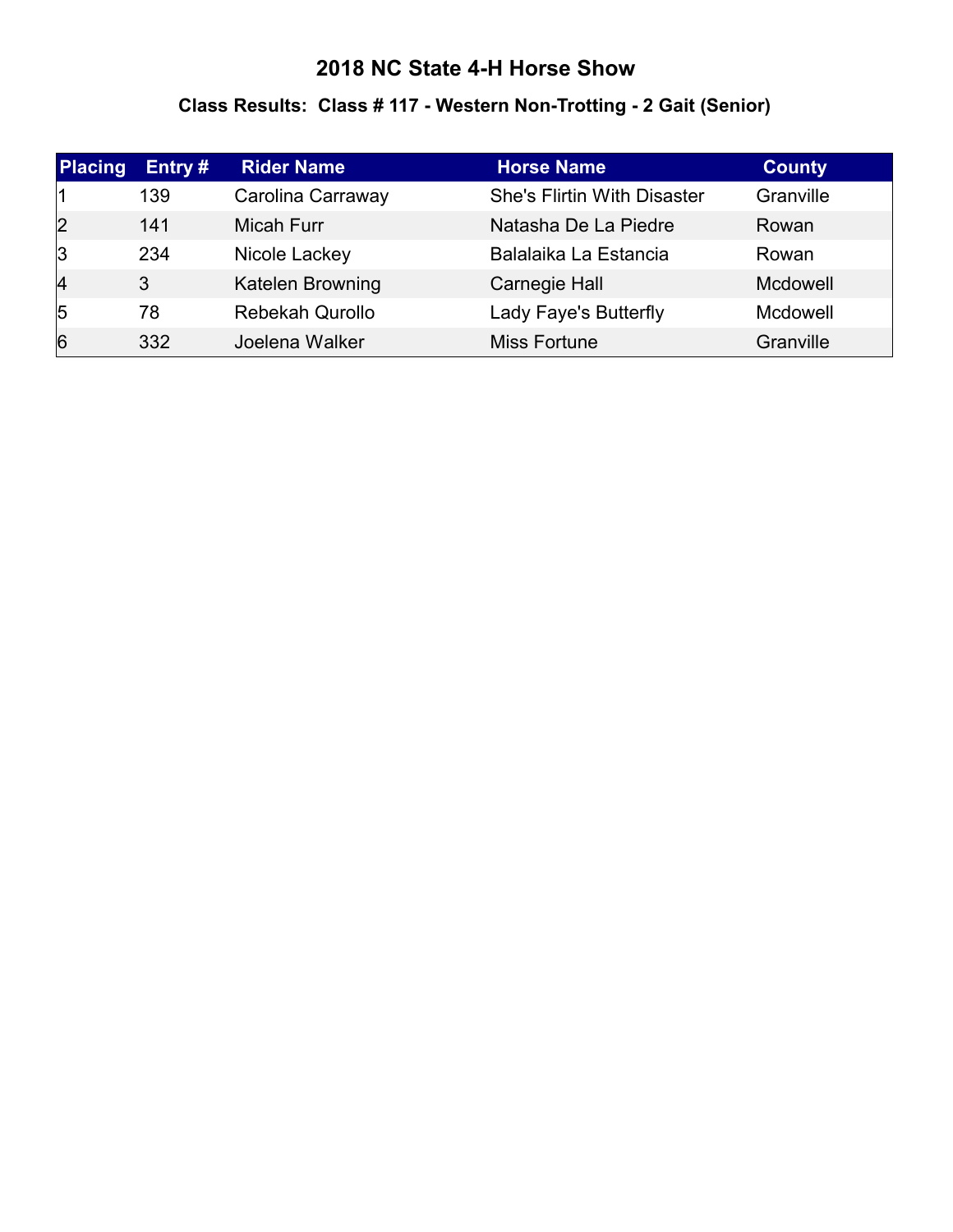#### **Class Results: Class # 118 - Western Horsemanship Medal Class**

| Placing   | Entry#         | <b>Rider Name</b>      | <b>Horse Name</b>         | <b>County</b> |
|-----------|----------------|------------------------|---------------------------|---------------|
|           | $\overline{2}$ | Michaela Vick          | Magik Mike                | <b>Nash</b>   |
| 2         | 47             | Autumn Lance           | Don't Bee Wimpy           | Macon         |
| 3         | 218            | <b>Kaylyn Gise</b>     | Its A Matter Of Fact      | Union         |
| $\vert$ 4 | 235            | Leah Nelson            | Coronas Cody Jac          | Chatham       |
| 5         | 50             | Hannah Mennig          | <b>Caliente Cowgirl</b>   | <b>Nash</b>   |
| 6         | 158            | <b>Gracie Haynes</b>   | <b>Dynamic Story Kid</b>  | Cabarrus      |
| 17        | 273            | <b>Amanda Quarles</b>  | <b>Cattins Miss Priss</b> | Forsyth       |
| 8         | 170            | <b>Bryan Stallings</b> | <b>RR Hold Your Bet</b>   | Pasquotank    |
| 9         | 119            | Julia Williams         | Chip In Time              | <b>Nash</b>   |
| 10        | 289            | Lexi Edsall            | The Nimble Rebel (LB)     | Forsyth       |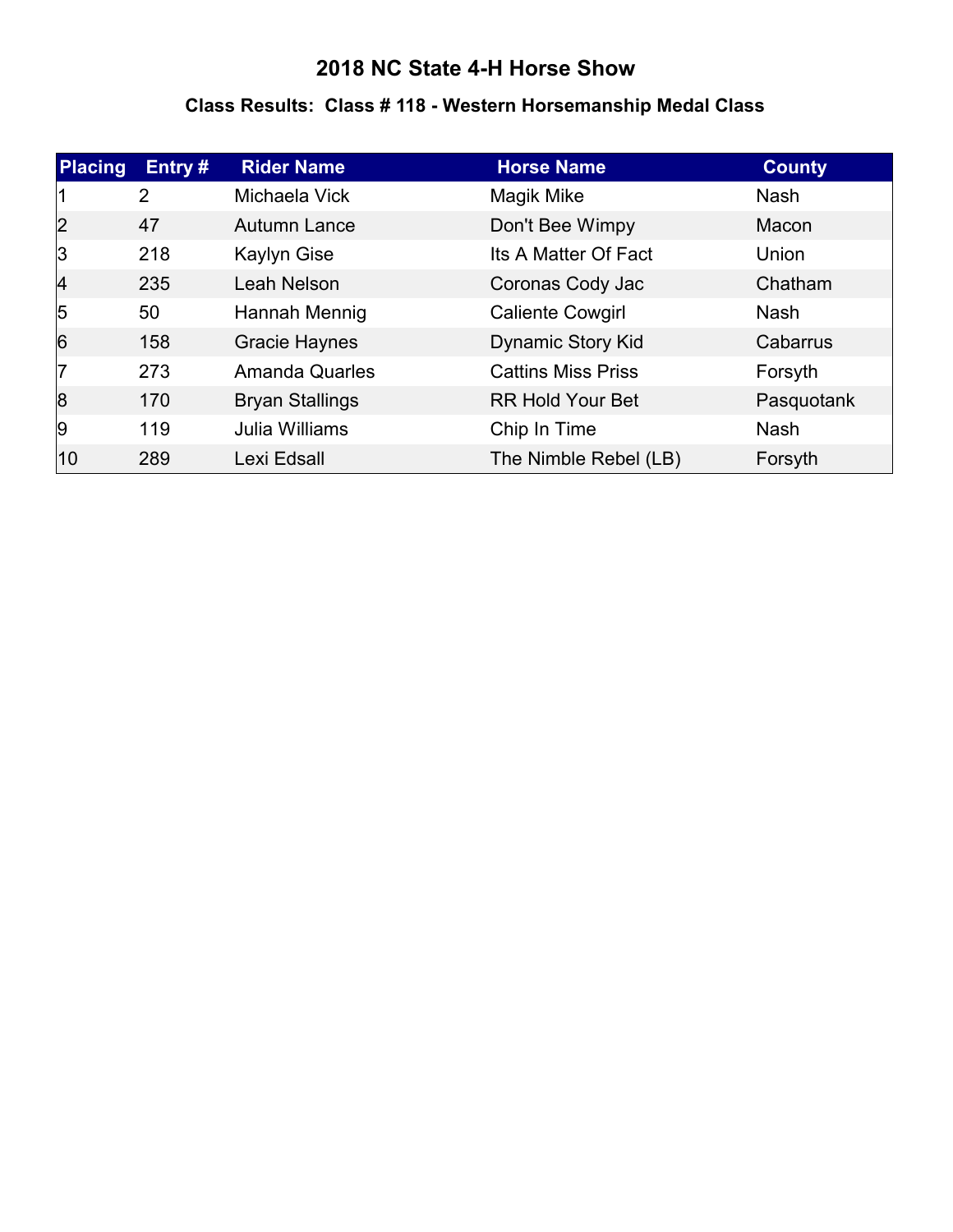# **Class Results: Class # 119 - Costume Class - Originality**

| <b>Placing</b> | Entry $#$ | <b>Rider Name</b>      | <b>Horse Name</b>         | <b>County</b>   |
|----------------|-----------|------------------------|---------------------------|-----------------|
|                | 126       | <b>Madison Blanton</b> | Ima Dixie Chip            | Pitt            |
| $\overline{2}$ | 103       | Payton Burnham         | She's Too Sophisticated   | Perquimans      |
| 3              | 244       | Madisyn White          | <b>Castile Centellas</b>  | Rowan           |
| $\overline{4}$ | 41        | <b>Delaney Meadows</b> | Jet                       | Carteret        |
| $\overline{5}$ | 108       | Hyla Mullen            | <b>Stormy River</b>       | Perquimans      |
| $\overline{6}$ | 186       | <b>Bailee Perkins</b>  | <b>Zippin Come Lately</b> | Rockingham      |
| 17             | 275       | <b>Emily Worth</b>     | My Lady Raisa             | <b>Johnston</b> |
| 8              | 38        | Alexandrea Causey      | My Little Buttercup       | <b>Nash</b>     |
| 9              | 264       | Georgie Mackovic       | <b>Allie Mae</b>          | Rockingham      |
| 10             | 163       | Jessa Steele           | Xena                      | Cumberland      |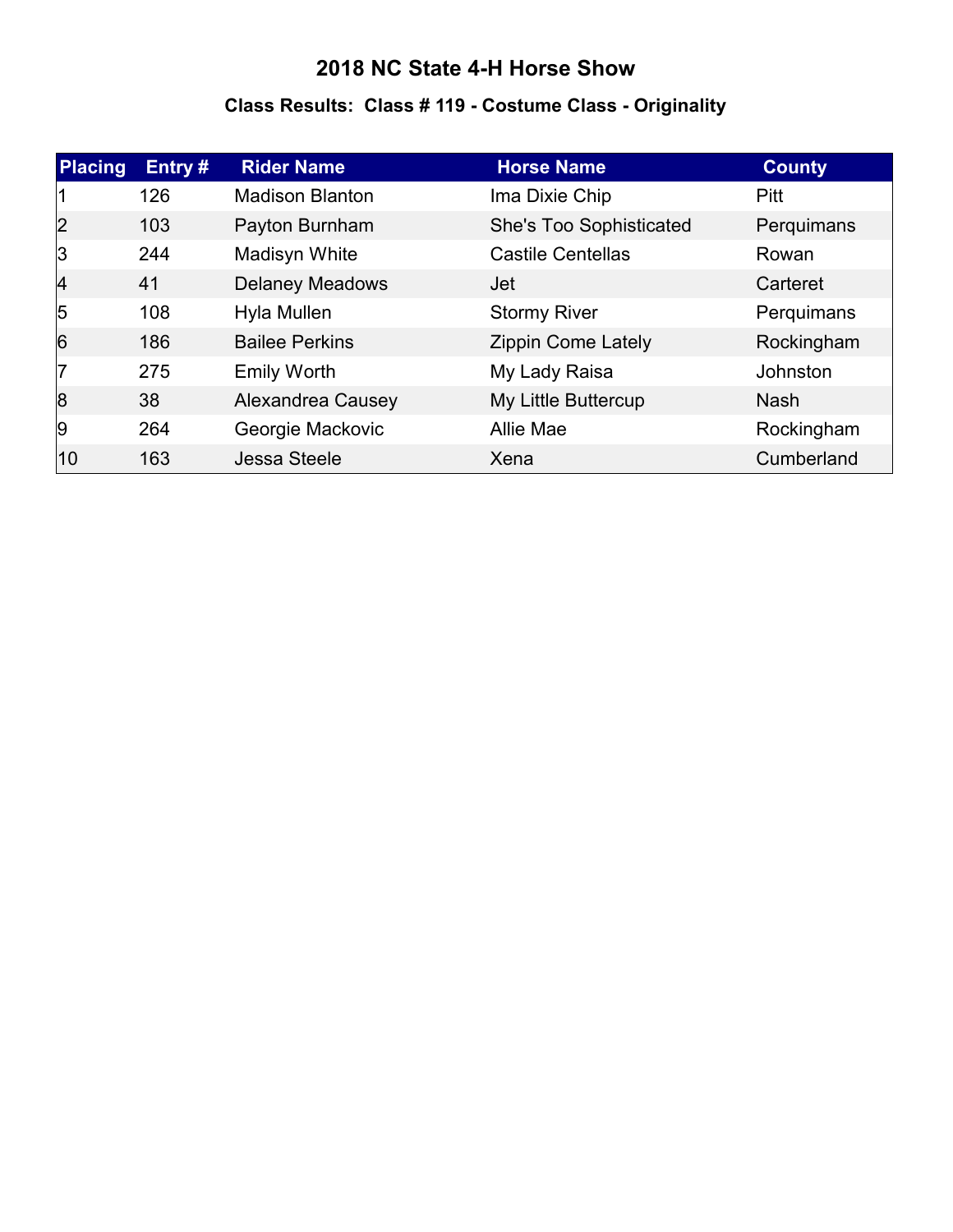#### **Class Results: Class # 120 - Costume Class - Historical**

| Placing        | Entry# | <b>Rider Name</b>   | <b>Horse Name</b>         | <b>County</b> |
|----------------|--------|---------------------|---------------------------|---------------|
|                | 287    | <b>Colton Mize</b>  | <b>Heza Strait Zipper</b> | Forsyth       |
| 2              | 106    | Kayla Fernandez     | Rescue Me                 | Perquimans    |
| 3              | 118    | Harlee Womble       | Allie Lou West            | <b>Nash</b>   |
| $\overline{4}$ | 182    | <b>Carrie Kirby</b> | <b>Old Gold Moonshine</b> | Rockingham    |
| $\overline{5}$ | 292    | <b>Faith Waelz</b>  | Daisy                     | Gaston        |
| 6              | 117    | Reagan Faulkner     | Shud A Ben Cody           | <b>Nash</b>   |
| 17             | 105    | Sarah Sprouse       | April's Hidden Agenda     | Perquimans    |
| 8              | 276    | Kyra Worth          | Konas Tuff Bar            | Johnston      |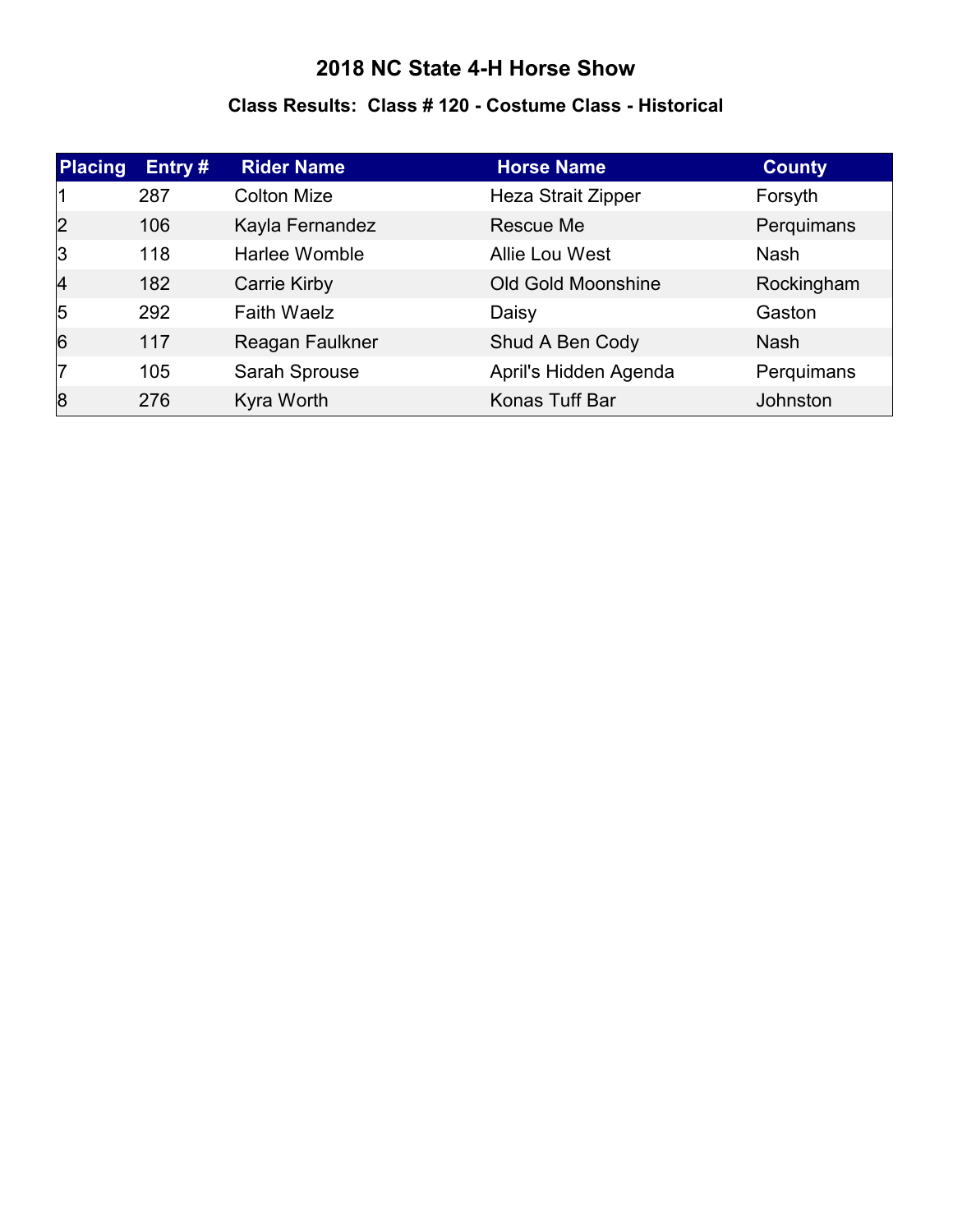#### **Class Results: Class # 121 - Costume Class - Prettiest**

|   | <b>Placing Entry#</b> | <b>Rider Name</b>    | <b>Horse Name</b>           | <b>County</b> |
|---|-----------------------|----------------------|-----------------------------|---------------|
|   | 50                    | Hannah Mennig        | <b>Caliente Cowgirl</b>     | Nash          |
| 2 | 149                   | <b>Addison Coats</b> | <b>Einstein's True Grit</b> | Johnston      |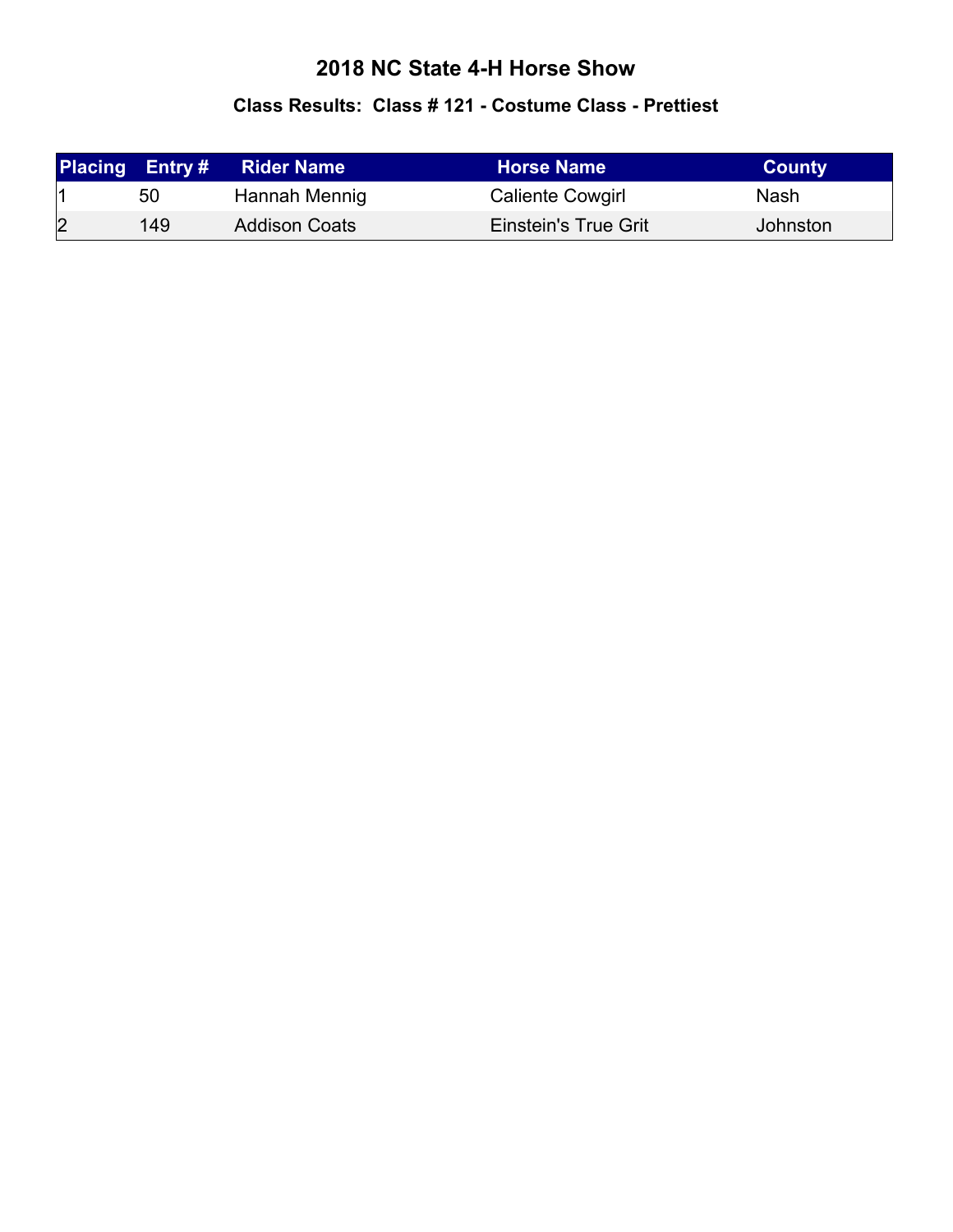# **Class Results: Class # 122 - Costume Class - Comedy**

| Placing        | Entry# | <b>Rider Name</b>        | <b>Horse Name</b>          | <b>County</b>   |
|----------------|--------|--------------------------|----------------------------|-----------------|
|                | 266    | Laura Sheets             | Fort Knox                  | Rockingham      |
| 2              | 68     | Alona Harris             | Corona                     | Franklin        |
| 3              | 312    | <b>Marlie Simmons</b>    | Rocky                      | Pasquotank      |
| $\overline{4}$ | 110    | <b>Emily Meads</b>       | Ripley's Believe It Or Not | Perquimans      |
| $\sqrt{5}$     | 1      | <b>Tess Breiholz</b>     | Nobody's Fool              | Wayne           |
| 6              | 311    | <b>Nadia Grace Scull</b> | Tari                       | Pasquotank      |
| 17             | 274    | Nicole Worth             | It's All In The Details    | <b>Johnston</b> |
| 8              | 42     | Morgan Grace Potter      | Obsidian                   | Carteret        |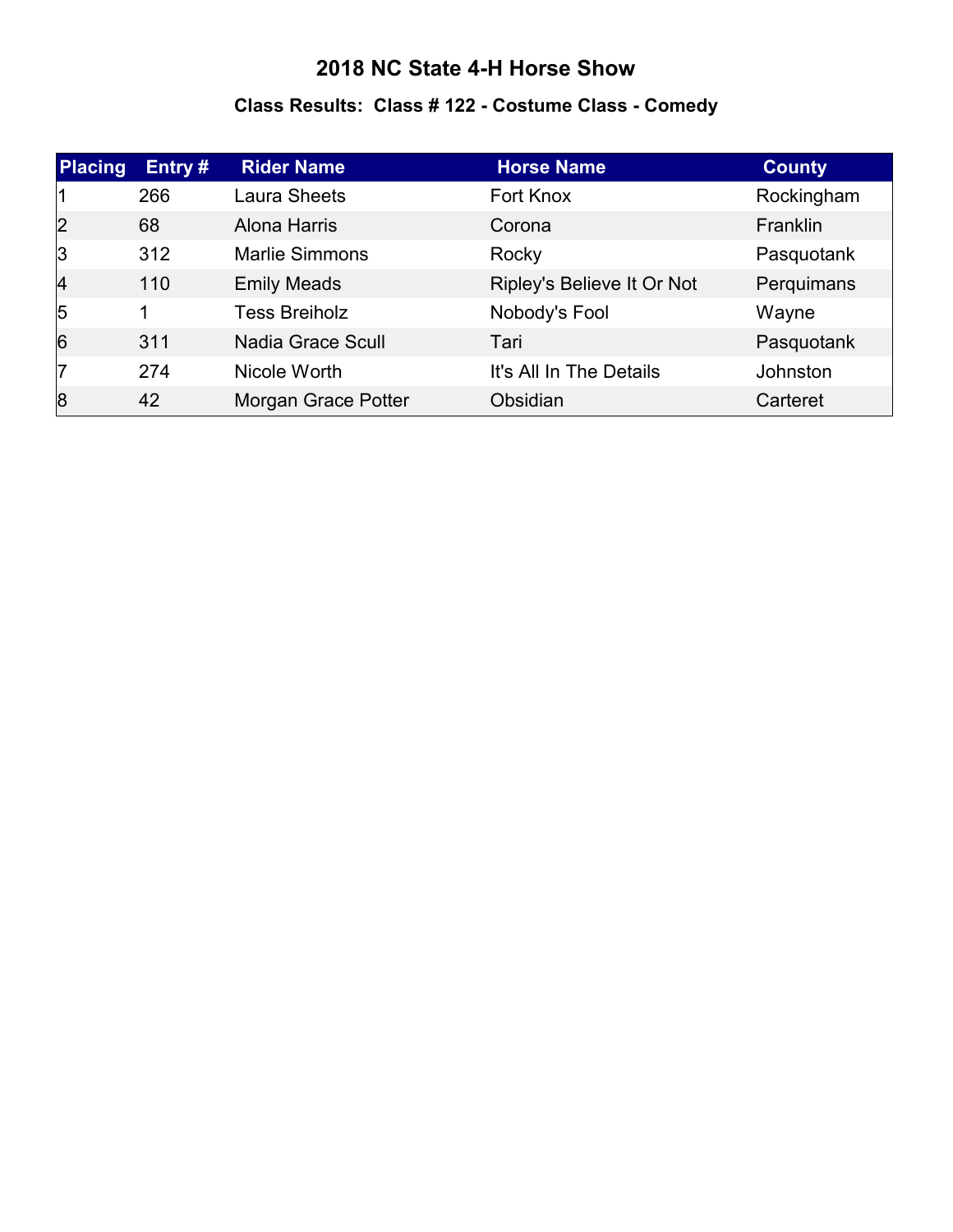# **Versatility High Point: Class # 123 - Versatility (Junior Riders)**

| <b>Points</b>   | Entry# | <b>Rider Name</b>         | <b>Horse Name</b>               | <b>County</b>    |
|-----------------|--------|---------------------------|---------------------------------|------------------|
| 25              | 107    | Olivia Mullen             | Rescue Me                       | Perquimans       |
| 22              | 291    | <b>Faith Waelz</b>        | Do You Need A Therapist         | Gaston           |
| 16              | 65     | Ava Crow                  | Little Do You Know              | <b>Currituck</b> |
| 14              | 289    | Lexi Edsall               | The Nimble Rebel (LB)           | Forsyth          |
| 14              | 63     | <b>Avery Freeman</b>      | Nobelena Spratt Pine            | Mcdowell         |
| 14              | 196    | <b>Madeline McWhorter</b> | Artistry                        | Rockingham       |
| 14              | 166    | Casandra White            | <b>EZ Two NV</b>                | Cabarrus         |
| 13              | 154    | Olivia Juergens           | <b>Heart</b>                    | Cumberland       |
| 10              | 94     | Gracyn Johnson            | Wimpy                           | Onslow           |
| 10              | 284    | <b>Isabella Ruiz</b>      | <b>Smart Lil Spur</b>           | Pasquotank       |
| 9               | 276    | Kyra Worth                | Konas Tuff Bar                  | Johnston         |
| 8               | 9      | Mackenzie Winkelman       | The Sky's The Limit             | <b>Burke</b>     |
| 8               | 123    | <b>Traci Powell</b>       | Society's Bey Cody              | <b>Pitt</b>      |
| 7               | 33     | <b>Mary Meadows</b>       | Roxy                            | Carteret         |
| 7               | 273    | <b>Amanda Quarles</b>     | <b>Cattins Miss Priss</b>       | Forsyth          |
| $6\overline{6}$ | 194    | <b>Madison Mays</b>       | <b>Strawberry Wine</b>          | Rockingham       |
| 6               | 81     | Izora Gragg               | Queens Stormy Night             | Mcdowell         |
| $6\overline{6}$ | 76     | <b>Fontana Westall</b>    | <b>Prime Time Fantasy</b>       | Mcdowell         |
| 5               | 79     | <b>Elizabeth Daniels</b>  | Reckless In Rio                 | <b>Currituck</b> |
| 5               | 40     | Leah Haithcock            | <b>Queen's Walking Princess</b> | Mcdowell         |
| 1               | 148    | <b>Lauren Coats</b>       | Powerima                        | Johnston         |
| $ 0\rangle$     | 104    | Jasmine Johnson           | Out Of Justice                  | Perquimans       |
| 0               | 312    | <b>Marlie Simmons</b>     | Rocky                           | Pasquotank       |
| 0               | 5      | <b>Harlee Davis</b>       | <b>Aladdin's Hot Chocolate</b>  | Hyde             |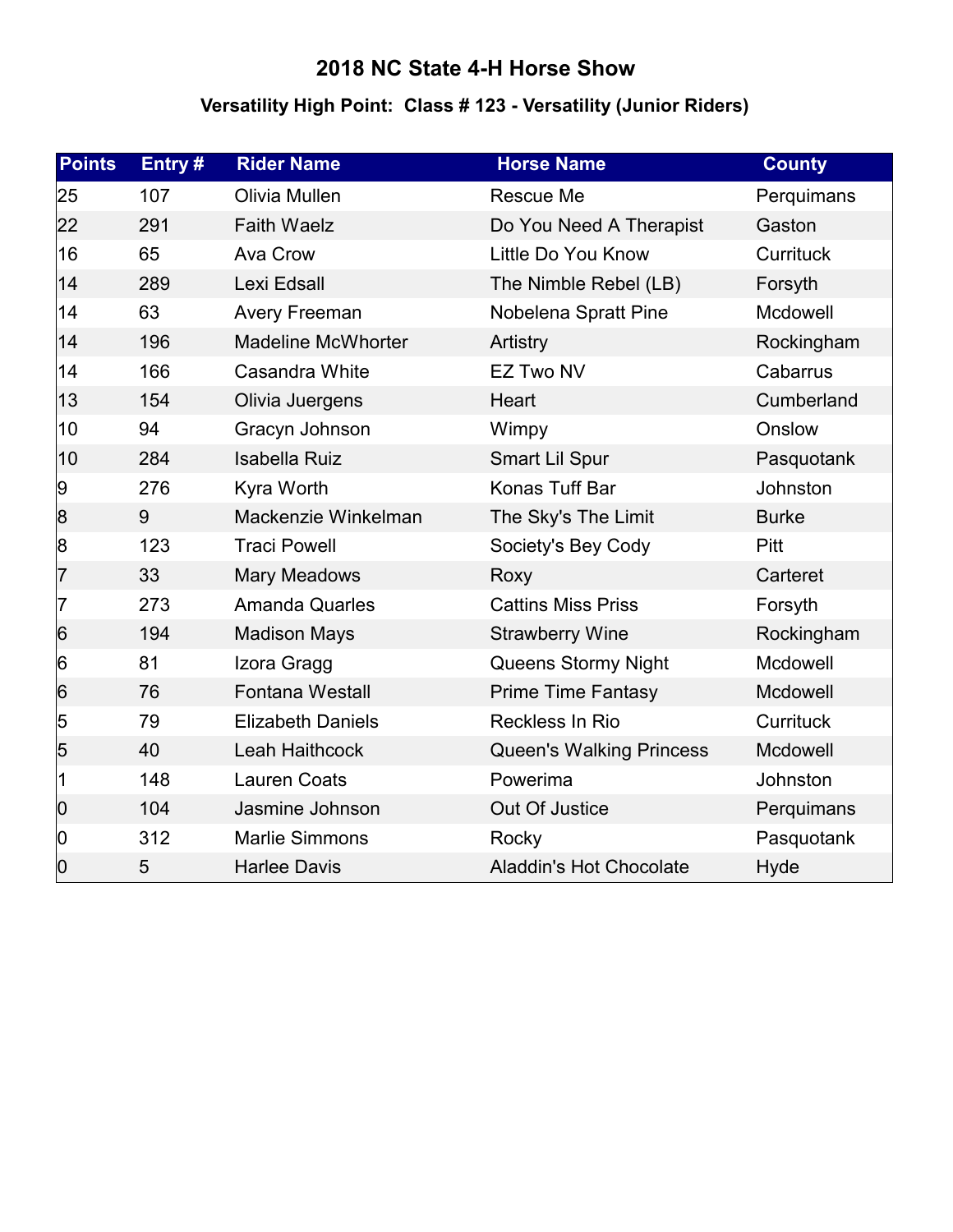# **Class Results: Class # 124 - Western Pony Pleasure**

| Placing        | Entry $#$ | <b>Rider Name</b>     | <b>Horse Name</b>         | <b>County</b> |
|----------------|-----------|-----------------------|---------------------------|---------------|
|                | 118       | Harlee Womble         | <b>Allie Lou West</b>     | <b>Nash</b>   |
| $\overline{2}$ | 273       | <b>Amanda Quarles</b> | <b>Cattins Miss Priss</b> | Forsyth       |
| 3              | 119       | Julia Williams        | Chip In Time              | <b>Nash</b>   |
| $\overline{4}$ | 48        | <b>Sydney Sparrow</b> | Dakota                    | <b>Martin</b> |
| $\overline{5}$ | 38        | Alexandrea Causey     | My Little Buttercup       | <b>Nash</b>   |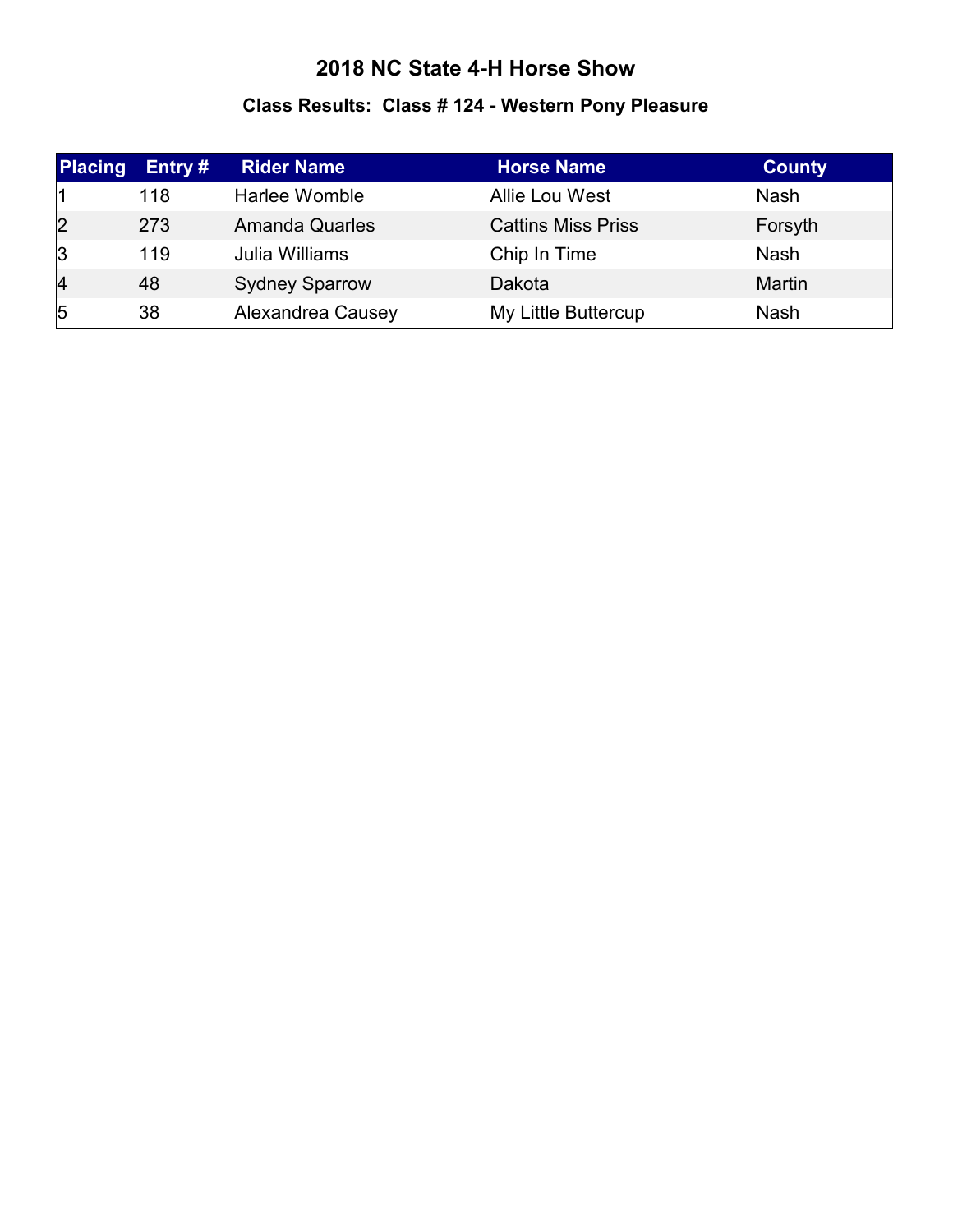#### **Class Results: Class # 125 - Western Pleasure (Junior Riders)**

| Placing        | Entry# | <b>Rider Name</b>   | <b>Horse Name</b>        | <b>County</b> |
|----------------|--------|---------------------|--------------------------|---------------|
|                | 166    | Casandra White      | <b>EZ Two NV</b>         | Cabarrus      |
| 2              | 242    | Lola Knight         | <b>KM Smooth N Fancy</b> | Rockingham    |
| 3              | 264    | Georgie Mackovic    | <b>Allie Mae</b>         | Rockingham    |
| 4              | 291    | <b>Faith Waelz</b>  | Do You Need A Therapist  | Gaston        |
| $\overline{5}$ | 107    | Olivia Mullen       | Rescue Me                | Perquimans    |
| 6              | 7      | Jessica Henson      | Mr Gun Peppy Pine        | <b>Burke</b>  |
| 7              | 50     | Hannah Mennig       | <b>Caliente Cowgirl</b>  | <b>Nash</b>   |
| 8              | 253    | Katelyn Dowell      | <b>Delilah</b>           | <b>Stokes</b> |
| 9              | 33     | <b>Mary Meadows</b> | Roxy                     | Carteret      |
| 10             | 123    | <b>Traci Powell</b> | Society's Bey Cody       | Pitt          |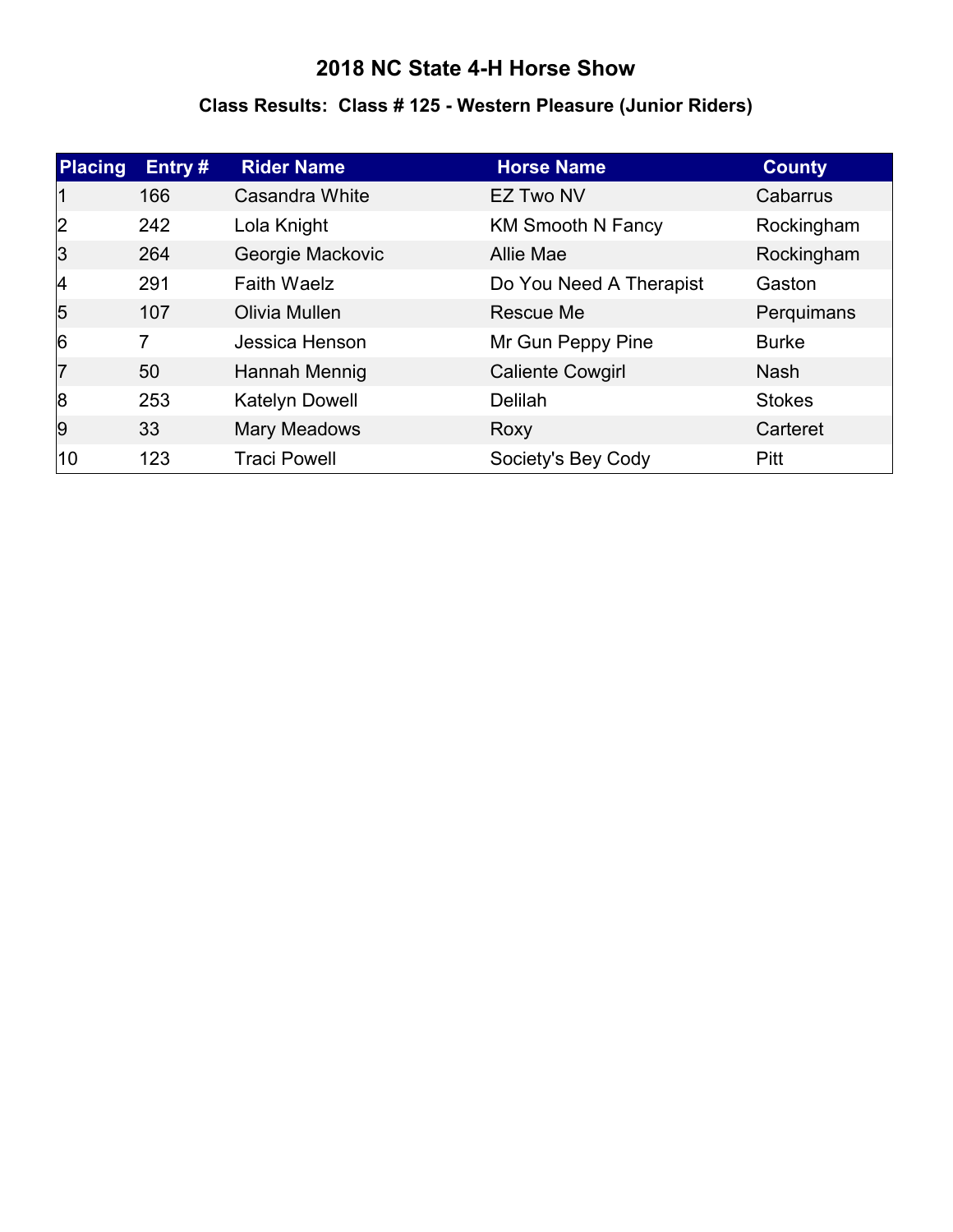#### **Class Results: Class # 126 - Western Pleasure (Senior Riders)**

| <b>Placing</b> | Entry# | <b>Rider Name</b>    | <b>Horse Name</b>         | <b>County</b> |
|----------------|--------|----------------------|---------------------------|---------------|
|                | 2      | Michaela Vick        | Magik Mike                | <b>Nash</b>   |
| 2              | 181    | Carrie Kirby         | My Turn To Rock           | Rockingham    |
| 3              | 138    | Kayla Boyd           | Mac'n On The Goods        | Currituck     |
| $\vert$ 4      | 158    | <b>Gracie Haynes</b> | <b>Dynamic Story Kid</b>  | Cabarrus      |
| $\overline{5}$ | 134    | Emerson Madonia      | <b>RL A Sudden Charm</b>  | Lincoln       |
| 6              | 218    | <b>Kaylyn Gise</b>   | Its A Matter Of Fact      | Union         |
| 17             | 13     | <b>Rachel Garnow</b> | <b>JRs Spotted Daisy</b>  | Franklin      |
| 8              | 49     | Kayla Flynn          | Three Stockings Zan       | <b>Nash</b>   |
| 9              | 294    | Ally Clawson         | <b>Zippos Diamond Gem</b> | Johnston      |
| 10             | 261    | Thomas Isley         | Skip A Rock Top           | Rockingham    |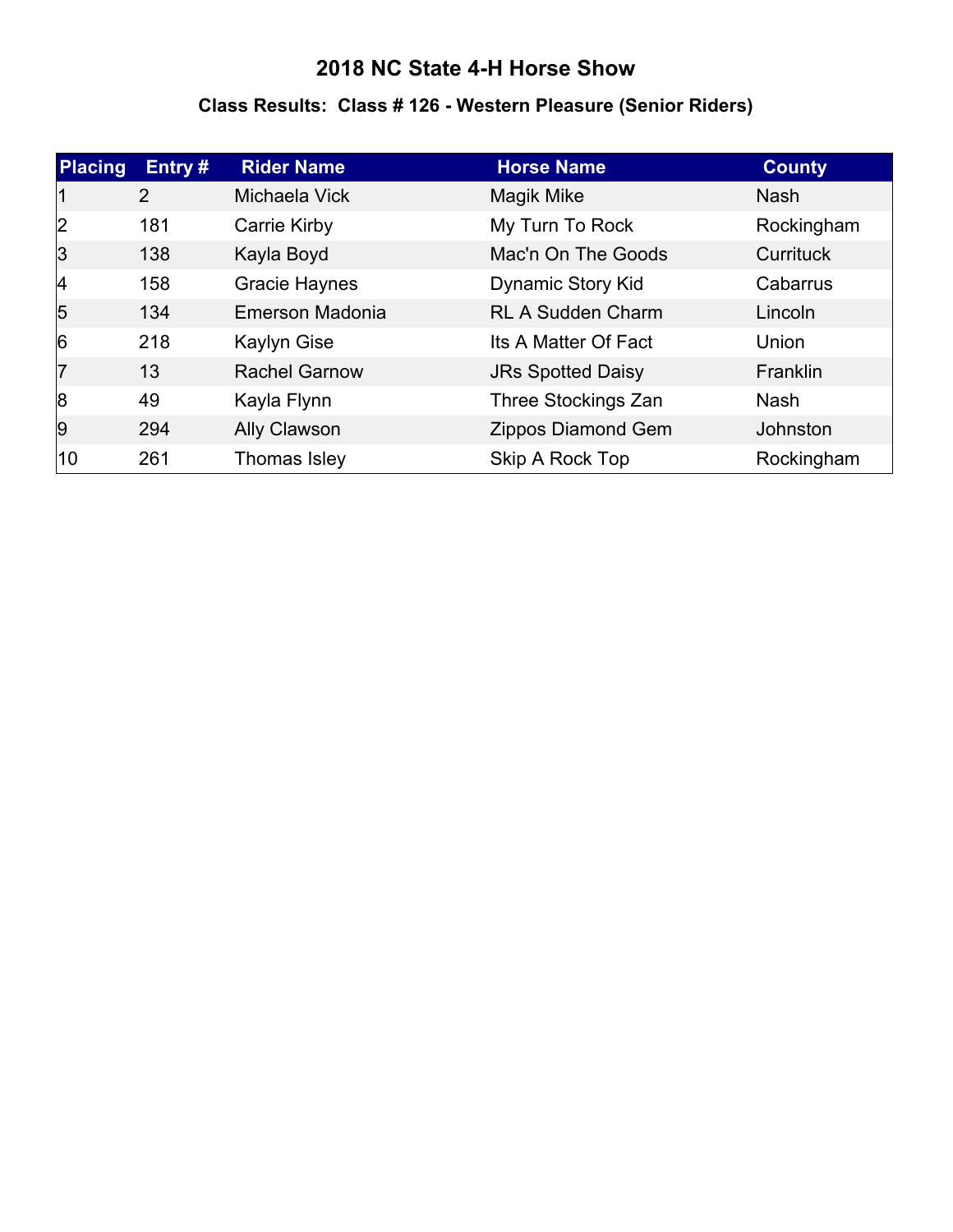#### **Class Results: Class # 127 - Ranch Rail Pleasure (Junior)**

| <b>Placing</b> | Entry $#$ | <b>Rider Name</b>   | <b>Horse Name</b>       | <b>County</b>   |
|----------------|-----------|---------------------|-------------------------|-----------------|
|                | 9         | Mackenzie Winkelman | The Sky's The Limit     | <b>Burke</b>    |
| 2              | 154       | Olivia Juergens     | Heart                   | Cumberland      |
| 3              | 291       | <b>Faith Waelz</b>  | Do You Need A Therapist | Gaston          |
| 14             | 289       | Lexi Edsall         | The Nimble Rebel (LB)   | Forsyth         |
| $\overline{5}$ | 50        | Hannah Mennig       | <b>Caliente Cowgirl</b> | <b>Nash</b>     |
| $\overline{6}$ | 148       | <b>Lauren Coats</b> | Powerima                | <b>Johnston</b> |
| 7              | 212       | Ava Blackburn       | Take Me To Hollywood    | Union           |
| 8              | 12        | Raegan Shepherd     | <b>Skeets Okie Paul</b> | Johnston        |
| 9              | 165       | Luke Barber         | <b>Bella</b>            | Columbus        |
| 10             | 94        | Gracyn Johnson      | Wimpy                   | Onslow          |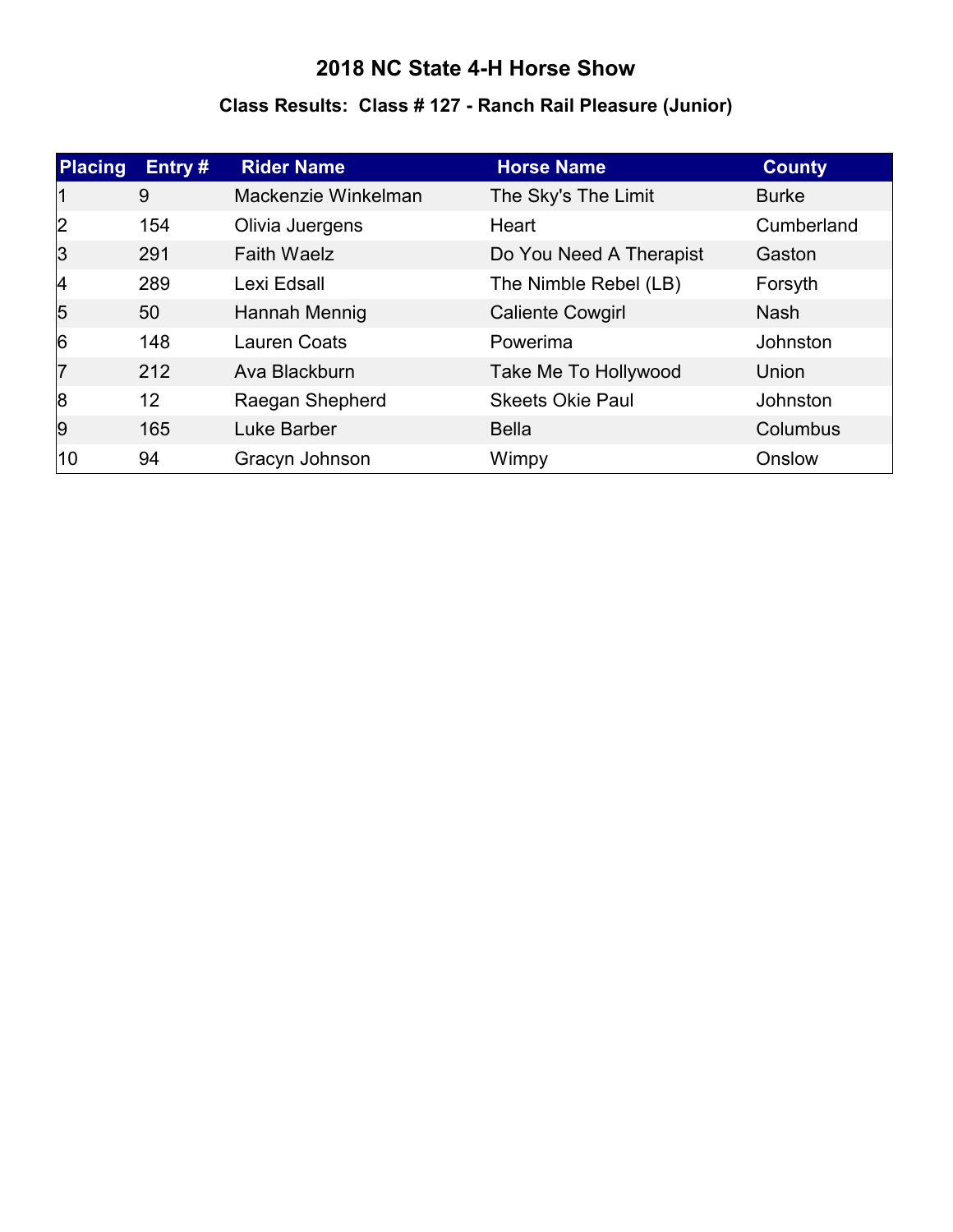#### **Class Results: Class # 128 - Ranch Rail Pleasure (Senior)**

| <b>Placing</b> | Entry# | <b>Rider Name</b>    | <b>Horse Name</b>             | <b>County</b> |
|----------------|--------|----------------------|-------------------------------|---------------|
| 11             | 64     | <b>Trevor Hutton</b> | Pepper                        | <b>Nash</b>   |
| 2              | 246    | <b>Shelby Mabe</b>   | <b>Bonita Corazon</b>         | Cabarrus      |
| 3              | 317    | Keri Smith           | <b>Little Streak</b>          | Lincoln       |
| 4              | 235    | Leah Nelson          | Coronas Cody Jac              | Chatham       |
| $\overline{5}$ | 245    | Caitlyn Bass         | <b>Gilligan's Desert Gold</b> | Columbus      |
| 6              | 272    | <b>Lauren Bivins</b> | Jake From State Farm          | Rockingham    |
| 17             | 47     | Autumn Lance         | Don't Bee Wimpy               | Macon         |
| 8              | 134    | Emerson Madonia      | <b>RL A Sudden Charm</b>      | Lincoln       |
| <u>g</u>       | 14     | Makayla Holloman     | <b>Bruster Lil Prep</b>       | Johnston      |
| 10             | 185    | <b>Gracie Howell</b> | <b>Vinnys Poco Pine</b>       | Rockingham    |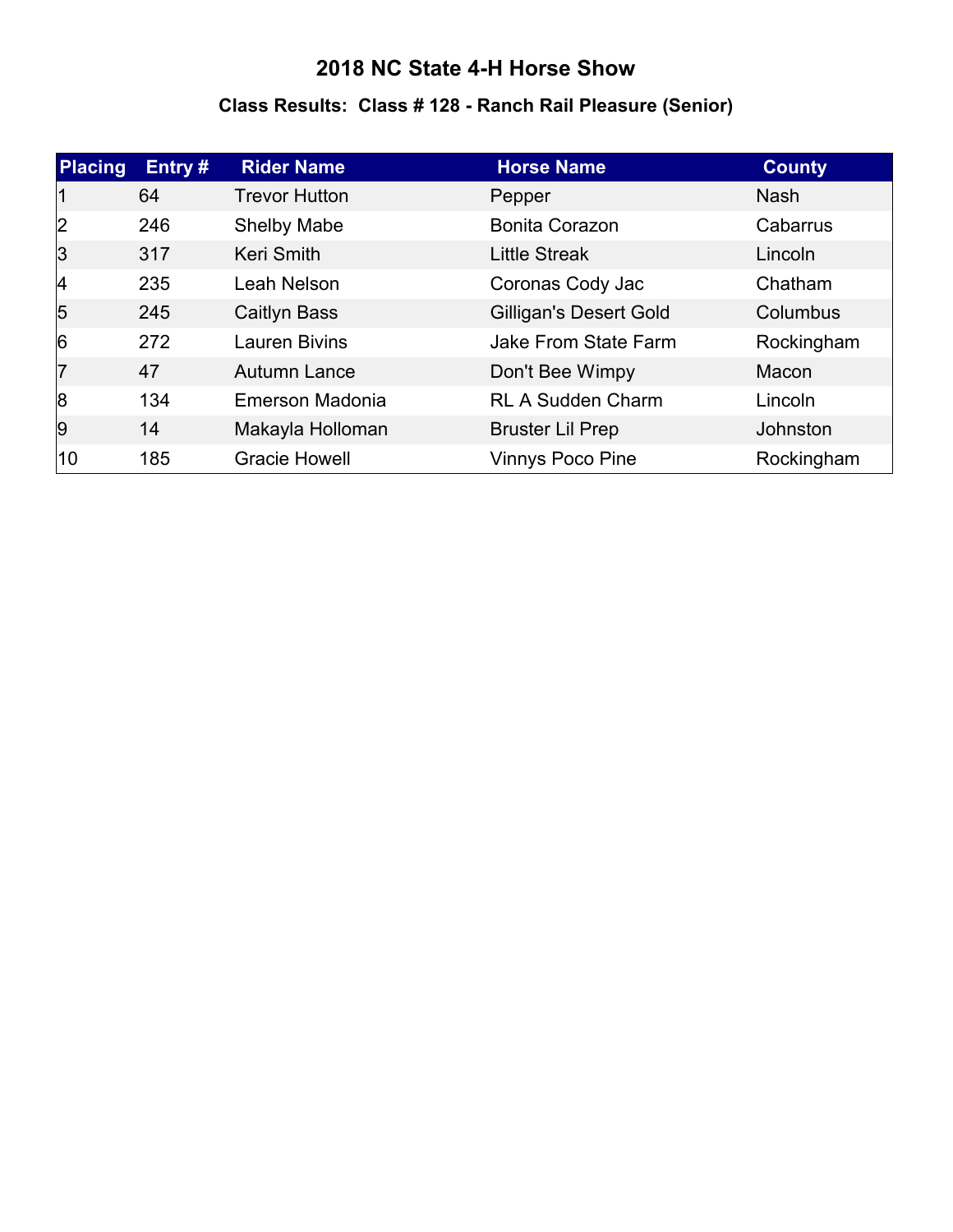#### **Class Results: Class # 129 - Western Pleasure (Junior Horse & Pony)**

|   | <b>Placing Entry#</b> | <b>Rider Name</b> | <b>Horse Name</b>      | <b>County</b> |
|---|-----------------------|-------------------|------------------------|---------------|
|   | 29                    | Anne Holcomb      | <b>Spensive Assets</b> | Currituck     |
| 2 | 302                   | Samantha Russ     | Goodbars Lil Tigger    | Cabarrus      |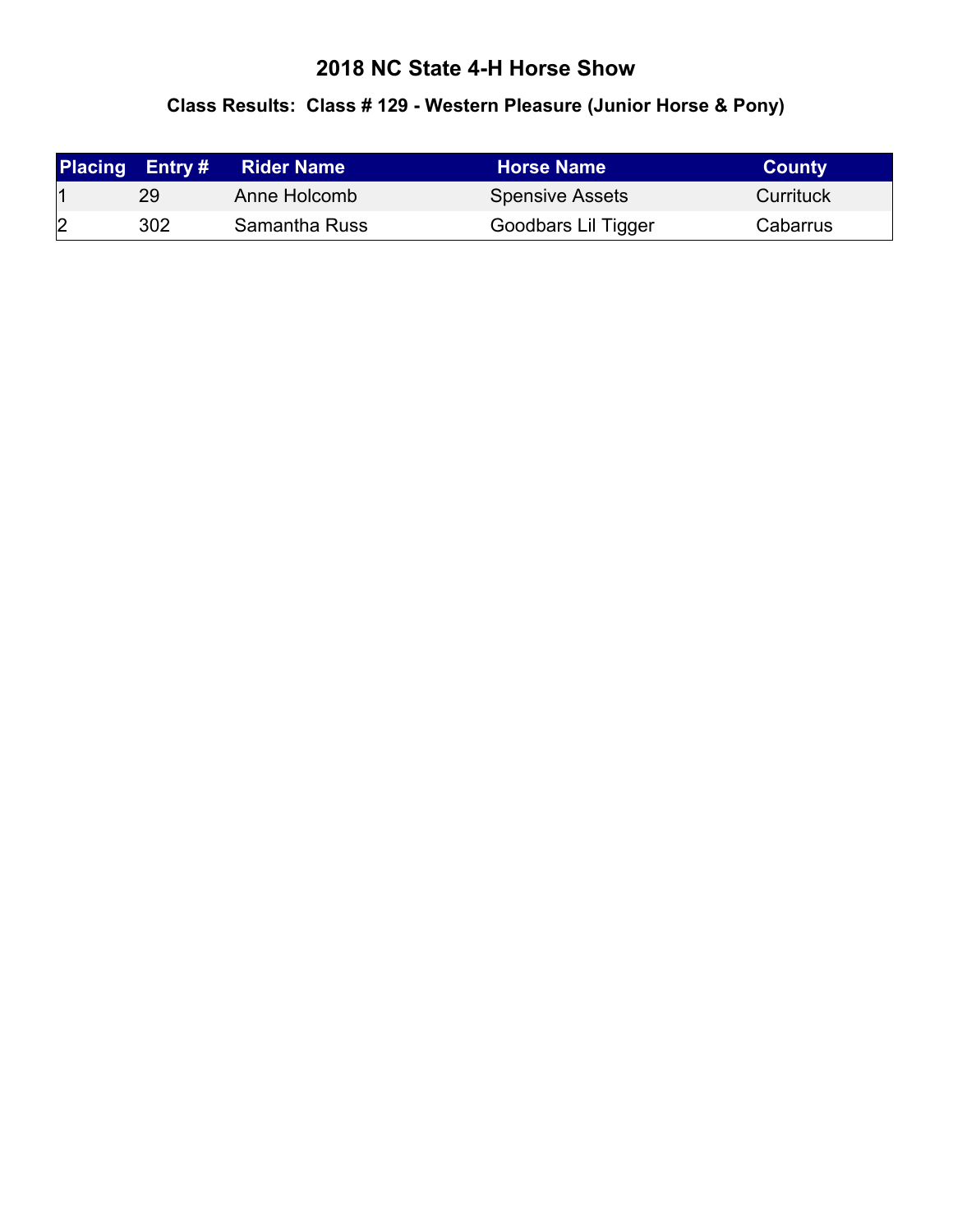#### **Class Results: Class # 130 - Western Pleasure (Senior Horse & Pony)**

| <b>Placing</b>  | Entry $#$      | <b>Rider Name</b>     | <b>Horse Name</b>         | <b>County</b> |
|-----------------|----------------|-----------------------|---------------------------|---------------|
|                 | $\overline{2}$ | Michaela Vick         | Magik Mike                | <b>Nash</b>   |
| 2               | 138            | Kayla Boyd            | Mac'n On The Goods        | Currituck     |
| 3               | 158            | <b>Gracie Haynes</b>  | Dynamic Story Kid         | Cabarrus      |
| $\vert 4 \vert$ | 181            | Carrie Kirby          | My Turn To Rock           | Rockingham    |
| $\overline{5}$  | 218            | <b>Kaylyn Gise</b>    | Its A Matter Of Fact      | Union         |
| 6               | 186            | <b>Bailee Perkins</b> | <b>Zippin Come Lately</b> | Rockingham    |
| 17              | 242            | Lola Knight           | <b>KM Smooth N Fancy</b>  | Rockingham    |
| 8               | 262            | Adam Leonard          | <b>Sky Blue Boomer</b>    | Rockingham    |
| 9               | 134            | Emerson Madonia       | <b>RL A Sudden Charm</b>  | Lincoln       |
| 10              | 294            | Ally Clawson          | Zippos Diamond Gem        | Johnston      |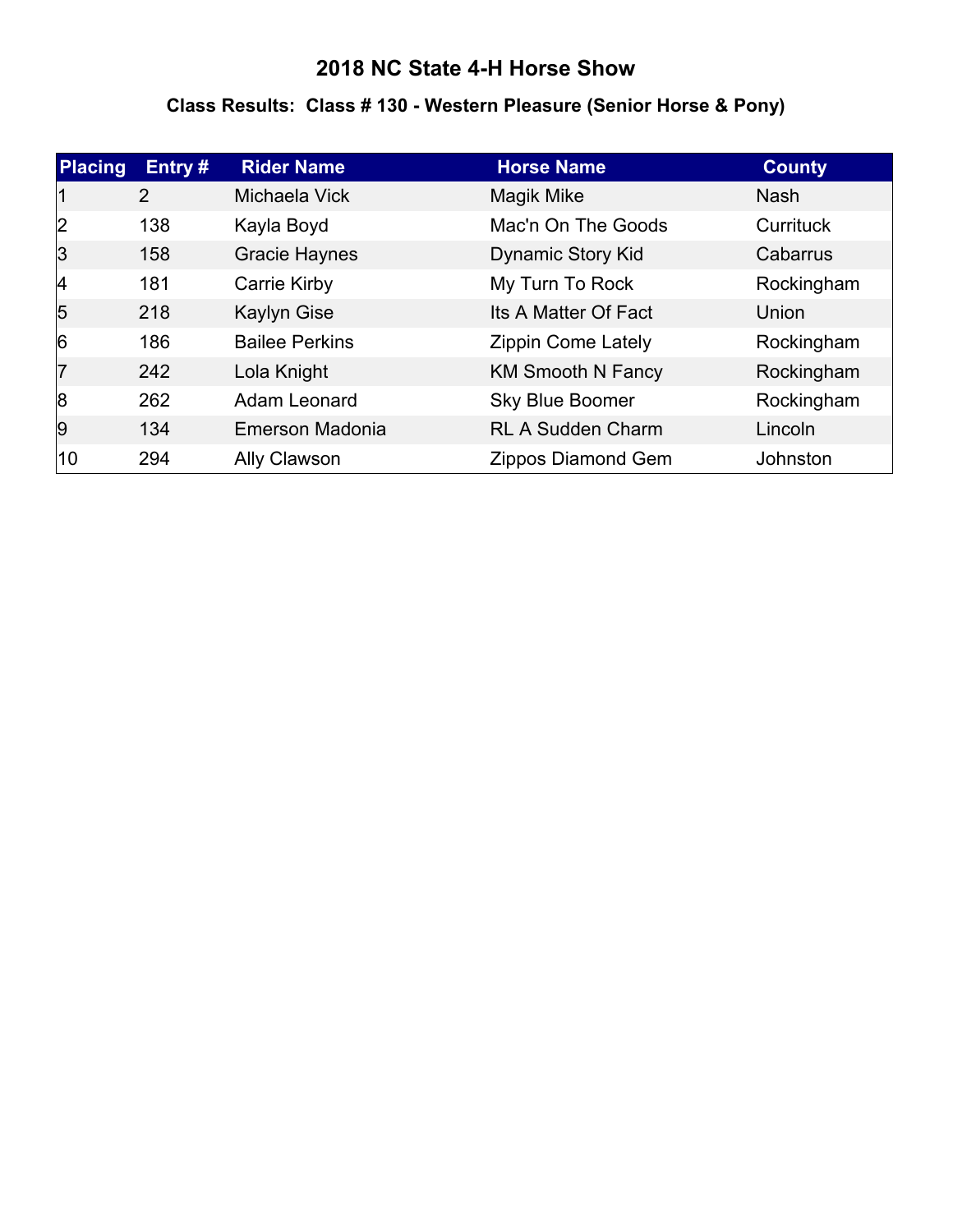# **Class Results: Class # 131 - Western Show Hack (Junior)**

| Placing        | Entry# | <b>Rider Name</b>     | <b>Horse Name</b>         | <b>County</b> |
|----------------|--------|-----------------------|---------------------------|---------------|
| 11             | 166    | Casandra White        | <b>EZ Two NV</b>          | Cabarrus      |
| 2              | 289    | Lexi Edsall           | The Nimble Rebel (LB)     | Forsyth       |
| 3              | 291    | <b>Faith Waelz</b>    | Do You Need A Therapist   | Gaston        |
| $\vert$ 4      | 50     | Hannah Mennig         | <b>Caliente Cowgirl</b>   | <b>Nash</b>   |
| $\overline{5}$ | 211    | Ava Blackburn         | What Away To Go           | Union         |
| 6              | 107    | Olivia Mullen         | Rescue Me                 | Perquimans    |
| 17             | 264    | Georgie Mackovic      | Allie Mae                 | Rockingham    |
| 8              | 273    | <b>Amanda Quarles</b> | <b>Cattins Miss Priss</b> | Forsyth       |
| 9              | 7      | Jessica Henson        | Mr Gun Peppy Pine         | <b>Burke</b>  |
| 10             | 253    | <b>Katelyn Dowell</b> | <b>Delilah</b>            | <b>Stokes</b> |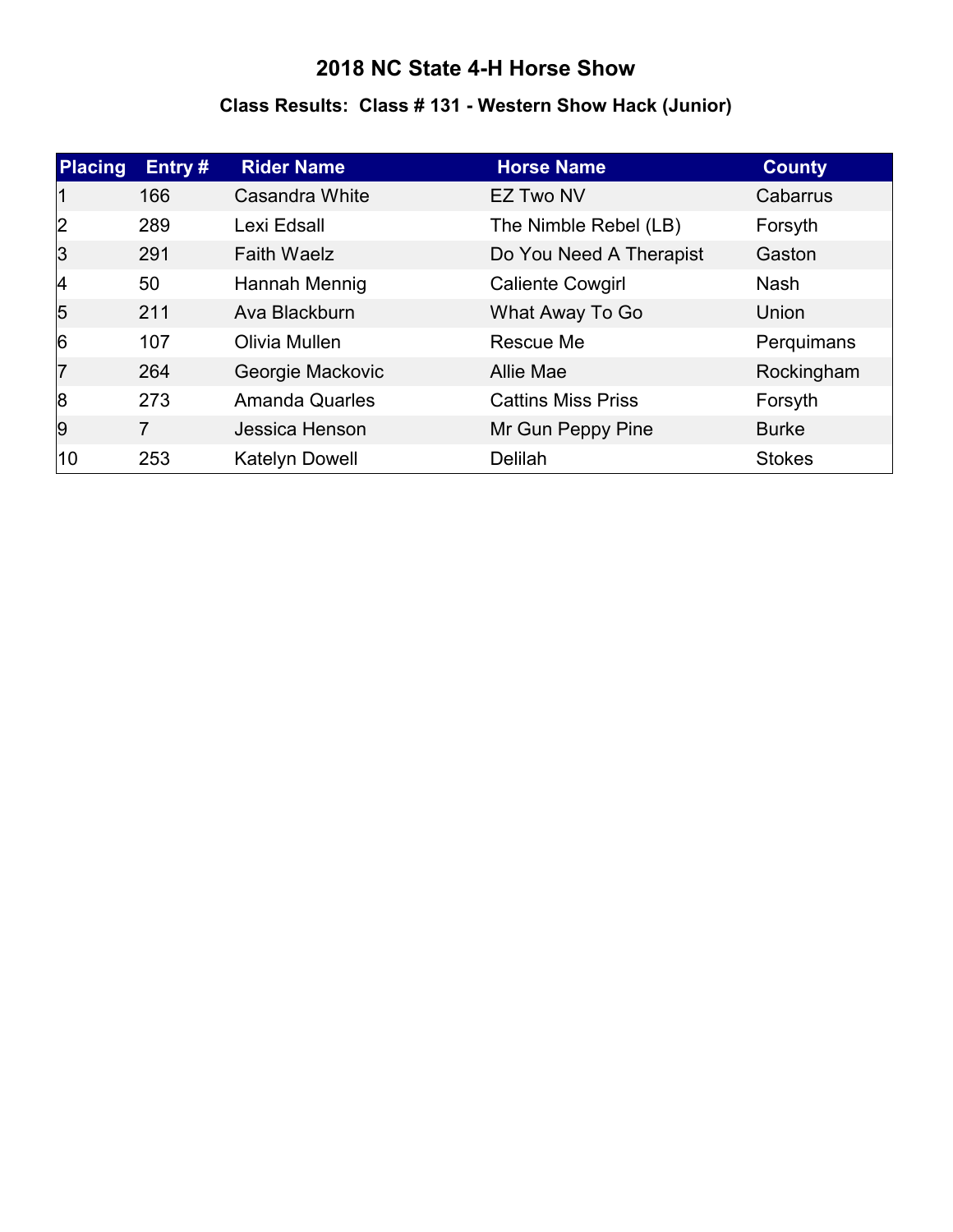# **Class Results: Class # 132 - Western Show Hack (Senior)**

| <b>Placing</b> | Entry $#$ | <b>Rider Name</b>      | <b>Horse Name</b>        | <b>County</b>   |
|----------------|-----------|------------------------|--------------------------|-----------------|
|                | 158       | <b>Gracie Haynes</b>   | <b>Dynamic Story Kid</b> | Cabarrus        |
| 2              | 2         | Michaela Vick          | Magik Mike               | <b>Nash</b>     |
| 3              | 181       | <b>Carrie Kirby</b>    | My Turn To Rock          | Rockingham      |
| 4              | 303       | <b>Samantha Russ</b>   | Ima Poco Doc Dude        | Cabarrus        |
| 5              | 170       | <b>Bryan Stallings</b> | <b>RR Hold Your Bet</b>  | Pasquotank      |
| 6              | 218       | <b>Kaylyn Gise</b>     | Its A Matter Of Fact     | Union           |
| 17             | 134       | Emerson Madonia        | <b>RL A Sudden Charm</b> | Lincoln         |
| 8              | 263       | <b>Matthew Leonard</b> | Makin Some Green         | Rockingham      |
| 9              | 274       | Nicole Worth           | It's All In The Details  | <b>Johnston</b> |
| 10             | 91        | Gracie Buchanan        | Mr Gun Peppy Pine        | <b>Burke</b>    |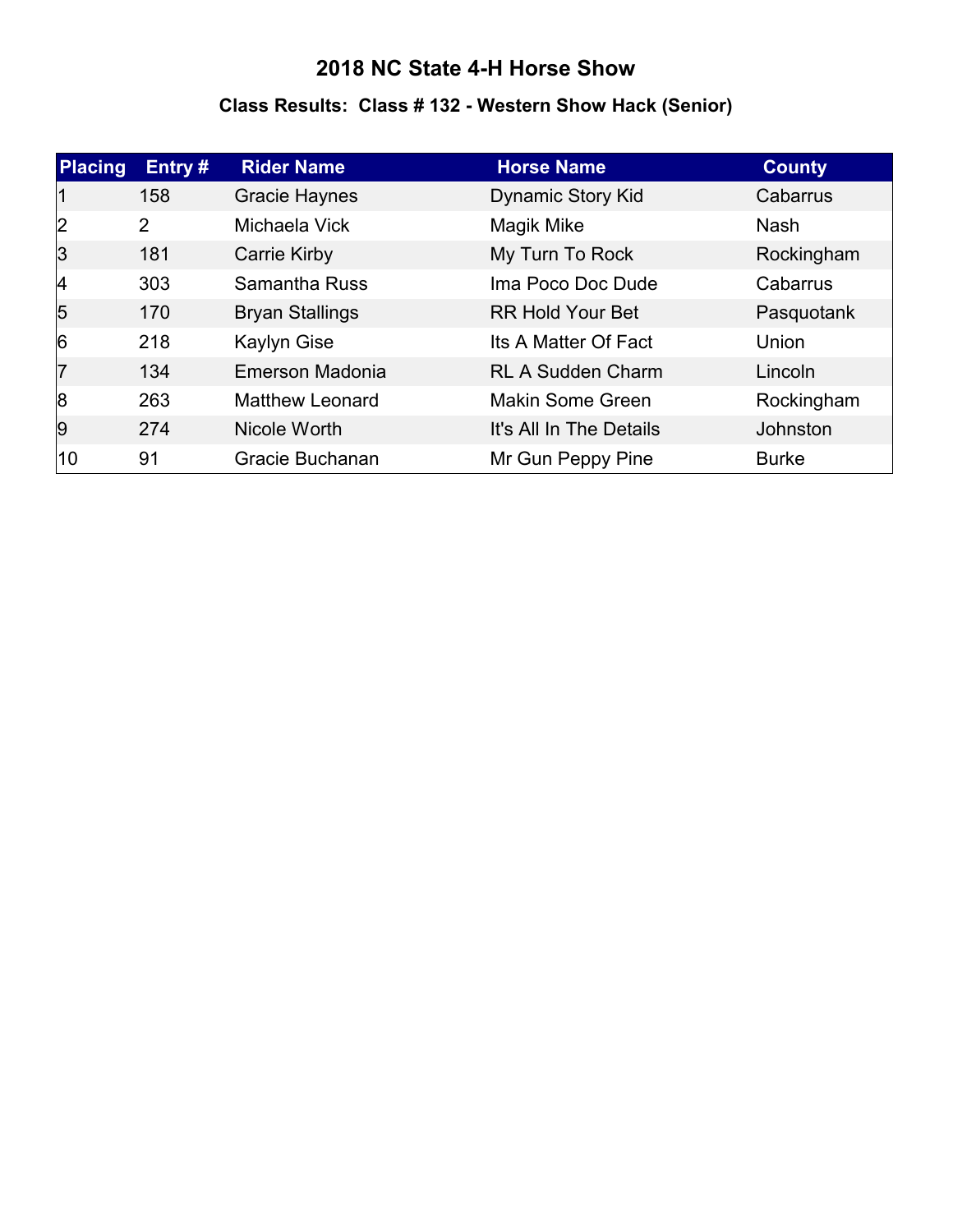# **Class Results: Class # 133 - Western Riding**

|   |     | <b>Placing Entry # Rider Name</b> | <b>Horse Name</b>        | <b>County</b> |
|---|-----|-----------------------------------|--------------------------|---------------|
|   | 134 | Emerson Madonia                   | <b>RL A Sudden Charm</b> | Lincoln       |
| 2 | 218 | Kaylyn Gise                       | Its A Matter Of Fact     | Union         |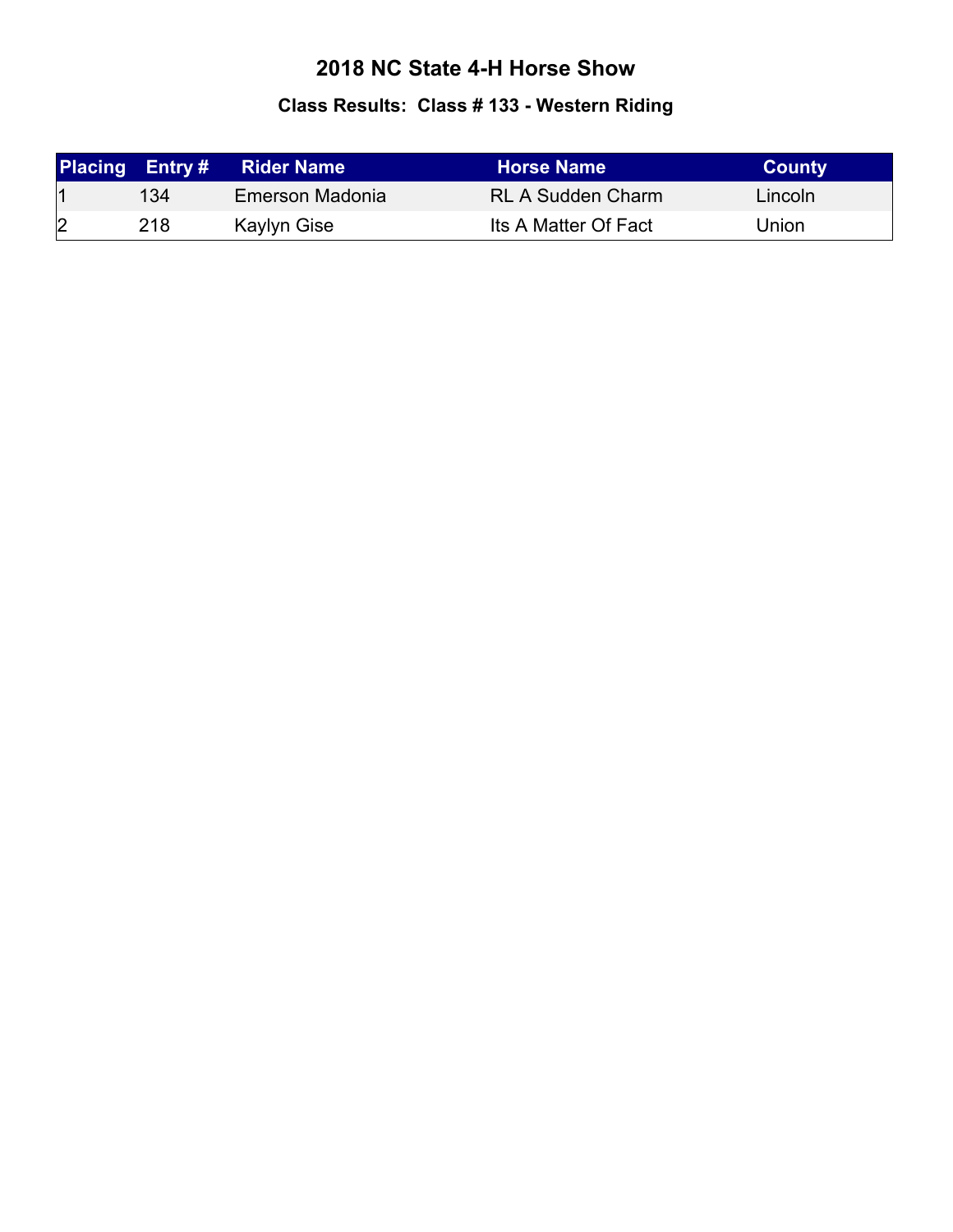# **Class Results: Class # 134 - Ranch Riding (Senior)**

| Placing        | Entry# | <b>Rider Name</b>    | <b>Horse Name</b>        | <b>County</b> |
|----------------|--------|----------------------|--------------------------|---------------|
| 11             | 47     | Autumn Lance         | Don't Bee Wimpy          | Macon         |
| 2              | 134    | Emerson Madonia      | <b>RL A Sudden Charm</b> | Lincoln       |
| 3              | 164    | Savannah Lindsey     | <b>Kings Diamond</b>     | Cumberland    |
| 4              | 182    | Carrie Kirby         | Old Gold Moonshine       | Rockingham    |
| $\overline{5}$ | 235    | Leah Nelson          | Coronas Cody Jac         | Chatham       |
| 6              | 156    | Ashlyn Johnson       | <b>Eyed Bens Stromie</b> | Cumberland    |
| 7              | 34     | <b>Natalie Owens</b> | Jack Be Swift            | Macon         |
| 8              | 184    | Laci Summers         | Are We Dun Here          | Rockingham    |
| <u>g</u>       | 14     | Makayla Holloman     | <b>Bruster Lil Prep</b>  | Johnston      |
| 10             | 131    | Kayla Roumpf         | Get Over It              | Pitt          |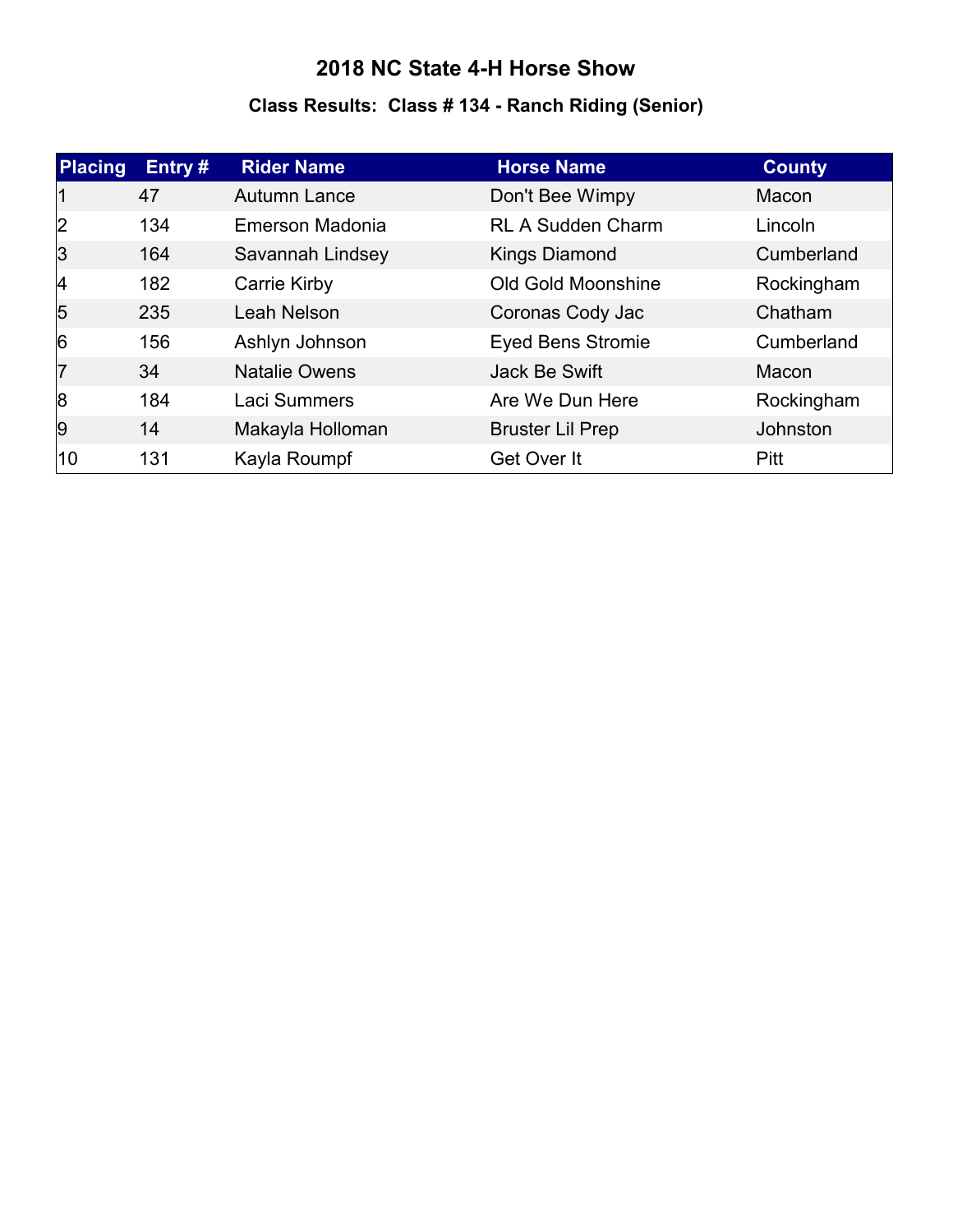# **Class Results: Class # 135 - Ranch Riding (Junior)**

| <b>Placing</b> | Entry# | <b>Rider Name</b>     | <b>Horse Name</b>         | <b>County</b> |
|----------------|--------|-----------------------|---------------------------|---------------|
|                | 9      | Mackenzie Winkelman   | The Sky's The Limit       | <b>Burke</b>  |
| 2              | 148    | <b>Lauren Coats</b>   | Powerima                  | Johnston      |
| 3              | 212    | Ava Blackburn         | Take Me To Hollywood      | Union         |
| 4              | 154    | Olivia Juergens       | Heart                     | Cumberland    |
| 5              | 12     | Raegan Shepherd       | <b>Skeets Okie Paul</b>   | Johnston      |
| 6              | 273    | <b>Amanda Quarles</b> | <b>Cattins Miss Priss</b> | Forsyth       |
| 17             | 291    | <b>Faith Waelz</b>    | Do You Need A Therapist   | Gaston        |
| 8              | 129    | Lolly Kassnove        | <b>Baron Ruler</b>        | <b>Pitt</b>   |
| 9              | 50     | Hannah Mennig         | <b>Caliente Cowgirl</b>   | <b>Nash</b>   |
| 10             | 165    | Luke Barber           | <b>Bella</b>              | Columbus      |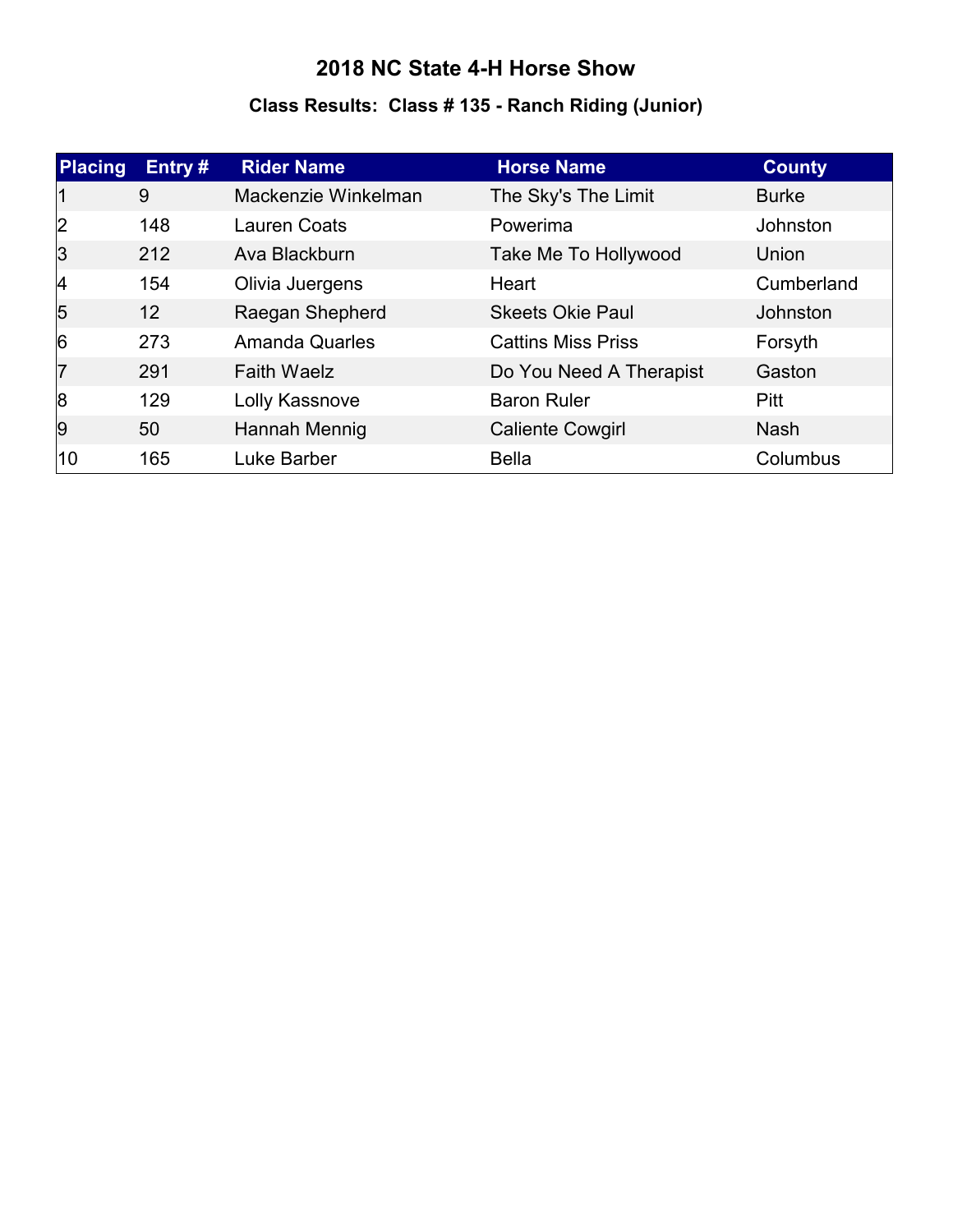#### **Class Results: Class # 136 - Ranch Reining (Senior)**

| <b>Placing</b> | Entry# | <b>Rider Name</b>    | <b>Horse Name</b>         | <b>County</b>   |
|----------------|--------|----------------------|---------------------------|-----------------|
| 11             | 134    | Emerson Madonia      | <b>RL A Sudden Charm</b>  | Lincoln         |
| 2              | 91     | Gracie Buchanan      | Mr Gun Peppy Pine         | <b>Burke</b>    |
| 3              | 47     | <b>Autumn Lance</b>  | Don't Bee Wimpy           | Macon           |
| 4              | 14     | Makayla Holloman     | <b>Bruster Lil Prep</b>   | <b>Johnston</b> |
| $\overline{5}$ | 164    | Savannah Lindsey     | <b>Kings Diamond</b>      | Cumberland      |
| 6              | 131    | Kayla Roumpf         | Get Over It               | <b>Pitt</b>     |
| 17             | 185    | <b>Gracie Howell</b> | <b>Vinnys Poco Pine</b>   | Rockingham      |
| 8              | 184    | Laci Summers         | Are We Dun Here           | Rockingham      |
| <u>g</u>       | 182    | Carrie Kirby         | <b>Old Gold Moonshine</b> | Rockingham      |
| 10             | 61     | Shyanne McLeod       | <b>Bose</b>               | Currituck       |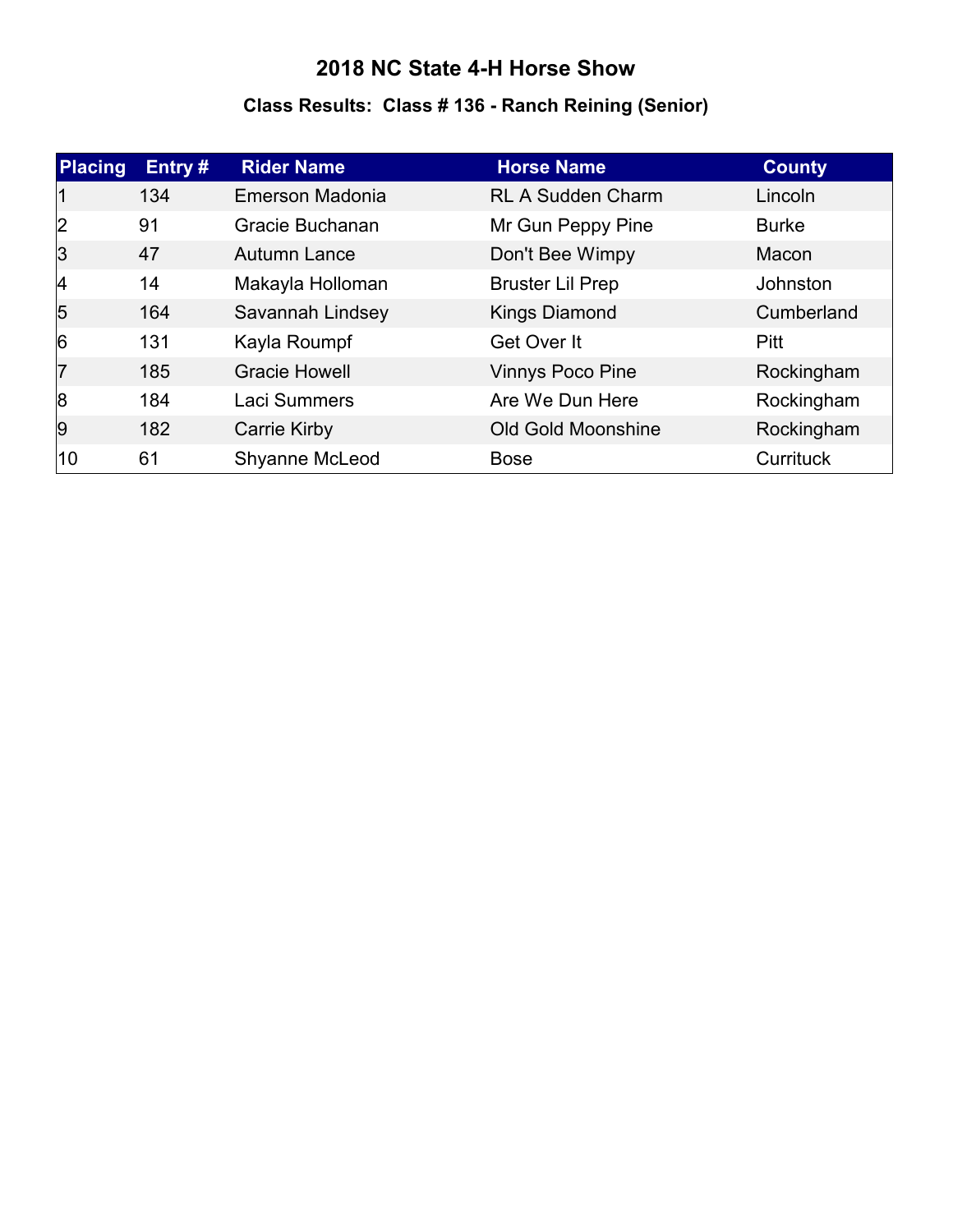# **Class Results: Class # 137 - Ranch Reining (Junior)**

| <b>Placing</b> | Entry # | <b>Rider Name</b>     | <b>Horse Name</b>         | <b>County</b> |
|----------------|---------|-----------------------|---------------------------|---------------|
|                | 148     | <b>Lauren Coats</b>   | Powerima                  | Johnston      |
| 2              | 9       | Mackenzie Winkelman   | The Sky's The Limit       | <b>Burke</b>  |
| 3              | 154     | Olivia Juergens       | Heart                     | Cumberland    |
| 14             | 273     | <b>Amanda Quarles</b> | <b>Cattins Miss Priss</b> | Forsyth       |
| 5              | 12      | Raegan Shepherd       | <b>Skeets Okie Paul</b>   | Johnston      |
| $\overline{6}$ | 50      | Hannah Mennig         | <b>Caliente Cowgirl</b>   | <b>Nash</b>   |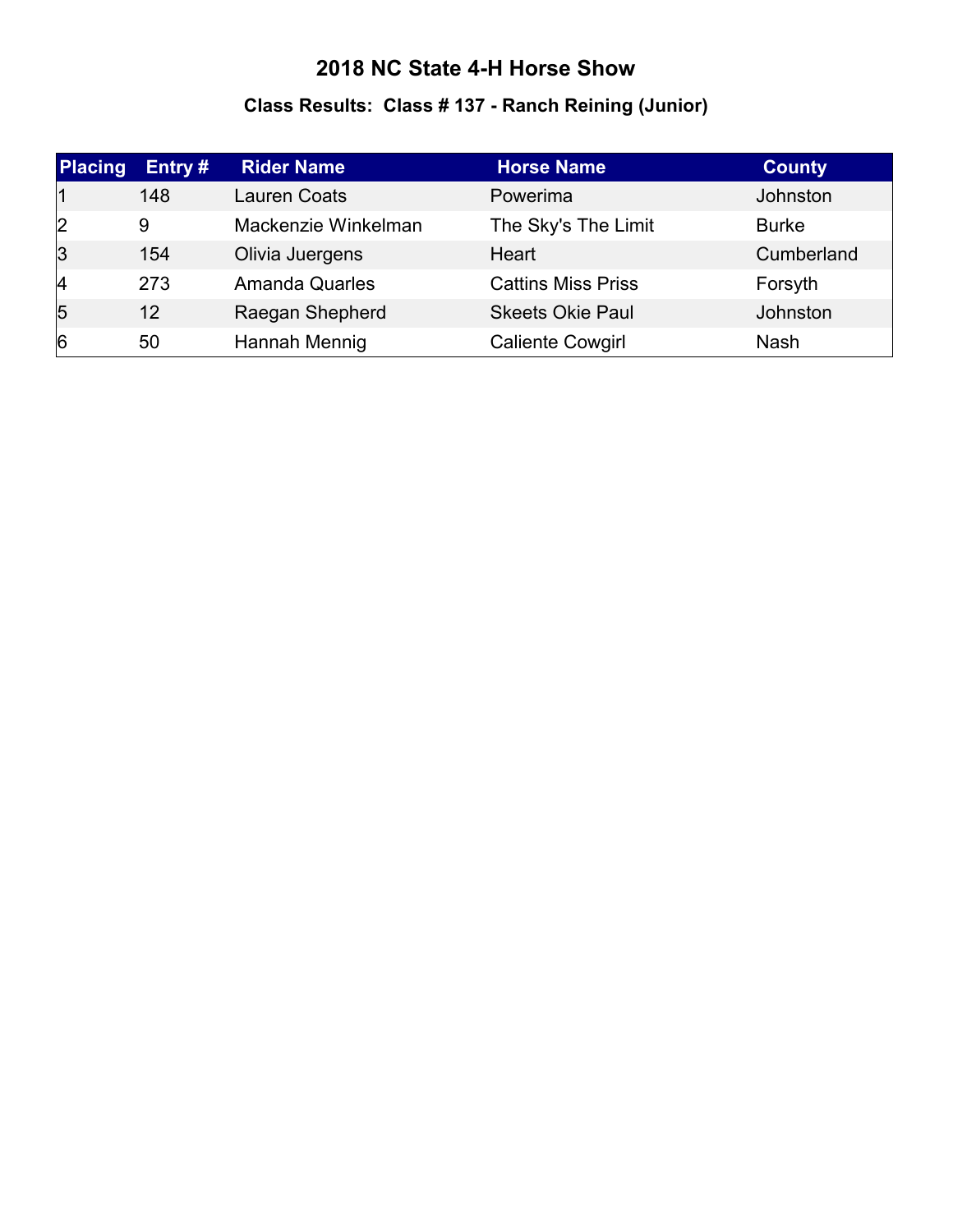#### **Class Results: Class # 138 - USDF Intro Level Test A**

| <b>Placing</b> | Entry# | <b>Rider Name</b>     | <b>Horse Name</b>            | <b>County</b>   |
|----------------|--------|-----------------------|------------------------------|-----------------|
|                | 266    | <b>Laura Sheets</b>   | Fort Knox                    | Rockingham      |
| 2              | 115    | Mary Virginia Hope    | Smokin PK                    | Pasquotank      |
| 3              | 15     | Emma Rose Church      | <b>Marcus</b>                | <b>Johnston</b> |
| 4              | 327    | Alyssa McCoy          | <b>VV Rumor Has It</b>       | Duplin          |
| $\overline{5}$ | 306    | <b>Claire Fischer</b> | Splash Of Class              | Cabarrus        |
| 6              | 221    | Megan O'Connor        | A Blessing From God          | Union           |
| 17             | 267    | <b>Sarah Sheets</b>   | <b>Ricochett Rick</b>        | Rockingham      |
| 8              | 279    | Morgan Furr           | <b>Tougher Than The Rest</b> | Cabarrus        |
| <u> 9</u>      | 236    | Katherine Jennings    | <b>Hammer Time</b>           | Cabarrus        |
| 10             | 120    | <b>Katie Crabb</b>    | Jezzabell                    | Onslow          |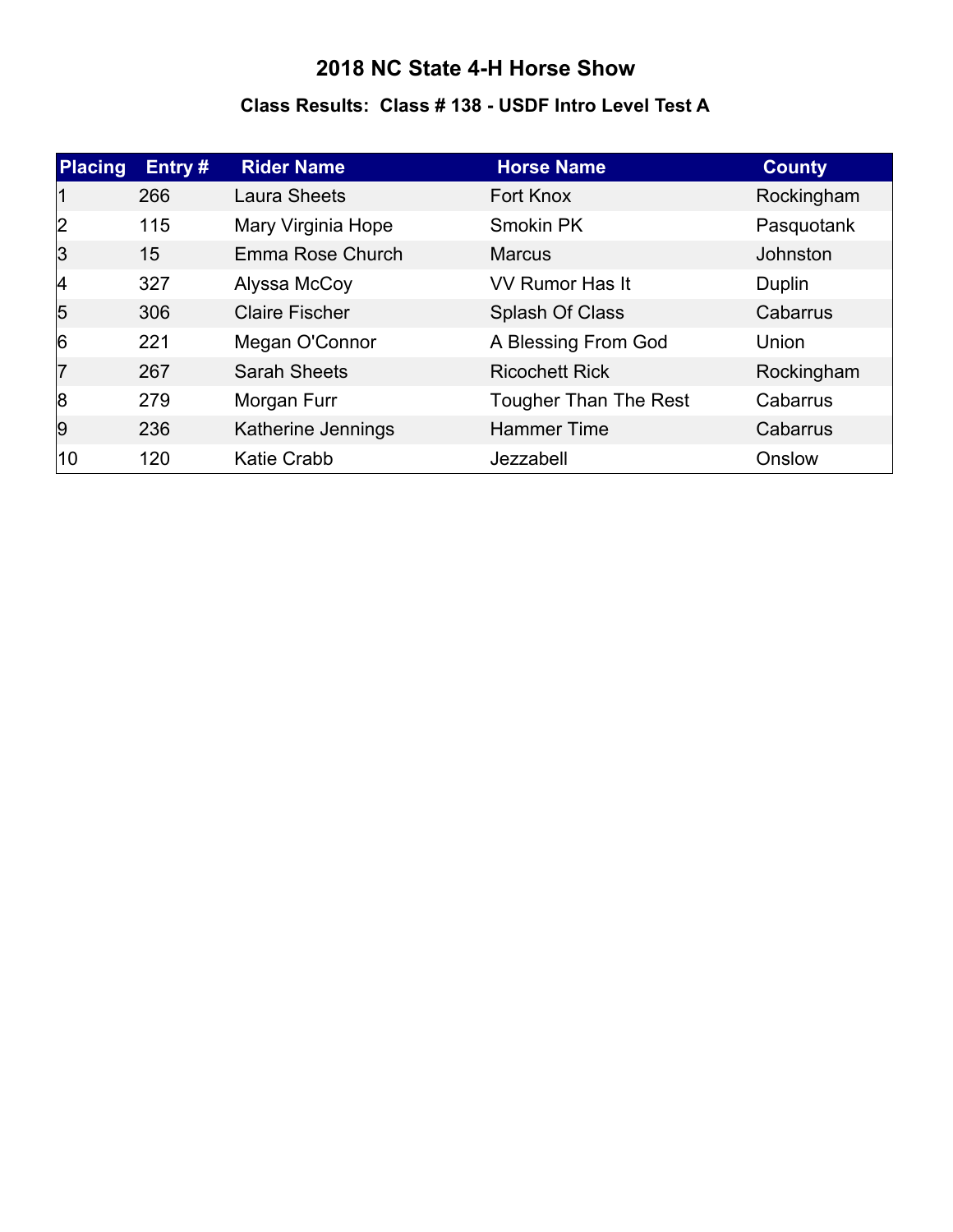#### **Class Results: Class # 139 - USDF Intro Level Test B**

| Placing        | Entry $#$ | <b>Rider Name</b>     | <b>Horse Name</b>      | <b>County</b> |
|----------------|-----------|-----------------------|------------------------|---------------|
| 11             | 266       | <b>Laura Sheets</b>   | Fort Knox              | Rockingham    |
| 2              | 115       | Mary Virginia Hope    | Smokin PK              | Pasquotank    |
| 3              | 15        | Emma Rose Church      | <b>Marcus</b>          | Johnston      |
| 4              | 221       | Megan O'Connor        | A Blessing From God    | Union         |
| $\overline{5}$ | 327       | Alyssa McCoy          | <b>VV Rumor Has It</b> | Duplin        |
| 6              | 328       | <b>Madison Noblin</b> | Charlie                | Johnston      |
| 17             | 71        | Madalyn Olinger       | Zip Golden Leaguer     | Duplin        |
| 8              | 236       | Katherine Jennings    | <b>Hammer Time</b>     | Cabarrus      |
| 9              | 306       | <b>Claire Fischer</b> | Splash Of Class        | Cabarrus      |
| 10             | 301       | Abby Ragan            | <b>Black Pearl</b>     | Cabarrus      |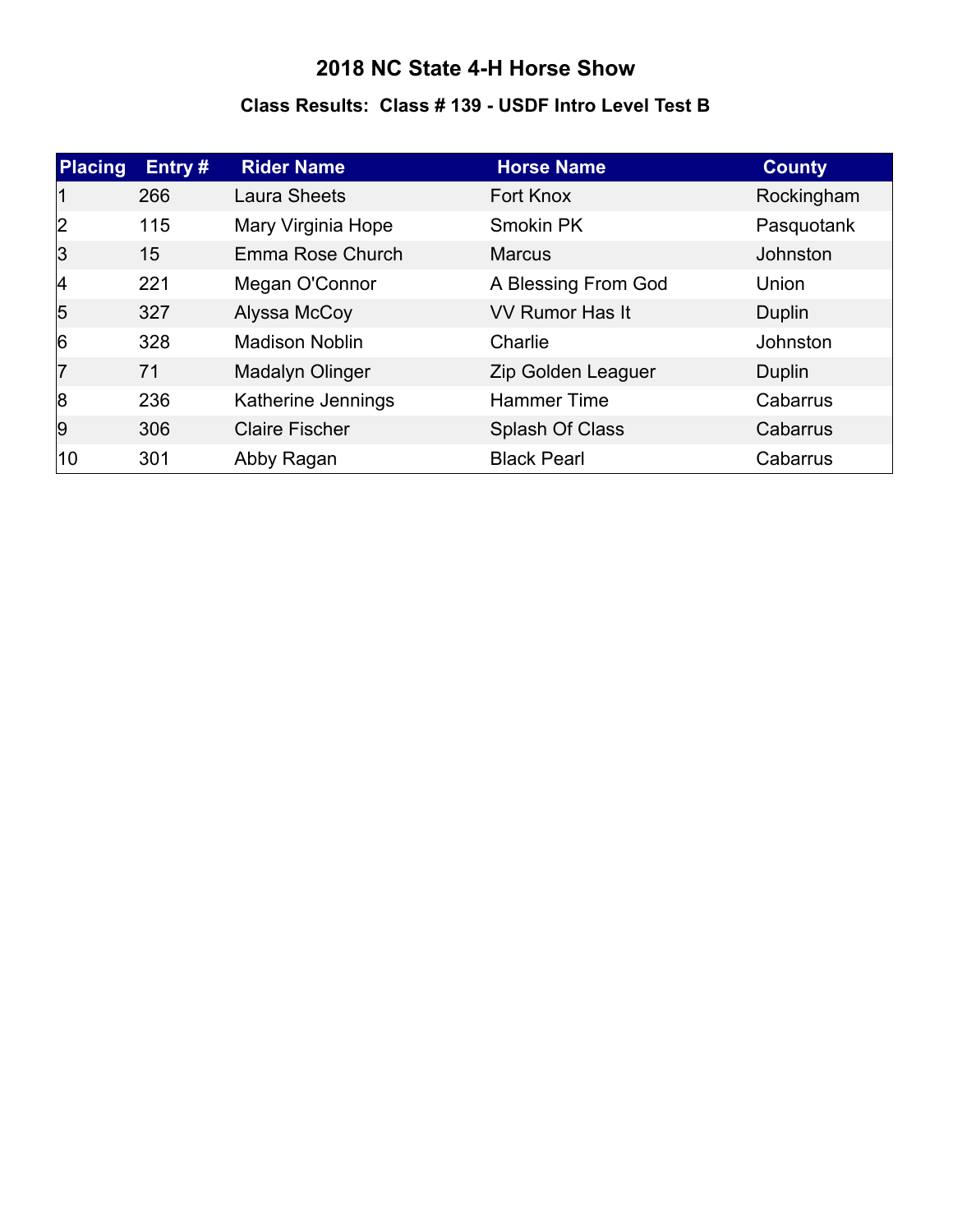# **Class Results: Class # 140 - Training Level Test 1**

| <b>Placing</b> | Entry# | <b>Rider Name</b>     | <b>Horse Name</b>      | <b>County</b> |
|----------------|--------|-----------------------|------------------------|---------------|
|                | 266    | Laura Sheets          | Fort Knox              | Rockingham    |
| 2              | 327    | Alyssa McCoy          | <b>VV Rumor Has It</b> | Duplin        |
| 3              | 1      | <b>Tess Breiholz</b>  | Nobody's Fool          | Wayne         |
| 4              | 238    | <b>Grace Conerly</b>  | LB Lena Royal          | Chatham       |
| $\overline{5}$ | 115    | Mary Virginia Hope    | <b>Smokin PK</b>       | Pasquotank    |
| 6              | 298    | Anya Wilson           | <b>Grandmas Money</b>  | Wake          |
| 17             | 297    | <b>Emeline Wilson</b> | <b>Business Class</b>  | Wake          |
| 8              | 71     | Madalyn Olinger       | Zip Golden Leaguer     | Duplin        |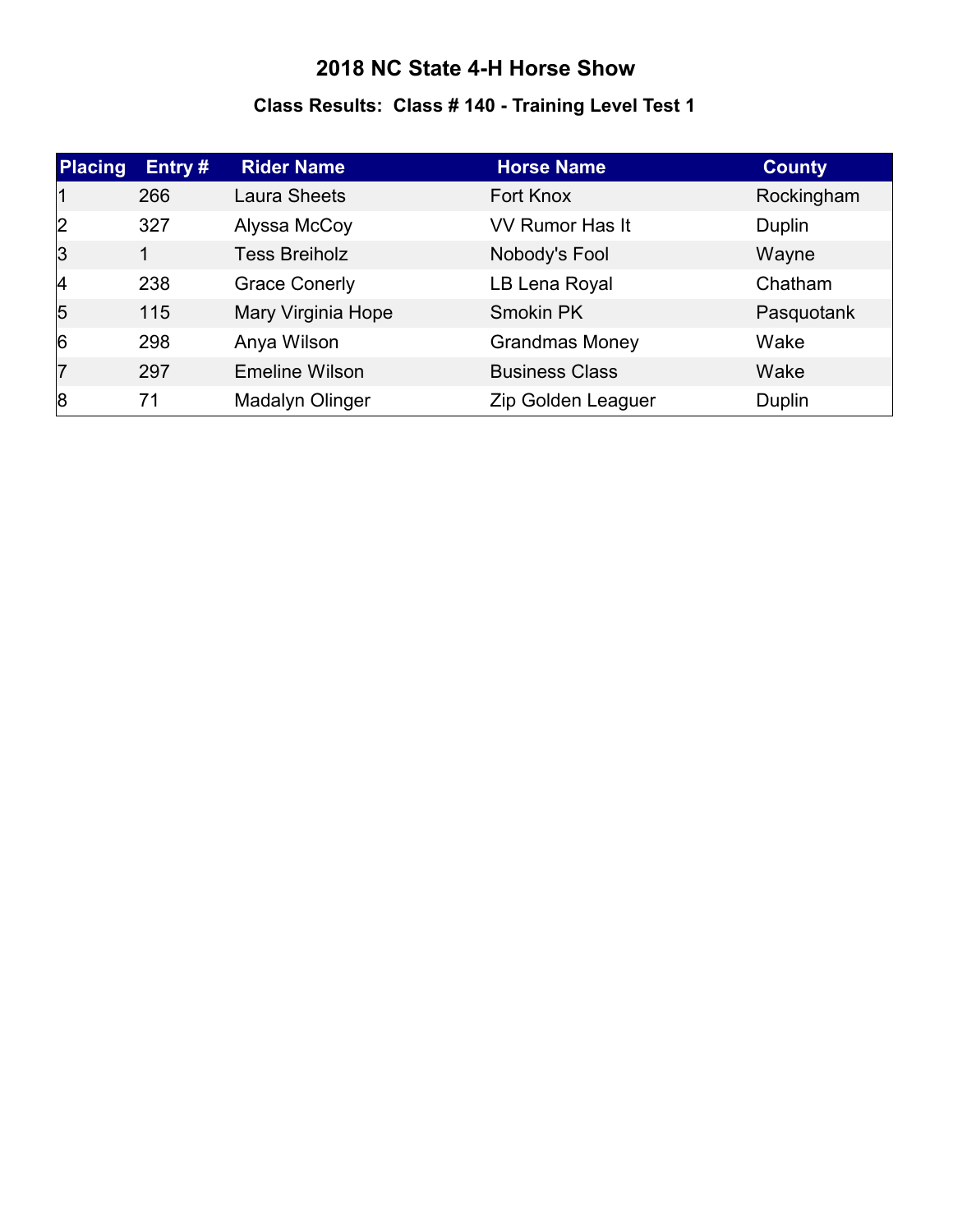# **Class Results: Class # 141 - Training Level Test 3**

| <b>Placing</b> | Entry $#$ | <b>Rider Name</b>      | <b>Horse Name</b>       | <b>County</b> |
|----------------|-----------|------------------------|-------------------------|---------------|
| 11             | 26        | <b>Gretchen Hughes</b> | <b>Braveheart</b>       | Catawba       |
| 2              | 239       | Grace Law              | Vintage Merlot          | Cabarrus      |
| 3              | 238       | <b>Grace Conerly</b>   | LB Lena Royal           | Chatham       |
| 4              | 69        | <b>Rachel Ball</b>     | <b>Heavens Goodbar</b>  | Franklin      |
| $\overline{5}$ | 275       | <b>Emily Worth</b>     | My Lady Raisa           | Johnston      |
| 6              | 1         | <b>Tess Breiholz</b>   | Nobody's Fool           | Wayne         |
| 17             | 298       | Anya Wilson            | <b>Grandmas Money</b>   | Wake          |
| 8              | 23        | <b>Elle Nutting</b>    | Picturesque Gossip Girl | Catawba       |
| 9              | 215       | <b>Madison Evans</b>   | No More Playin          | Union         |
| 10             | 297       | <b>Emeline Wilson</b>  | <b>Business Class</b>   | Wake          |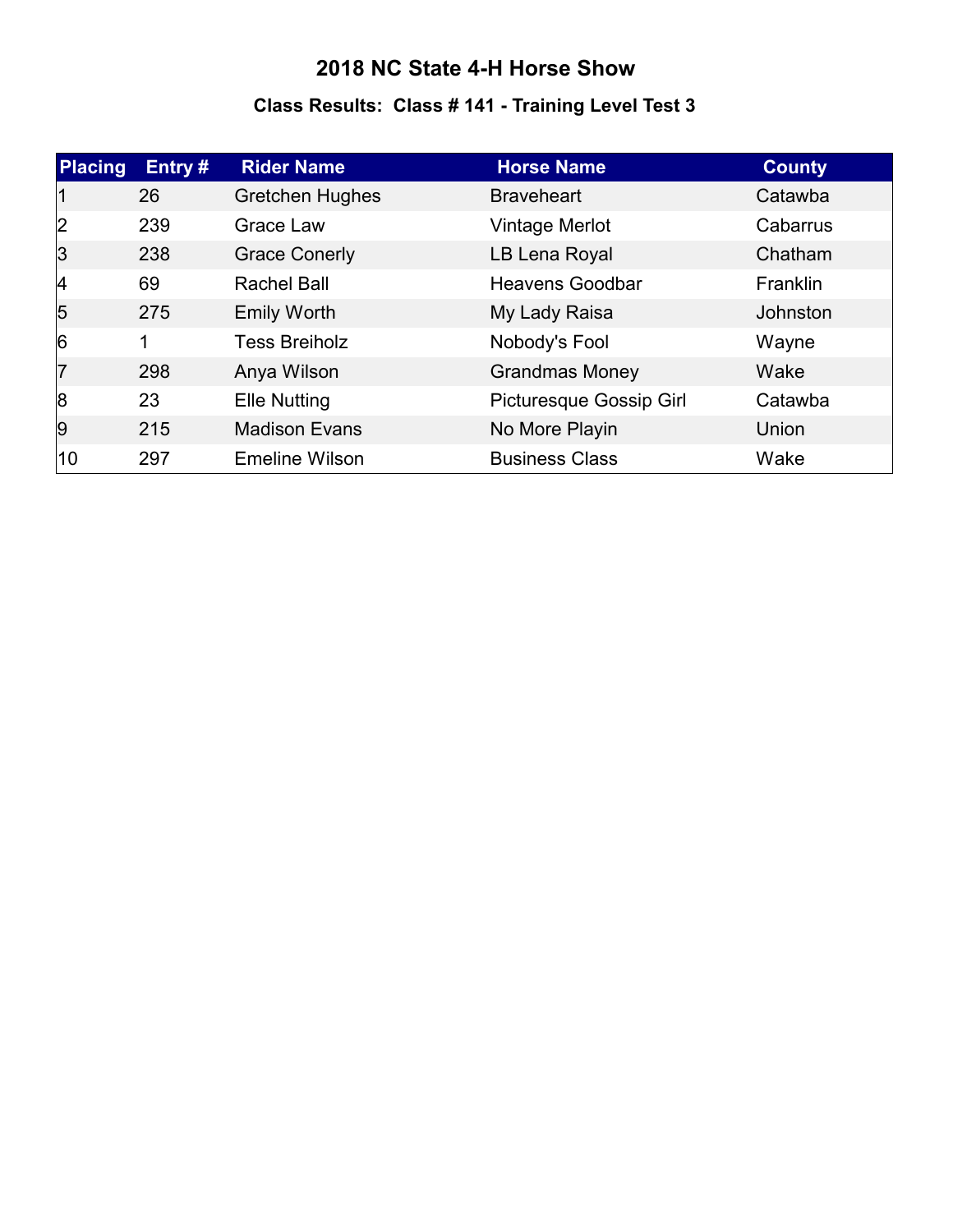#### **Class Results: Class # 142 - First Level Test 1**

| <b>Placing</b> | Entry # | <b>Rider Name</b>      | <b>Horse Name</b>              | <b>County</b> |
|----------------|---------|------------------------|--------------------------------|---------------|
|                | 26      | <b>Gretchen Hughes</b> | <b>Braveheart</b>              | Catawba       |
| 2              | 215     | <b>Madison Evans</b>   | No More Playin                 | Union         |
| $\overline{3}$ | 275     | <b>Emily Worth</b>     | My Lady Raisa                  | Johnston      |
| 4              | 239     | Grace Law              | Vintage Merlot                 | Cabarrus      |
| 5              | 238     | <b>Grace Conerly</b>   | LB Lena Royal                  | Chatham       |
| $\overline{6}$ | 23      | <b>Elle Nutting</b>    | <b>Picturesque Gossip Girl</b> | Catawba       |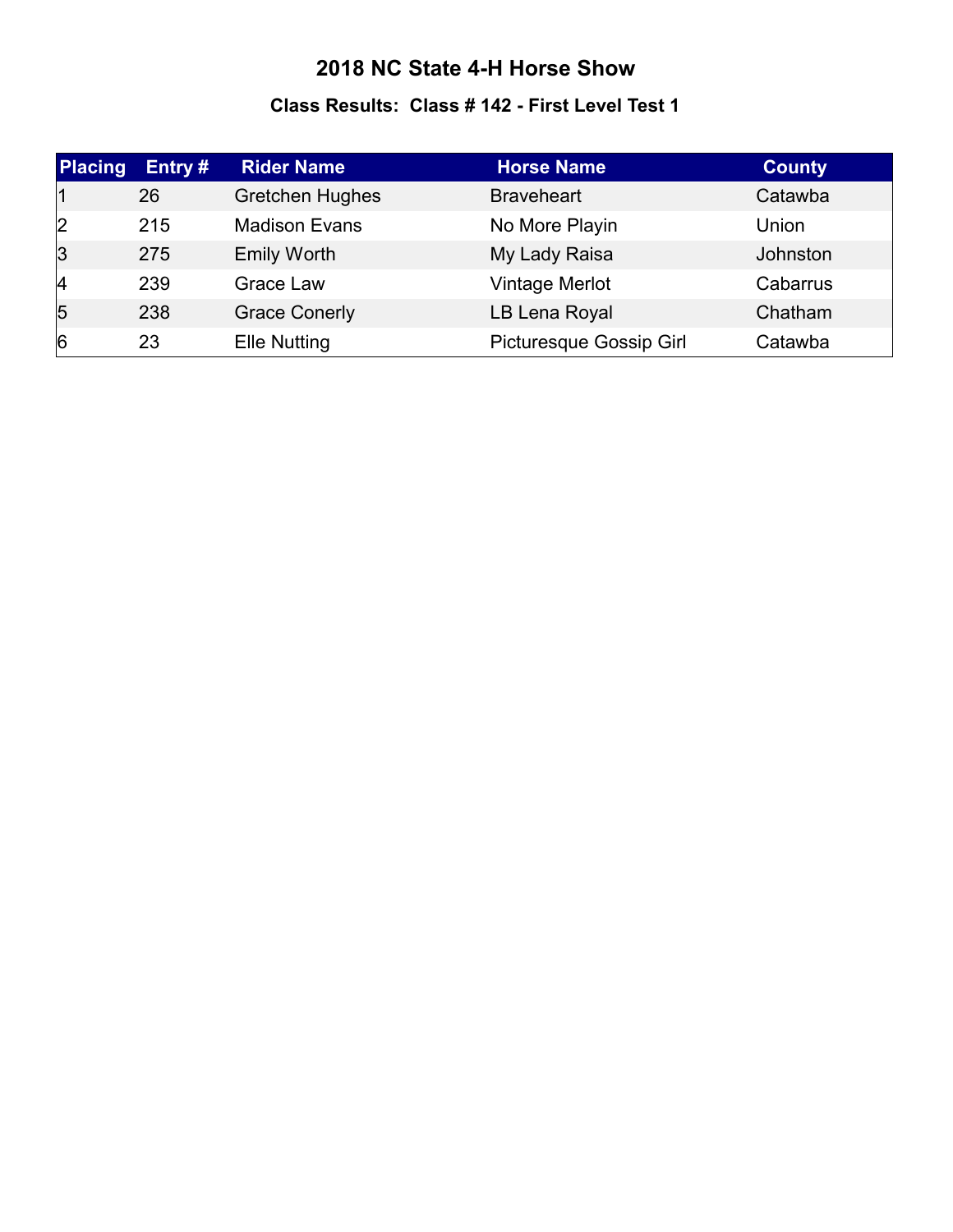#### **Class Results: Class # 143 - First Level Test 3**

| <b>Placing</b> | Entry $#$ | <b>Rider Name</b>      | <b>Horse Name</b> | <b>County</b> |
|----------------|-----------|------------------------|-------------------|---------------|
|                | 215       | <b>Madison Evans</b>   | No More Playin    | Union         |
| 2              | 239       | Grace Law              | Vintage Merlot    | Cabarrus      |
| $\overline{3}$ | 26        | <b>Gretchen Hughes</b> | <b>Braveheart</b> | Catawba       |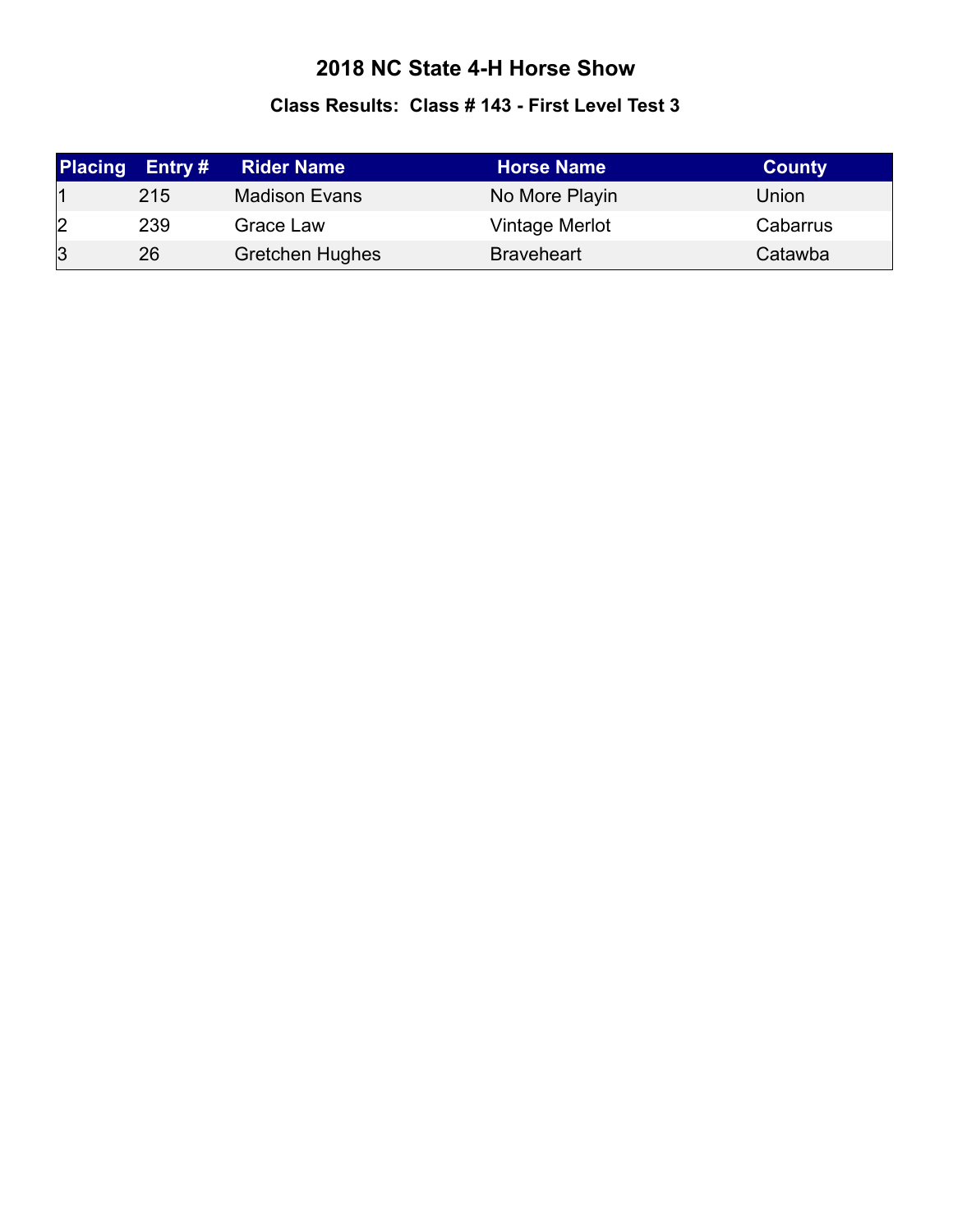# **Class Results: Class # 144 - Non-Trotting Intro Level Test A**

| <b>Placing</b> | Entry # | <b>Rider Name</b>      | <b>Horse Name</b>               | <b>County</b> |
|----------------|---------|------------------------|---------------------------------|---------------|
|                | 81      | Izora Gragg            | Queens Stormy Night             | Mcdowell      |
| 2              | 40      | Leah Haithcock         | <b>Queen's Walking Princess</b> | Mcdowell      |
| 3              | 78      | <b>Rebekah Qurollo</b> | Lady Faye's Butterfly           | Mcdowell      |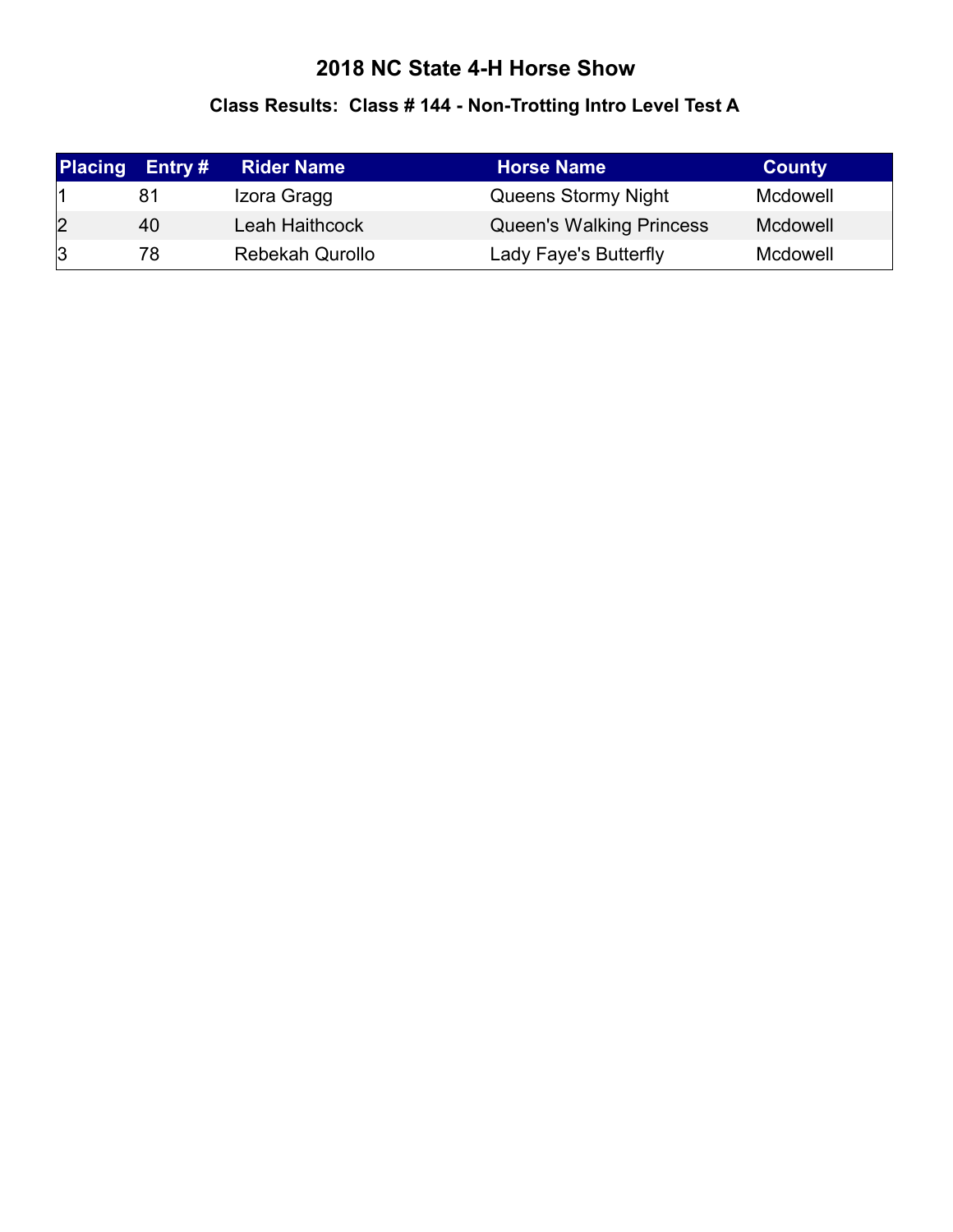## **2018 NC State 4-H Horse Show**

## **Class Results: Class # 145 - Non-Trotting Western Dressage, Intro Level 1**

| <b>Placing</b> | Entry# | <b>Rider Name</b>      | <b>Horse Name</b>                | <b>County</b> |
|----------------|--------|------------------------|----------------------------------|---------------|
|                | 40     | Leah Haithcock         | <b>Queen's Walking Princess</b>  | Mcdowell      |
| 2              | 234    | Nicole Lackey          | Balalaika La Estancia            | Rowan         |
| 3              | 81     | Izora Gragg            | Queens Stormy Night              | Mcdowell      |
| 4              | 78     | <b>Rebekah Qurollo</b> | Lady Faye's Butterfly            | Mcdowell      |
| $\overline{5}$ | 240    | Jaysa Causby           | <b>Belleza De Straight Arrow</b> | Rowan         |
| $\overline{6}$ | 244    | Madisyn White          | <b>Castile Centellas</b>         | Rowan         |
| 17             | 142    | Micah Furr             | Porcelana De Zafiro              | Rowan         |